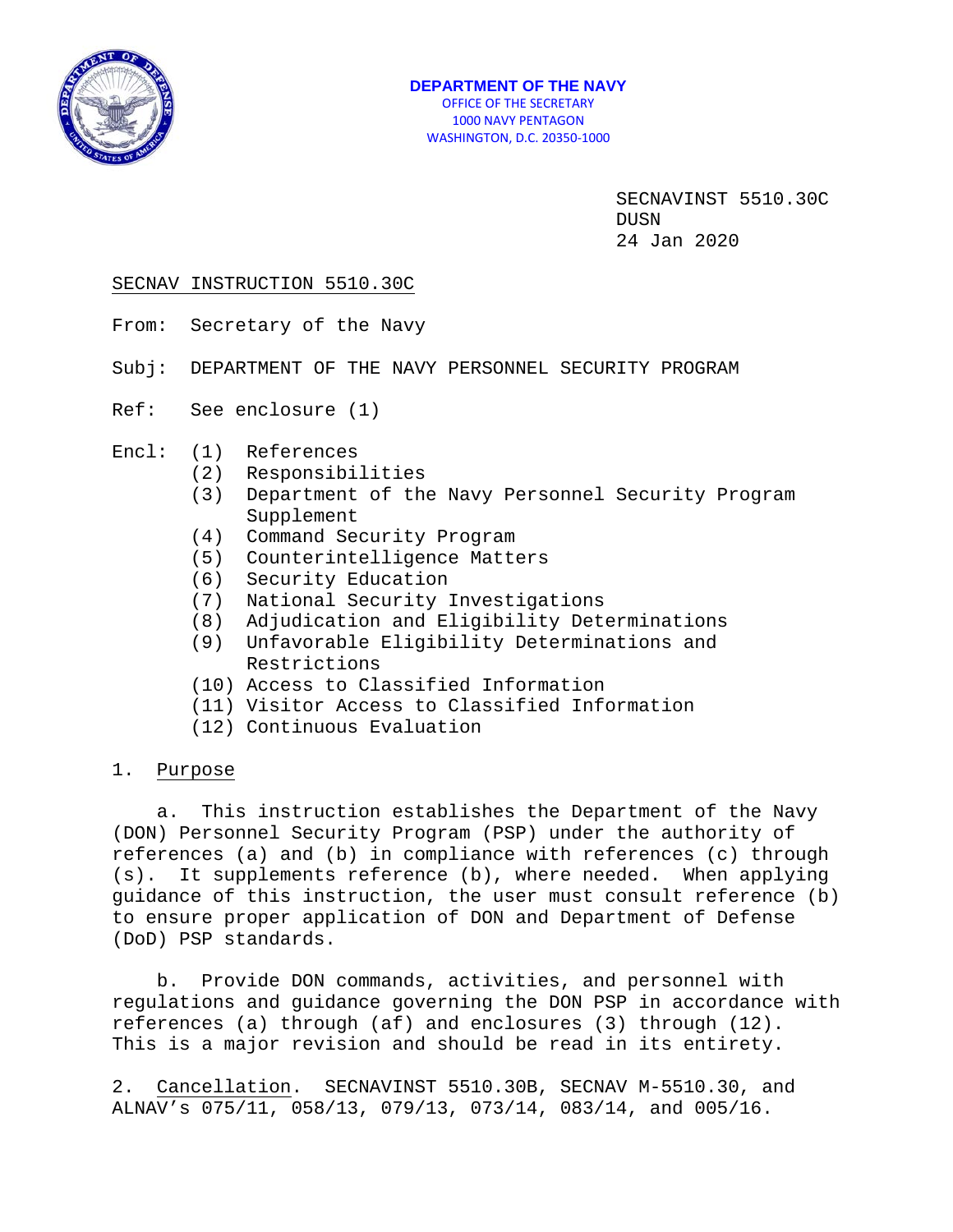3. Definitions. For DoD definitions for the PSP see reference (b). Reference (b) can be obtained by accessing the Deputy Under Secretary of the Navy Security and Intelligence (DUSN (S&I)) Directorate Microsoft SharePoint Portal at: [https://portal.secnav.navy.mil/Pages/default.aspx.](https://portal.secnav.navy.mil/Pages/default.aspx)

4. Applicability. This Instruction applies to the Offices of the Secretary of the Navy (SECNAV), the Chief of Naval Operations (CNO), the Commandant of the Marine Corps (CMC), and all United States (U.S.) Navy (USN) and U.S. Marine Corps (USMC) installations, commands, activities, field offices, and<br>all other organizational entities within the DON. This policy all other organizational entities within the DON. shall not alter or supersede the existing authorities delegated to the Director, DON Special Access Program (SAP) Central Office for SAP, or those delegated to the USMC Director of Intelligence (DIRINT) and the Director of Naval Intelligence (DNI) regarding the protection of intelligence sources, methods, and activities pursuant to reference (c) or the authorities delegated by the DNI to the Head of the Community Element (HICE).

# 5. Policy

 a. This policy ensures maximum uniformity and effectiveness in the application of PSP policies within the DON and accomplishes the purpose of references (a) and (b). This instruction and the references complement each other and have been coordinated to achieve maximum compatibility.

 b. The objective of the PSP is to authorize initial and continued access to classified information and/or initial and continued assignment to sensitive duties to those persons whose loyalty, reliability, and trustworthiness are such that entrusting them with classified information or assigning them to sensitive duties are clearly consistent with the interests of national security. Additionally, the PSP ensures that no final unfavorable personnel security determination will be made without compliance with all procedural requirements.

6. Responsibilities. See enclosure (2).

2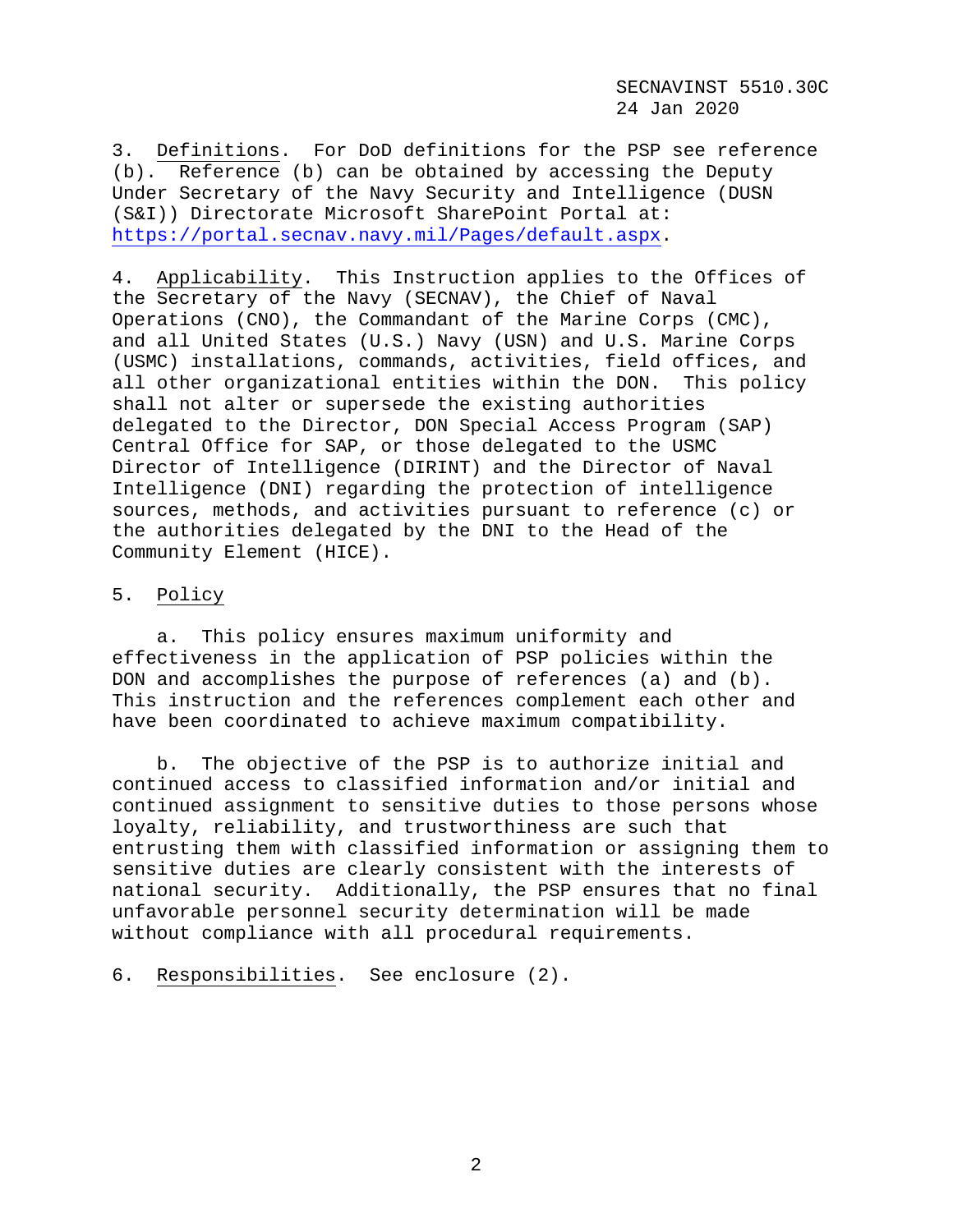#### 7. Records Management

 a. Records created as a result of this instruction, regardless of format or media, must be maintained and dispositioned according to the records disposition schedules found on the Directives and Records Management Division (DRMD) portal page: [https://portal.secnav.navy.mil/orgs/DUSNM/DONAA/DRM/SitePages/Ho](https://portal.secnav.navy.mil/orgs/DUSNM/DONAA/DRM/SitePages/Home.aspx) [me.aspx.](https://portal.secnav.navy.mil/orgs/DUSNM/DONAA/DRM/SitePages/Home.aspx)

 b. For questions concerning the management of records related to this instruction or the records disposition schedules, please contact your local Records Manager or the DRMD program office.

### 8. Forms

 a. The following DoD Forms are available for download from the DoD Forms Management Program website: [https://www.dtic.mil/whs/directives/infomgt/forms/index.htm/.](https://www.dtic.mil/whs/directives/infomgt/forms/index.htm/)

 (1) DD Form 4414, Sensitive Compartmented Information Nondisclosure Agreement.

 (2) DD Form 254, Contract Security Classification Specification.

 b. The following forms are available for download from the U.S. General Services Administration Forms Library website: [https://www.gsa.gov/portal/forms/:](https://www.gsa.gov/portal/forms/)

(1) Optional Form (OF) 8, Position Description.

 (2) Standard Form (SF) 312, Classified Information Nondisclosure Agreement.

 (3) SF 86, Questionnaire for National Security Positions.

(4) SF 87, Fingerprint Card.

(5) SF 86A, Continuation Sheet for Questionnaires.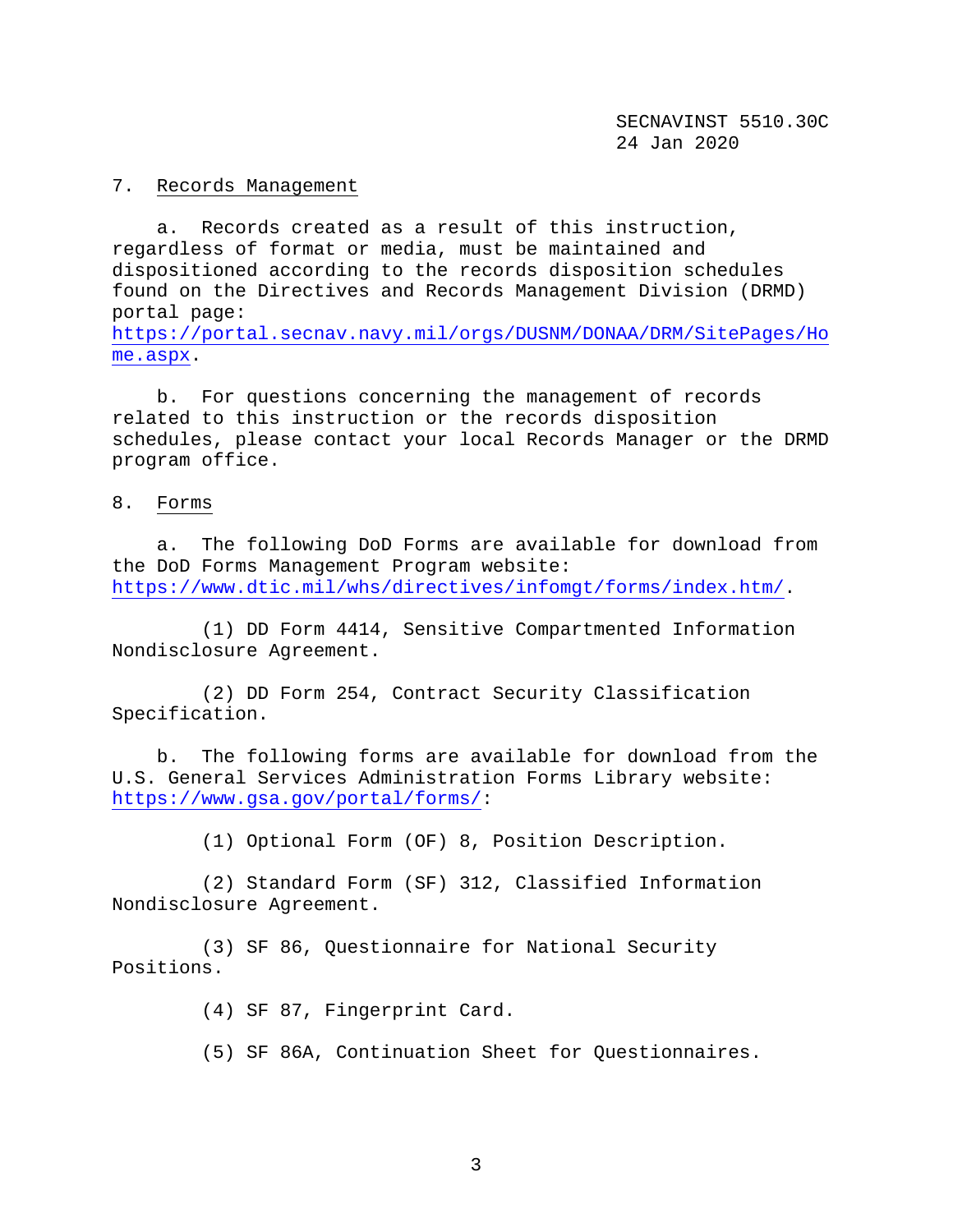(6) SF 1847-1, Sensitive Compartmented Information (SCI) Non-Disclosure Agreement.

(7) SF 714, Financial Disclosure Report.

 c. The following forms are available for download from the National Background Investigations Bureau (NBIB) Forms website: [https://nbib.opm.gov/hr-security-personnel/reference](https://nbib.opm.gov/hr-security-personnel/reference-materials/nbib-access-forms)[materials/nbib-access-forms:](https://nbib.opm.gov/hr-security-personnel/reference-materials/nbib-access-forms)

 (1) Investigations (INV) Form 79A, Report of Agency Adjudicative Action on NBIB Personnel Investigations.

 (2) Personnel Investigation Processing System (PIPS) Form 12, Submitting Office Number (SON) Creation and Amendment Form.

 (3) PIPS Form 11, Security Office Identifier (SOI) Creation and Amendment Form.

 d. Department of Energy (DOE) Visitor Request 5631.20, Request for Visit or Access Approval, is available for download at the DOE website: [https://www.energy.gov/cio/office-chief](https://www.energy.gov/cio/office-chief-information-officer/services/forms)[information-officer/services/forms.](https://www.energy.gov/cio/office-chief-information-officer/services/forms)

9. Information Management Control. The reporting requirements throughout this instruction are exempt from Information Management Control, per reference (t), Part IV, paragraph 7c, 7i, 7n, and 7o.

THOMAS B. MODLY Acting

Distribution: Electronic only, via Department of the Navy Issuances website [https://www.secnav.navy.mil/doni/default.aspx.](https://www.secnav.navy.mil/doni/default.aspx)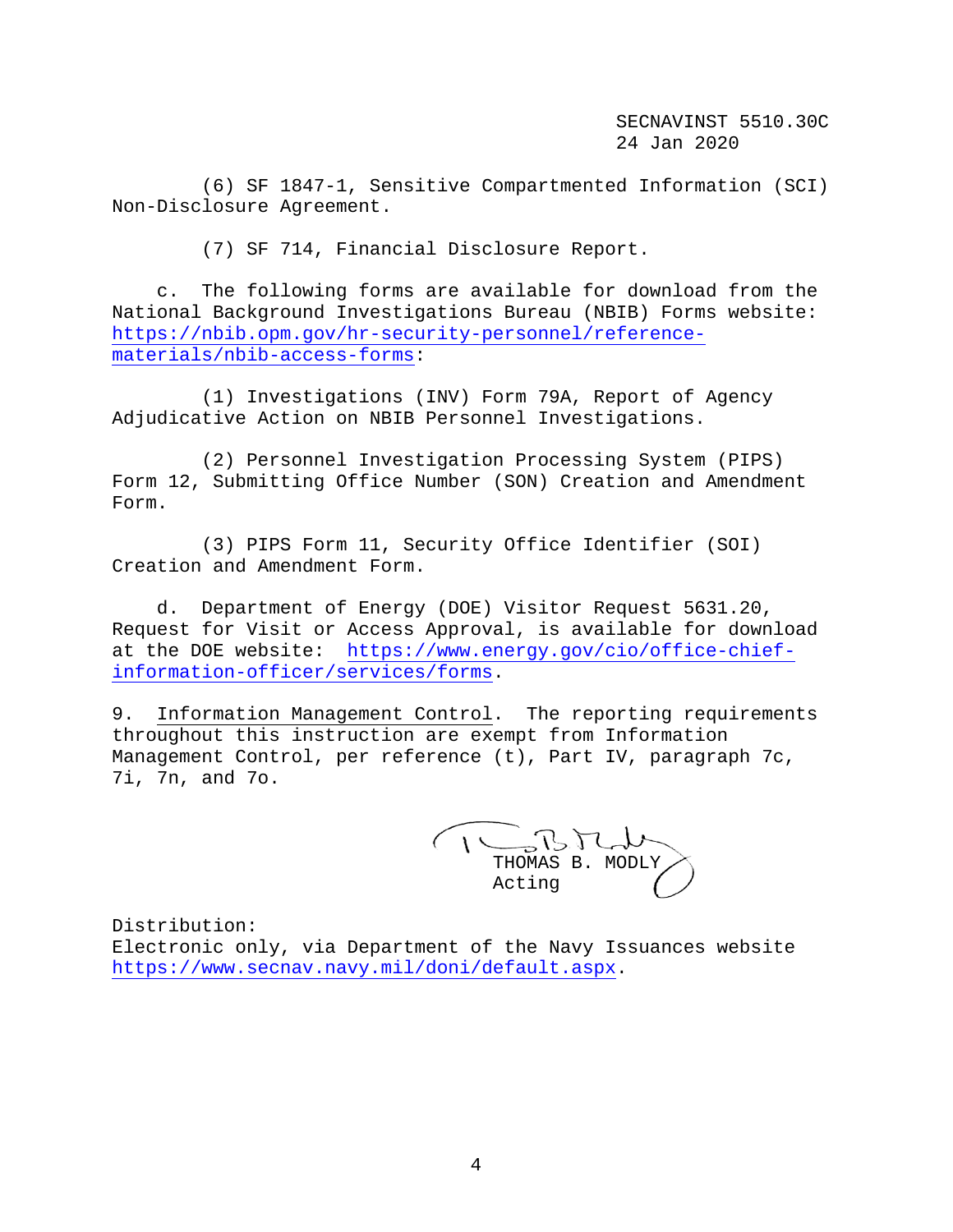### **REFERENCES**

- (a) DoD Instruction 5200.02 of 21 March 2014
- (b) DoDM 5200.02, Procedures for the DoD Personnel Security Program of 3 April 2017
- (c) SECNAVINST 5500.36A
- (d) SECNAVINST 5510.36B
- (e) SECNAVINST 5510.34B
- (f) SECNAV M-5210.1
- (g) SECNAVINST 5510.35D
- (h) SECNAVINST 5312.12D
- (i) SECNAVINST S5460.3H
- (j) SECNAV M-5239.2
- (k) DoDM 5105.21 Volume 3, SCI Administrative Security Manual: Administration of Personnel Security, Industrial Security, and Special Activities of 5 April 2018
- (l) ICPG 704.1 of 2 October 2008
- (m) DoD Directive 5240.06 of 21 July 2017
- (n) DoD Instruction 5210.91 of 12 August 2010
- (o) SECNAVINST 5213.12D
- (p) DoD Instruction 5200.46 of 9 September 2014

```
(q) 5 CFR 731
```
- (r) Office of the Under Secretary of Defense Intelligence Memorandum of 12 June 18: Implementation of Security Executive Agent Directive 4: National Security Adjudicative Guidelines (10 December 2016)
- (s) OPNAVINST 5400.45
- (t) SECNAV M-5214.1
- (u) Title 5, U.S.C.
- (v) Title 10, U.S.C.
- (w) DoDM 5220.22, National Industrial Security Program (NISP): Operating Manual of 18 May 2016
- (x) SECNAVIST 5740.26B
- (y) DoD Directive 5220.6 of 2 January 1992
- (z) DoD Directive 5220.22R of 4 December 1985
- (aa) Under Secretary of Defense for Intelligence (USD (I)) Memorandum (NOTAL) of 31 May 2009
- (ab) DoD Directive 5100.55 of 27 February 2006
- (ac) DoD Directive 5210.2 of 3 June 2011
- (ad) DoD Instruction 6490.08 of 17 August 2011
- (ae) DoD Directive 5210.48 of 24 April 2015
- (af) DoD Directive 5230.11 of 16 June 1992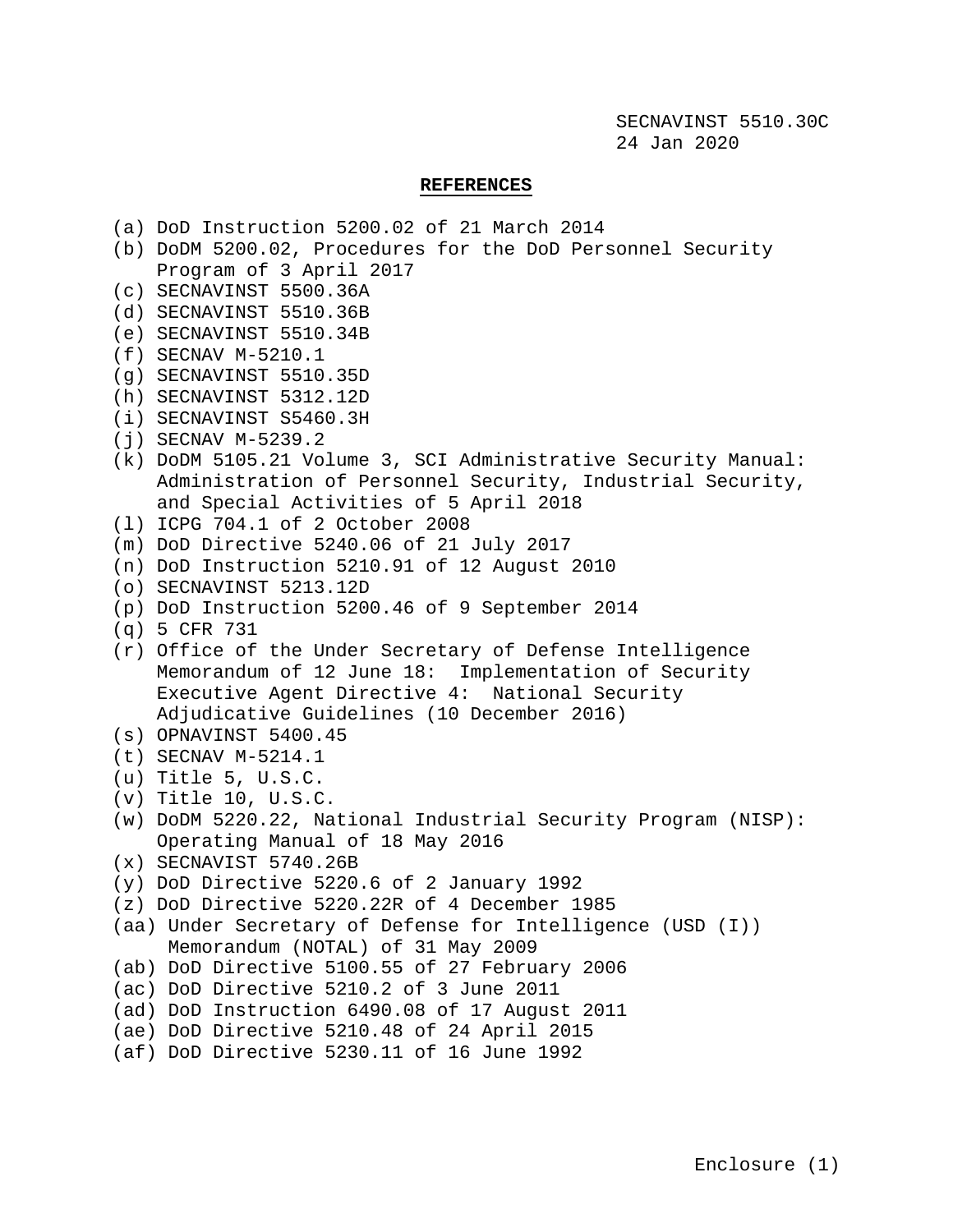### **RESPONSIBILITIES**

1. SECNAV is responsible for oversight, management, readiness, and compliance of the PSP.

2. The Under Secretary of the Navy (UNSECNAV) is responsible for implementing the PSP, in compliance with Presidential Directives and the provisions of Executive Orders, public laws, and directives issued by the DNI, Secretary of Defense (SECDEF), and other program authorities.

3. Assistant Secretary of the Navy Manpower and Reserve Affairs (ASN (M&RA)) provides oversight to ensure personnel security requirements for DON civilian personnel are properly identified in Joint Personnel Adjudication System (JPAS) or successor system, and that matters relating to the DON's civilian PSP and sensitive position designation are appropriately coordinated with DUSN (S&I).

4. The CNO is responsible for implementing an effective Navy PSP and complying with all directives issued by higher authority.

 a. Ensure matters relating to the Navy's PSP are appropriately coordinated with DUSN (S&I).

 b. Ensure personnel security requirements for Navy military and civilian members are properly identified in JPAS or successor system.

 c. Ensure personnel security requirements for Navy military members are properly coded in military personnel data systems, which ultimately will update JPAS or successor system.

 d. Ensure personnel identifying data and the position designation are accurately reflected and updated in the civilian personnel data systems, which ultimately will update JPAS or successor system.

 e. Notify commands of eligibility and/or investigative requirements associated with transfers to new assignments.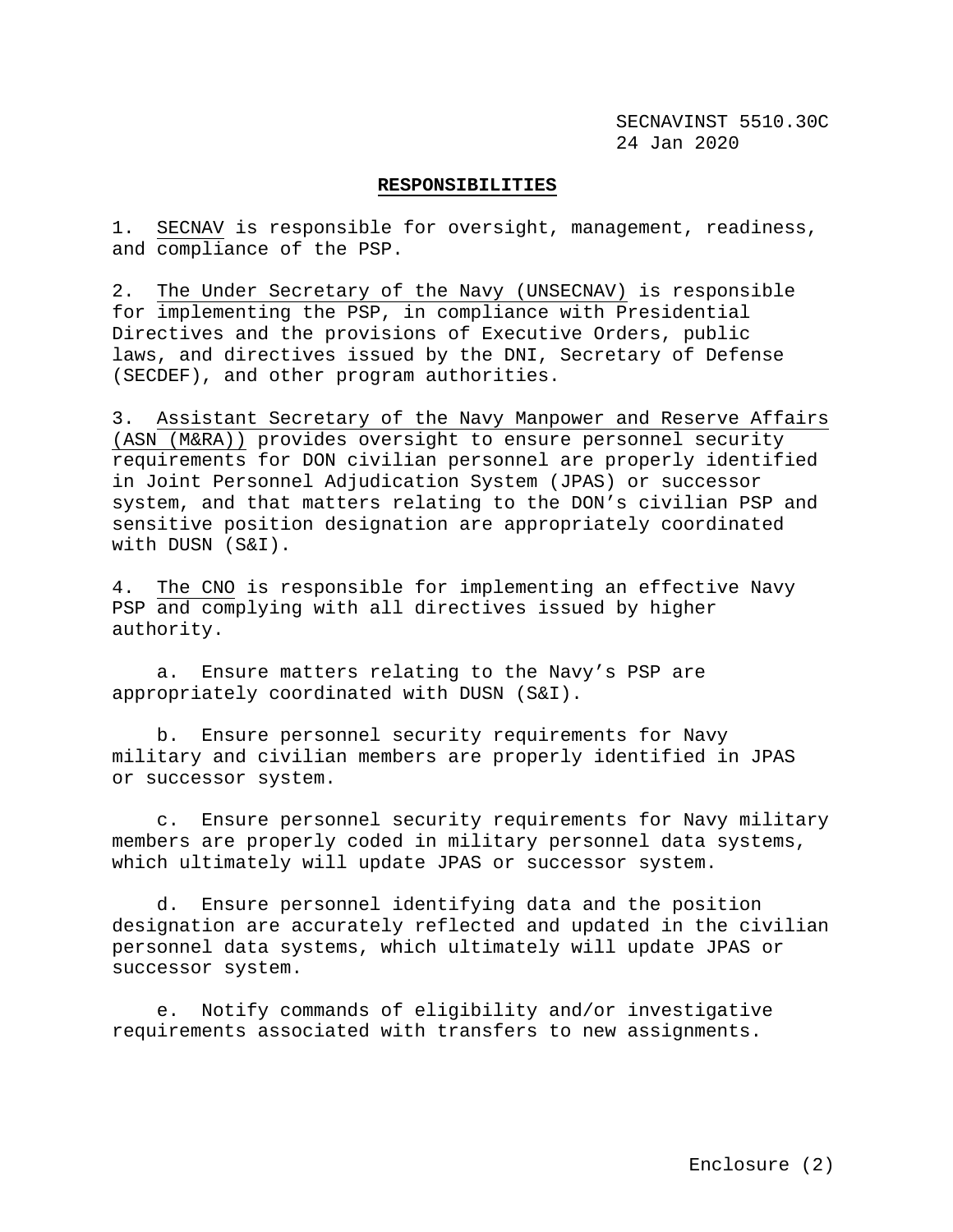f. Coordinate with DUSN (S&I) on all matters involving personnel security eligibility determinations on Navy military members.

 g. Director, Special Programs Division (CNO N9SP), is the DON SAP Coordinator and is responsible for the management, administration, support, review, and oversight of the DON SAP security program.

 h. The Director, Navy International Programs Office is delegated the authority to approve or disapprove requests for access to or transfer of DON technical data or disclosure of DON classified or sensitive unclassified information to foreign governments, international organizations, and their representatives in accordance with national disclosure policy.

 i. The DNI is HICE, Navy and administers the SCI program for the Navy, including non-Service DON entities. The Special Security Office, Navy (SSO Navy) is designated as the Cognizant Security Authority (CSA). As the CSA, SSO Navy is responsible for the security management, implementation, and oversight of SCI security programs for the DON's SCI security program.

 j. The HICE, Navy has designated Commander, U.S. Fleet Cyber Command (COMFLTCYBERCOM) Security Directorate the authority responsible for administration of SCI PSPs within the Department's Cryptologic Community. COMFLTCYBERCOM is assigned as Service Cyber Component to Commander, U.S. Cyber Command for all Navy cyberspace activities and as the Service Cryptologic Component Commander to the National Security Agency/Central Security Service (NSA/CSS).

5. The CMC is responsible for implementing an effective Marine Corps PSP and complying with all directives issued by higher authority.

 a. Ensure matters relating to the Marine Corps PSP are appropriately coordinated with DUSN (S&I).

 b. Ensure personnel security requirements for Marine Corps military and civilian members are properly identified in JPAS or successor system.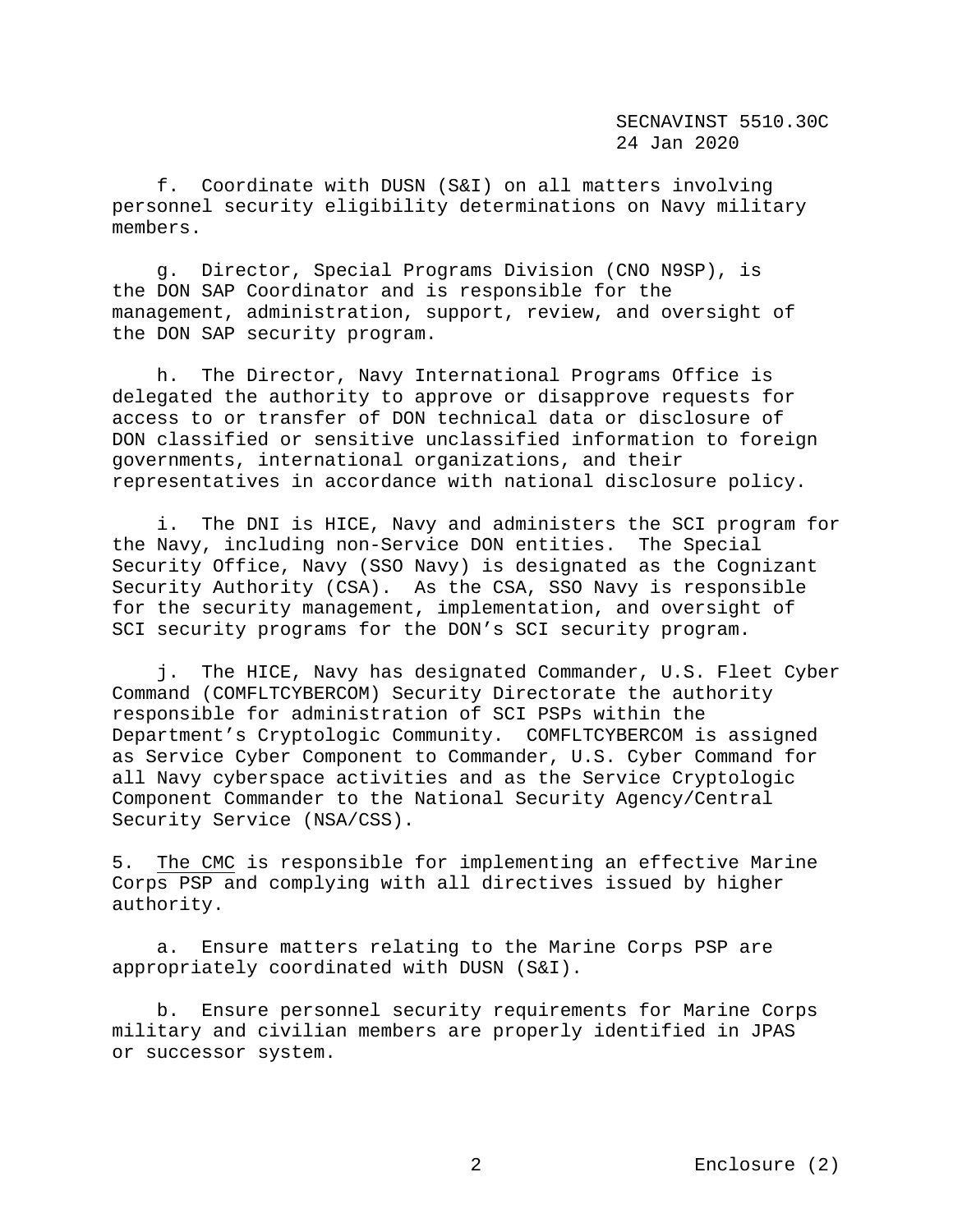c. Ensure personnel security requirements for Marine Corps military members are properly coded in military personnel data systems**,** which ultimately will update JPAS or successor system.

 d. Ensure personnel identifying data and the position designation are accurately reflected and updated in civilian personnel data systems, which ultimately will update JPAS or successor system.

 e. Notify commands of eligibility and/or investigative requirements associated with transfer to new assignments, as appropriate.

 f. Coordinate with DUSN (S&I) on all matters involving personnel security eligibility determinations on DON military members.

 g. The CMC has delegated the DIRINT, Headquarters Marine Corps as HICE, USMC and administers the SCI program for the Marine Corps. SSO Navy (OPNAV N2N6I) is designated as the CSA and is responsible for the security management, implementation, and oversight of SCI security programs for the DIRINT.

6. The DUSN is designated as the DON Security Executive, per reference (d). DUSN is responsible, under the direction and control of the UNSECNAV, for establishing, directing, and overseeing an effective DON PSP, and for implementing and complying with all directives issued by higher authority.

7. The Director, Naval Criminal Investigative Service (DIRNCIS) serves as an advisor to the CNO as Special Assistant for Naval Investigative Matters (CNO N09N).

8. The Office of Chief Information Officer (OCIO) is responsible for providing Information Management and Information Technology (IT) policy and governance oversight for the DON. This includes enterprise architecture, data center optimization, privacy, Freedom of Information Act, civil liberties, information sharing, electromagnetic spectrum, cybersecurity, and IT policy compliance. The OCIO coordinates within the DON Secretariat, as well as with the Navy, Marine Corps, Military Departments, DoD, and other Federal agencies.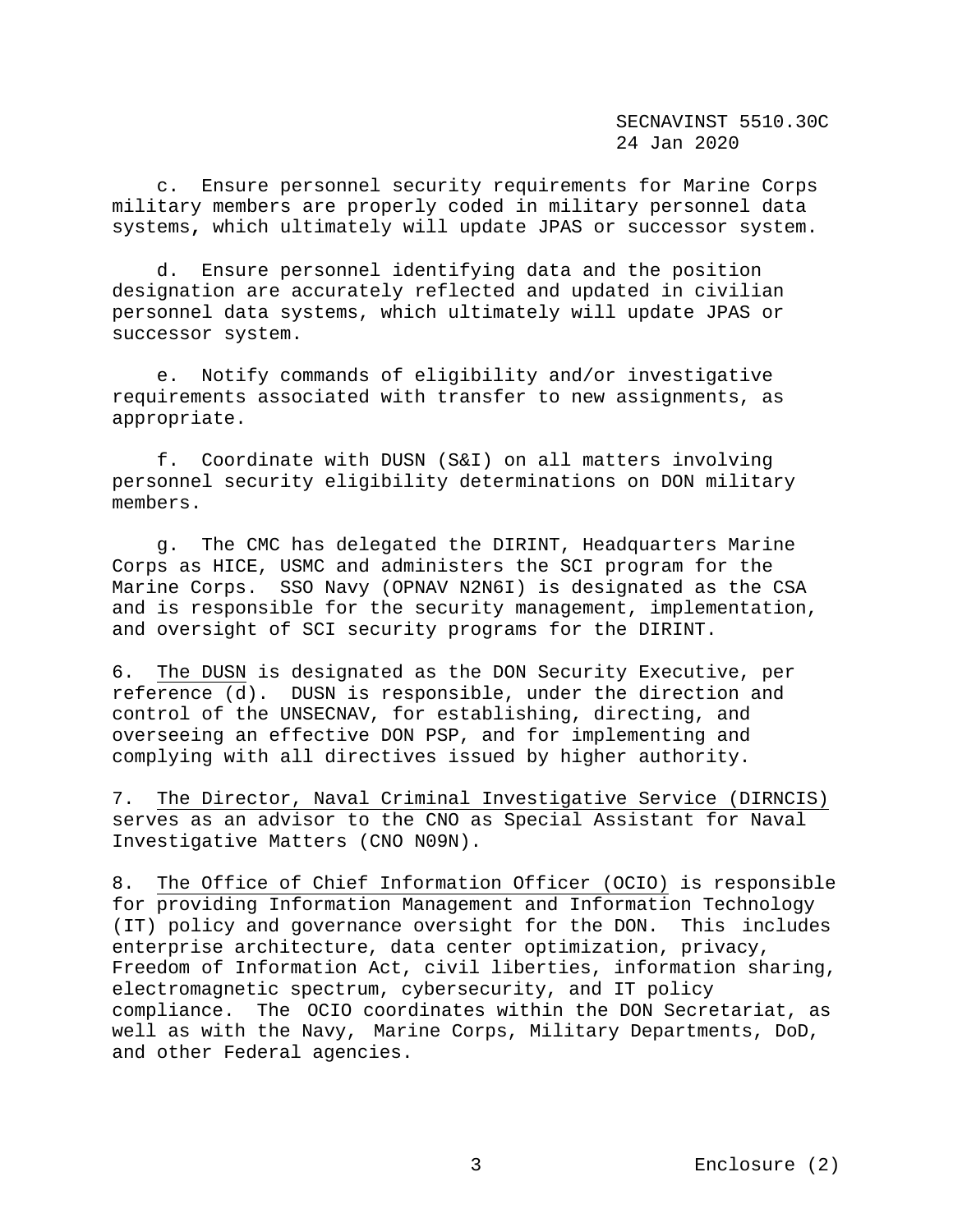9. The Deputy Assistant Secretary of the Navy (Civilian Human Resources (DASN (CHR)), under the direction and control of ASN (M&RA), provides oversight to ensure personnel identifying data is accurately reflected and updated, in the Defense Civilian Personnel Data System or successor system, is consistent with information provided in JPAS or successor system, and that matters relating to the DON's civilian suitability position designation are appropriately coordinated with DUSN (S&I).

10. The DUSN, Senior Director for (S&I), under the authority, direction, and control of DUSN, provides staff support for the functions and responsibilities as described in reference (c).

11. The President, Personnel Security Appeals Board (PSAB) presides over the PSAB, a three-member panel appointed by the Director of Review Boards, to review and decide appeals of unfavorable DoD Consolidated Adjudications Facility (CAF) determinations. The decision of the PSAB is final and concludes the administrative appeal process to sustain or reverse a DoD CAF determination.

12. The Commanding Officer (CO) (used as a generic term for the head of any DON command and includes commander, commanding general, director, and officer in charge) is responsible for the effective management of the PSP within the command. Authority delegated by this instruction to a CO may be further delegated, unless specifically prohibited. "Command" is used as a generic term for the organizational entity and includes a ship, laboratory, facility, activity, unit, squadron, etc.

13. DON military and civilian personnel will:

 a. Fully and accurately complete personnel security questionnaires and cooperate with personnel security investigators.

 b. Be aware of personnel security eligibility standards and reporting requirements, and consult with local security officials whenever information develops that could affect eligibility, per reference (b).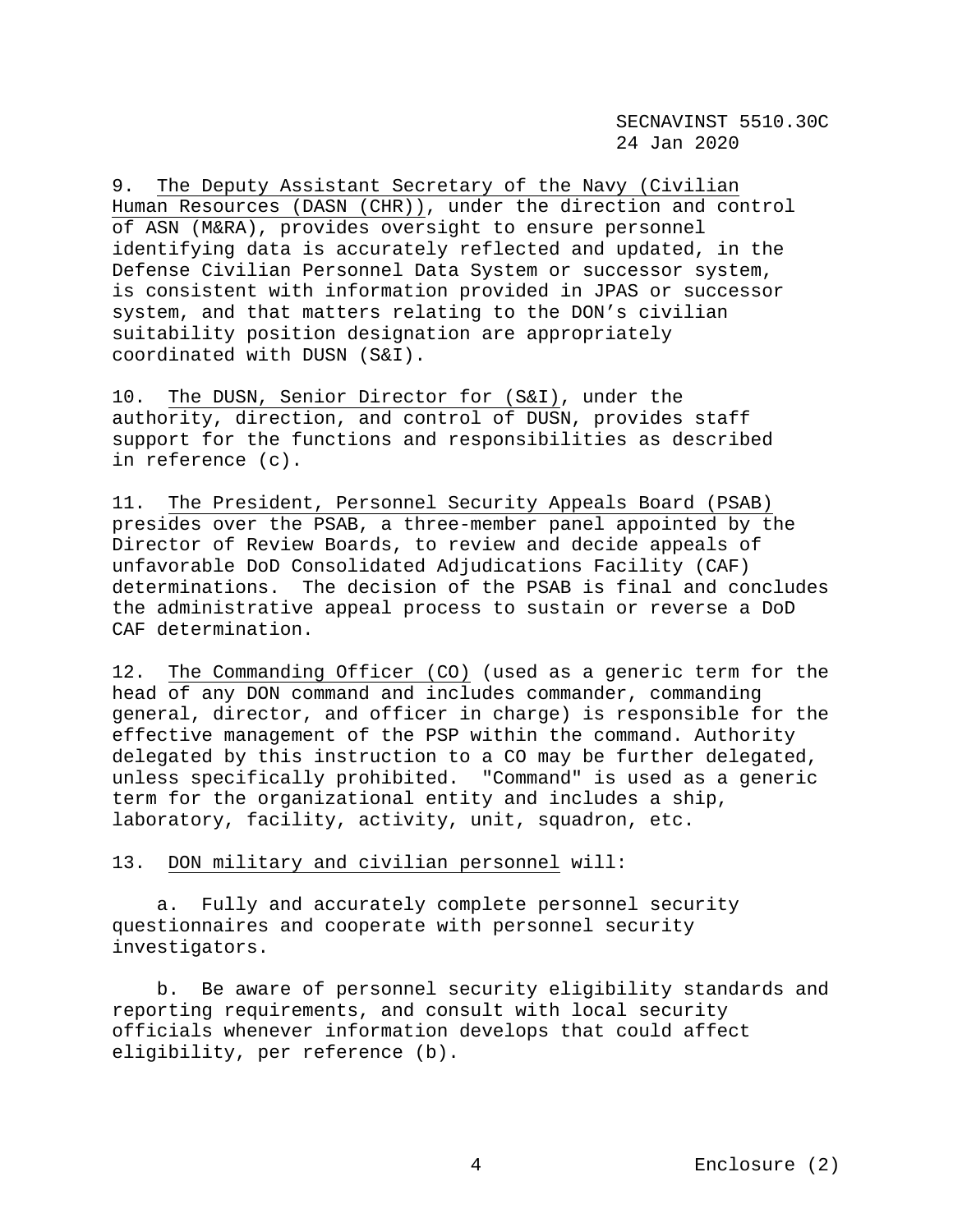14. The Defense Counterintelligence and Security Agency (DCSA) and the DoD CAF evaluates Personnel Security Investigations (PSI) and other relevant information to determine if granting or continuing national security eligibility is clearly consistent with the interests of national security.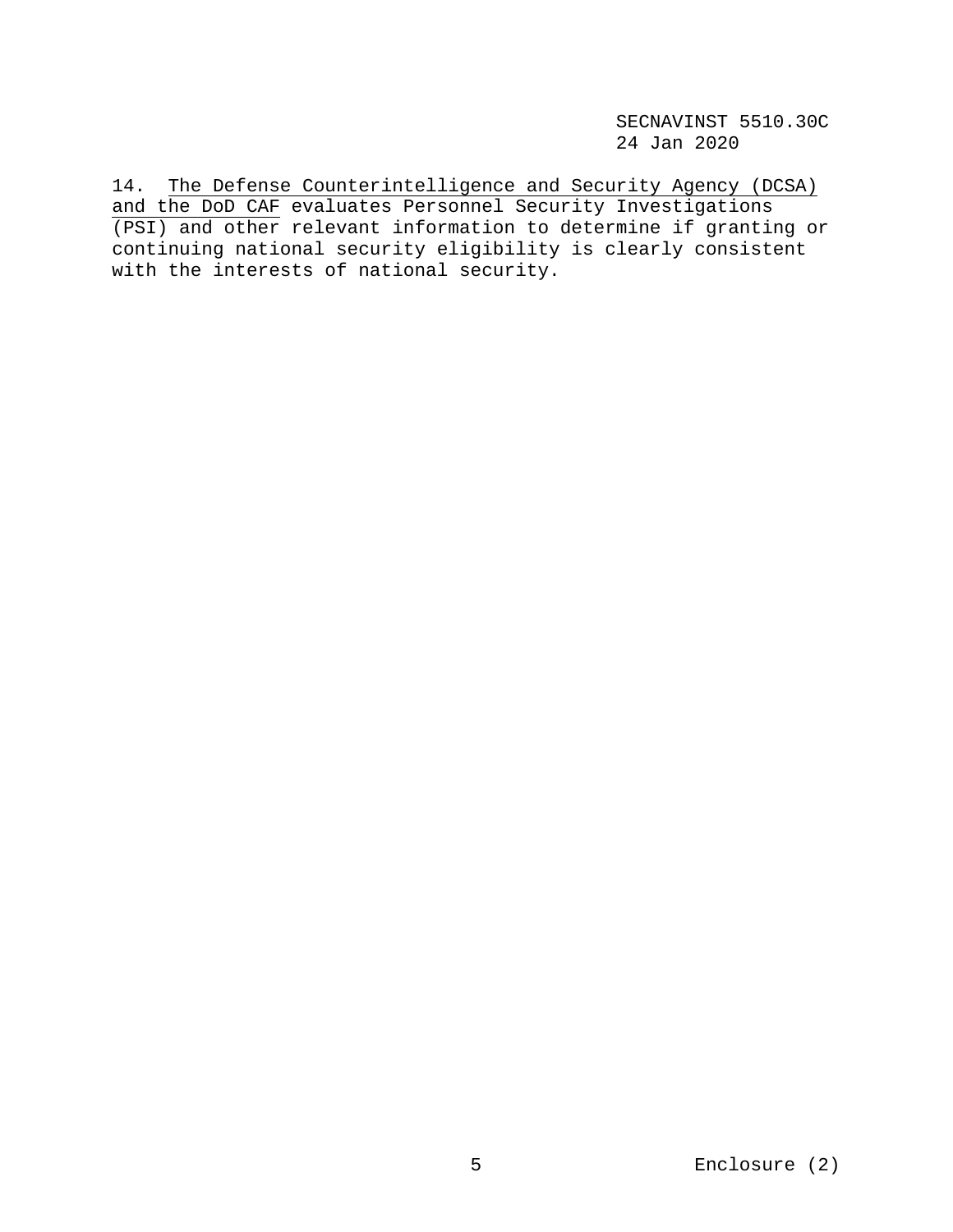### **DEPARTMENT OF THE NAVY PERSONNEL SECURITY PROGRAM SUPPLEMENT**

1. Basic Policy. This overview applies to Total Force, personnel employed by, detailed to, or assigned to the DON, including Government civilians (both appropriated and NAF); members of the active and reserve components of the USN and USMC; temporarily assigned forces performing a full-time or training role or function of security, e.g., Auxiliary Security Force and Ship's Self Defense Force; expert or consultants performing services for the DON through personnel appointments or contractual arrangements; industrial or commercial contractor, licensee, certificate holder, or grantee, including subcontractors.

### 2. Special Programs

 a. The security requirements for access to information classified as Confidential, Secret, or Top Secret (TS) normally provides sufficient protection. Any program requiring additional security protection, handling measures, reporting procedures, or formal access lists is considered a special program.

 b. Most special programs requiring additional security measures have been established by authorities outside the DON. Although the requirements for these programs are included in this regulation, these programs are implemented and governed in the DON by references (g) through (l).

3. SAPs.Programs requiring security measures in addition to those requirements for the protection of TS, Secret, or Confidential classified information, which are established by and within the DoD, are referred to as DoD SAPs. A DoD SAP must be authorized by the SECDEF or by the Deputy Secretary of Defense (DEPSECDEF). CNO (N9SP) is responsible for the coordination of the approval, administration, support, review, oversight, and reporting of all DON SAPs. The UNSECNAV recommends to the DEPSECDEF, the establishment, modification, or disestablishment of DON SAPs.

4. Combat Operations.Security requirements may be modified as necessary to meet local conditions in combat or combat-related operations. In these circumstances, follow the provisions of this regulation as closely as possible. This exception does not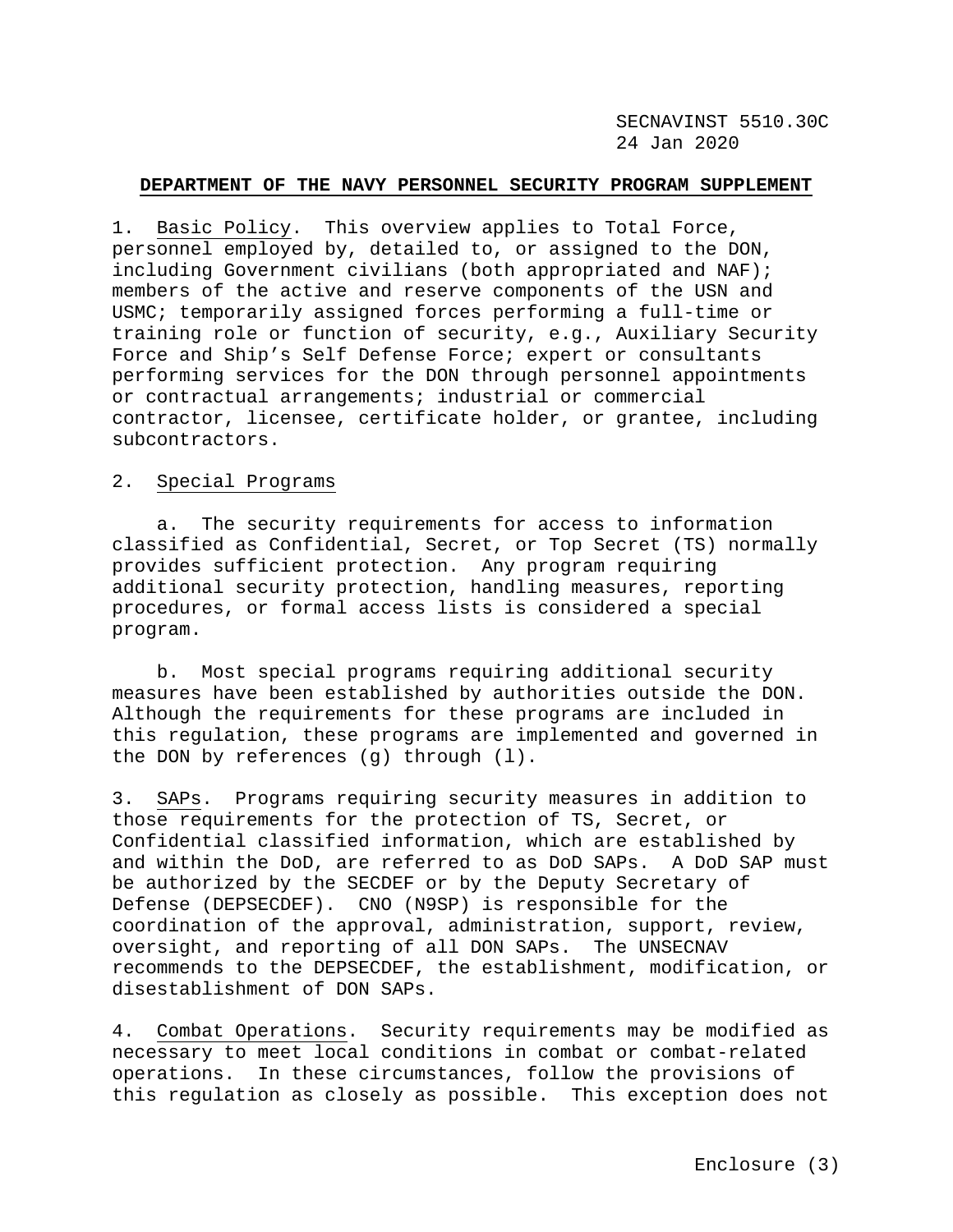apply to regularly scheduled training exercises or operations. Exercises are not combat-related operations.

5. Waivers. When situations arise that require deviation from the standards of this instruction or any of its implementing directives, submit a waiver to the standard or requirement request to the DON Senior Agency Official via CNO or CMC (whichever is appropriate) for consideration and submission to USD (I) for approval.

6. Guidance. Requests for guidance or clarification of this regulation may be addressed formally or informally to, Room 4E572, Washington, DC, 20350-1000. For telephone inquiries, the Security Action Line (with a recorder for after-hours calls) may<br>be reached at DSN 288-5027, commercial (703) 601-5027. Send ebe reached at DSN 288-5027, commercial  $(703)$  601-5027. mail requests to [donsecurity\\_pers.fct@navy.mil.](mailto:donsecurity_pers.fct@navy.mil) DUSN (S&I) homepage at<https://portal.secnav.navy.mil/Pages/default.aspx> provides policy updates, security awareness items, and other policy materials. Requests for guidance and clarification of this regulation by Navy commands may be addressed by CNO, Director of Navy Staff (DNS), formally or informally, and Marine Corps units may be addressed formally or informally to HQMC Plans, Policy & Oversight/Personnel Security (PP&O/PS).

# 7. Violations of the Provisions of this Instruction

 a. Military personnel are subject to disciplinary action under the Uniform Code of Military Justice (UCMJ), or criminal penalties under applicable Federal Statutes, as well as administrative sanctions, if they knowingly, willfully, or negligently violate the provisions of this policy manual.

 b. Civilian employees are subject to criminal penalties under applicable Federal Statutes, as well as administrative sanctions, if they knowingly, willfully, or negligently violate the provisions of this policy manual.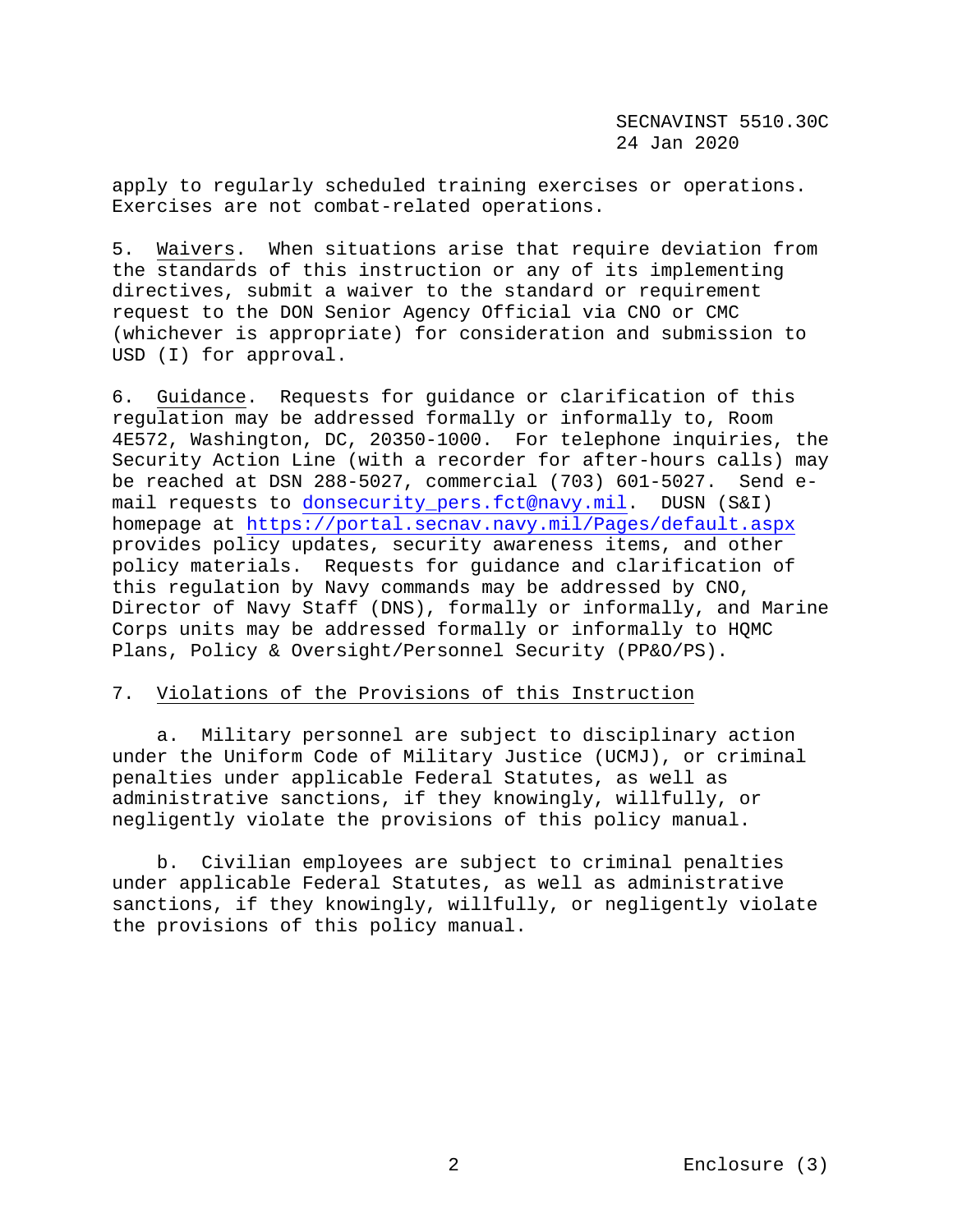## **COMMAND SECURITY PROGRAM**

1. Overview**.** CO's are responsible for compliance with and implementation of the DON PSP within their command. The effectiveness of the command's security program depends on the importance given to the program by the CO.

2. CO

 a. An effective security program relies on a team of professionals working together to fulfill the CO's responsibilities.

b. Command security management responsibilities include:

 (1) Designating an Activity Security Manager (ASM) in writing.

 (2) Designating a TS Control Officer (TSCO) in writing if the command handles TS information.

 (3) Designating an Information System Security Manager (ISSM) in writing if the command processes data in an automated system.

 (4) Designating a Security Officer in writing to manage facilities security.

 (5) Designating a Special Security Officer in writing to administer the command SCI security program.

 (6) Issuing a written command security policy instruction.

 (7) Establish an industrial security program when the command engages in classified procurement or when cleared contractors operate within areas under the CO's control.

 (8) Ensuring the ASM attends formal training within 180 days of assignment to the position and other command security professionals are appropriately trained, that all personnel receive required security education, and that the command has a robust security awareness program.

Enclosure (4)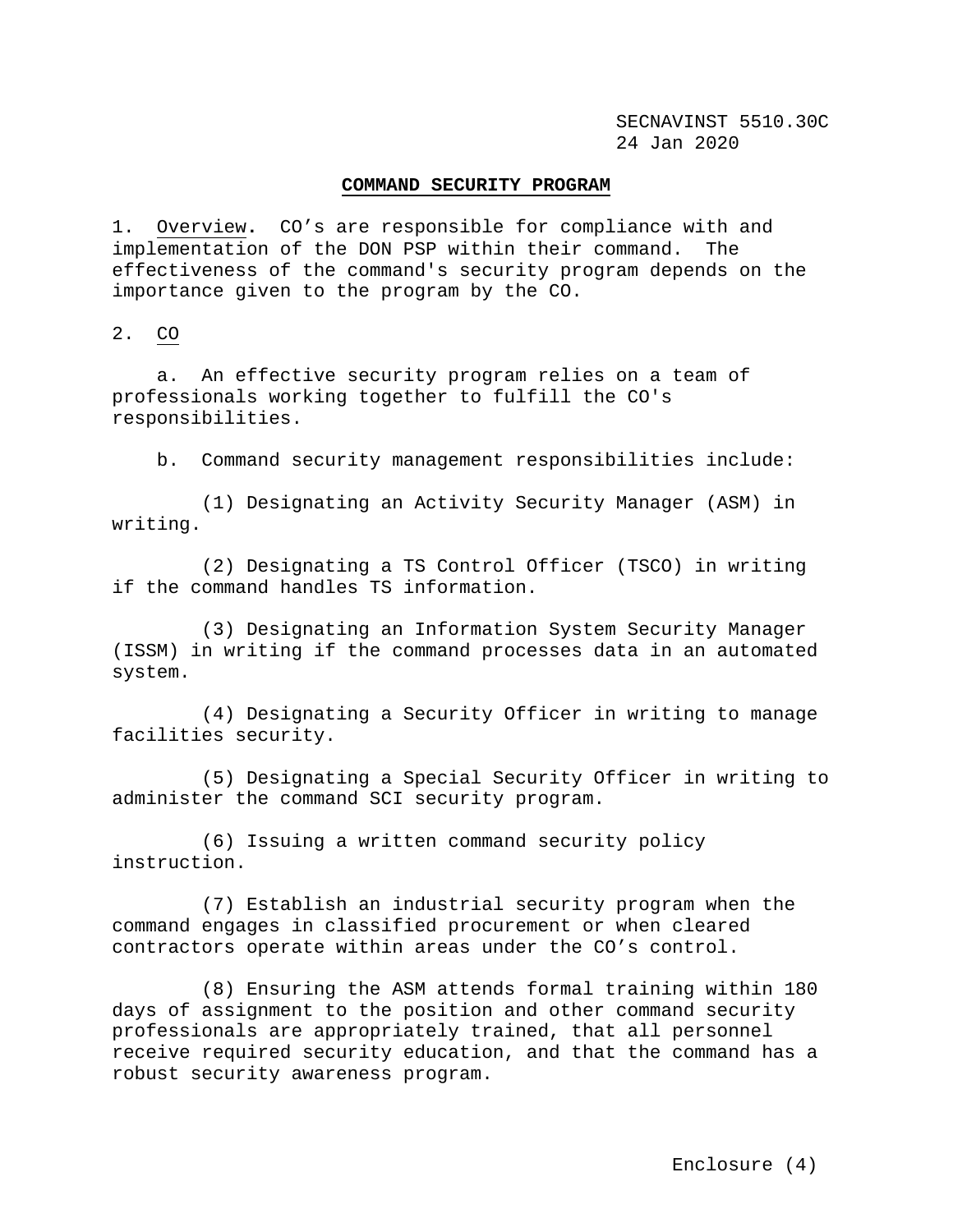(9) Preparing an emergency plan for the protection of classified material.

 (10) Ensuring that command security inspections, program reviews, and assist visits are conducted for effectiveness of the PSP in subordinate commands.

(11) Ensuring that the performance rating systems of all DON military and civilian personnel whose duties significantly involve the creation, handling, or management of National Security Information (NSI) include a security element on which to be evaluated.

 (12) Ensuring implementation and required use of the JPAS, access to the Defense Information System for Security (DISS) or successor system to communicate with the DoD CAF to receive and respond to notifications of investigations and continuous evaluation alerts.

### 3. Security Manager

 a. Every command in the Navy and Marine Corps eligible to receive sensitive or classified information is required to designate an ASM (also known as Command Security Manager (CSM)) in writing in accordance with reference (b).

 (1) CNO, DNS, CMC, and HQMC PP&O/PS will maintain a copy of subordinate ASM designation letters. Navy Echelon I and II ASM will maintain a copy of their subordinate ASM designation letters, per reference (s). Marine Corps CO's will maintain a copy of subordinate ASM designation letters. The designation letter should include the Unit Identification Code, Security Management Office Code, Electronic Questionnaires for Investigations Processing (e-QIP) four-digit identification number and return e-mail address for program management oversight.

 (2) Navy Echelon I and II ASM data will be maintained by CNO, DNS, and CMC. HQMC PP&O/PS will maintain a copy of subordinate Marine Corps commands ASM data to promote program management goals and to allow proper registration for security awareness products, notification of training opportunities, and policy updates. Navy Echelon I and II, HQMC PP&O/PS, and Marine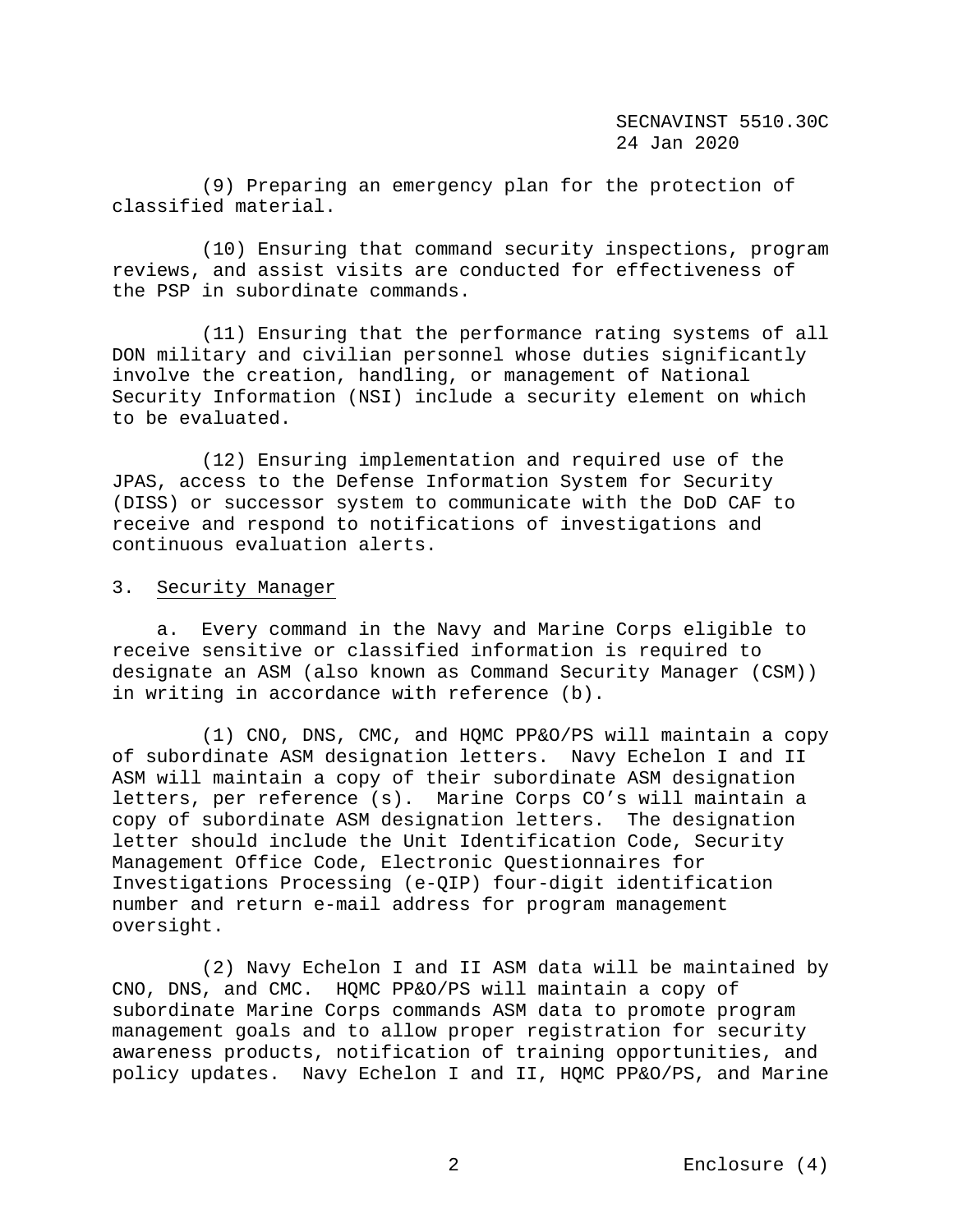Corps CO's ASM will ensure all information is forwarded to subordinate commands as required.

 b. The ASM will be afforded direct access organizationally to the CO and be organizationally aligned to ensure effective management of the command's security program.

 c. The ASM may be assigned full-time, part-time, or as a collateral duty and must be a military officer, senior noncommissioned officer, E-7 or above, a civilian employee, GS-11 or above (or pay band equivalent), with sufficient authority and staff to manage the program for the command. The ASM must be a U.S. citizen and have been the subject of a favorably adjudicated Tier 5 (T5) background investigation (BI) completed within the five years prior to assignment.

 d. The ASM must be designated by name and identified to all members of the command on organization charts, telephone listings, rosters, etc.

 e. COs are required to obtain formal training for their ASM. The Naval Security Manager Course offered by the Security Education Training and Awareness Team and the Marine Corps Security Management Course satisfy this requirement.

## 4. Duties of the ASM

 a. The ASM is the key in developing and administering the command's PSP. The ASM is the principal advisor on personnel security in the command (except issues specific to SCI, IT, and SAPs unless officially designated for these additional duties and responsibilities) and is responsible to the CO for the security program management.

 (1) The duties described here and in reference (d) may be assigned to a number of personnel and may even be assigned to individuals senior to the ASM. However, the ASM remains ultimately responsible to the CO for all program requirements.

 (2) The ASM must be cognizant of the command security functions and ensure the security program is coordinated and inclusive of all requirements. Security management may involve direct supervision, oversight, coordination, or a combination thereof, to ensure that those individuals in the command who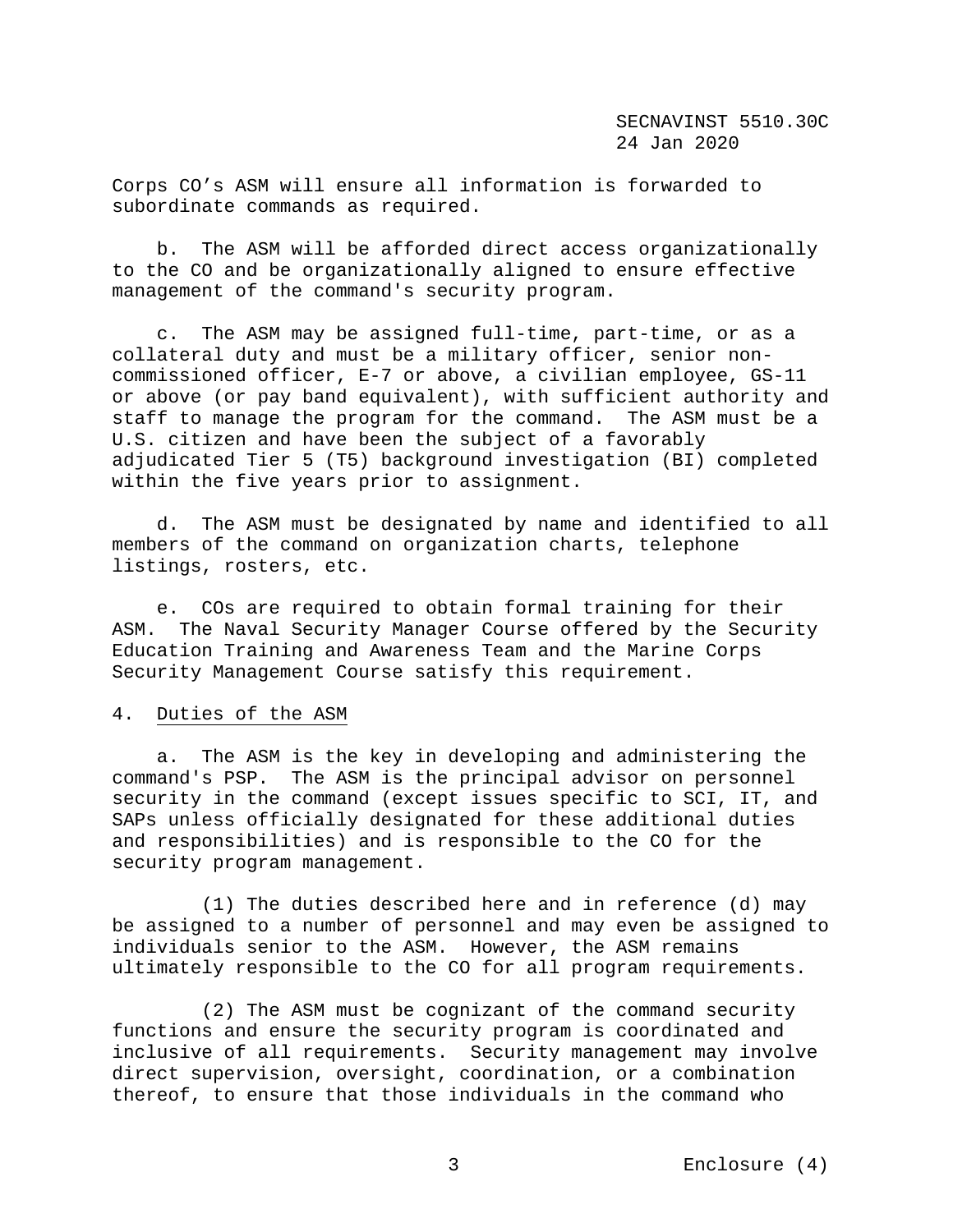have security duties are kept abreast of changes in policies and procedures, and are provided assistance in solving security problems.

 b. The below listed duties and those provided in section 2 of reference (b) apply to every ASM:

 (1) Serves as the CO's advisor and direct representative in matters pertaining to the security of classified information held at the command.

 (2) Serves as the CO's advisor and direct representative in matters regarding the eligibility of personnel to access classified information and to be assigned to sensitive duties.

 (3) Develops written command personnel security procedures, including an emergency plan which integrates emergency destruction drills where required.

 (4) Formulates and coordinates the command's security awareness and education program.

 (5) Ensures security control of visits to and from the command when the visitor requires, and is authorized access to classified information.

 (6) Ensures that all PSI are properly prepared and submitted to the DCSA and monitored until completed; and adjudicated by the DoD CAF for all personnel who will handle classified information or will be assigned to sensitive duties.

 (7) Ensures that access to classified information is limited to those who are eligible and have the "need-to-know".

 (8) Ensures that PSI, eligibility, and accesses are properly recorded in the Joint Clearance and Access Verification System (JCAVS) or successor system, and that subordinate commands are properly registered in JCAVS or successor system, as necessary.

 (9) Coordinates the command program for continuous evaluation of eligibility for access to classified information or assignment to sensitive duties.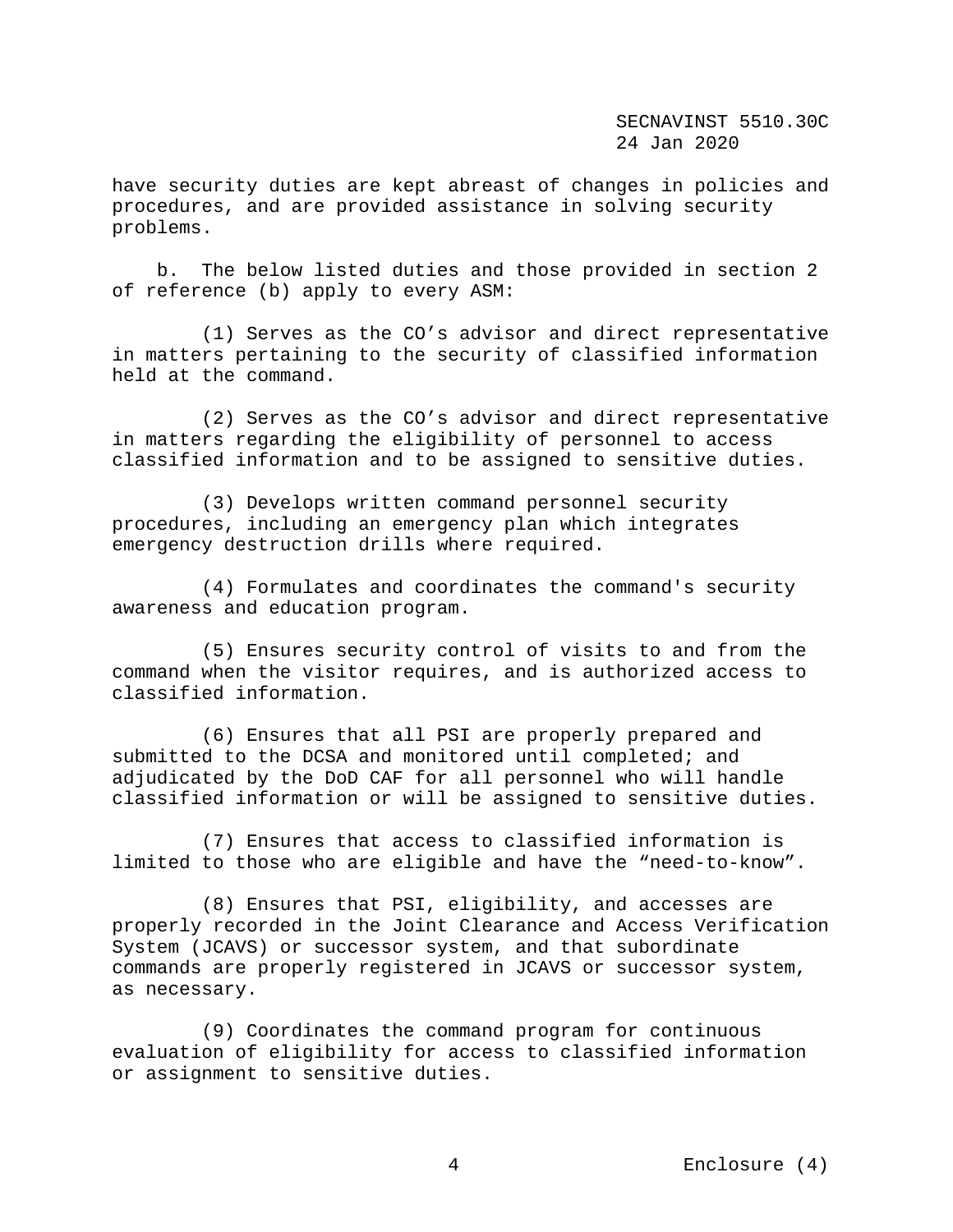(10) Maintains liaison with the command SSO concerning information and personnel security policies and procedures.

 (11) Coordinates with the ISSM on matters of common concern.

 (12) Coordinates with the Human Resources Office on matters concerning civilian personnel to include, development of position descriptions, issues involving access to classified information, or assignment to sensitive positons. Uses the Position Designation Tool to determine position designations and to determine if civilian, contractors, or consultants require national security eligibility.

 (13) Ensures that all personnel who have had access to classified information who are separating, retiring, or being terminated from employment have completed a Security Termination Statement in accordance with Section 4-12. The original statement is filed in the individual's Electronic Service Record or Official Personnel Folder (OPF) and a copy is saved in the command's files.

 (14) Ensures all personnel execute a Classified Information Nondisclosure Agreement (SF 312) prior to granting initial access to classified information and records execution of the SF 312 in JPAS or successor system.

5. TSCO.Commands that handle TS material will designate a TSCO, in writing. The TSCO must be an officer, senior noncommissioned officer, E-7 or above, or a civilian employee, GS-7 or above. The TSCO must be a U.S. citizen and have been the subject of a favorably adjudicated T5 investigation completed within five years of initial assignment, with T5 Reinvestigation (T5R) every five years thereafter. The duties of a TSCO are prescribed by reference (d).

# 6. Other Security Assistants

 a.Activity Assistant Security Manager (AASM). Persons designated as AASM must be U.S. citizens, and either officers,<br>enlisted persons E-7 or above, or civilians GS-7, or above. The enlisted persons E-7 or above, or civilians GS-7, or above. designation must be in writing and a copy maintained by the ASM for oversight. AASM takes direction from the ASM and provides support, as needed. AASM must have a T5 BI completed and adjudicated by the DoD CAF, if they are designated to issue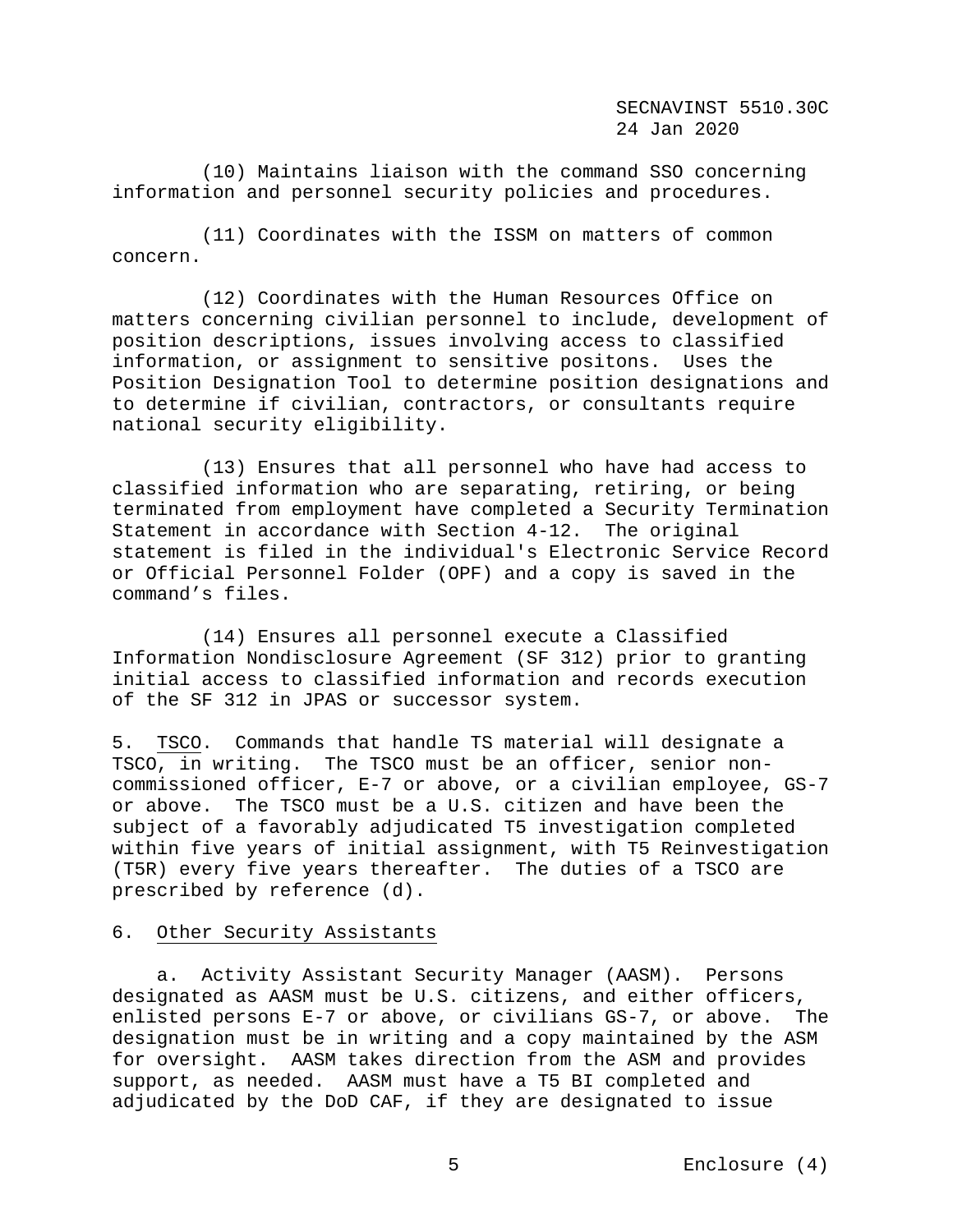interim security clearances; otherwise, the investigative and clearance eligibility requirements will be determined by the level of access to classified information required.

 b. Security Assistant**.** Civilian and military member employees performing administrative functions under the direction of the ASM may be assigned in writing without regard to rate or grade as long as they have the eligibility needed for the access required to perform their assigned duties and tasking.

 c. Top Secret Control Assistant (TSCA). Individuals may be assigned to assist the TSCO as needed. The designation will be in writing and a copy maintained by the TSCO for oversight. A person designated as a TSCA must be a U.S. citizen and either an officer, enlisted person E-5 or above, or civilian employee GS-5 or above. A T5 BI completed, adjudicated and eligibility granted by the DoD CAF is required. TS couriers are not considered to be TSCAs. Duties of a TSCA are listed, per reference (d).

7. Contracting Officer's Security Representative (COSR). Commands that award classified contracts to industry will appoint, in writing, one or more qualified security specialists as a COSR. The COSR is responsible to the security manager for coordinating with program managers and technical and procurement officials. The COSR will coordinate with the Contracting Officer's Representative to ensure that the personnel and information security requirements are properly recorded and the industrial security functions are accomplished when classified information is provided to industry for performance on a classified contract are on the DD Form 254, Contract Security Classification Specification, and that personnel security requirements are met when access to DON IT systems is at issue and the requirements are included in the Statement of Work for unclassified contracts.

#### 8. ISSM

 a. Each command involved in processing data in an IT system, including access to local area networks and/or INTRANET/INTERNET, must designate in writing, a U.S. citizen civilian or military member as an ISSM.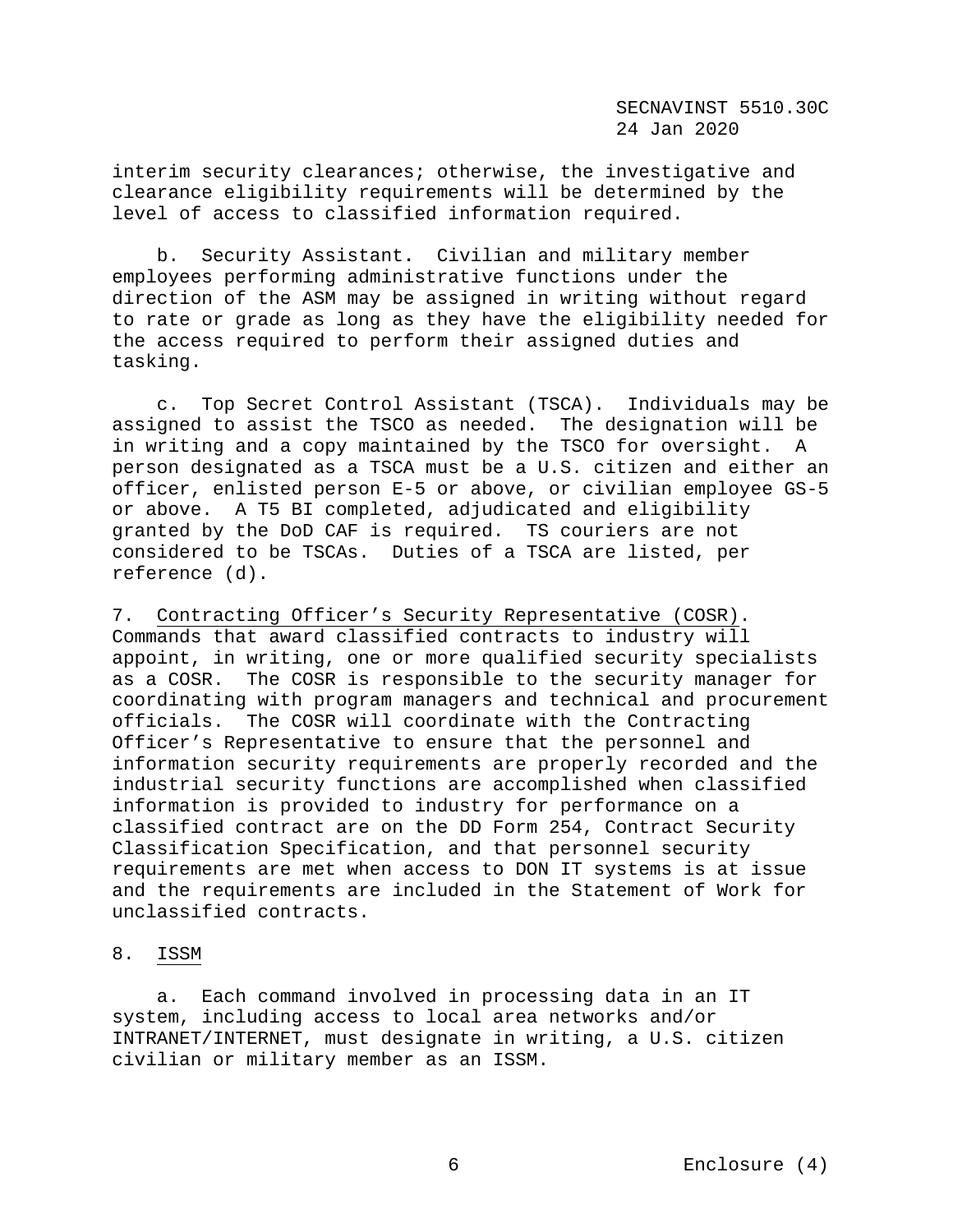b. The ISSM is responsible for establishing, implementing and maintaining the DON information system and information assurance program and is responsible to the CO for developing, maintaining, and directing the implementation of the Information Assurance (IA) program within the command. The ISSM advises the CO on all IA matters, including identifying the need for additional IA staff. The IA Manager serves as the command's point of contact (POC) for all IA matters and implements the command's IA program. The ISSM coordinates information and personnel security matters with the ASM, as appropriate. The ISSM must have a favorable T5 completed within five years of initial assignment, which is updated by T5R every five years. The duties and functions of the ISSM are prescribed by reference  $(j)$ .

# 9. SSO

 a. Commands in the DON accredited for and authorized to receive, process, and store SCI will designate a SSO. The SSO is the principal advisor on the SCI security program in the command and is responsible to the CO for the management and administration of the program. SCI security program responsibilities are detailed in reference (k). The SSO will be afforded direct access to the CO to ensure effective management of the command's SCI security program. The SSO will be responsible for the operation of the Sensitive Compartmented Information Facility (SCIF) and the security control and use of the SCIF. All SCI matters shall be referred to the SSO.

 b. The SSO and a subordinate SSO will be appointed, in writing**,** and each will be a U.S. citizen and either a commissioned officer or a civilian employee GS-9 or above, and must meet the requirements of reference (l). The same grade limitations apply to assistant SSOs. The ASM cannot function as the SSO unless authorized by the Director, Office of Naval Intelligence, or Commander, FLTCYBCOM.

 c. Although the SSO administers the SCI program independent of the ASM, the ASM must account for all clearance and access determinations made on members of the command. There is great need for cooperation and coordination between the SSO and ASM, especially for personnel security matters. For individuals who are SCI eligible, the ASM and the SSO must keep one another advised of any changes in status regarding clearance and access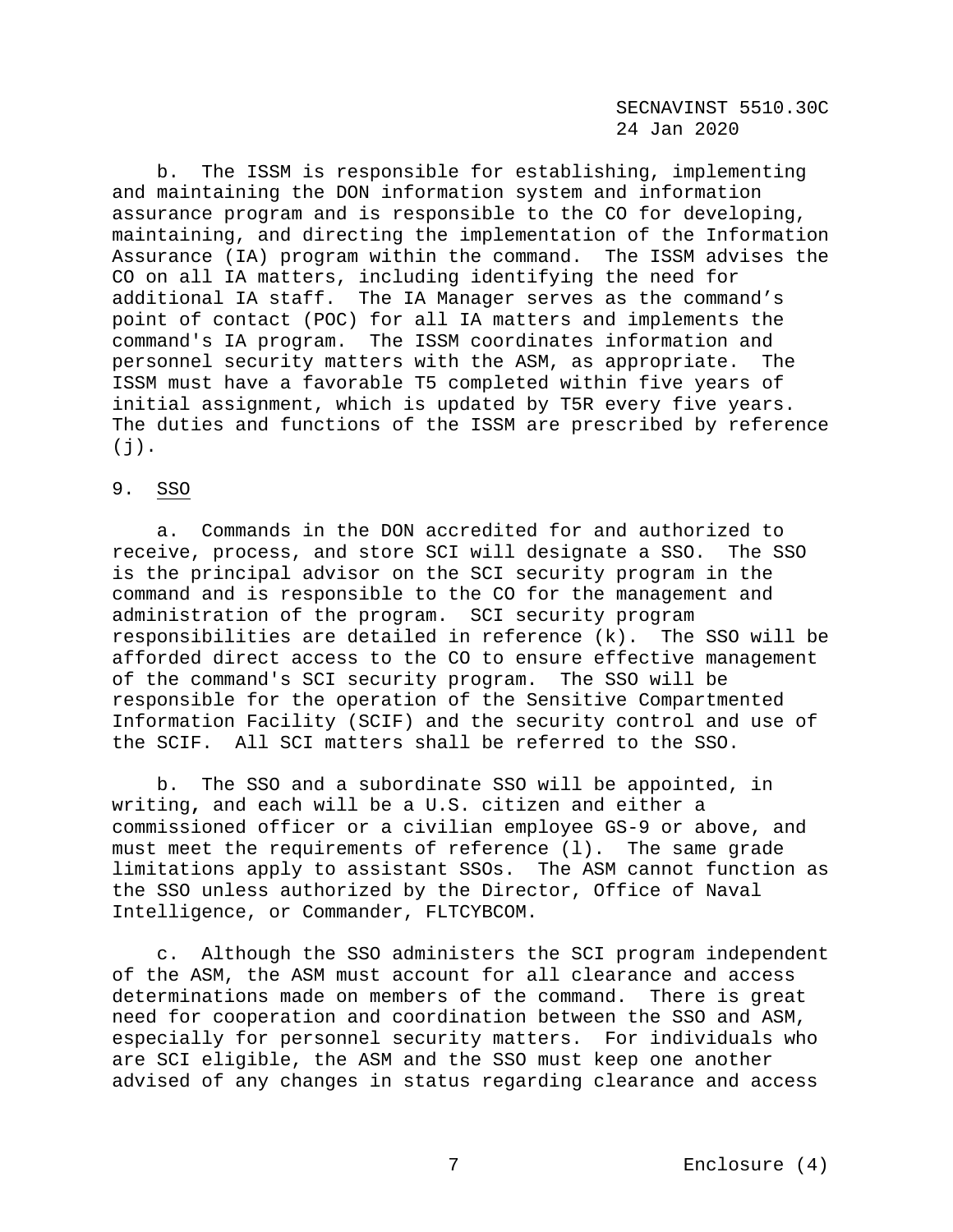and of information developed that may affect eligibility. The ASM and SSO must also advise each other of changes in SCI and command security program policies and procedures as they may impact on the overall command security posture.

# 10. Inspections, Assist Visits, and Reviews

 a. COs at Navy Echelon I and II levels and Marine Corps COs are responsible for evaluating the security posture of their subordinate commands.

 b. Qualified personnel will conduct inspections, assist visits, and reviews to assess the command's overall security posture. Information and personnel security inspections may be conducted in unison unless otherwise required.

# 11. Security Servicing Agreements

a. Commands may perform specified security functions for<br>r commands via security servicing agreements. Such other commands via security servicing agreements. agreements may be appropriate in situations where security, economy, and efficiency are considerations, including:

 (1) A command provides security services for another command, or the command provides services for a tenant activity.

 (2) A command is located on the premises of another government entity and the host command negotiates an agreement for the host to perform security functions.

 (3) A senior in the chain of command performs or delegates certain security functions of one or more subordinate commands.

 (4) A command with particular capability for performing a security function agrees to perform the function for another.

 (5) A command is established expressly to provide centralized service (for example, Personnel Support Activity or Human Resources Office).

 (6) When either a cleared contractor facility or a longterm visitor group is physically located on a Navy or Marine Corps installation.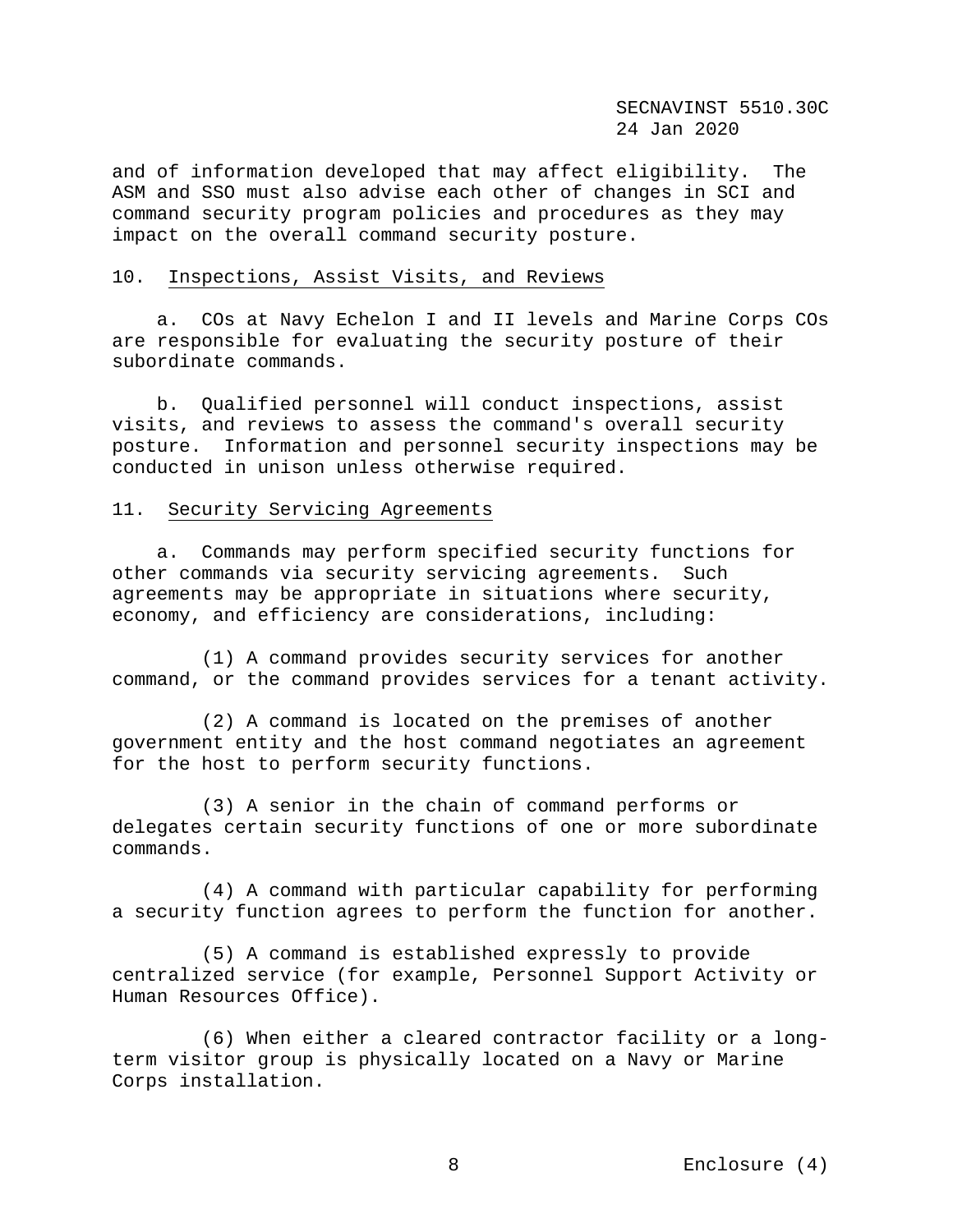b. A security servicing agreement will be specific and must clearly define where the security responsibilities of each participant begin and end. The agreement will include requirements for advising COs of any matters that may directly affect the security posture of the command. Append securityservicing agreements to the command security policy instruction.

12. Standard Program Requirements.Each command that handles classified information is required to prepare and keep current a written command security policy manual, specifying how security procedures and requirements will be accomplished in the command. See reference (d).

13. Planning for Emergencies.Commands will establish a plan for the protection and/or removal of classified NSI under its control during emergencies. Depending upon the location of the command, the plan may direct destruction of classified NSI in an emergency. The plan should be made part of the overall disaster preparedness plan of the command security program policy manual.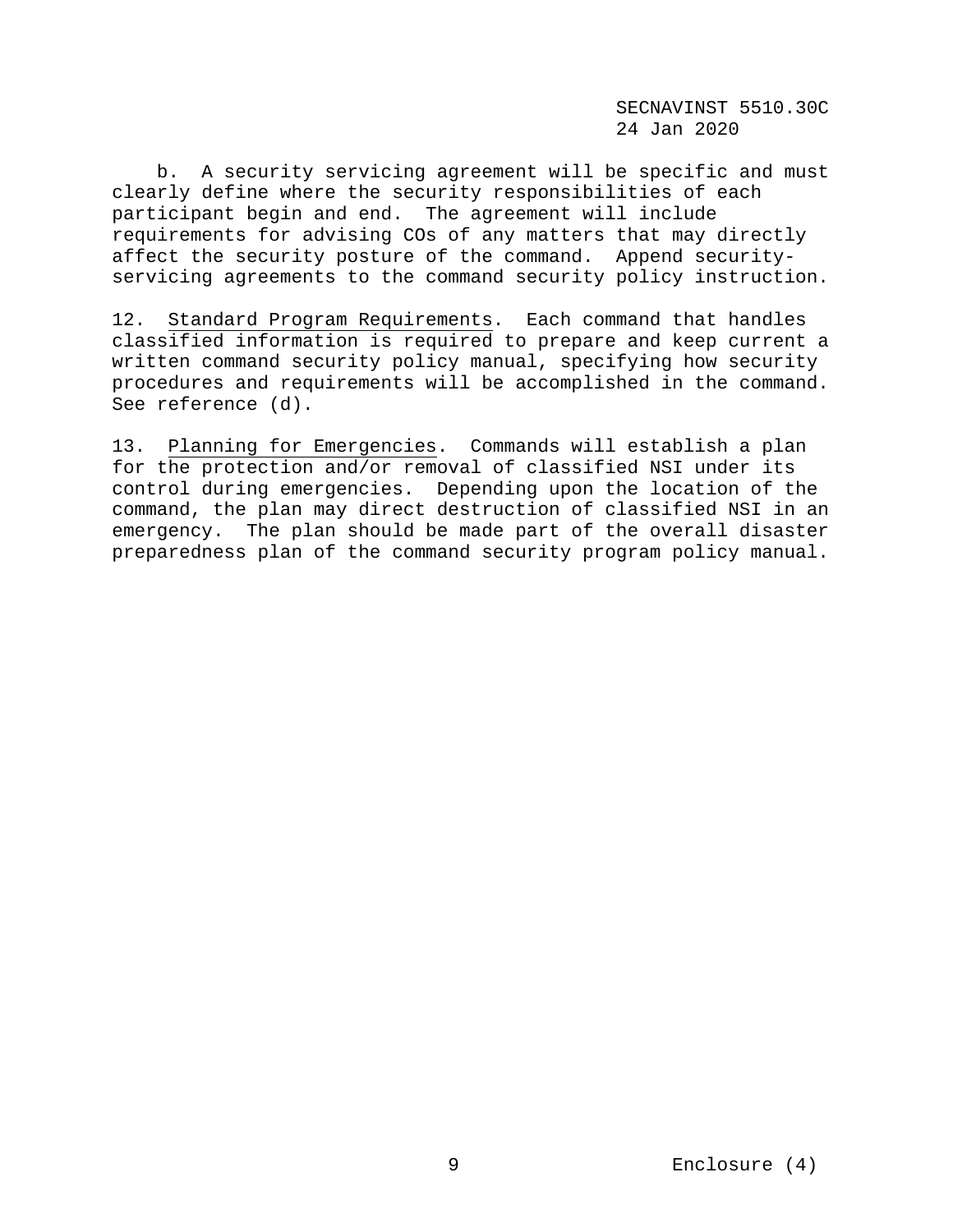## **COUNTERINTELLIGENCE MATTERS**

1. Overview.Certain matters affecting national security must be reported to the DIRNCIS so that appropriate counterintelligence action can be taken. All military and civilian personnel of the DON, whether they have access to classified information or not, will report to their ASMs, COs or to the nearest command, any activities described in this section involving themselves, their dependents, co-workers, or others. COs will immediately notify the nearest Naval Criminal Investigative Service (NCIS) office.

# 2. Sabotage, Espionage, Terrorism, Subversion, or Deliberate Compromise

 a. Individuals becoming aware of sabotage, international terrorism, espionage, deliberate compromise or gross negligence involving classified information, or other subversive activities will report all available information concerning such activities immediately to the security manager or CO at their command or at the most readily available command. The command receiving the report shall promptly notify the servicing NCIS office. The command will immediately contact the Director, NCIS (DIRNAVCRIMINVSERV WASHINGTON DC) by classified IMMEDIATE message, with DUSN (S&I) and (NAVY JAG WASHINGTON DC//17//) as information addressees if the servicing NCIS office cannot be contacted immediately and the report concerns sabotage, terrorism, espionage, or imminent flight or defection of an individual.

 b. The servicing NCIS office will be notified immediately of any requests, through other than official channels, for classified or national defense information from anyone without an official need to know, regardless of nationality. The NCIS office will also be notified of any requests for unclassified information from any individual believed to be in contact with a foreign intelligence entity. Examples of requests to be reported include attempts to obtain: names, duties, personal data or characterizations of DON personnel; technical orders, manuals, regulations, base directories, personnel rosters or unit manning tables; and information about the designation, strength, mission, combat posture, and development of ships, aircraft, and weapons systems.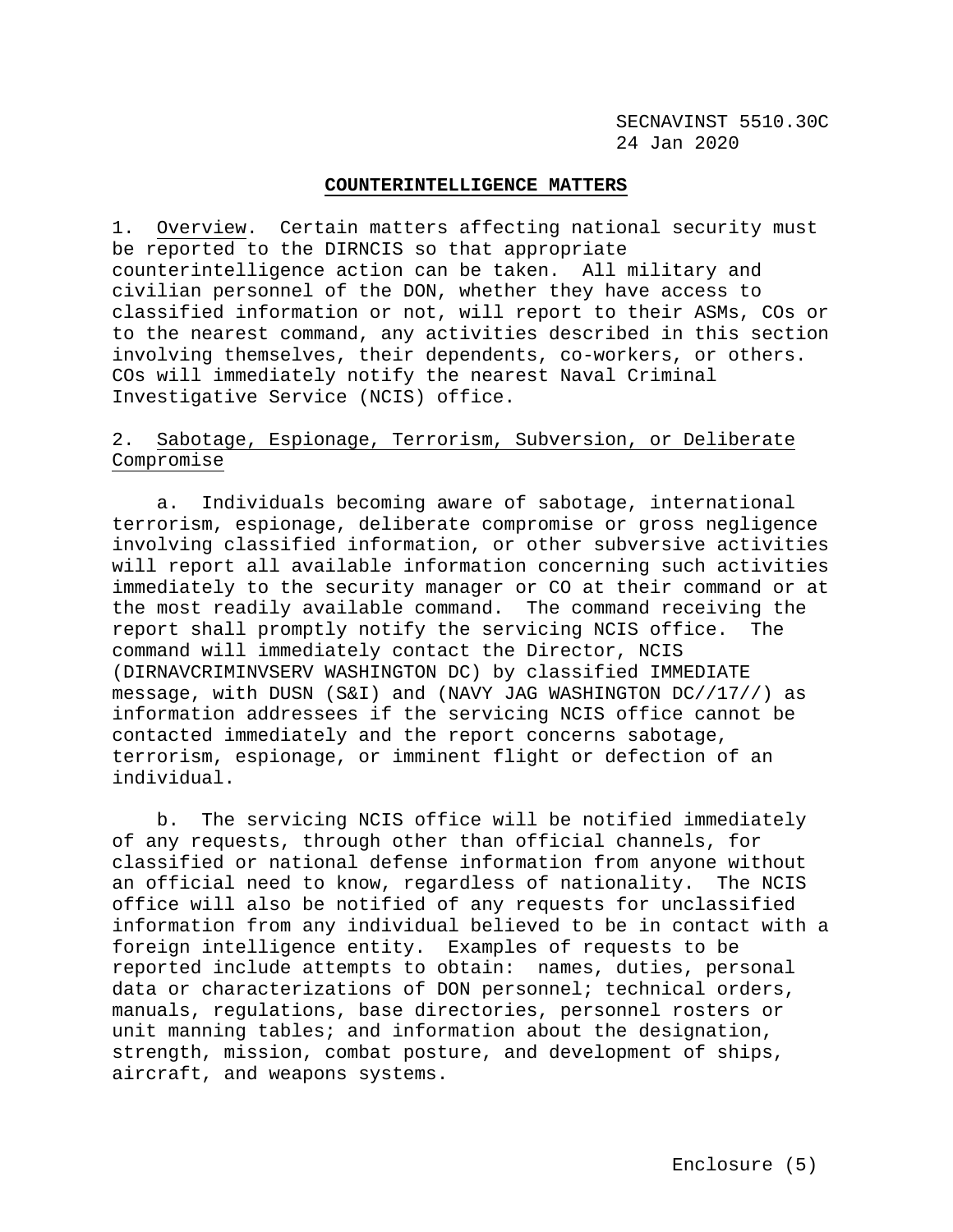c. NCIS will then advise what additional action is to be taken, and will effect liaison and coordination with appropriate members of the U.S. intelligence community.

# 3. Contact Reporting

 a. All personnel who possess a security clearance are to report to their CO, activity head, or designee, contacts with any individual, regardless of nationality, whether within or outside the scope of the individual's official activities, in which illegal or unauthorized access is sought to classified or otherwise sensitive information.

 b. Personnel must report to the command if they are concerned that they may be the target of exploitation. The CO will review and evaluate the information and promptly report it to the local NCIS office.

## 4. Suicide or Attempted Suicide

 a. When personnel who have access to classified information commit or attempt to commit suicide, the individual's CO will immediately forward all available information to the nearest NCIS office for action, with an information copy to the DoD CAF. The report will, as a minimum, describe the nature and extent of the classified information to which the individual had access, and the circumstances surrounding the suicide or attempted suicide.

 b. The NCIS office receiving the report will coordinate investigative action with the CO. If NCIS assumes immediate investigative cognizance, command investigative efforts will be subordinate to those of NCIS. No independent questioning of witnesses should be conducted without prior approval of NCIS.

### 5. Unauthorized Absentees

 a. When personnel who have access to classified information are determined to be in an unauthorized absentee status, the individual's CO will conduct an inquiry to determine if there are any indications from the individual's activities, behavior, or associations that the absence may be contrary to the interests of national security. If the inquiry develops such concerns, the command will report the pertinent information to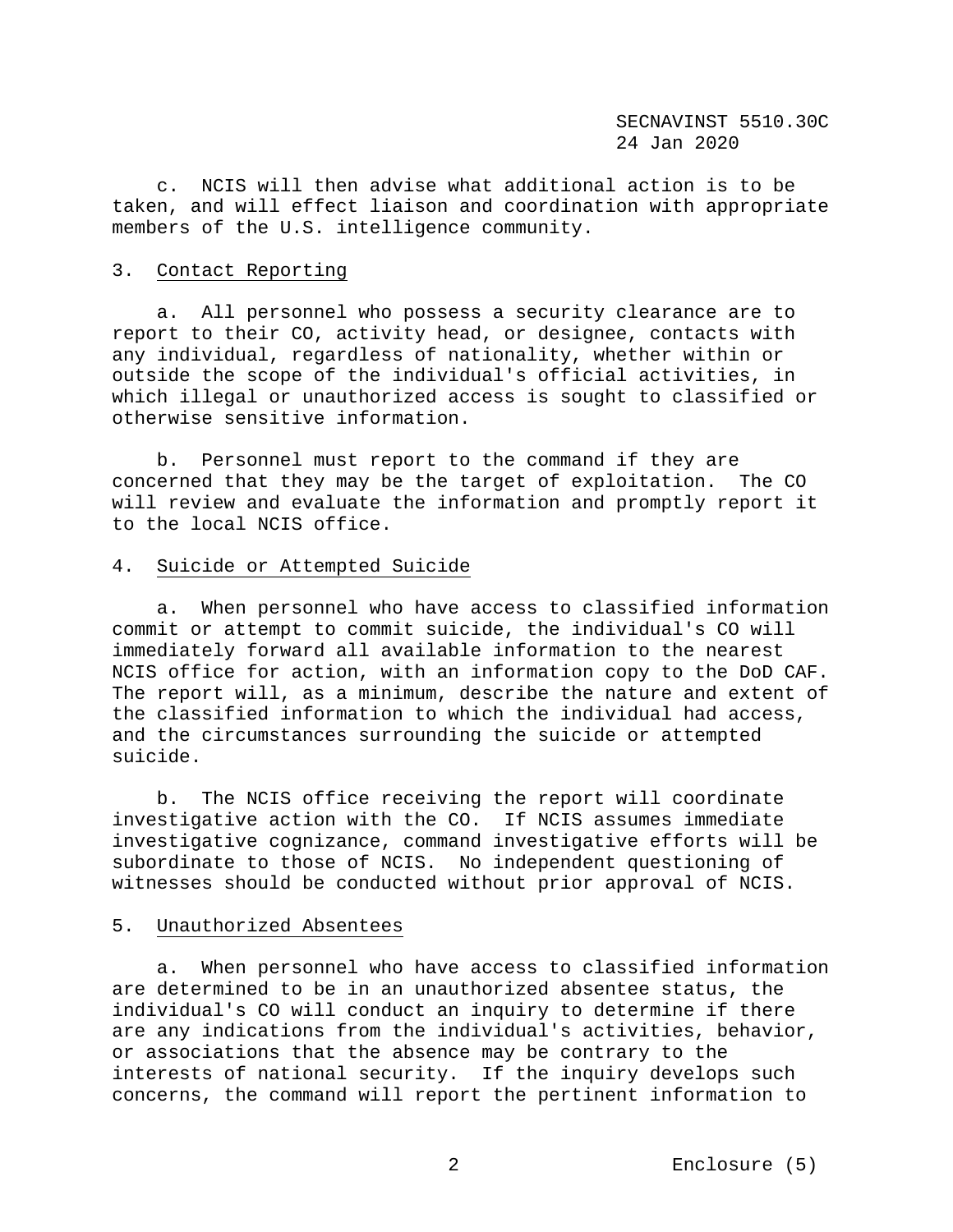the nearest NCIS office by quickest means available.

 b. NCIS will promptly advise whether or not they will conduct an investigation.

6. Death or Desertion. When an employee of the DON who has access to classified information dies or deserts, the employee's CO must determine if any unusual indicators or circumstances may have existed that may cause security concern. If such concerns exist, the command will report these concerns by the most expedient means available and provide all pertinent information to the nearest NCIS office.

# 7. Foreign Travel

 a. Commands will advise personnel of the particular vulnerabilities associated with foreign travel during orientation and annual refresher briefs. See Section 4, Special Briefings, for additional information regarding the foreign travel briefing.

 b. All personnel possessing security clearance eligibility are required to list all personal foreign travel as part of the required Periodic Reinvestigation (PR) in accordance with references (a) and (b) or other reporting guidance issued by the USD (I). The Investigative Service Provider (ISP) will explore the foreign travel issue during the PR and may refer the investigation to NCIS if the travel patterns or failure to list travel create concerns that would make referral appropriate.

# 8. Foreign Connections

 a. A security risk may exist when an individual's immediate family, including cohabitants and other persons to whom the individual is bound by affection or obligation, are not citizens of the U.S. Having a financial interest in a foreign country may also present a security risk.

 b. The personnel security adjudicative process requires an examination of a sufficient amount of information regarding an individual to determine whether the individual is an acceptable security risk. The assessment of risk due to the individual's relationship with foreign nationals and foreign entities is a part of the personnel security adjudicative process.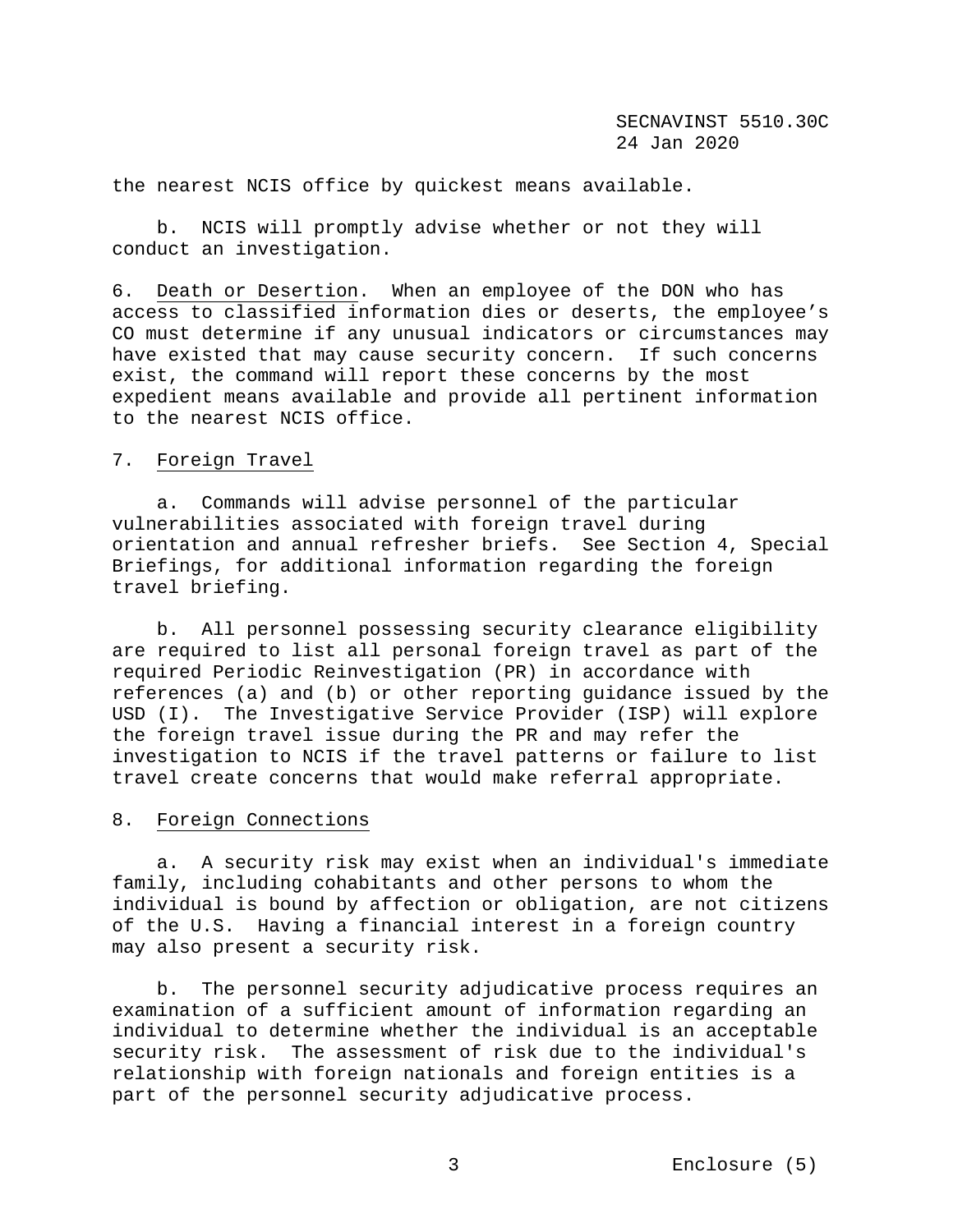c. All personnel with established security clearance eligibility are required to report foreign connections to their ASM in accordance with the references (b) and  $(r)$ . ASMs must report these issues and coordinate resolution with the DoD CAF as appropriate.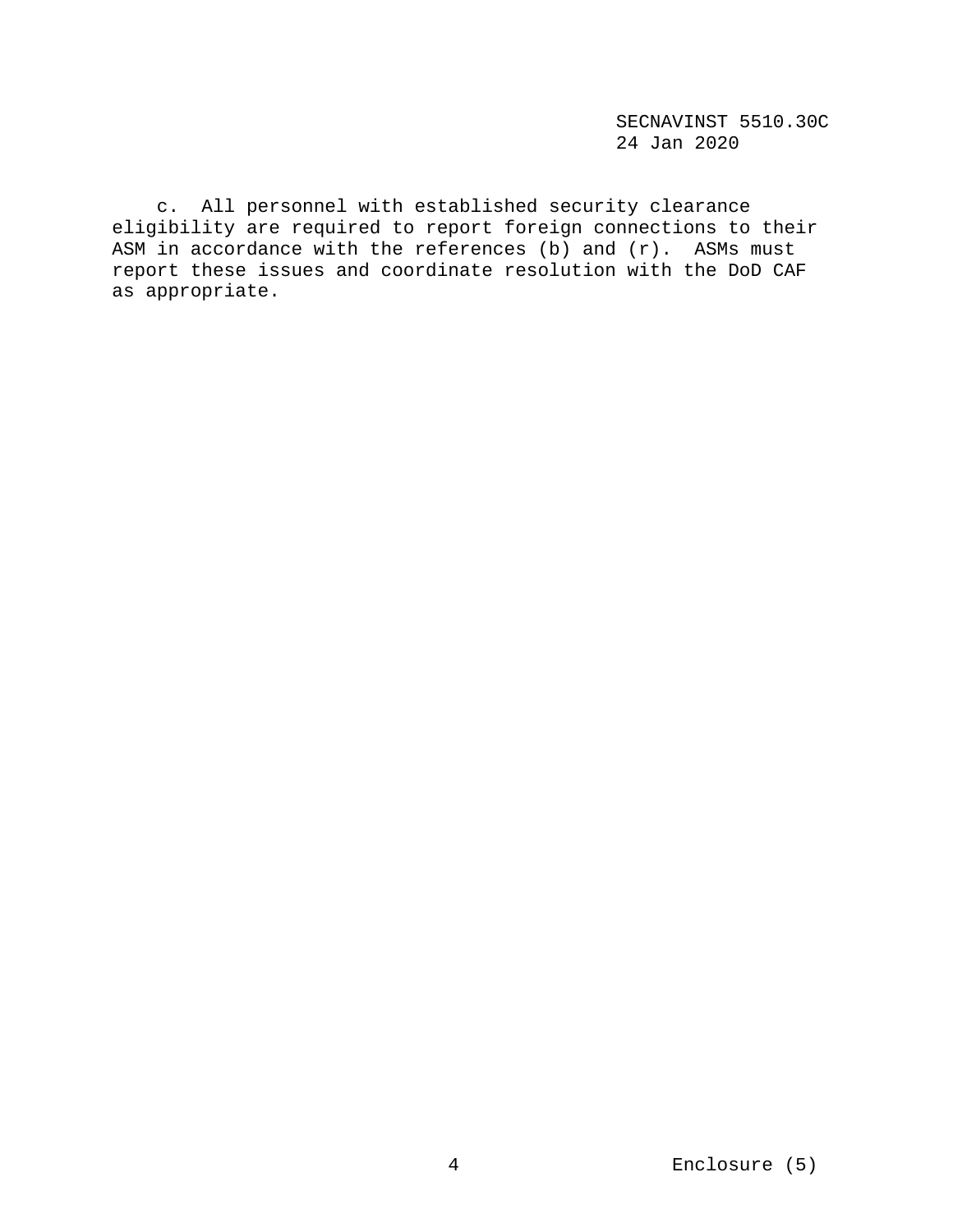#### **SECURITY EDUCATION**

#### 1. Overview

 a. Each command handling classified or sensitive information will establish and maintain an active security education program to instruct all personnel, regardless of their position, rank or grade, in security policies and procedures.

 b. The purpose of the security education program is to ensure that all personnel understand the need and procedures for protecting classified or sensitive information. The goal is to develop fundamental security habits as a natural element of each task.

### 2. Responsibility

 a. DUSN (S&I) is responsible for policy guidance, education requirements, and support for the DON security education program. Development of security education materials for use throughout the DON must be coordinated with DUSN (S&I) for consistency with current policies and procedures. This requirement does not apply to materials that are prepared for use in command programs.

 b. Recruit Training Commands are responsible for indoctrinating military personnel entering the Navy and Marine Corps, with a basic understanding of what it means to be serving in a national security sensitive position and explaining what "classified information" is and why the information must be protected. Civilians being employed by the DON for the first time, who will handle classified material or work in a sensitive position, must also be given basic security indoctrination by the employing activity.

 c. COs are responsible for security education in their commands, ensuring time is dedicated for training and awareness. Supervisors, in coordination with the ASM, are responsible for determining security requirements for their functions and ensuring personnel under their supervision understands the security requirements for their particular assignment. On-the-job training is an essential part of command security education and supervisors must ensure that such training is provided.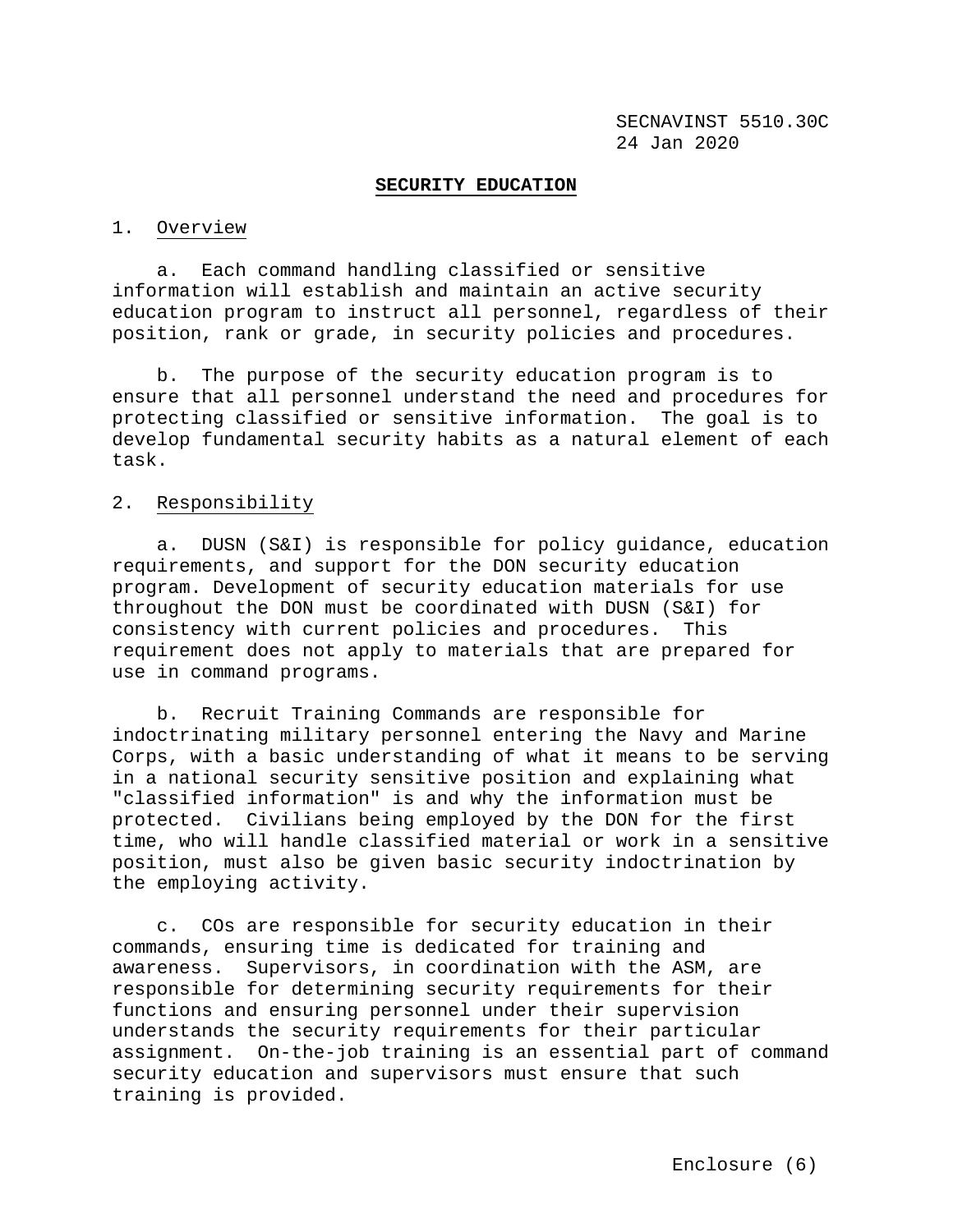# 3. Scope

 a. Security education must be provided to all personnel in accordance with references (b) and (d).

 b. In formulating a command security education program, the ASM must provide the minimum briefing requirements of this regulation. ASMs must guard against allowing the program to become stagnant or simply comply with requirements without achieving the real goals of this instruction.

 c. The security education program should be developed based on the command mission and function, and should:

 (1) Advise personnel of the adverse effects that unauthorized disclosure of classified information may have on national security. Further, advise of their personal, moral, and legal responsibility to protect classified information within their knowledge, possession, or control.

 (2) Advise personnel of their responsibility to adhere to the standards of conduct required of persons holding positions of trust and to avoid personal behavior that could render them ineligible for access to classified information or assignment to sensitive duties.

 (3) Advise personnel of their obligation to notify their supervisor or ASM when they become aware of information with potentially serious security significance regarding someone with access to classified information or assigned to sensitive duties.

 (4) Advise supervisors of the requirement for continuous evaluation of personnel for eligibility for access to classified information or assignment to sensitive duties.

 (5) Familiarize personnel with the principles, criteria, and procedures for the classification, downgrading, declassification, marking, control and accountability, storage, destruction, and transmission of classified information and material and alert them to the strict prohibitions against improper use and abuse of the classification system.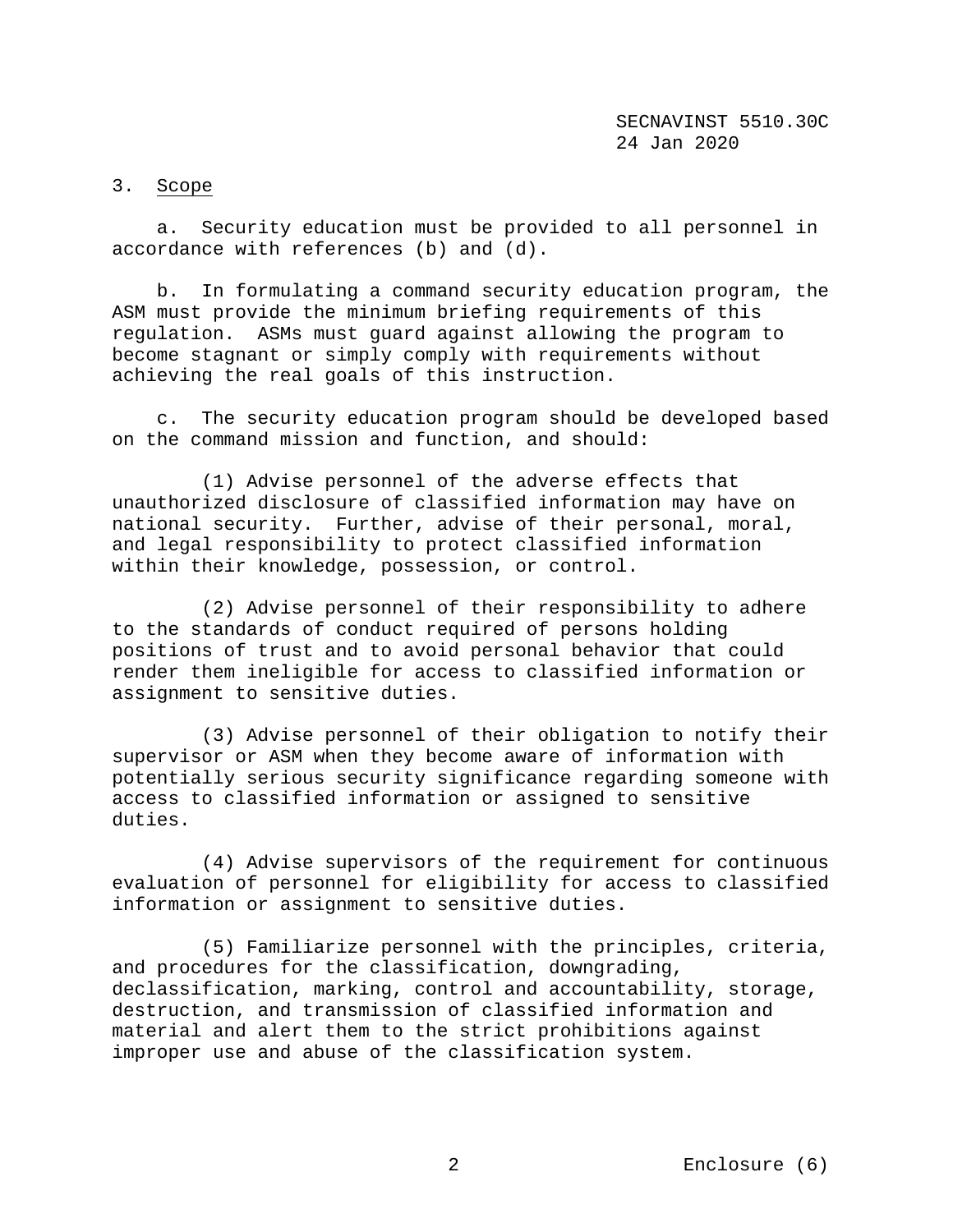(6) Familiarize personnel with procedures for challenging classification decisions believed to be improper.

 (7) Familiarize personnel with the security requirements for their particular assignments and identify restrictions.

 (8) Instruct personnel having knowledge, possession, or control of classified information on how to determine, before disseminating the information, that the prospective recipient has been authorized access, needs the information to perform his/her official duties, and can properly protect (store) the information.

 (9) Advise personnel of the strict prohibition against discussing, transmitting, or electronic processing of classified information over a non-secure telephone, non-secure fax, unclassified IT systems, or in any other manner that may permit interception by an unauthorized person.

 (10) Inform personnel of the techniques employed by foreign intelligence activities in attempting to obtain classified information.

 (11) Inform personnel of their particular vulnerability to compromise during foreign travel.

 (12) Advise personnel that they are to report to their CO, activity head or designee, contacts with any individual regardless of nationality, whether within or outside the scope of the individual's official activities, in which:

 (a) Illegal or unauthorized access is sought to classified or otherwise sensitive information.

 (b) The employee is concerned that he or she may be the target of exploitation by a foreign entity.

 (13) Advise personnel of the penalties for engaging in espionage activities and for mishandling classified information or material.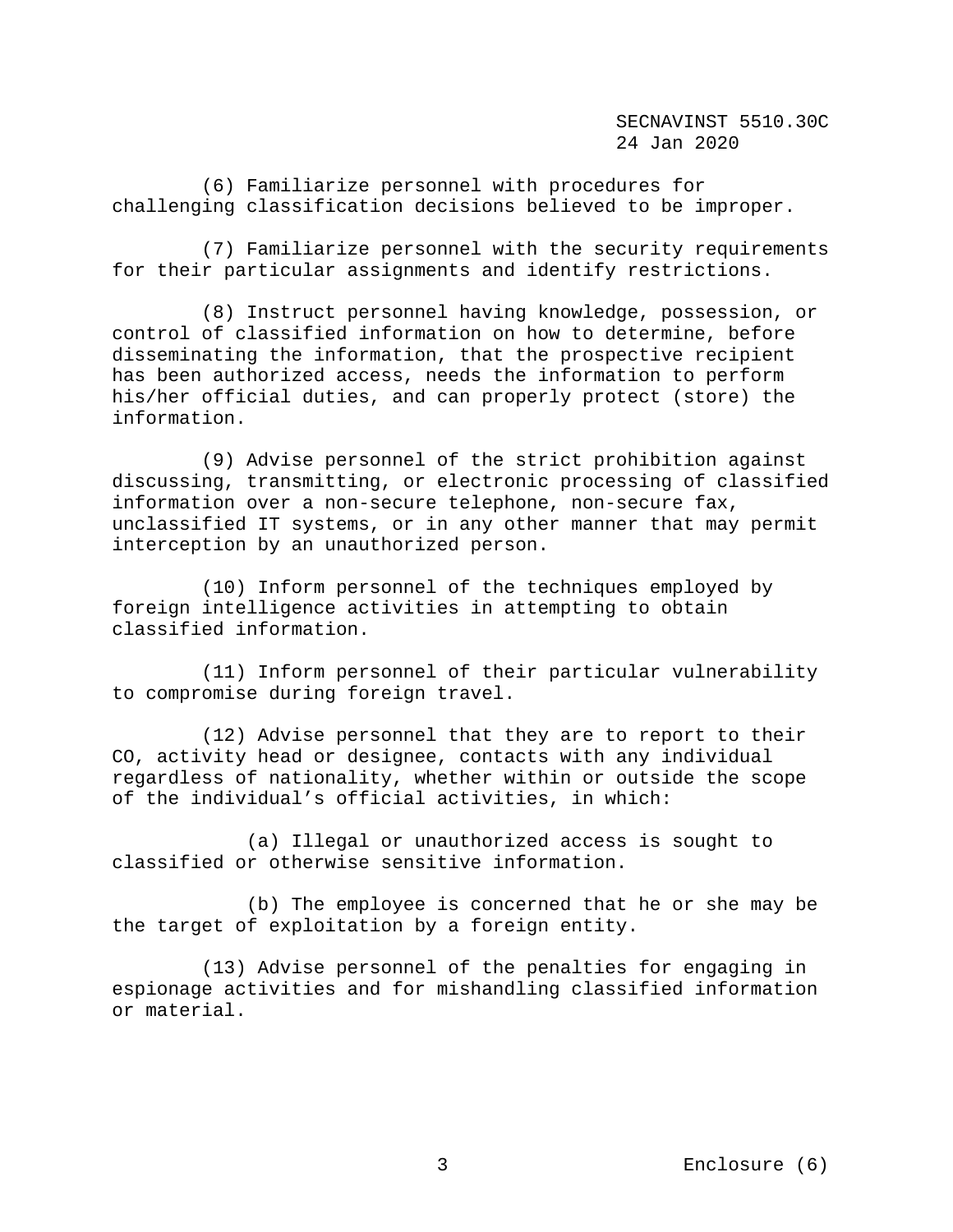## 4. Minimum Requirements

 a. The following are the minimum requirements for security education:

 b. Initial Orientation of all DON personnel shall be provided not later than six months upon employment by the DON in the basic principles of security in accordance with reference  $(d)$ .

 c. Initial briefing of personnel with national security eligibility or assignment to sensitive duties at the time of assignment, regarding command security requirements in accordance with reference (b).

 d. On-the-job training in specific security requirements for the duties assigned.

 e. Annual refresher briefings for personnel with national security eligibility will receive annual refresher security training in accordance with references (b) and (d). Security education should be on a continuing basis, taking into account each person's duties, experience, and past conduct involving the protection of classified or sensitive information. DoD Components will maintain records of all refresher training conducted.

 f. An annual counterintelligence brief will be given to all personnel.

g. Special briefings as circumstances dictate.

h. Debriefing upon termination of access.

## 5. Initial Orientation

 a. All personnel entering employment with DON need to have a basic understanding of what classified information is, and the reasons(s) for its protection, as well as how to protect it.

 b. A basic indoctrination for military members is done during training at the time of induction. Civilians will be indoctrinated by the employing command.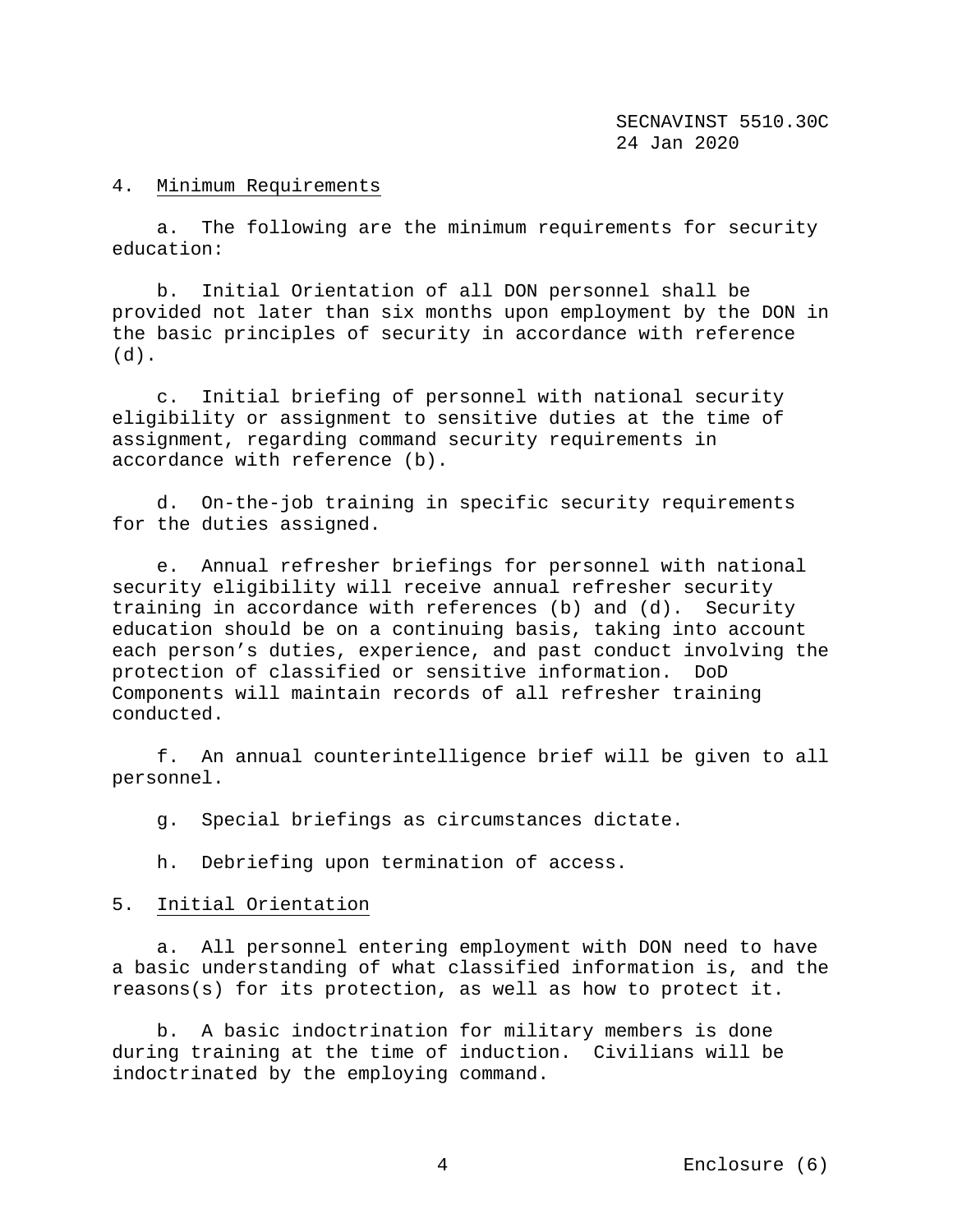c. See reference (d) for guidance on initial orientation intent.

## 6. Initial Briefing

 a. All personnel with national security eligibility will be given an initial security briefing per reference (b) before gaining access to classified information. All individuals will execute the appropriate nondisclosure forms in accordance with reference (b). If individuals decline to execute the nondisclosure forms, the DoD Component will withhold classified access and report the refusal to the DoD CAF. CNO and CMC will ensure maintenance of records of all initial briefings.

 b. A review of written command security manuals or material is not normally considered adequate for an orientation briefing.

 c. The timing and format for orientation will vary, depending on the size of the command. At large commands with a high turnover rate, briefings may be scheduled on a regular basis. At smaller commands where there is little turnover of personnel, individual security orientation briefings may be necessary.

d. Initial briefing is intended to brief:

 (1) The command security structure (i.e., who the ASM is, who the TSCO is, SSO, etc.).

 (2) Any special security precautions within the command (e.g., restrictions on access).

 (3) Command security procedures for badging, security check-points, destruction, visitors, etc.

 (4) Their responsibility to protect classified information.

 (5) Their obligation to report suspected security violations.

 (6) Their obligation to report information that could impact on the security clearance eligibility of an individual who has access to classified information.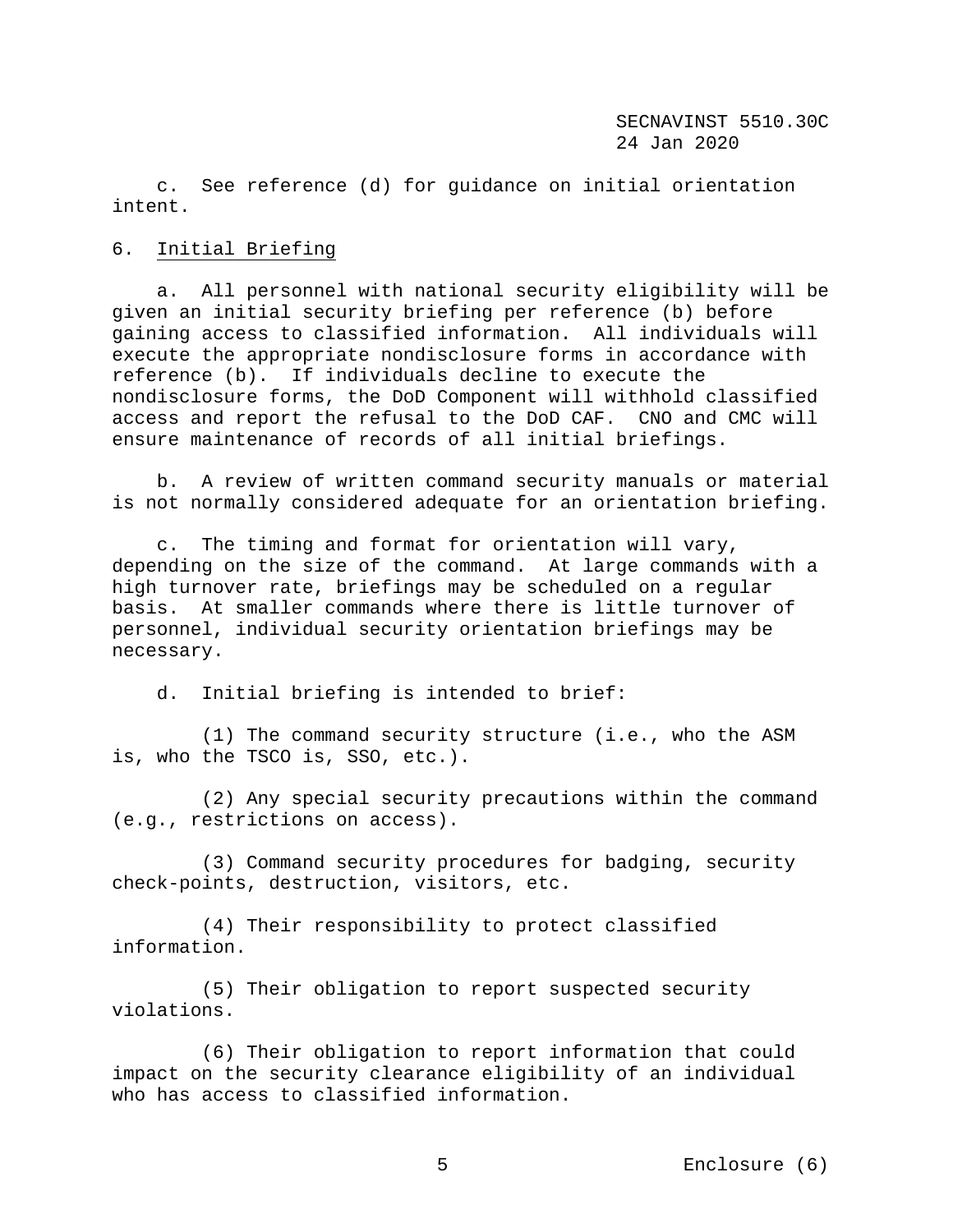e. Additionally, commands must ensure that individuals receive the requisite cybersecurity, security awareness, and functional competency training as required by their designated level of access and scope of duties, and that the training is documented in individual personnel files. Understanding the threats, system vulnerabilities, and protective measures required to counter such threats at each access level are key features of a core IA awareness program.

 f. The security orientation should be tailored to the command and to the individual receiving it. More emphasis on security procedures will be needed when the individual has not had previous experience handling classified information.

### 7. On-the-Job Training (OJT)

 a. OJT is the phase of security education when security procedures for the assigned position are learned. ASMs will assist supervisors in identifying appropriate security requirements.

 b. Supervision of the OJT process is critical. Supervisors are ultimately responsible for procedural violations or for compromises that result from improperly trained personnel. Expecting subordinates to learn proper security procedures by trial-and-error is not acceptable.

### 8. Refresher Briefing

 a. Personnel with national security eligibility will be provided refresher training in their responsibilities at least once a year in accordance with references (b) and (d). Commands will include the entire workforce to ensure personnel understand obligations for reporting derogatory information and for protecting sensitive and classified information.

 b. Security education should be on a continuing basis, taking into account each person's duties, experience, and past conduct involving the protection of classified or sensitive information.

 c. Records will be maintained of all refresher training conducted.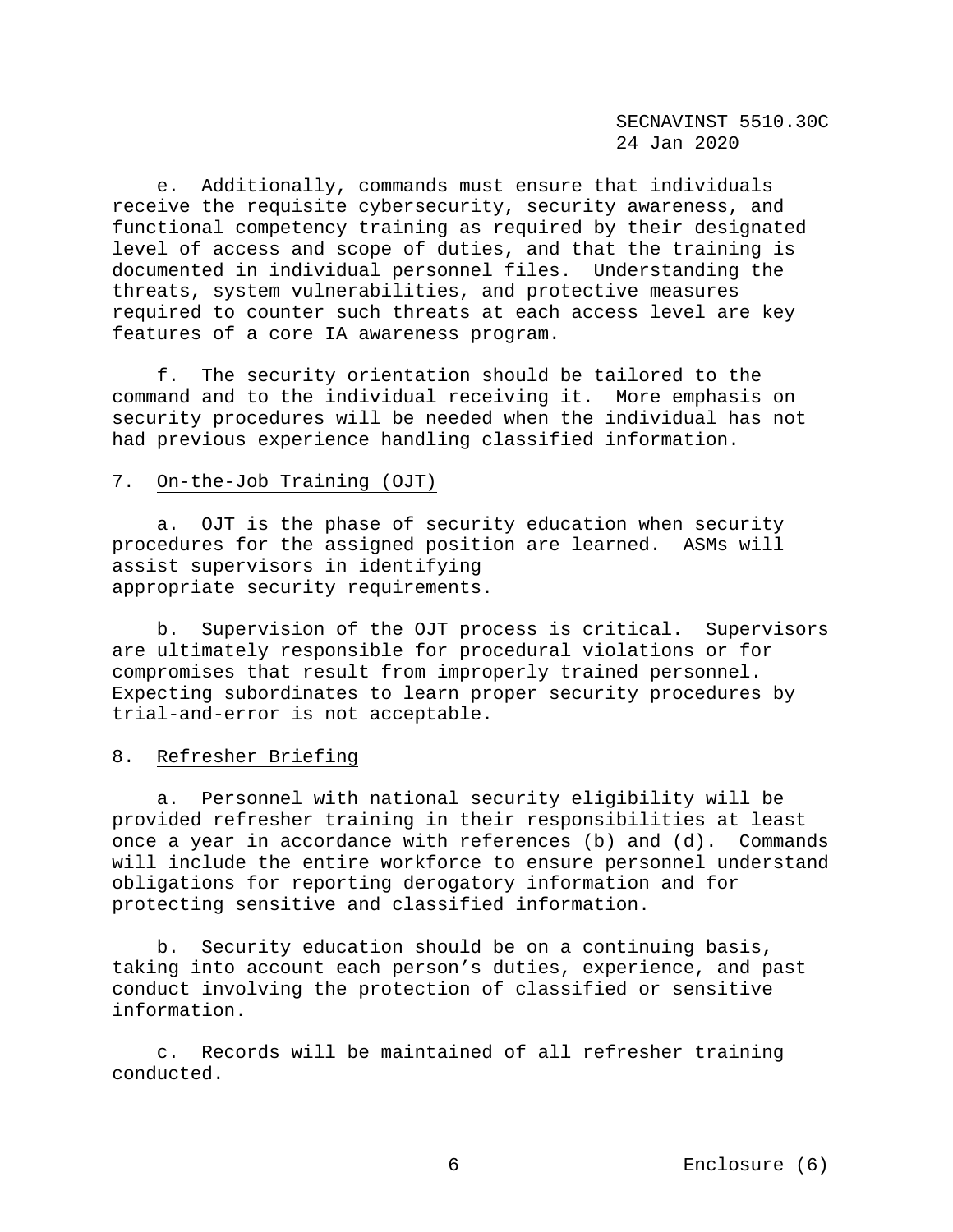9. Counterintelligence Briefings.All DON personnel shall receive initial and annual Counterintelligence Awareness and Reporting training in accordance with reference (m). The ASM is responsible for arranging for the briefing with the local NCIS office or supporting USN or USMC CI office.

# 10. Special Briefings

 a. Special briefings include briefings that are not required as a matter of routine, but which may be required by unique circumstances or other program requirements including:

(1) Foreign Travel Briefing:

 (a) CO's will establish appropriate internal procedures requiring all personnel possessing national security eligibility to report to their security office all personal foreign travel at least 14 days in advance of the travel being performed.

 (b) Personnel having access to classified information will be given a Foreign Travel Briefing by a CI agent, Security Manager, or other qualified individual, as a defensive measure prior to travel abroad. These personnel will also receive a foreign travel debriefing upon their return.

 (c) Personnel with SCI eligibility will follow procedures in accordance with references  $(b)$ ,  $(k)$ , and  $(o)$ .

 (d) Individuals who travel frequently or attend or host meetings with foreign visitors as described in paragraph b, need not be briefed for each occasion, but will be provided a defensive security and counterintelligence briefing at least once every six months and a general reminder of security responsibilities before each such activity.

 (e) Personnel will be reminded of their responsibility to enter and exit the U.S. using a U.S. Passport, report all unofficial foreign travel, and report the use of a foreign passport when traveling outside the U.S.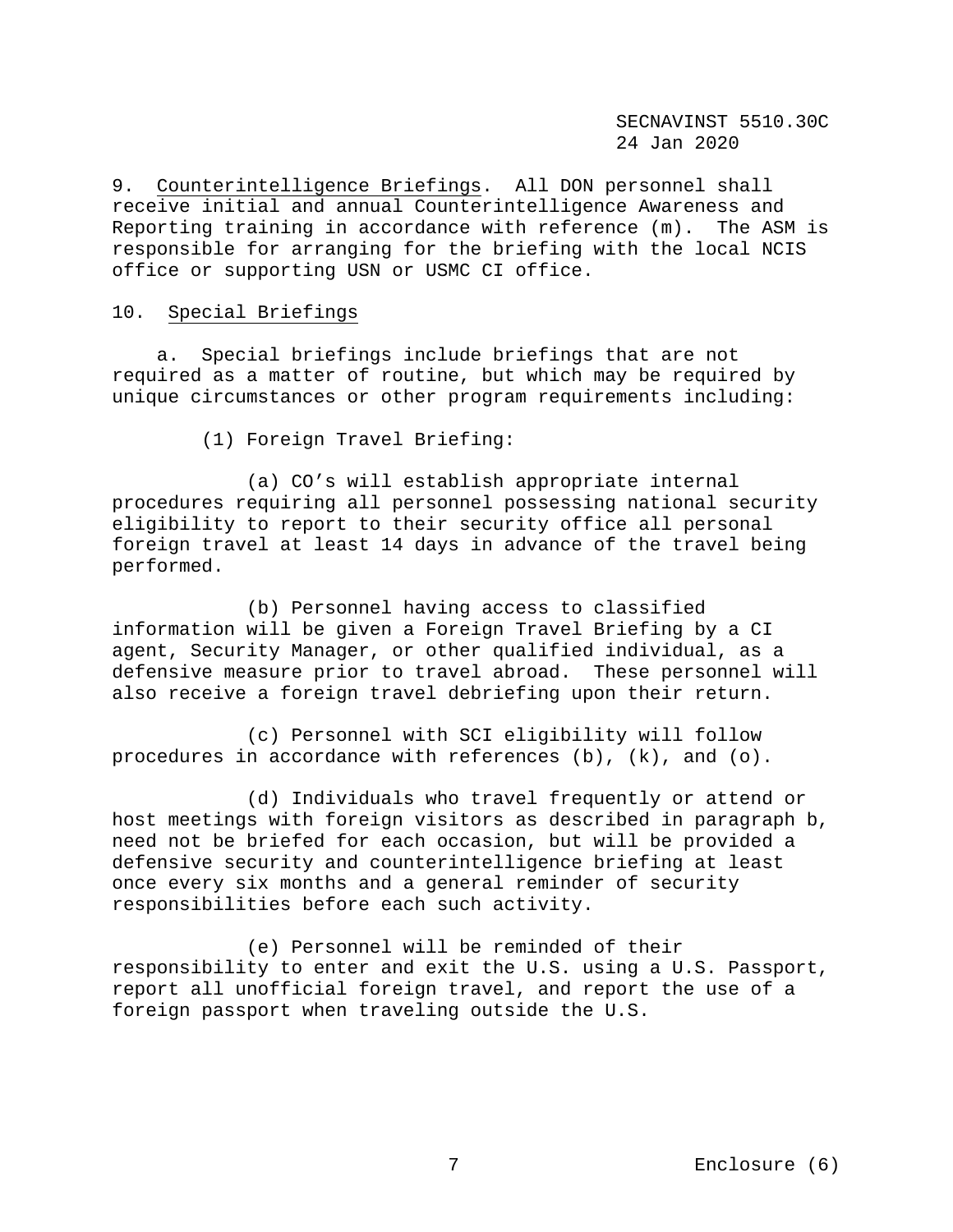(f) All personal foreign travel for personnel with national security eligibility will be entered in DISS or successor system and maintained for five years. Any previous manual foreign travel records will be forwarded to the gaining command upon transfer of the individual. The losing command will retain a copy of the foreign travel record on file for one year after the individual's departure. Foreign travel records of individuals who retire, separate, or terminate employment will be retained at the losing command until the expiration of the five-year period.

 (2) New Requirement Briefings. Whenever security policies or procedures change, personnel whose duties would be impacted by these changes must be briefed in a timely manner.

 (3) Program Briefings. Briefings that are specified or required by other program regulations (e.g., North Atlantic Treaty Organization (NATO), Single Integrated Operational Plan-Extremely Sensitive (SIOP-ESI), SCI, etc.).

 (4) NATO Security Briefing. All personnel who are in a NATO billet and have access to a SIPRNET terminal accredited to receive and process NATO information must receive a NATO security briefing.

 b. Special briefings will be recorded in JPAS as functionality permits, or records may be maintained locally in the form of rosters or other automated format, until JPAS or successor system of record keeping functionality is fully deployed.

## 11. Command Debriefing

 a. A debriefing will be given to individuals who no longer require access to classified information as a result of:

(1) Transfers from one command to another.

 (2) Terminating active military service or civilian employment.

 (3) Temporarily separating for a period of 60 days or more, including sabbaticals, leave without pay status, or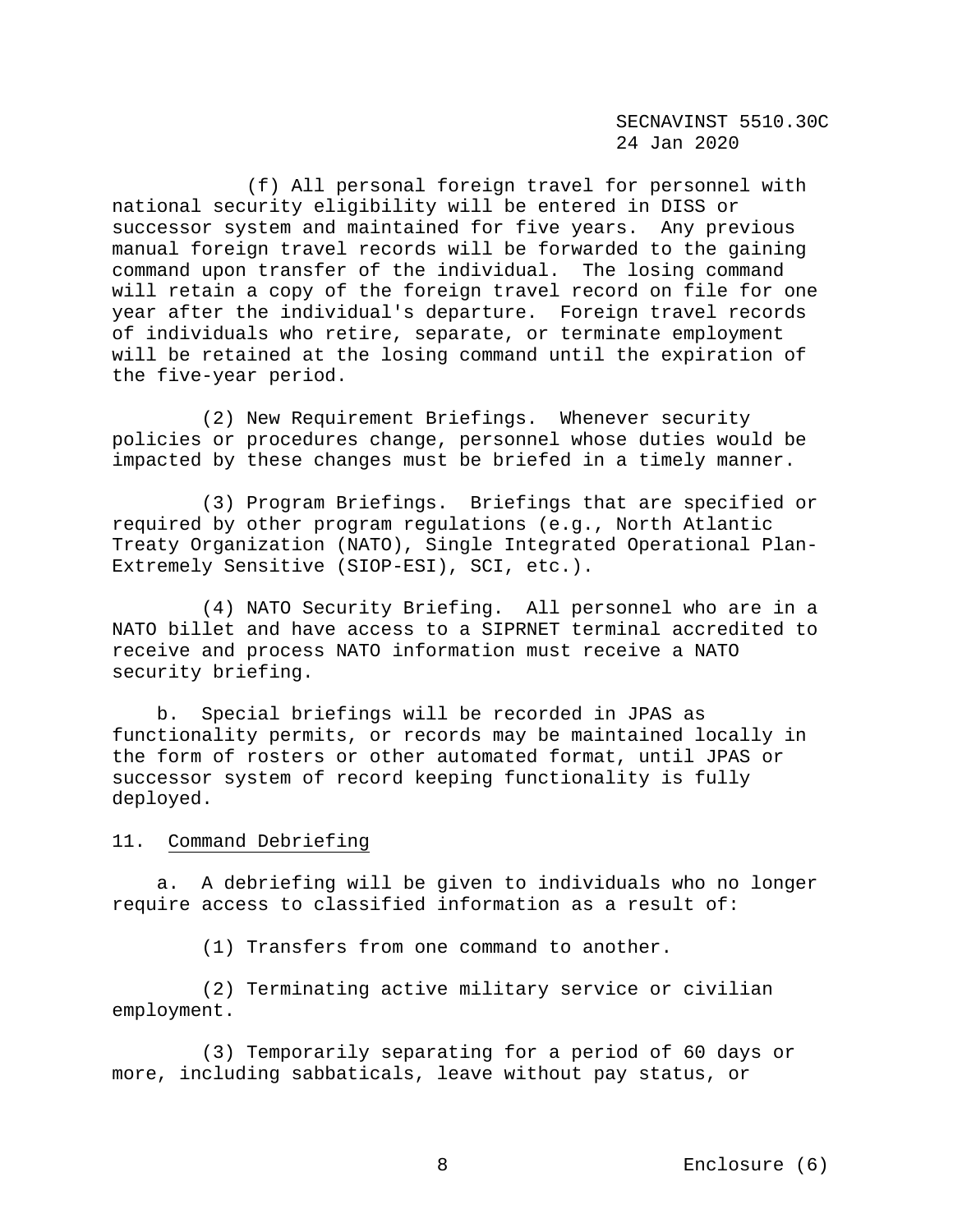transfer to the Inactive Ready Reserves.

(4) Expiration of a Limited Access Authorization (LAA).

 (5) Inadvertent substantive access to information that the individual is not eligible to receive.

(6) Security clearance eligibility revocation.

 (7) Administrative withdrawal or suspension of security clearance and SCI access eligibility for cause. Refer to Section 8 for additional information.

b. Debriefings must include the following:

 (1) All classified material in individuals' possession must be returned.

 (2) Individuals are no longer eligible for access to classified information.

 (3) Reminder of the provisions of the Classified Nondisclosure Agreement (SF 312) to never divulge classified information, verbally or in writing, to any unauthorized person or in judicial, quasi-judicial, or in administrative proceedings without first receiving written permission from DUSN (S&I).

(4) There are severe penalties for disclosure.

 (5) The individual must report to the NCIS (or to the Federal Bureau of Investigation (FBI) or nearest DoD component if no longer affiliated with the DON), without delay, any attempt by an unauthorized person to solicit classified information.

 c. As part of a debriefing, individuals will be required to read the provisions of the Espionage Act and other criminal statutes. If individuals are retiring from active service and will be entitled to receive retirement pay, they must be advised that they remain subject to the UCMJ.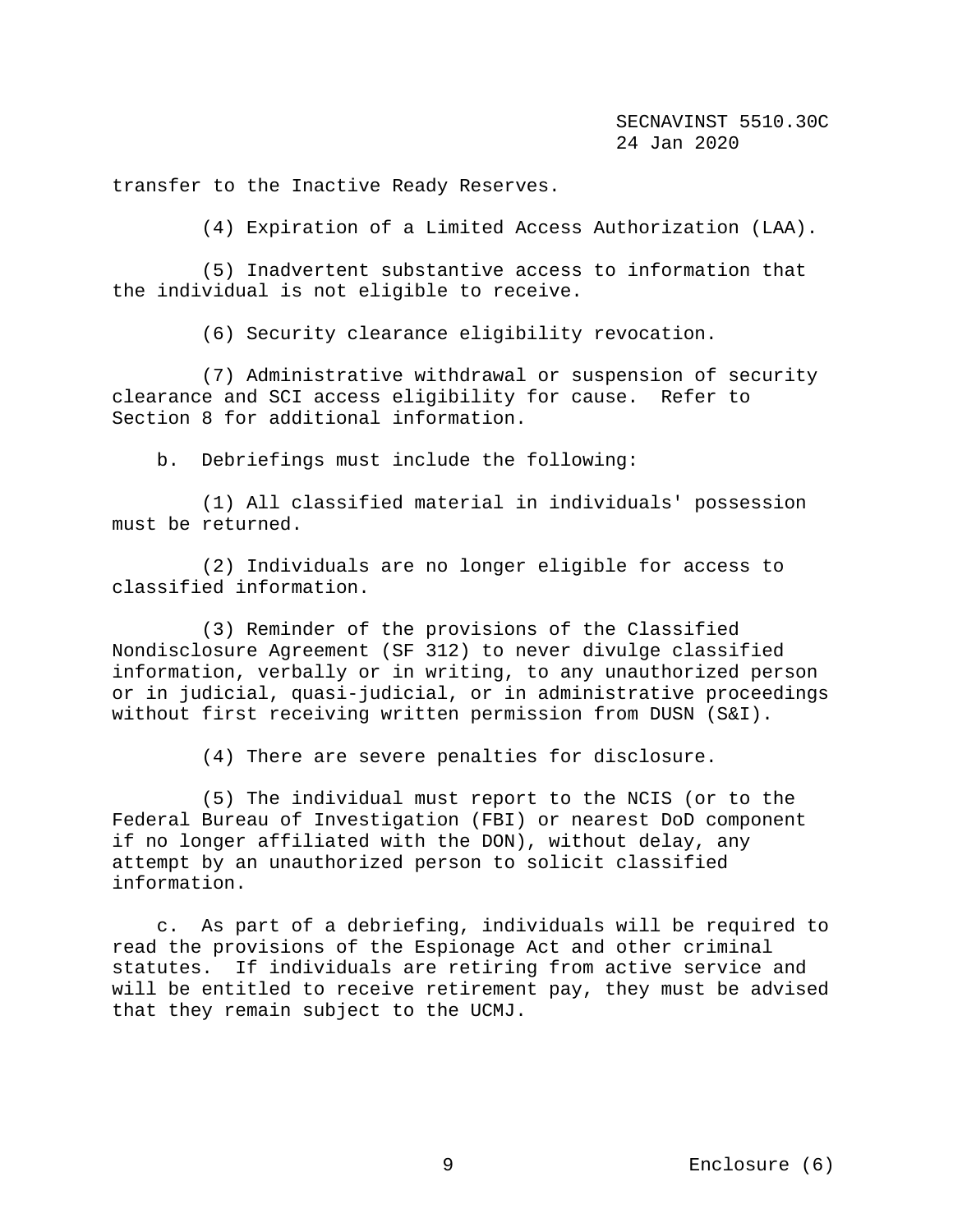# 12. Security Termination Statements

 a. Individuals must read and execute a Security Termination Statement at the time of debriefing, unless the debriefing is done simply because the individual is transferring from one command to another and will continue to require access to classified information or, for SCI access, the Security Debriefing Acknowledgement and Debrief statement on DD Form 4414, Sensitive Compartmented Information Nondisclosure Agreement.

 b. A witness to the individual's signature must sign the Security Termination Statement.

 c. The command, agency, or activity's name and mailing address will be annotated on the three lines at the top of the form.

 d. The original signed and witnessed Security Termination Statement will be placed in the individual's official service record or the official personnel folder for permanent retention except, when the Security Termination Statement is executed at the conclusion of a Limited Access Authorization, the original will be retained in command files for two years.

 e. If an individual refuses to execute the Security Termination Statement, the individual will be debriefed, before a witness if possible, stressing the fact that refusal to sign the Security Termination Statement does not change the individual's obligation to protect classified information from unauthorized disclosure as stated on the SF 312. The Security Termination Statement will be annotated to show the identity and signature of the witness, if one was present, and that the individual was debriefed, but refused to sign the Security Termination Statement. Send a copy of refusals to the DoD CAF via JPAS or successor system as an incident report.

 f. The SECDEF has specifically directed that Security Termination Statements will be executed by senior officials (Flag and General Officers, ES-1 and above, Senior Executive Service (SES) and equivalent positions). The immediate senior official will ensure that the statement is executed and that failure to execute the statement is reported immediately to the Deputy Assistant Secretary of Defense and the DoD CAF via JPAS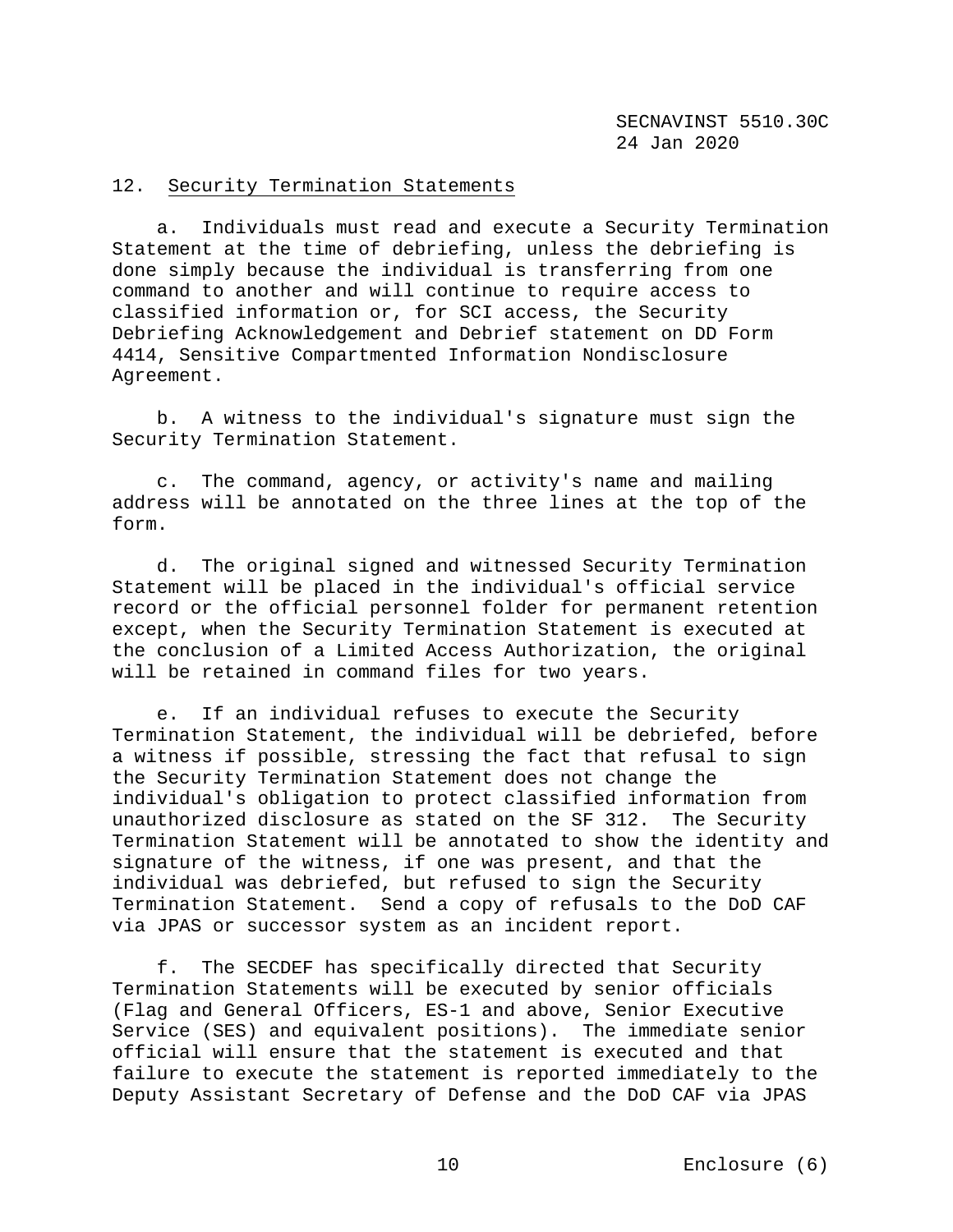or successor system as an incident report.

# 13. Training for Security Personnel

 a. The DON Security Education Training and Awareness Team offers the Naval Security Manager Course for Navy security managers, security specialists and assistants. For details, visit the DUSN (S&I) website at: [https://portal.secnav.navy.mil/orgs/DUSNP/Security-](https://portal.secnav.navy.mil/orgs/DUSNP/Security-Directorate/SitePages/Home.aspx)[Directorate/SitePages/Home.aspx.](https://portal.secnav.navy.mil/orgs/DUSNP/Security-Directorate/SitePages/Home.aspx)

 b. HQMC PP&O PS offers the USMC Security Management Course for USMC command leadership, security managers, security specialists, and assistants.

 c. For other security training available to DON personnel, e-mail the DUSN (S&I), security education specialist at [don\\_security\\_inf.fct@navy.mil.](mailto:don_security_inf.fct@navy.mil)

14. Security Awareness.To enhance security, a security education program must include continuous and frequent exposure to current information. Both in-person and technological delivery methods are encouraged. Other media to promote security awareness may include signs, posters, bulletin board notices, and Plan of the Day reminders.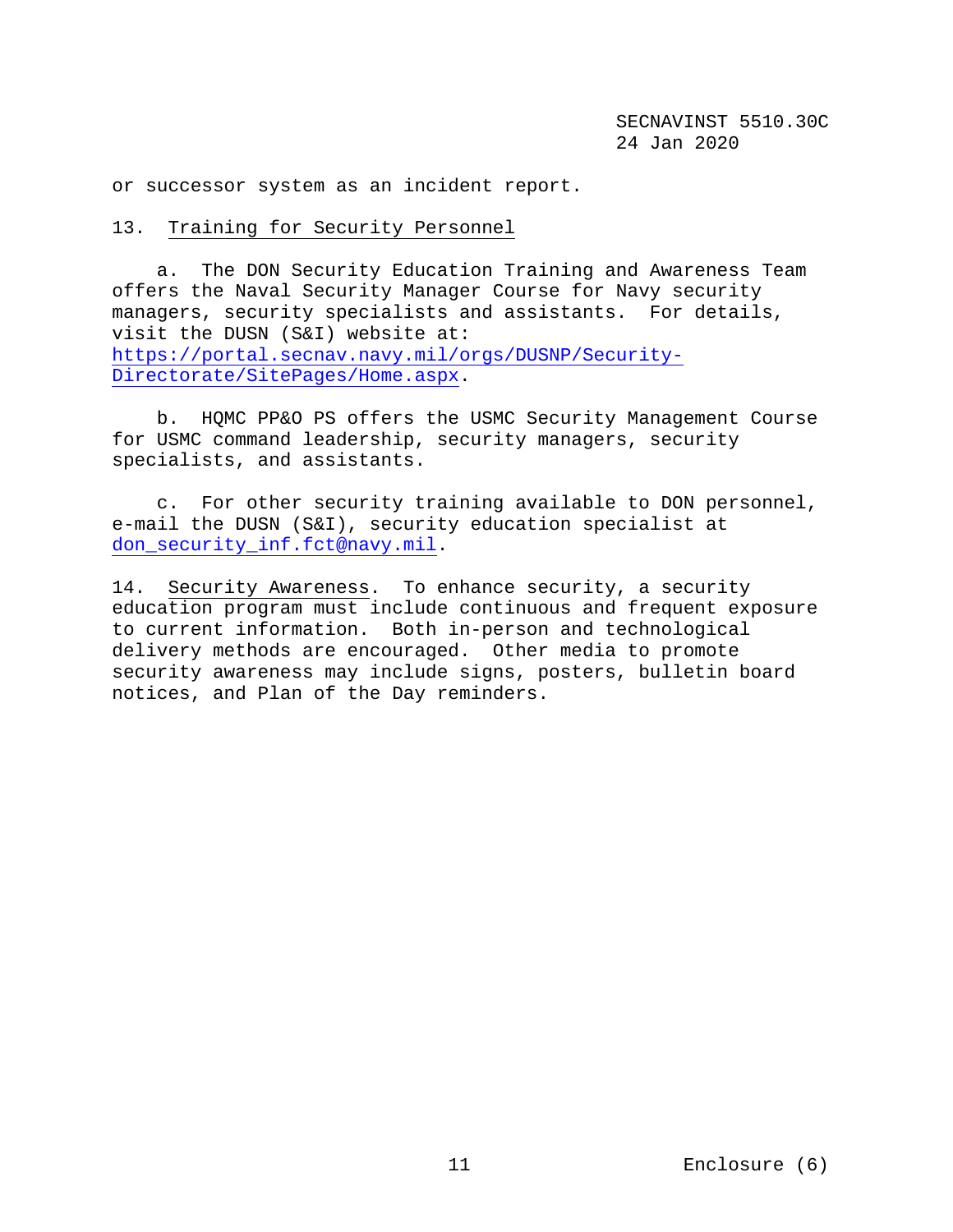#### **NATIONAL SECURITY INVESTIGATIONS**

### 1. Overview

 a. It is important to distinguish authority and responsibilities for employment related determinations. Employment qualification is measured by experience, education, knowledge, skills, and abilities. Qualification determinations are normally made in the DON by the selecting official based on the information provided by the job applicant. Employment suitability, on the other hand, refers to identifiable character traits and conduct sufficient to demonstrate the likelihood that an individual will carry out assigned federal government duties with the necessary integrity or efficiency of the service. Suitability adjudication of background information typically occurs after the qualification determination; however, it may take place at any point during the hiring process, e.g., a final suitability determination may be made after review of a completed OF-306, after review of completed application material, or after review of a completed BI. No individual will be given access to classified information or be assigned to sensitive duties unless a favorable personnel security determination has been made regarding his/her loyalty, reliability, and trustworthiness.

 b. National security positions include those positions that involve activities of the Government that are concerned with the protection of the nation from foreign aggression or espionage; and positions that require regular use of, or access to, classified information or assignment in a sensitive position. The DON mission is such that most DON positions are sensitive national security positions. A national security position will not be downgraded or reclassified as non-sensitive solely to aid in recruiting personnel or to retain personnel who no longer possess national security eligibility as required for a position.

 c. Only the following officials are authorized to request BI on individuals under their jurisdiction:

 (1) COs of organizations and activities listed on the Standard Navy Distribution List and Marine Corps COs (Battalion or higher).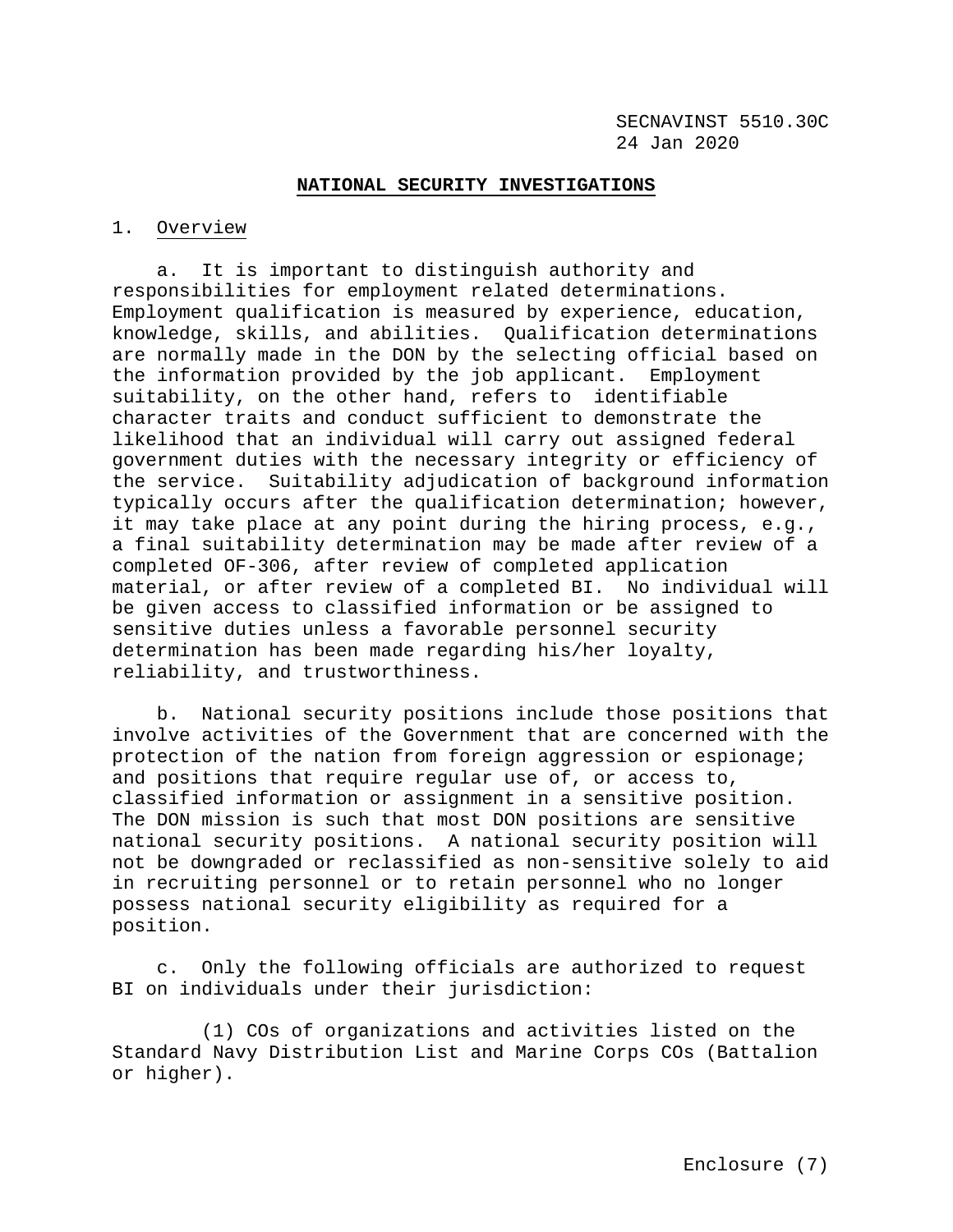(2) DCSA, Defense Vetting Directorate, Vetting Risk Operations Center (VROC), and DoD CAF.

(3) Chiefs of recruiting stations.

 d. Suitability determinations are under the purview of Deputy Assistant Secretary of the Navy (Civilian Personnel) (DASN (CP)) for employment. DON National Security Position suitability, for employees in positions not subject to suitability or fitness to perform work for or on behalf of the DoD as a contractor, determinations are under DUSN (S&I) purview and are governed by this instruction.

 e. A BI is conducted to gather information pertinent to the determinations established in the Federal Investigative Standards (FIS) in accordance with reference (b). The scope of the investigation conducted will be commensurate with the level of sensitivity of the access required or position occupied in in accordance with reference (b). Only the minimum investigation to satisfy a requirement may be requested. DUSN (S&I) must give prior approval to establish investigative requirements in addition to, or at variance with, those established here.

 f. The DCSA conducts (or controls the conduct of) all BIs for the DON. DON elements are prohibited from conducting BIs, including local public agency inquiries, unless specifically requested to do so by an authorized investigative agency. An exception to this restriction is made for DON overseas commands employing foreign nationals for duties not requiring access to classified material. Reference (b) provides further details.

 g. BIs will not be requested for any civilian or military personnel who will be retired, reassigned, or separated with less than one year of service remaining.

2. Position Designation. In order to adjudicate suitability and to provide the appropriate level of (BI), positions are designated according to potential risk. Reference (b) requires that National Security positions, hereafter referred to as sensitive positions, be formally designated for federal civilians according to the position sensitivity level. A sensitive position is any position whose occupant could bring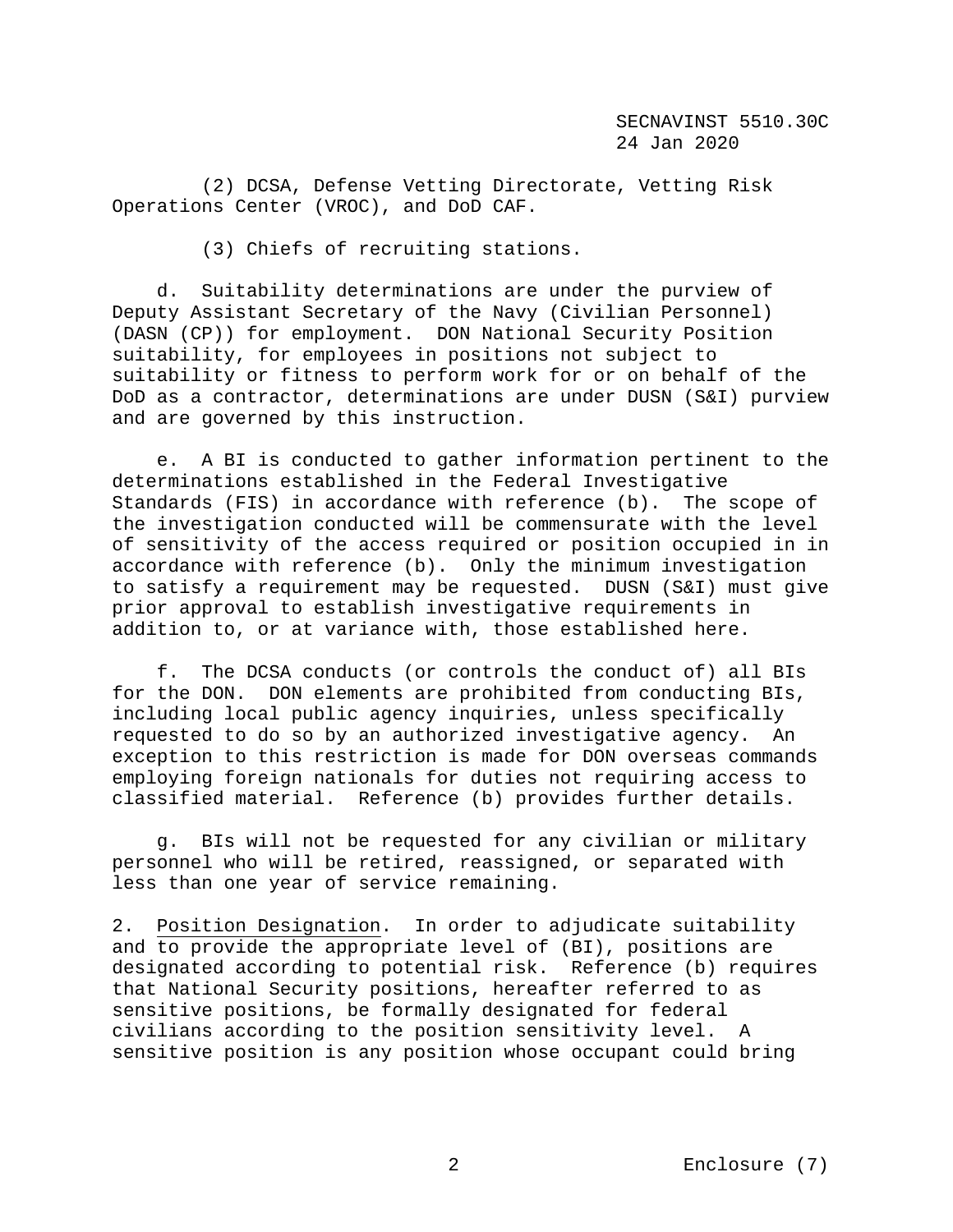about, by virtue of the nature of the position, an adverse effect on the national security. There are three sensitivity levels:

 a. Special-Sensitive (SS). Potential for inestimable impact and/or damage.

 b. Critical-Sensitive (CS). Potential for grave to exceptionally grave impact and/or damage.

 c. Noncritical Sensitive (NCS) Potential for some to serious impact and/or damage.

# 3. Criteria for Designating Sensitive Positions

a. SS and CS positions require a favorably adjudicated T5.

 b. NCS positions require that civilian personnel in NCS positions require a favorably adjudicated Tier 3 (T3)(for temporary or interim eligibility). A National Agency Check with Law and Credit (NACLC) favorably completed during a previous military or contractor employment may be used to support civilian appointment provided a T3 has been submitted to the ISP and the individual has not had a 24-month break in service since completion of the last investigation.

c. Seasonal employees (including summer hires) normally<br>ot require access to classified information. If the do not require access to classified information. position requires access to classified information, the proper investigation will be initiated to meet the required access level (see para 6-1 for age limitations). BIs will not be submitted for individuals below the age of 16. With the exception of military personnel, minors who are under the age of 18, will not be investigated nor granted national security eligibility.

 d. The process of designating sensitive positions is best accomplished in coordination with the human resource officer, the position supervisor, program manager, the security manager, or the appropriate IT authority. Office of Personnel Management (OPM) Position Designation Tool: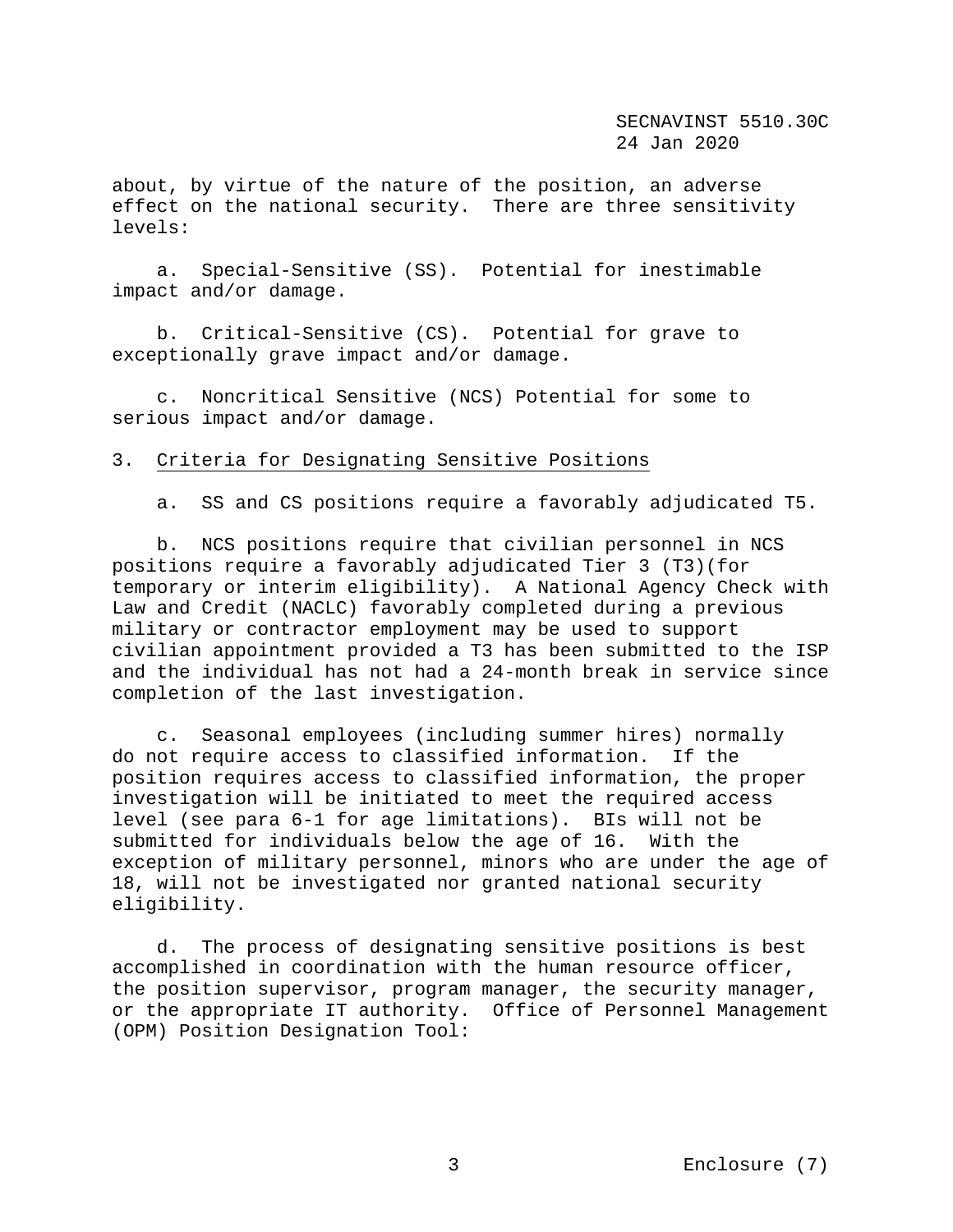[\(https://www.opm.gov/suitability/suitability-executive](https://www.opm.gov/suitability/suitability-executive-agent/position-designation-tool/)[agent/position-designation-tool/\)](https://www.opm.gov/suitability/suitability-executive-agent/position-designation-tool/) simplifies this process for civilian, contractors and consultants in national security positions. The CO may establish standard operating procedures to discharge this responsibility.

 e. The sensitivity level assigned will dictate the personnel security requirements; the greater the sensitivity, the greater the personnel security requirements. Position designations will be at the highest level required by the incumbent's specific duties. When the level of potential damage or privilege and other position characteristics appear to indicate differing levels of designation, the higher designation will always be used.

 f. The position sensitivity is identified on OF 8, Position Description, (Block 12), for civilians and will be recorded in JPAS or successor system. The investigation submitted must correlate with the sensitivity level identified in JPAS or the successor system.

 (1) Contracts, grants, and other legal agreements or understanding with non-DoD entities involving sensitive duties will incorporate the security requirements specified herein according to applicable policy and guidance sections of reference (b).

 (2) The ASM will maintain a separate record of position designation decisions for civilian personnel, identifying the sensitivity level and listing the criteria most predominately<br>responsible for the assigned sensitivity determination. Access responsible for the assigned sensitivity determination. to classified or sensitive information will normally be predominating.

4. Types of BI. The term BI refers to an information gathering inquiry, where specified information is collected from specified sources to support eligibility determinations for DoD military and civilian personnel, contractor employees, consultants, and other persons affiliated with the DoD for access to classified information, acceptance or retention in the Armed Forces, assignment or retention in sensitive national security positions, or other designated duties requiring such investigation. Investigations conducted for other basic purposes may have an impact on security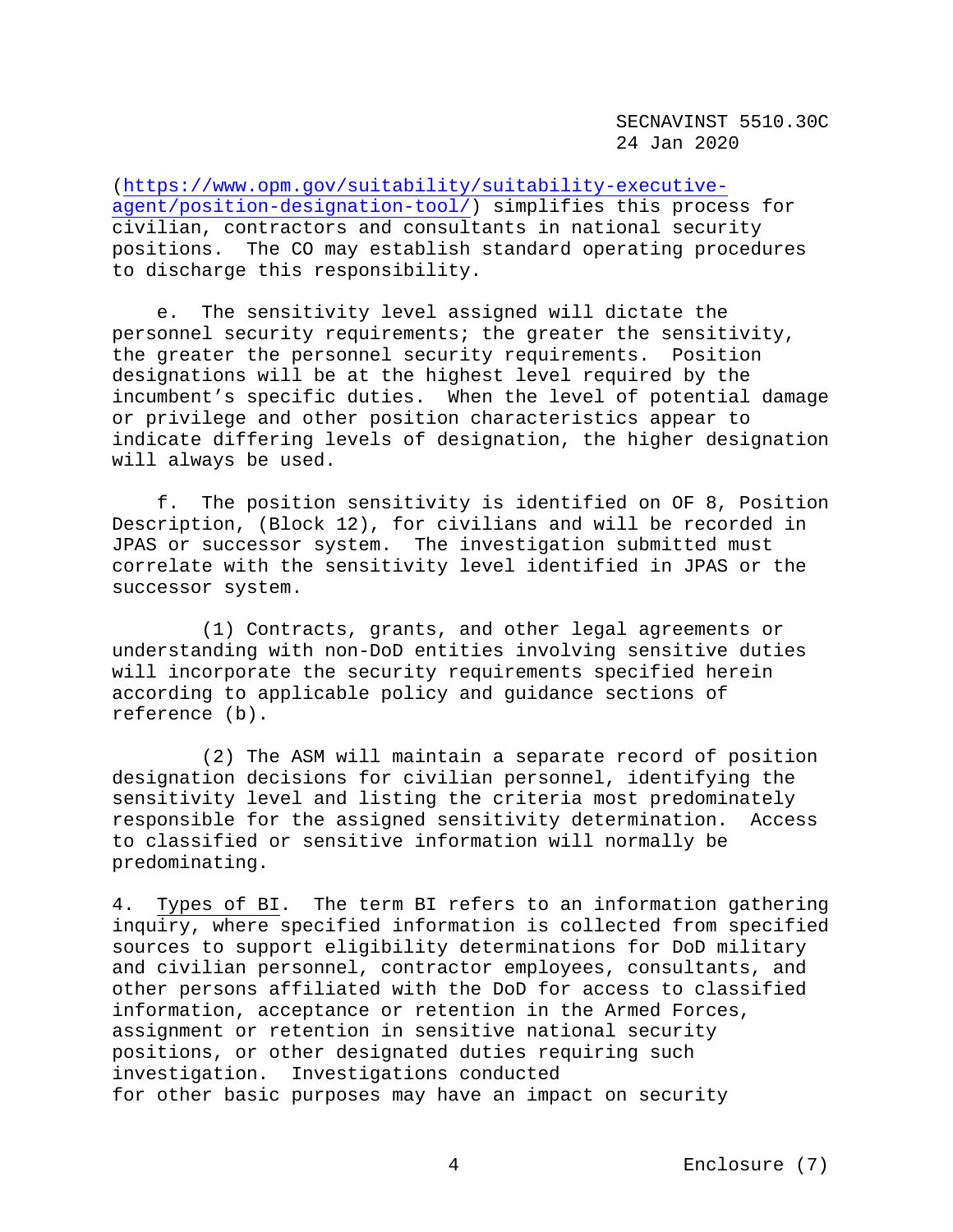clearance determinations but are not BIs (examples of other types are investigations of compromise, criminal activity, sabotage, espionage, or subversion).

# 5. Federal Investigative Standards (FIS) for Civilian, Military, and Contractor Personnel

 a. FIS provides consistent standards for investigations, to facilitate reciprocity across the government, and to ensure cost-effective and efficient protection of national interests. The standards apply to investigations used to determine eligibility for access to classified information, to hold a national security position, for physical and logical access, and for suitability for government employment. The FIS established a new tier and naming system for BI. The scope of a PSI may be neither raised nor lowered without the approval of the DNI. The tiered national security investigations authorized for use within the DON are as follows for civilians, military, and contractor personnel:

 (1) T3: Investigations conducted to this standard are for positions designated as NCS, and/or requiring eligibility for L access or access to Confidential or Secret information. This is the lowest level of investigation acceptable for access to classified information, using SF 86, Questionnaire for National Security Positions, or its successor form to include the below requirements for military personnel:

 (a) A favorably adjudicated T3 is required for each enlisted member, commissioned officer, Warrant Officer, Midshipman and Reserve Officer Training Corps candidate before appointment in the Navy and Marine Corps, including Reserve components, at the time of initial entry into the service.

 (b) All derogatory information revealed during the enlistment or appointment process that results in a waiver of accession standards will be fully explained in a written summary attached to and forwarded with the SF 86.

 (c) The authority to take action to deny acceptance or retention in the Navy and Marine Corps, except for loyalty reasons, is vested in the CHNAVPERS and the CMC. Cases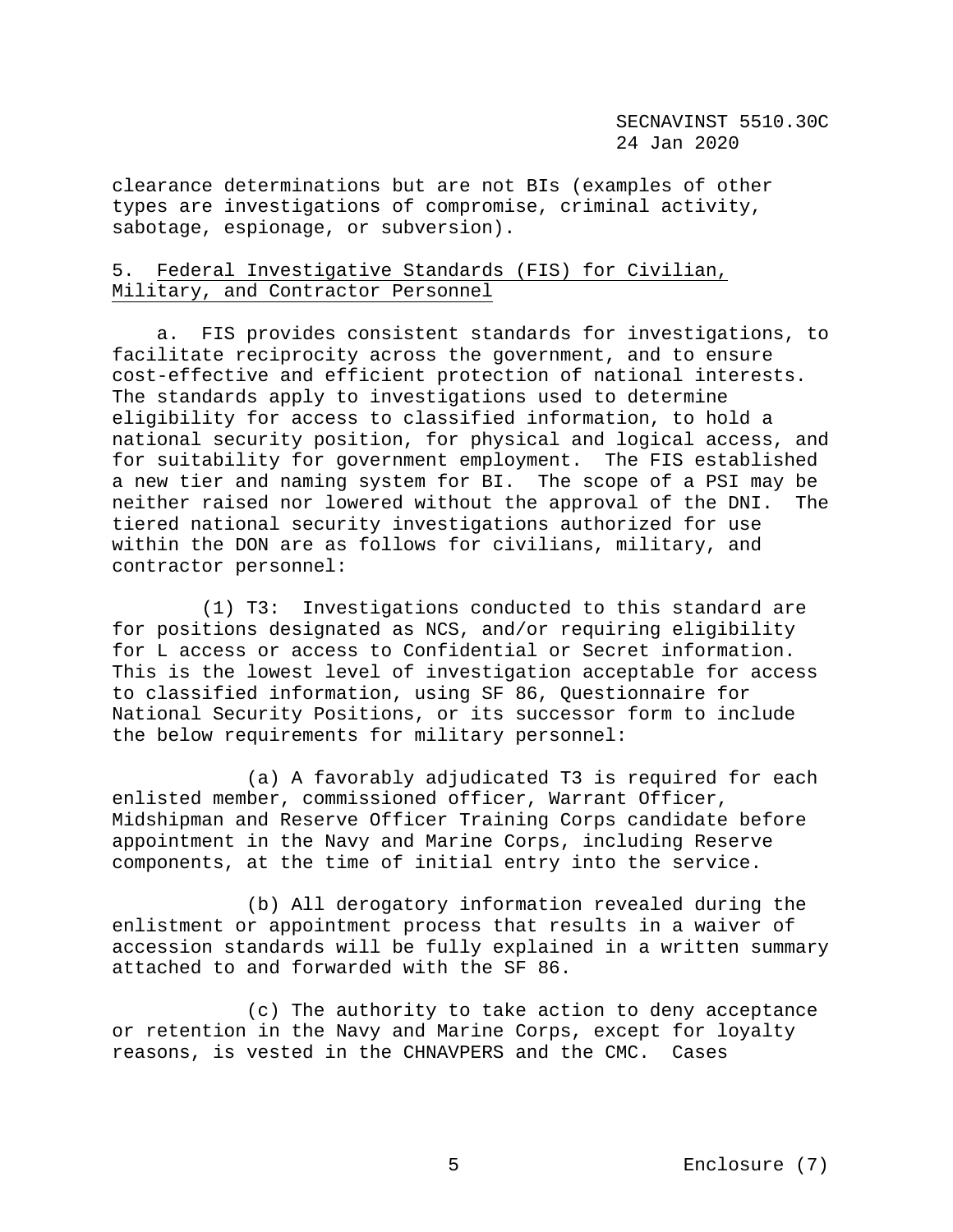involving loyalty issues of Navy personnel will be forwarded to CNO for submission to DUSN (S&I) for referral to the SECNAV for action. Cases involving loyalty of USMC personnel will be forwarded to HQMC PP&O/PS for submission to DUSN (S&I) for referral to the SECNAV for action.

 (d) A previously conducted BI valid for security clearance purposes may suffice for appointment or commissioning purposes. A new investigation is required upon reentry of officers and enlisted members if there has been a break in active service of greater than 24 months.

 (e) Requests for investigation for Navy and Marine Corps reserve members will be submitted by the active duty command holding the service record or exercising administrative jurisdiction.

 (2) T5. Investigations conducted to this standard are for positions designated as critical sensitive, special sensitive, and/or requiring eligibility for Q access or access to TS or SCI, using SF 86, or its successor form.

 b.Reinvestigation. A reinvestigation updates a previous investigation and is authorized only for specific duties and access. All military members will undergo PR, maintain a favorable eligibility, and be subject to continuous evaluation. Civilian and contractor personnel will undergo PRs to the extent that the investigative coverage is proportional to the sensitivity level of the duties and/or access required. Reinvestigations may be performed at any time after national security eligibility has been granted. Additionally, DON employees in national security positions and contractor personnel performing national security duties without access to classified information will be subject to reinvestigation on a recurring basis. There are two tiered national security reinvestigations:

 (1) Tier 3 Reinvestigation (T3R): T3R is the reinvestigation required for military, civilian, and contractor positions designated as non-critical sensitive, and/or requiring eligibility for L access or access to Confidential or Secret information, or assignment in a NCS position, respectively. T3Rs are also conducted at 10 years intervals for collateral positions or five-year intervals for personnel with Secret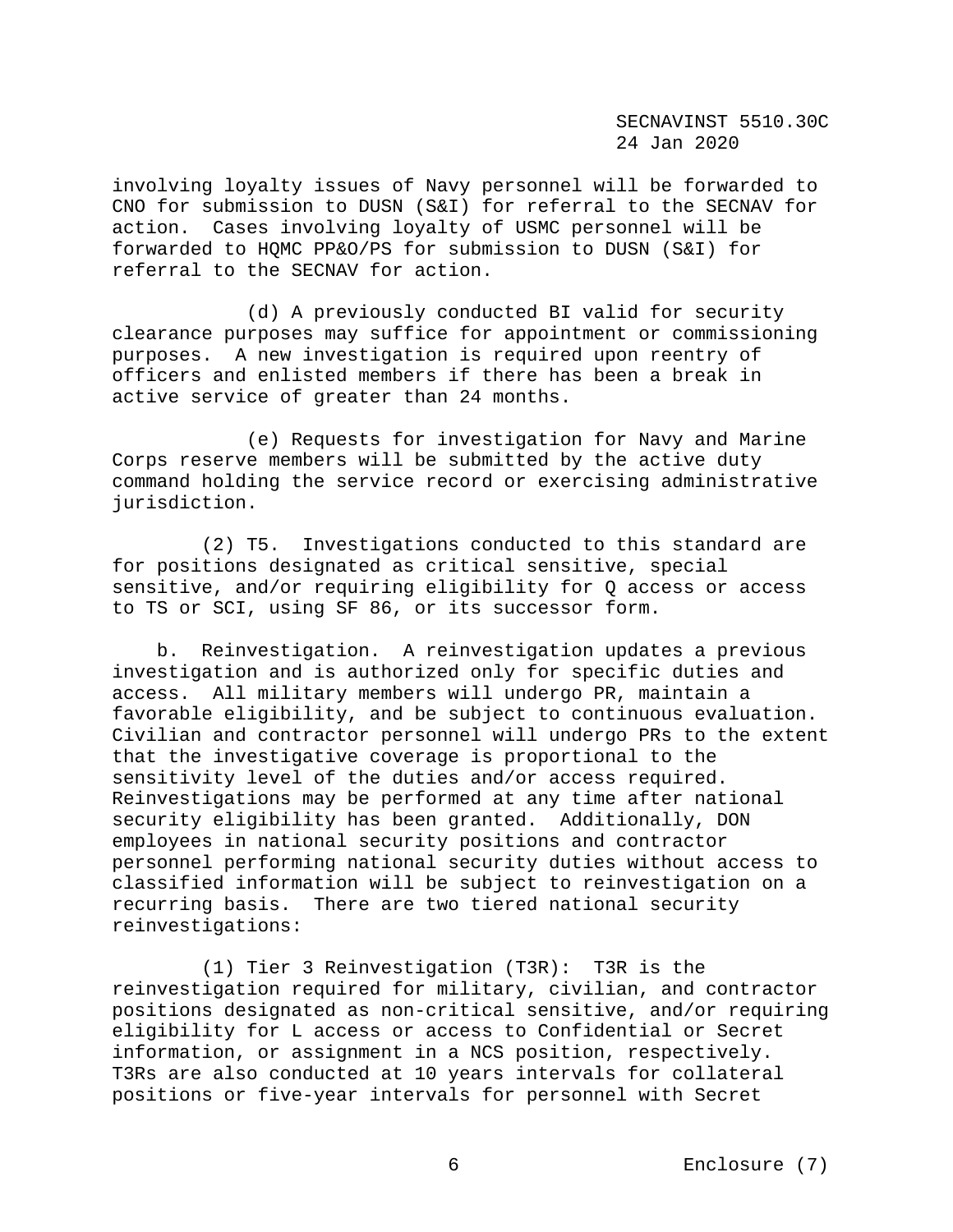security clearance in SAPs and those performing Explosive Ordnance Disposal or Personnel Reliability Program (PRP) controlled duties. The reinvestigation will be initiated no later than five years from the close date of the previous investigation.

 (2) T5R: T5Rs are conducted on each military, civilian, and contractor occupying a SS or CS position or requiring continued national security eligibility at an equivalent level will undergo a T5R every five years. The T5R is also required to support personnel security determinations on personnel with continued assignment to NATO billets requiring TS Constellation Observing System for Meteorology, Ionosphere, and Climate (COSMIC) access, Nuclear Weapons PRP, privileged access IT, Presidential Support Activities (PSA), access to SIOP-ESI, and for LAAs for non-U.S. citizens employees. The T5R investigative elements include: a National Agency Check (NAC) (except that a technical fingerprint check of FBI files is not conducted), a subject interview, a credit check, an employment check, neighborhood interviews, local agency checks, interviews of employers and developed character references, an ex-spouse interview, and additional investigation when warranted by the facts of the case.

 c. Reinvestigations will not be initiated more than 30 days prior to the due date (the date the previous equivalent or higher level BI closed). Personnel assigned to a NATO staff positions may submit a reinvestigation request up to one year in advance of the required timeframe in accordance with reference  $(b)$ .

 d. Individuals in a SAP will submit reinvestigations in accordance with the provisions outlined in reference (b).

 e. Reimbursable Suitability/Security Investigation (RSI). An investigation conducted to resolve personnel security issues that arise after a BI is conducted, evaluated, or adjudicated. RSIs are scoped as necessary to address the specific matters to be resolved. They usually consist of record checks and interviews with potentially knowledgeable persons. The subject of the investigation may be interviewed to resolve conflicting information and/or to provide an opportunity to refute or mitigate adverse information. The term "RSI" applies to limited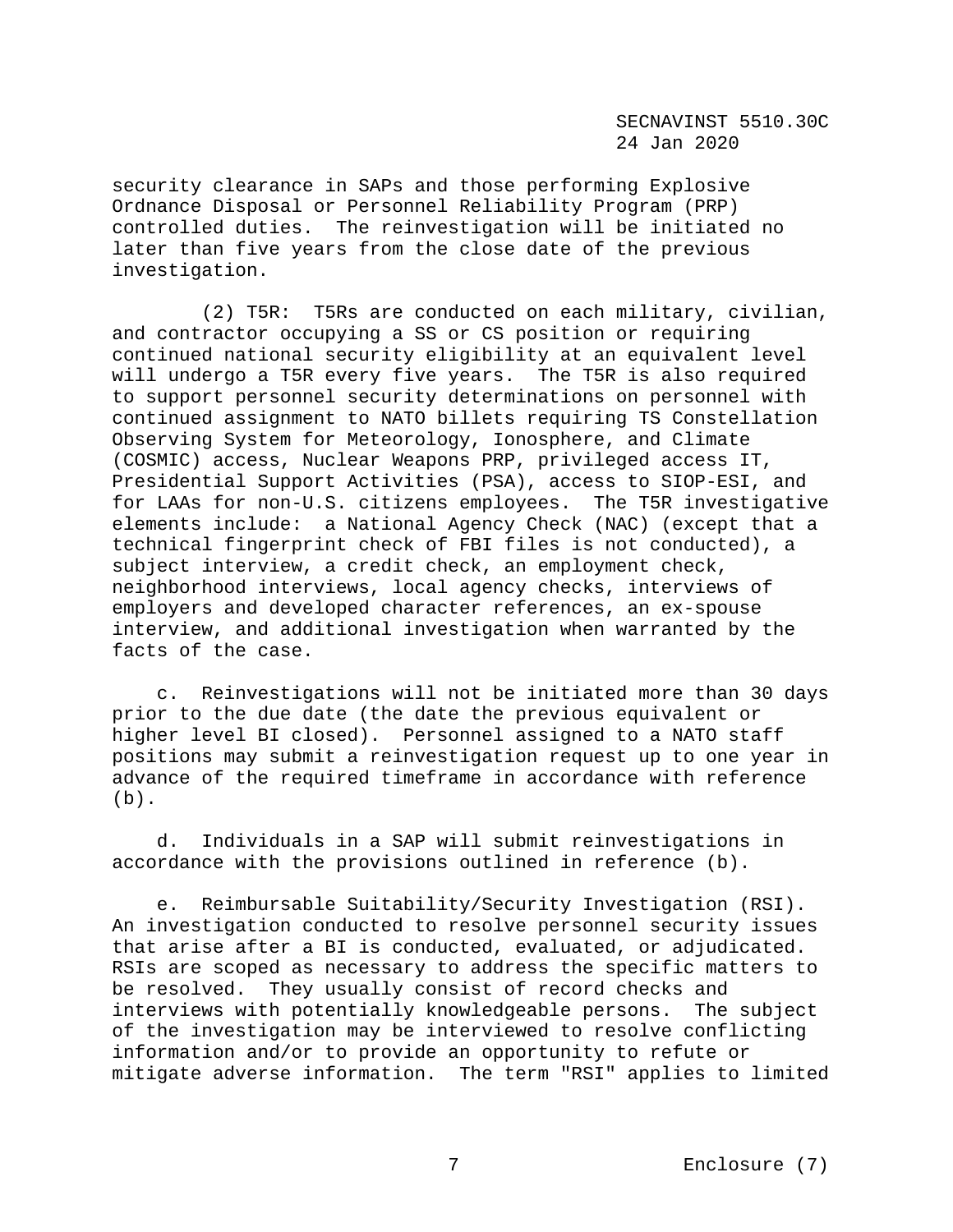inquiries, post-adjudication investigations, or other additional inquiries conducted by NBIB. If deemed appropriate, RSIs are requested by the DoD CAF to DCSA after coordination with the command. Commands will obtain the SF 86 as directed by the DoD CAF. RSIs do not cover investigations of criminal activity, sabotage, espionage, or subversion. Those are matters under the investigative jurisdiction of the NCIS. RSIs are requested and managed by the DoD CAF.

 f. When adverse or questionable information is developed during a BI, regardless of type, the investigation is expanded to the extent necessary to substantiate or disprove the information. A personal interview of the subject will be conducted by the DCSA, when necessary, to resolve or clarify any information which may impute the subject's moral character, threaten the subject's future federal employment, raise the question of the subject's eligibility for security clearance, or be otherwise incriminating.

 g.NAC.The NAC is an integral element of all BI and is the baseline for interim TS or interim SCI national security eligibility determinations. The NAC is a records checks of databases that includes the FBI Fingerprint (FP) check, FBI Name check, a list of previous investigations recorded in DCSA Security/Suitability Investigations Index (SSII), a Defense Central Index of Investigations (DCII) check, and a credit check. Checks such as Selective Service, Military Personnel Records, and State Department Passport Office are scheduled when certain conditions are met.

 h. Advance NAC. The Advance NAC consists of an itemized list (generally FBI FP, FBI Name, DCSA's SSII and DCII checks) of the NAC results and search status.

 i.FP Special Agreement Check.The FP Special Agreement Check (SAC) is an integral part of all initial investigations, and is conducted in conjunction with the submission of all initial BI and some reinvestigations. FP SACs will be electronically captured and submitted via the Secure Web FP Transmission portal.

 j**.** Polygraph. Polygraph examinations may be used in PSIs under the conditions specified in and as stated in reference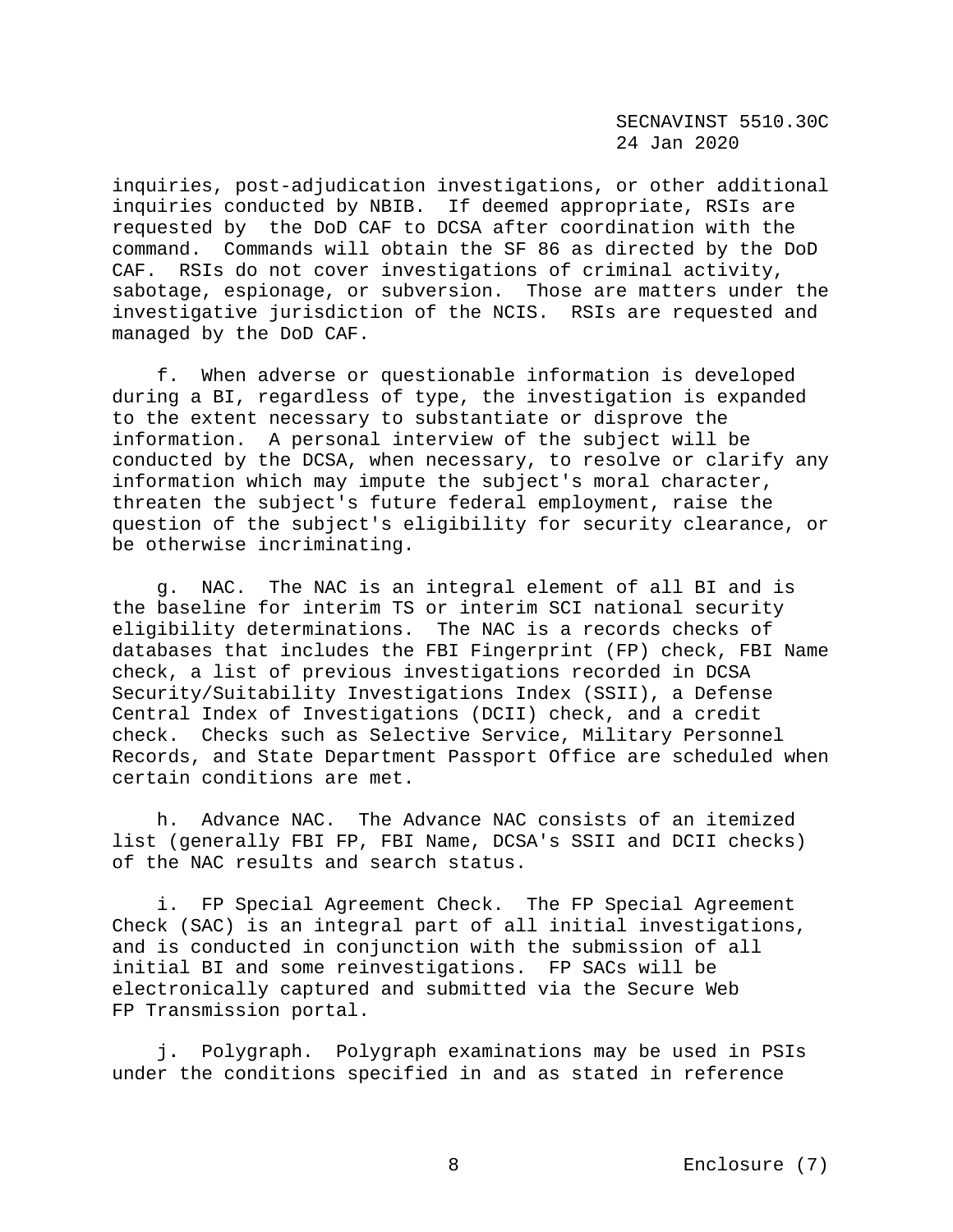(n). No unfavorable national security eligibility determination will be taken based solely on a polygraph examination that is interpreted as indicating deception or is inconclusive. Refusal to take a voluntary polygraph will be given no consideration, favorable or unfavorable, when making a national security eligibility determination. Admissions made during the polygraph interview or attempts to employ countermeasures to defeat a polygraph may be considered when making a national security eligibility determination.

# 6. Investigative Requirements for Civilians in Sensitive Positions

 a. A previously conducted Access National Agency Check with Inquiries (ANACI) or Single Scope Background Investigation (SSBI) satisfies federal civilian employment suitability requirements for sensitive duty assignment provided there has been no break in service exceeding 24 months; however, a previously conducted NACLC will not. A T3 or T5 is required for reappointment to a federal government sensitive position if there has been a break in service greater than 24 months.

 b. Each civilian employee appointed under civil service procedures, including consultants and Intergovernmental Personnel Act employees, is subject to investigation to determine suitability for federal employment. Employees being reappointed are exempt from this requirement only if their break in employment is less than 24 months.

c. See reference (b) for more information.

 d. Temporary Employment. A T3 is the minimum requirement for civilian summer hires in all designated non-critical sensitive positions including summer hires, intermittent and seasonal appointees, or work/study and cooperative education program employees. To the greatest extent possible, investigations requested to support sensitive duty assignment should be requested far enough in advance to allow completion and adjudication of the T3 prior to assignment. Any temporary, intermittent, summer hire, or seasonal employee who is granted national security eligibility must be 18 years of age or older on or before national security eligibility is granted. All waiver requests must be submitted to CNO, DNS, CMC, and HQMC PP&O/PS; and forwarded to DUSN (S&I) for consideration and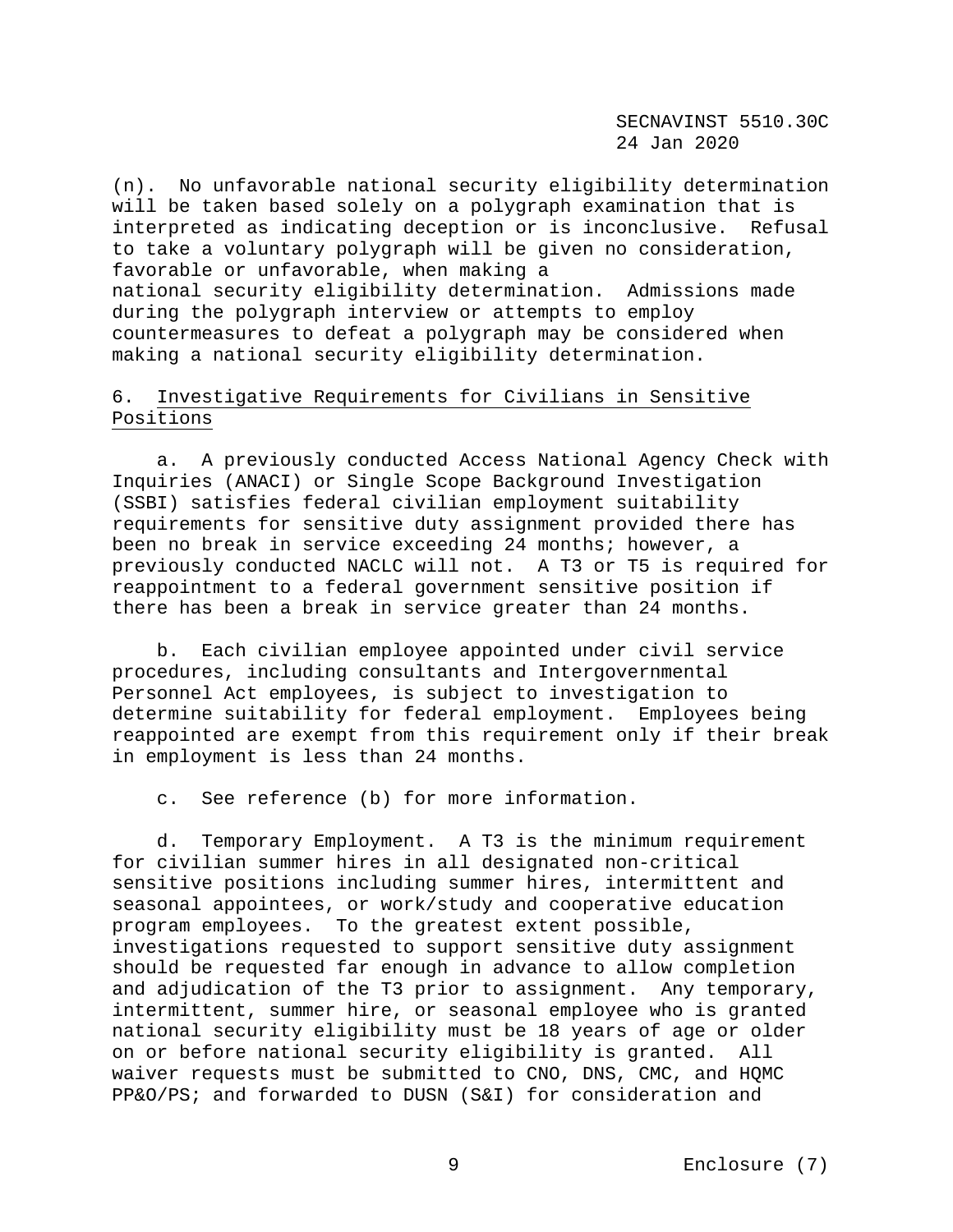submission to Director, Defense Intelligence (Intelligence and Security) (DDI (I&S)).

 e. Emergency Appointments. If the appointee does not have the necessary investigative basis for appointment, he/she may be placed in a non-critical sensitive position only as an emergency measure after the CO determines that delay in appointment would be harmful to the national security (not to exceed 180 days), the T3 has been requested, favorable fingerprint result received, and a check of locally available records is favorable. The CO's justification for the emergency appointment will be recorded in writing. Commands must maintain a central file of all emergency appointments for review during security and personnel management evaluations. The record of emergency appointments will include:

 (1) Identifying data on the appointee to include full name, social security number, date and place of birth, position or job title.

- (2) Organizational location of the position.
- (3) Position sensitivity and designation criterion.

 (4) Certification and justification by the CO that emergency appointment is necessary. (In determining whether emergency appointment is justified, a delay in appointment may be considered harmful to the national security if regulatory requirements and mission-essential functions or responsibilities cannot be met, and no other cleared or otherwise qualified personnel are available on a temporary basis to do the work.)

 (5) A statement that a check of locally available records was favorable.

 (6) The date that the required BI was requested. For a critical-sensitive position, the record will also include the date of the T3 that formed the basis for emergency appointment.

 (7) To keep emergency appointments to the absolute minimum, activities must anticipate the need to fill a sensitive position and request the required investigation sufficiently in advance of the desired date of appointment.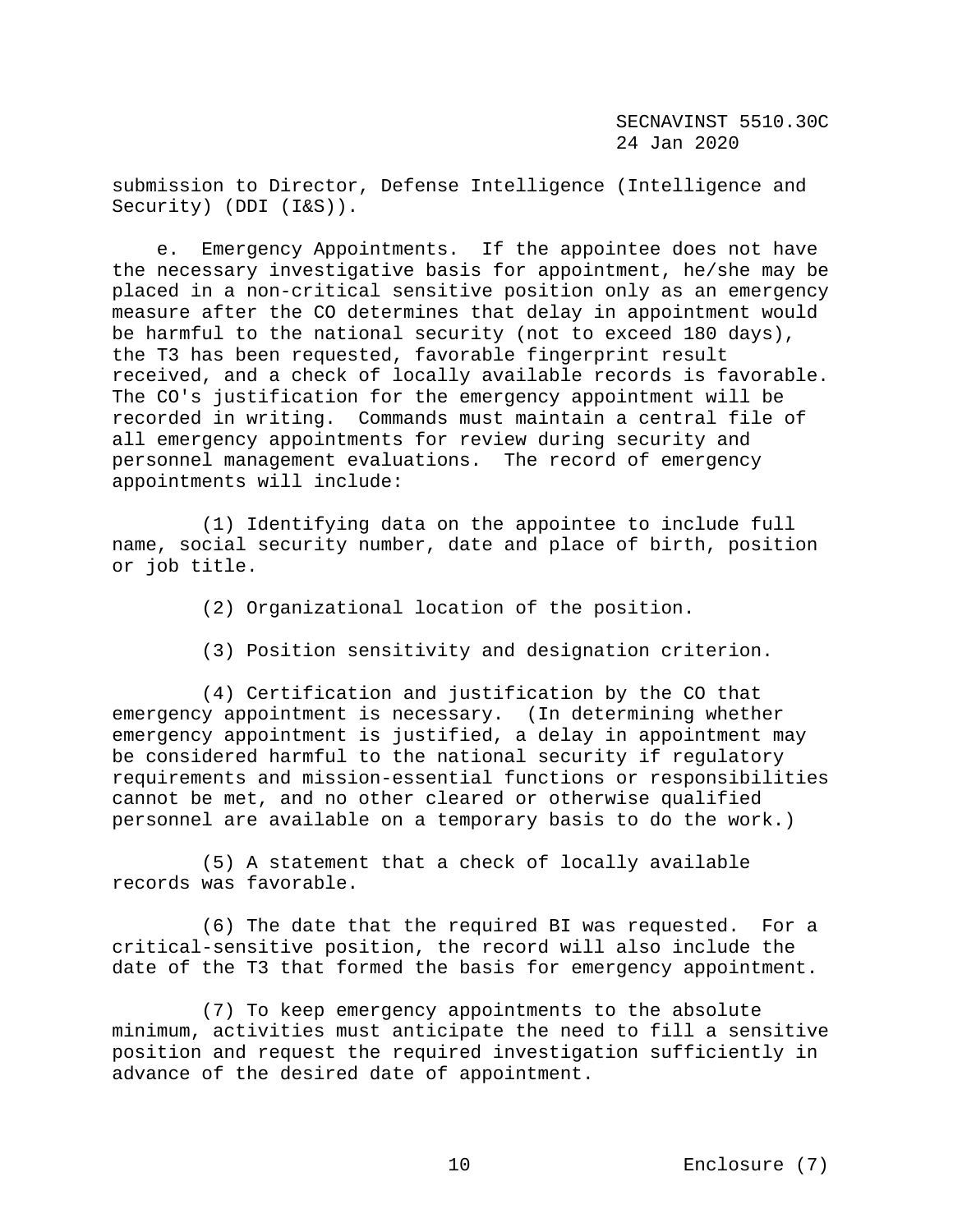(8) Additional investigative requirements for assignment to selected job series or duties are established and authorized by Section 5. Section 5 documents the requirements used for BI planning and budgeting.

 (9) Mobilization. For the purpose of mobilizing selected civilian annuitants under reference (u) with a break in active service greater than 24 months, investigative requirements will be expedited or waived, depending on the sensitivity of the position. Priority will be afforded to mobilized reemployed annuitants being assigned to intelligence and security activities with respect to granting security clearances.

 (10) U.S. Coast Guard. For the purposes of partial or full mobilization under provisions of reference (v). (Title 14 pertaining to the U.S. Coast Guard as an element of the DON), the requirement for a T3 upon reentry may be waived.

### 7. Investigative Requirements for DON Contractor Personnel

 a. Investigative requirements for DON contractor personnel requiring access to classified information are managed under the National Industrial Security Program (NISP). Requests for investigation of contractor personnel for security clearance eligibility are processed by the Defense Counterintelligence and Security Agency (DCSA) Vetting Risk Operations Center (VROC) and adjudicated by the VROC. When SCI access is at issue, reference (k) applies. The VROC and the DoD CAF are the adjudicative authority for all DON contractor personnel requiring SCI access eligibility.

 b. Contracts involving sensitive duties and/or DON systems, should incorporate the security requirements specified herein to ensure applicable personnel security requirements are included in all contracts, agreements, memorandums of understanding, and other documents in accordance with the Defense Federal Acquisition Regulations. Non-NISP adjudications for contract personnel are done by the requesting command, using reference (b).

 c. Consultants hired by a DON Government Contracting Activity. A consultant who is individually hired by a DON command or activity, will work strictly at the command/activity,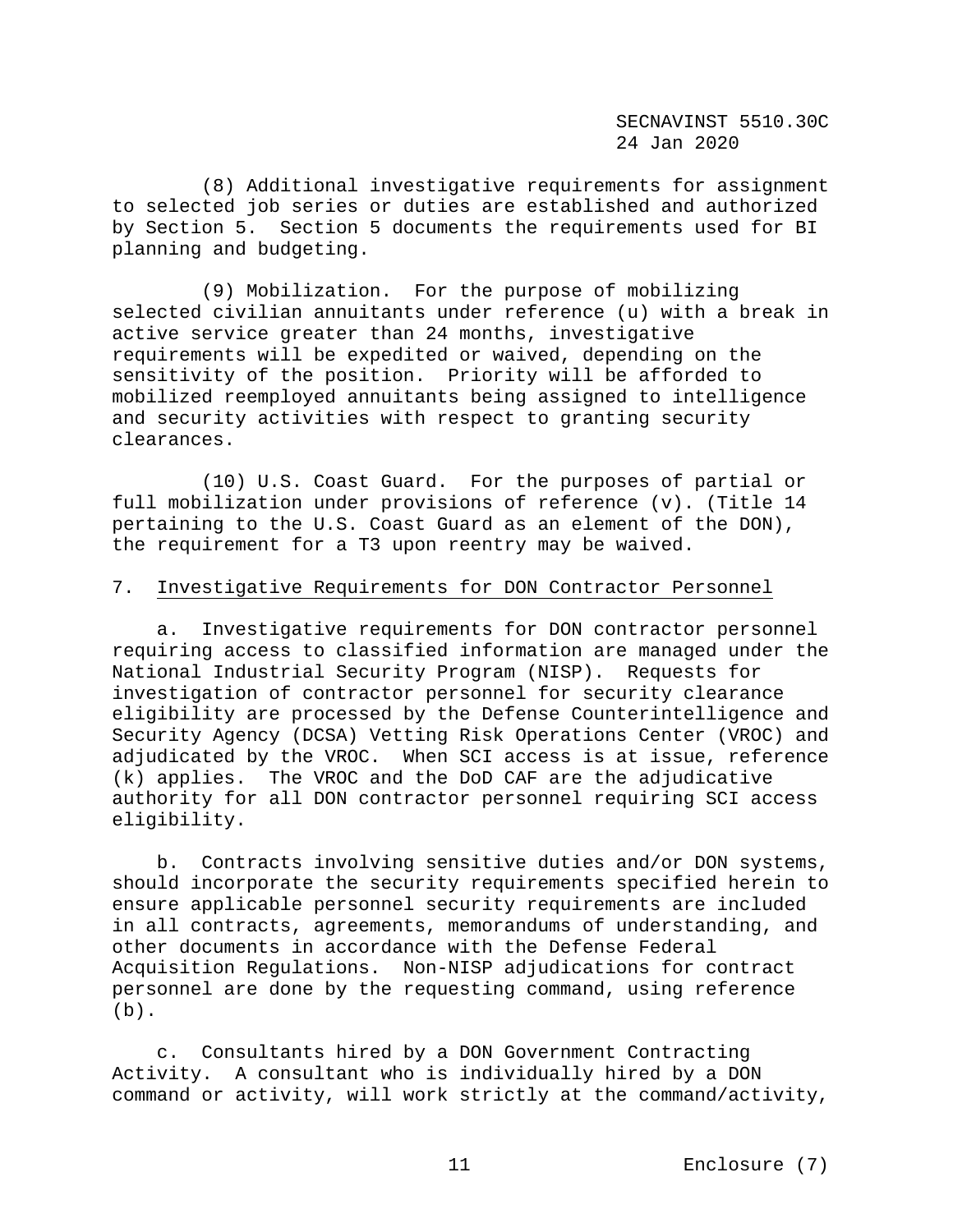and requires access to classified information only at the command/activity, or in connection with authorized visits, will have security clearance eligibility established under this regulation. The consultant is considered for security clearance purposes as an employee of the DON command/activity and is investigated by DCSA and adjudicated by the DoD CAF, as appropriate.

#### 8. Specific Duty or Assignment Requirements

 a. The following specific duties are assigned minimum investigative or clearance requirements:

 (1) ASM. The designated security manager of a command must have a favorably adjudicated T5 or T5R completed within the past five years.

 (2) Personnel Security Clearance Adjudication Officials. Any person selected to serve with a board, committee, or other group responsible for adjudicating personnel security cases shall have been the subject of a favorably adjudicated T5, T5R completed within the past five years.

 (3) Appellate Authorities.Persons selected to serve with a board, committee, or other group responsible for adjudicating appeals of personnel security determinations must have a favorably adjudicated T5 or T5R completed within the past five years.

 (4) Educational and Training Programs. Persons selected for duties in connection with formal programs involving the education and training of military or civilian personnel must have a favorably adjudicated T3 or T3R prior to assignment. This requirement applies to those assigned to formal programs and does not include those incidentally involved in training. It does not apply to teachers or administrators associated with university extension courses conducted on DON installations in the U.S.

 (5) Cryptographic Duties. Personnel assigned to cryptographic duties must have the appropriate security clearance eligibility established prior to accessing U.S. cryptographic information. Interim security clearances are not valid for access to U.S. cryptographic information.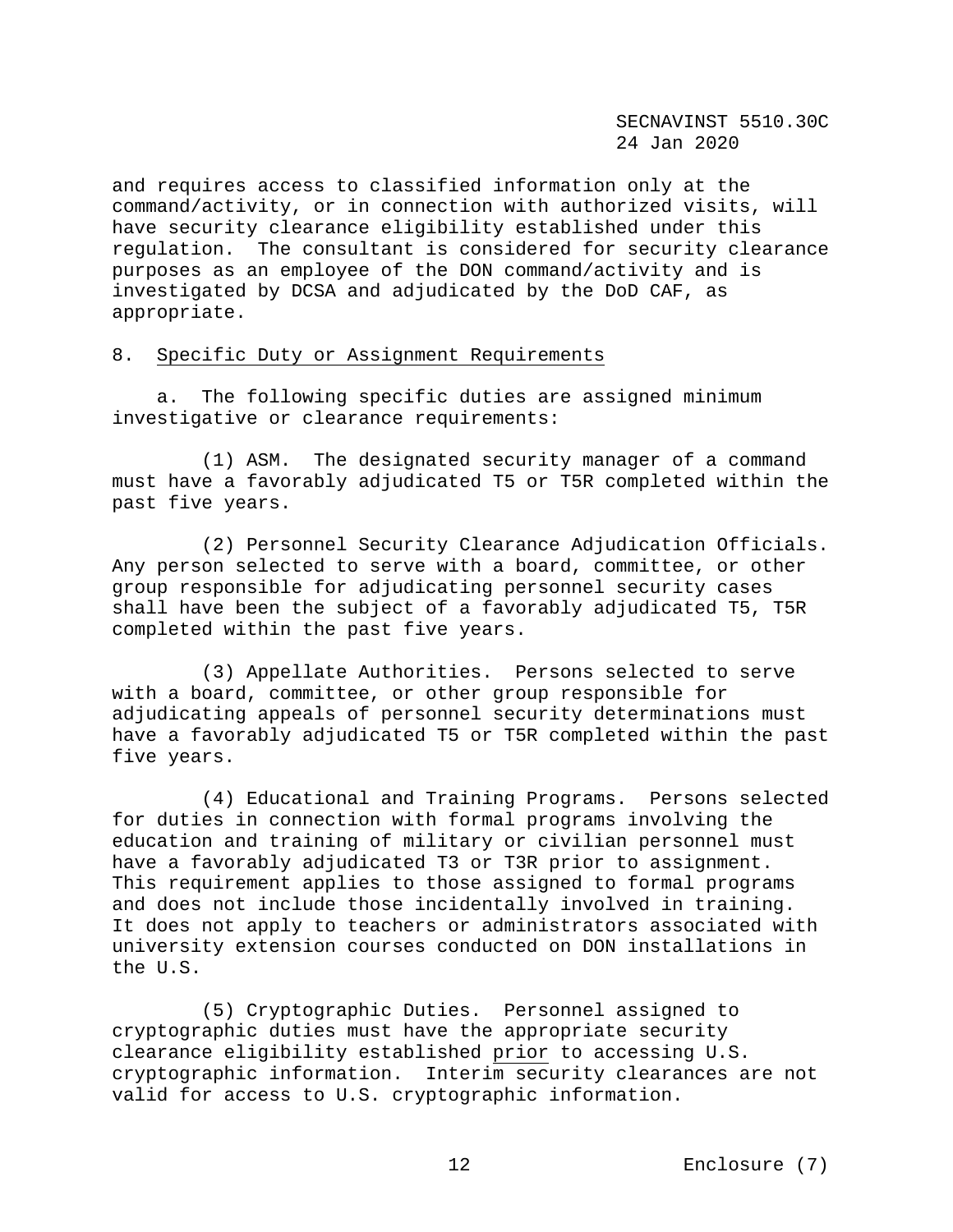(6) Investigative Duties. Investigative agents and other personnel assigned to investigative agencies whose official duties require continuous access to investigative files and materials, require a favorably adjudicated T5 or T5R completed within the past five years.

 (7) NAF. NAF employees assigned to positions of trust within DoD will be the subject of a favorably adjudicated Tier 1 (T1), (non-sensitive), investigation completed no greater than 24 months prior to appointment. A favorably completed prior investigation for Federal service which meets or exceeds the T1 standard will satisfy this requirement if there has not been a break in service greater than 24 months between Federal service and employment by NAF Instrumentalities. NAF employees requiring eligibility determination will be processed in accordance with reference (b). If access to a DON computer system and/or network is required, the position will be designated and the appropriate BI will be submitted in accordance with reference (b).

 (8) American Red Cross/United Service Organization (U.S.O.). A favorably adjudicated T3 is required on American Red Cross or U.S.O. personnel as a prerequisite for assignment to activities overseas.

 (9) Chemical Agents. Personnel whose duties involve access to or security of chemical agents require a favorably adjudicated T3 completed within the past five years before assignment.

 (10) Arms, Ammunition, and Explosives (AA&E). Personnel operating a vehicle or providing security to a vehicle transporting Category I, II, or Confidential AA&E require a favorably adjudicated T3 or T3R.

 (11) Contract Guards. Contract guards require a favorably adjudicated T3 or T3R.

(12) Foreign Nationals Employed Overseas

 (a) A non-U.S. citizen employed overseas, who provides support to national security positions and who does not require access to classified information, will be subject to the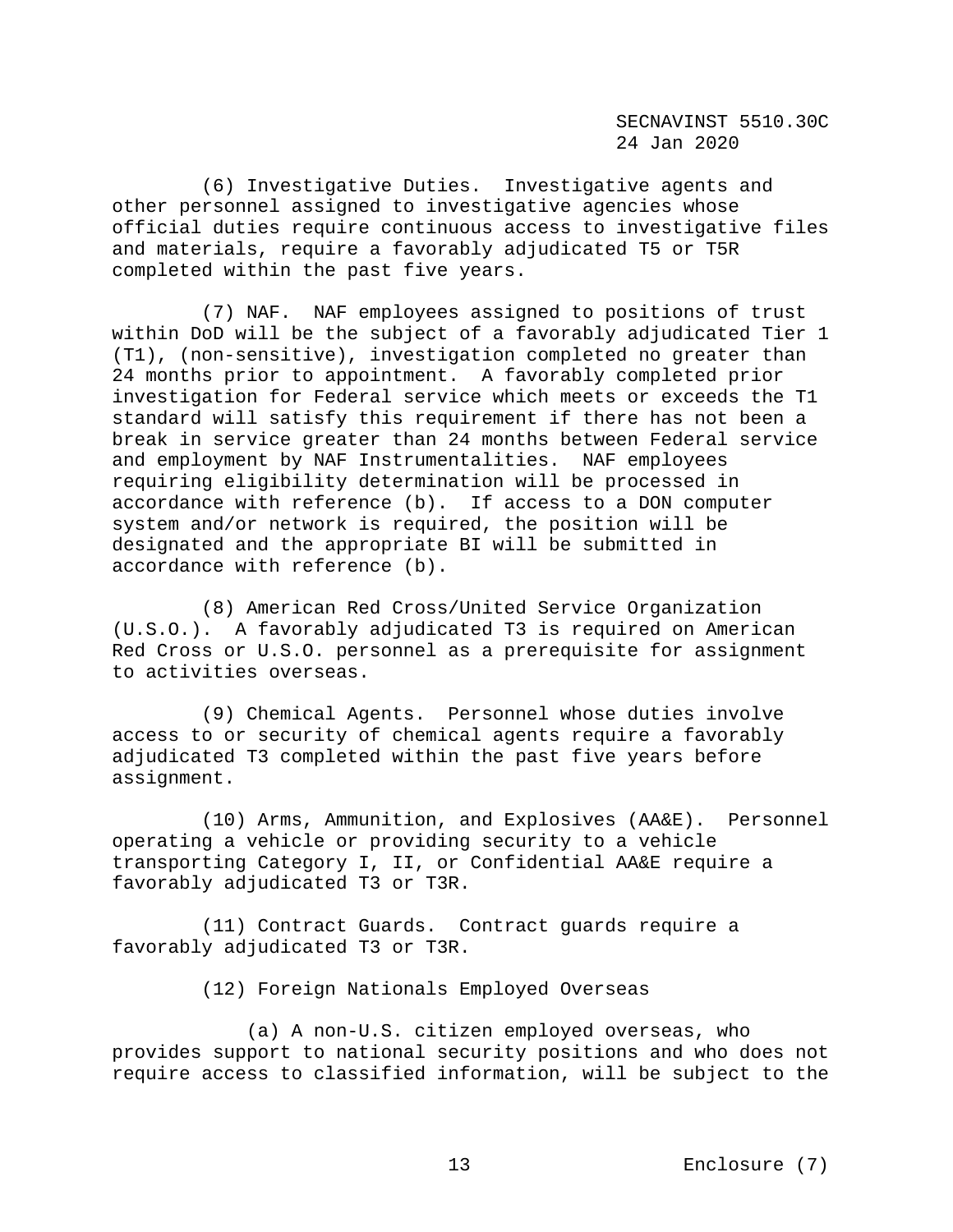following record checks initiated (before employment) International, bi-lateral, or subsidiary agreements governing locally hired employees may require additional investigation. The minimum required checks are:

 1. Host government law enforcement and security agency checks at the city, state (province), and national level whenever permissible by the laws of the host government and when practical, considering CI responsibilities in accordance with reference (b).

2. DoD-approved automated records checks.

 3. FBI records (where information exists indicating residence by the non-U.S. citizen in the U.S. for one year or more since age 18).

 (b) The commander assumes responsibility for permitting access to DoD systems, unclassified information, material, and areas when an investigation conducted by the host country does not meet the investigative standards of this regulation.

 (c) The commander will allow access to unclassified information by a non-U.S. citizen only in accordance with applicable disclosure policies and when such access cannot cause significant or serious damage to U.S. national security.

 (d) The commander may choose to include additional checks, as appropriate.

 (13) Nuclear Weapon PRP**.** Reference (g) provides the standards of individual reliability required for personnel performing duties involving nuclear weapons and components. PRP requires commands to screen personnel before transferring them to training which leads to a PRP assignment. The investigative requirements for PRP assignment are based on the position designation. The PRP positions are designated as either critical or controlled.

 (a) Critical PRP Position. The investigative requirement for initial assignment to a critical PRP position is a favorably adjudicated T5 completed within the past five years. A favorably adjudicated T5R may also satisfy this requirement.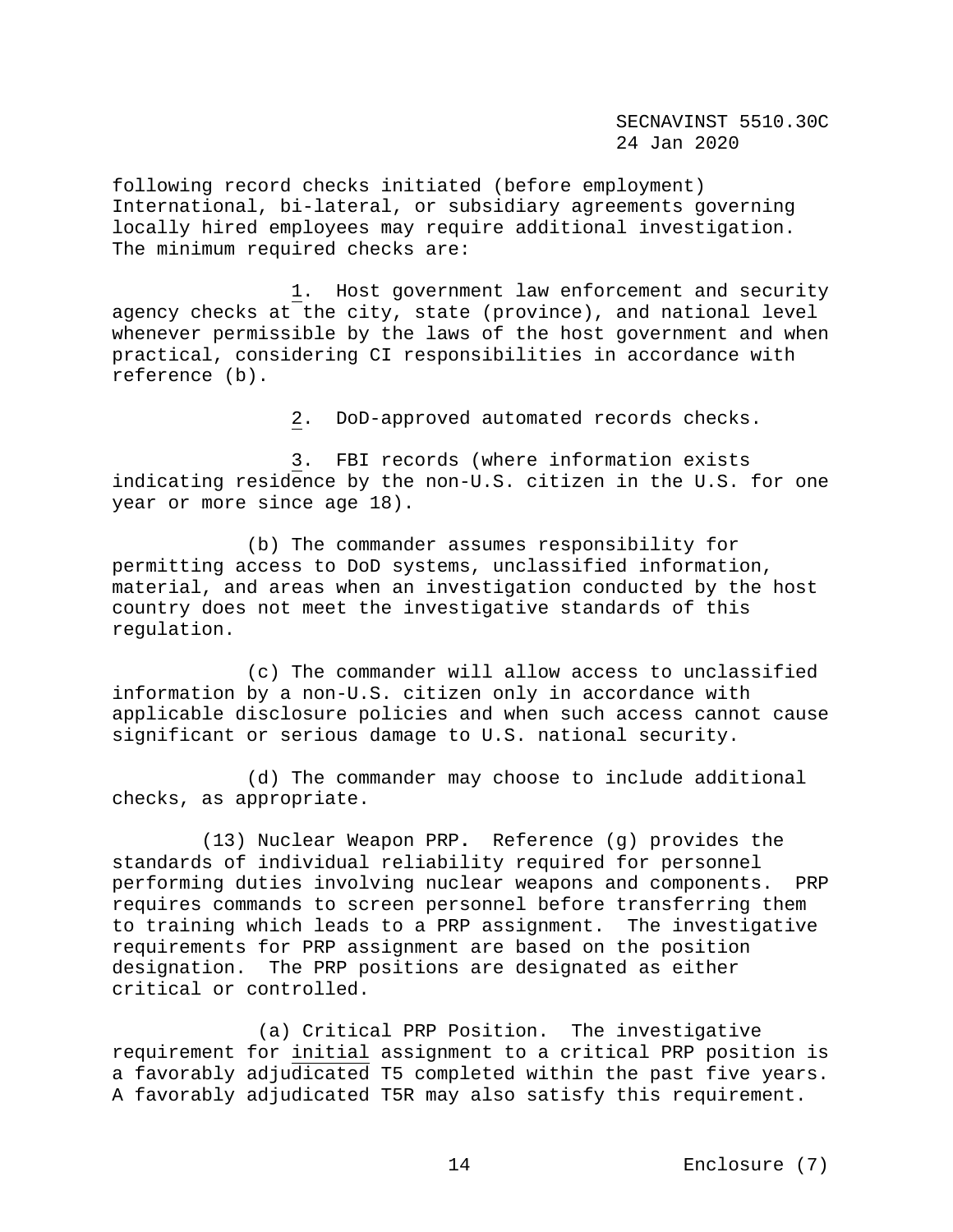If there is no investigation to satisfy the requirement for initial assignment, the command must request an T5. A SSBI-PR/T5R is required every five years.

 (b) Controlled PRP Position. The investigative requirement for initial assignment to a controlled PRP position is a favorably adjudicated T3 or T3R completed within the past five years. An existing favorably adjudicated SSBI or SSBI-PR completed within the past five years will also suffice. When there is no investigation to satisfy the requirements for initial assignment, the command must request a T3, as appropriate. When requesting a new investigation, the request must be properly annotated to reflect PRP assignment. A T3 or T3R is required every five years for continued PRP assignment.

 b. In addition to the above specific duties, there are minimum investigative and citizenship requirements for assignment to specified facilities necessitated by the nature of the command mission and operational structure. These specific facility requirements are unrelated to specific duties and are enumerated and authorized by Section 5. Section 5 documents the requirements used for BI planning and budgeting.

 c. If an individual requires different levels of investigations to accomplish differing assignments, request the greater investigation to satisfy all requirements.

#### 9. Specific Program Requirements

 a. Reference (b) establishes, to the extent possible, uniform and consistent personnel security investigative requirements. Accordingly, investigations exceeding established requirements are authorized only when mandated by statute, national regulations, or international agreement. In this regard, there are certain programs originating at the national or international level that require specific investigation and unique procedures. These programs are as follows:

 (1) SAP. SAP are discussed in paragraph 1-7 and are established in DoD under SAP Oversight Committee authority. SAP requirements may include, but are not limited to, special clearance eligibility, additional adjudication, unique investigative requirements, material dissemination restrictions, and formal identification of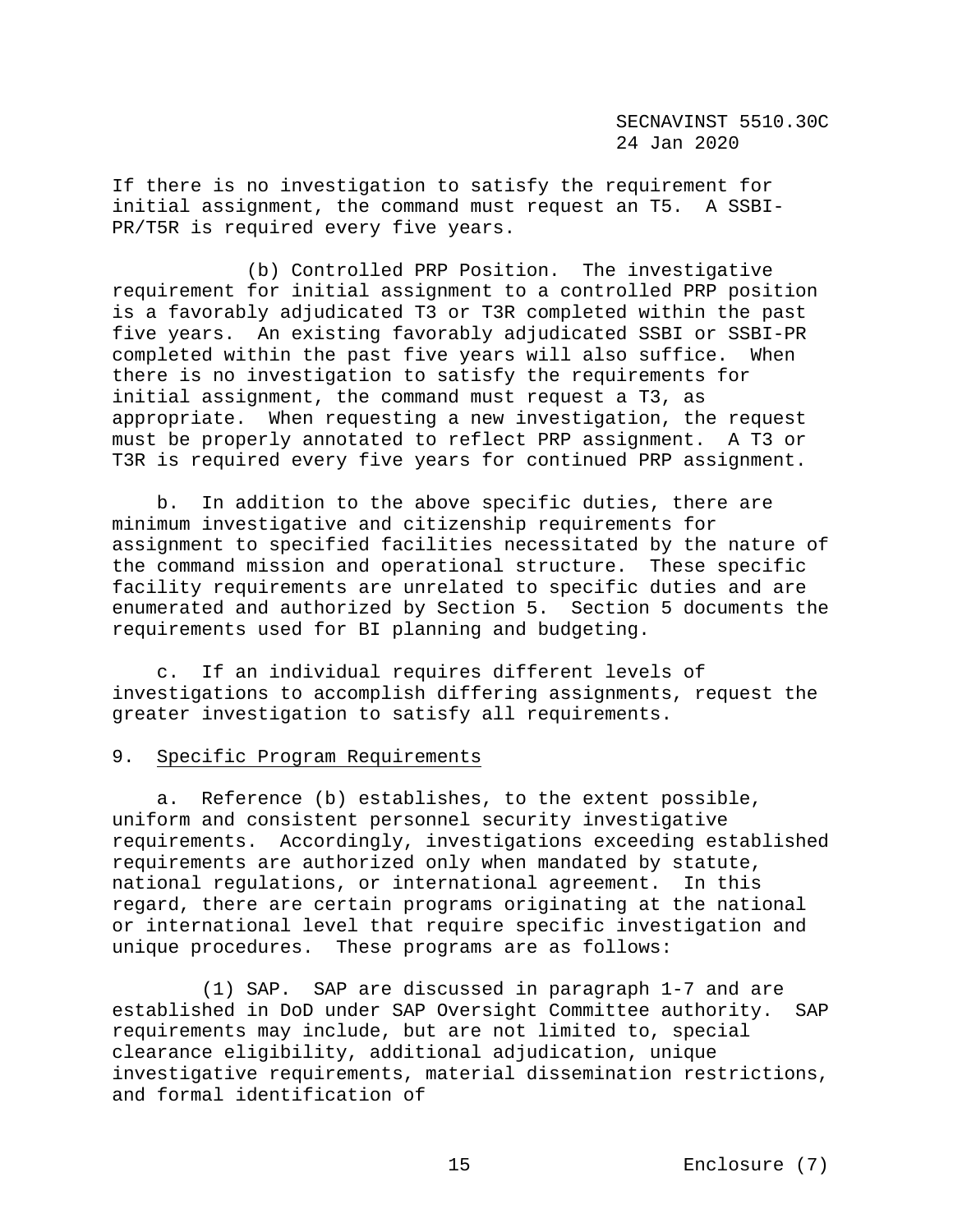personnel with need-to-know. These requirements are specifically determined by the SAP manager.

 (2) SCI. The investigative requirement for access to SCI is a favorably adjudicated T5. A T5R is required to be submitted every five years. The requirements for SCI access are established under Director of National Intelligence authority. When military personnel are ordered to billets requiring SCI access, the transfer orders will identify the requirement. The losing command's ASM/SSO must ensure the required investigative<br>requests are submitted promptly prior to transfer. If an requests are submitted promptly prior to transfer. individual is indoctrinated for SCI access, the CO may not administratively lower the individual's security clearance below the TS level without approval of the DoD CAF.

 (3) Nuclear Command and Control-Extremely Sensitive Information (NC2-ESI). Investigative requirements for access to NC2-ESI information vary depending on whether the information to be accessed is SIOP or NC2-ESI.

 (a) Access to NC2-ESI is based on need-to-know and requires security clearance eligibility commensurate with the classification of the information to be accessed.

 (b) Access to NC2-ESI requires a TS security clearance eligibility based on a favorably adjudicated SSBI. The SSBI need not have been completed within the past five years to grant access to NC2-ESI, providing a new T5 or T5R is initiated within 30 days.

 (4) PSA. Reference (o) prescribes the policies and procedures for the nomination, screening, selection, and continued evaluation of DON military and civilian personnel and contractor employees assigned to or used in PSA. There are two categories of PSA assignments, Category One and Category Two.

 (a) Personnel nominated for Category One and Category Two duties must have been the subject of a favorably adjudicated SSBI completed within the 36 months preceding selection into Presidential Support duties.

 (b) DON personnel in support of Presidential activities will be processed for expedited BI. The ASM will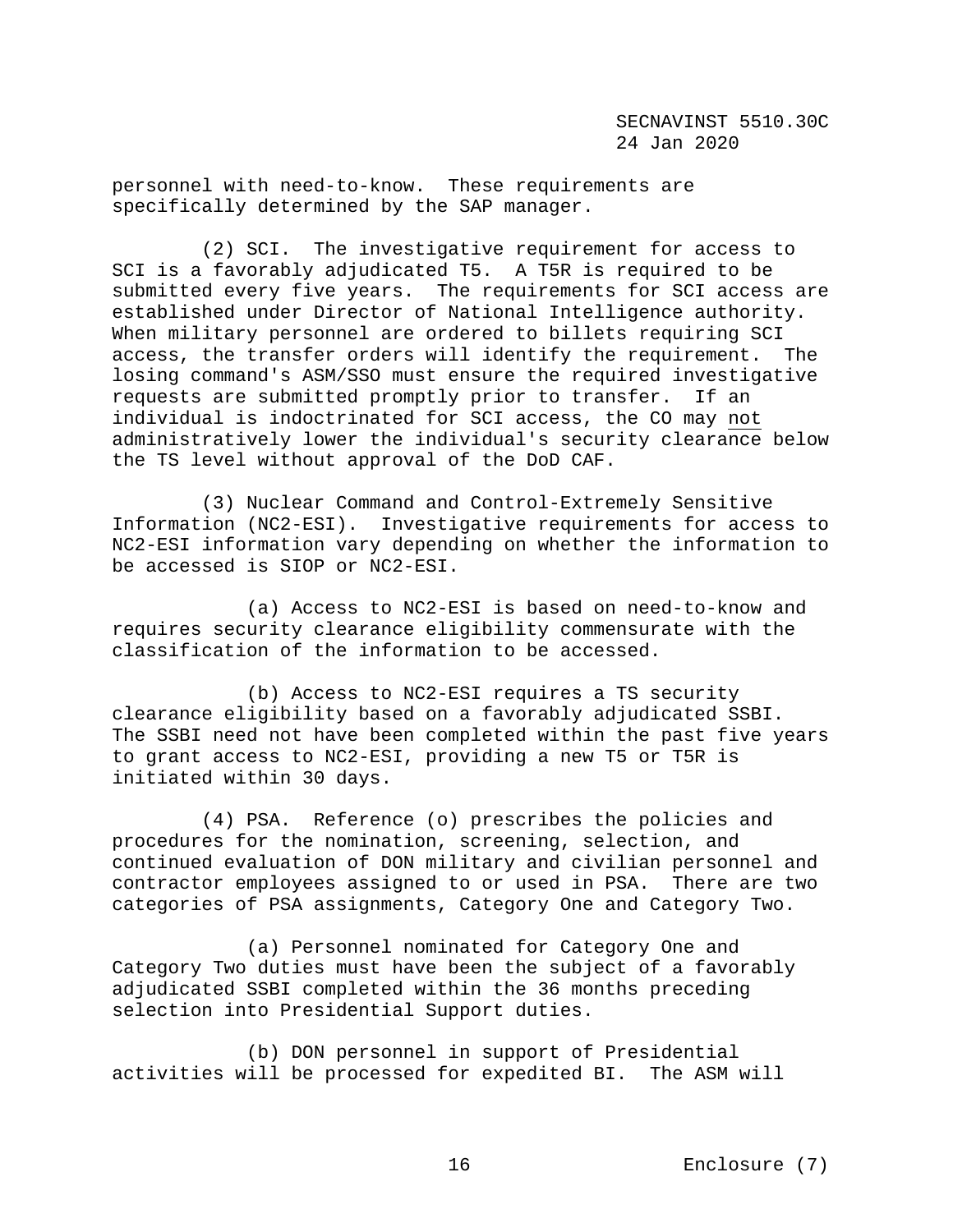monitor JPAS or successor system and submit a request to the DoD CAF requesting expedited adjudication when the BI is closed.

 (c) The U.S. citizenship of foreign-born immediate family members of all Presidential Support nominees must be verified by investigation. If the individual marries or cohabitates after completion of the T5, a spouse NAC must be requested.

 (5) NATO.An equivalent level U.S. security clearance is the basis for access to NATO classified information. reference (b) for more information.

 (a) The investigative basis for a NATO staff position/billet is a favorably adjudicated T5, T5R, T3 or T3R, depending on the level of clearance and access the billet requires. The investigation must have been completed within the five years preceding the assignment. Continued assignment to a NATO COSMIC billet requires T5R every five years.

 (b) For Navy military members under Permanent Change of Station (PCS) orders to NATO billets, detailers will coordinate with the Naval Personnel Command (NAVPERSCOM) (PERS-483) to ensure that investigations are properly completed. PERS-483 provides policy manuals to ensure that proper investigation requests are submitted for NATO billet candidates. Policy will specify that the command may not execute the PCS orders until specifically released to do so by PERS-483, after verification of investigation and coordination with the DCSA or the DoD CAF.

 (c) Personnel not assigned to a NATO staff position, but requiring access to NATO information in the normal course of their duties, must possess the equivalent final U.S. national security eligibility based upon the appropriate PSI.

 (d) Personnel assigned to NATO staff positions may submit reinvestigation requests up to one year in advance of the required timeframe.

 (6) Wounded Warrior Security and Intelligence Internship Program.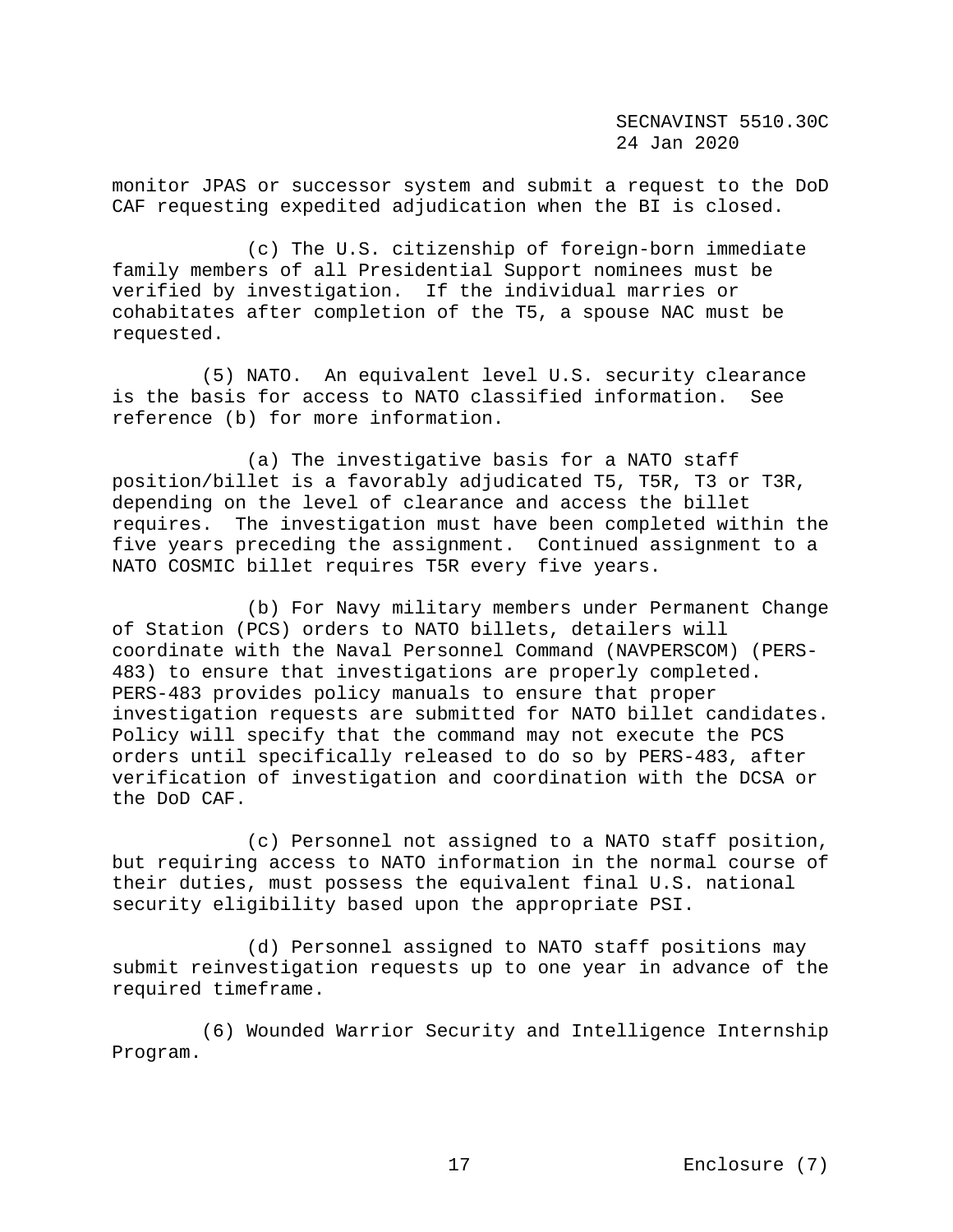(a) PSIs in support of designated wounded Service Members may be submitted and processed regardless of the time remaining in service. Reinvestigations will be submitted in accordance with reference (b).

 (b) Category 2 wounded, ill, or injured Service Members who expect to be separated with a medical disability rating of 30 percent or greater may submit investigative requests for TS or SCI eligibility before medical separation as long as they are serving in or have been nominated for a Wounded Warrior Internship Program.

 (c) The investigations will be funded by the DoD office offering the internship. If the office offering the internship does not have funds available, the owning Military Department may choose to fund the investigation.

 (d) Investigations submitted in support of Wounded Warrior Security and Intelligence Internship Program should:

1. Not request priority service.

 2. Include the extra coverage code "WW" in Block B of the "Agency Use Only" section of the SF 86. This will expedite scheduling and completion of investigations submitted in support of the Wounded Warrior Security and Intelligence Internship Program.

 3. Notify NBIB via e-mail to operationwarfighter@nbib.gov. Include the subject's full name, the e-Application (e-App) request identification number, and the DoD POC should NBIB need additional information.

 b. A listing of investigation and citizenship requirements for assignment to special programs is provided and authorized by reference (b). Reference (b) and Section 5 documents the requirements used for BI planning and budgeting.

 c. This enclosure is not the governing policy for the programs listed in this paragraph. Consult the governing policy for a full description of program requirements.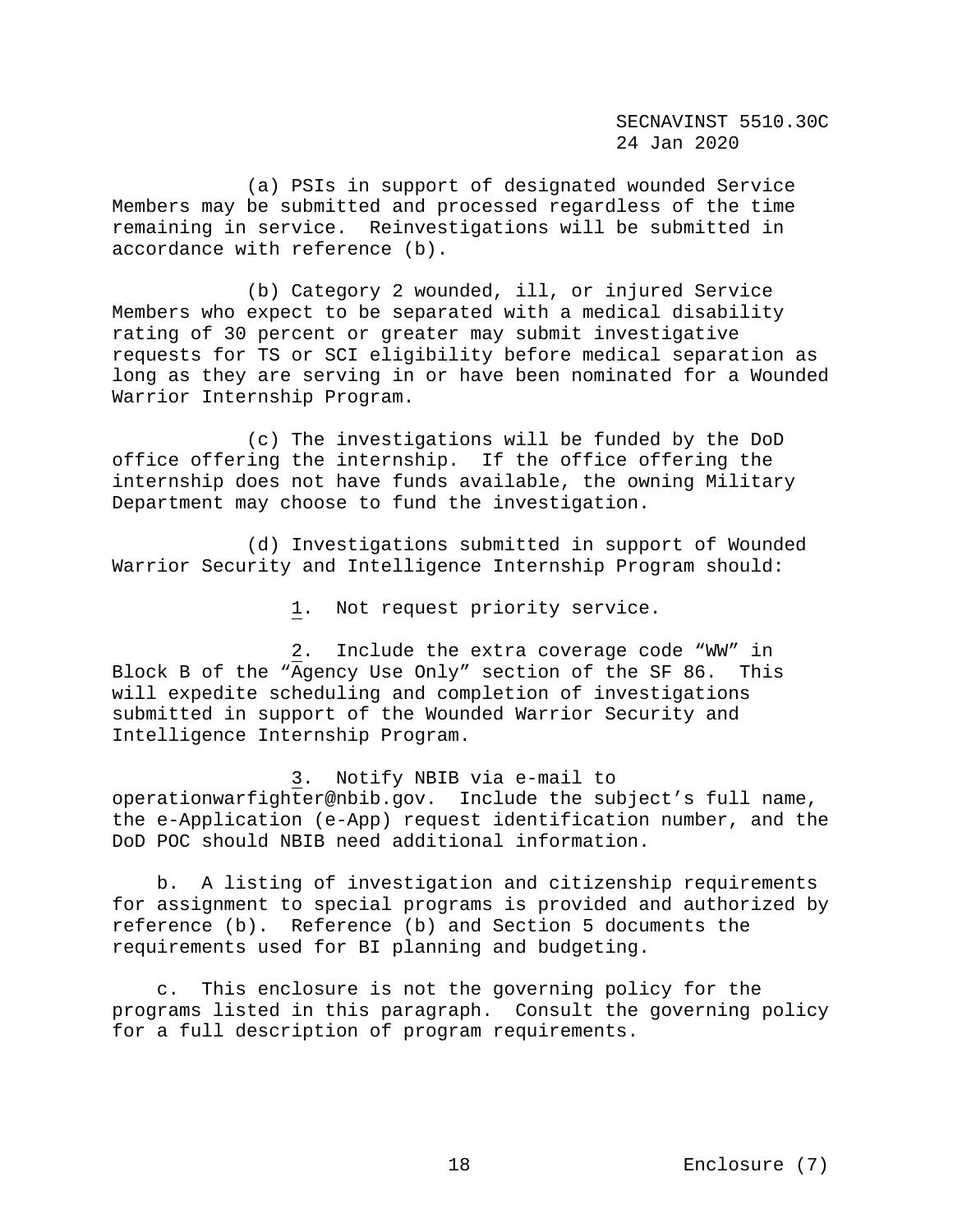# 10. Reciprocity and Acceptability of Previously Conducted Investigations

 a. Investigations will not be duplicated when a previously conducted investigation meets the scope and standards for the level required. Previously conducted investigations by Federal Government agencies will be mutually and reciprocally accepted by the VROC and the DoD CAF.

 b. Before initiating a new investigation, command security personnel will search JPAS and successor system or other linked automated investigative indices, such as JPAS Special Investigative Inquiry and the OPM Central Verification System, for evidence of a previously conducted investigation that meets requirements.

 (1) If subject provides information regarding a previous investigation conducted by an agency other than DCSA, this information must be verified by the DoD CAF. Submit a request to DoD CAF via JPAS, or successor, advising of the adjudicative requirements, and provide the information regarding subject's previous investigation. The DoD CAF will verify and respond regarding eligibility and investigative reciprocity.

 (2) If no record is found of an equivalent investigation, a new investigation will be requested.

 c. Adjudicative agencies and commands will not request previous investigative files for adjudicative review unless:

 (1) The previous investigative file was never properly adjudicated.

 (2) Potentially disqualifying information was developed since the last favorable adjudication.

 (3) The most recent clearance or access authorization was conditional or based on a waiver.

 (4) The individual is being considered for a higher level of clearance eligibility by the DoD CAF, or other official command program requirements.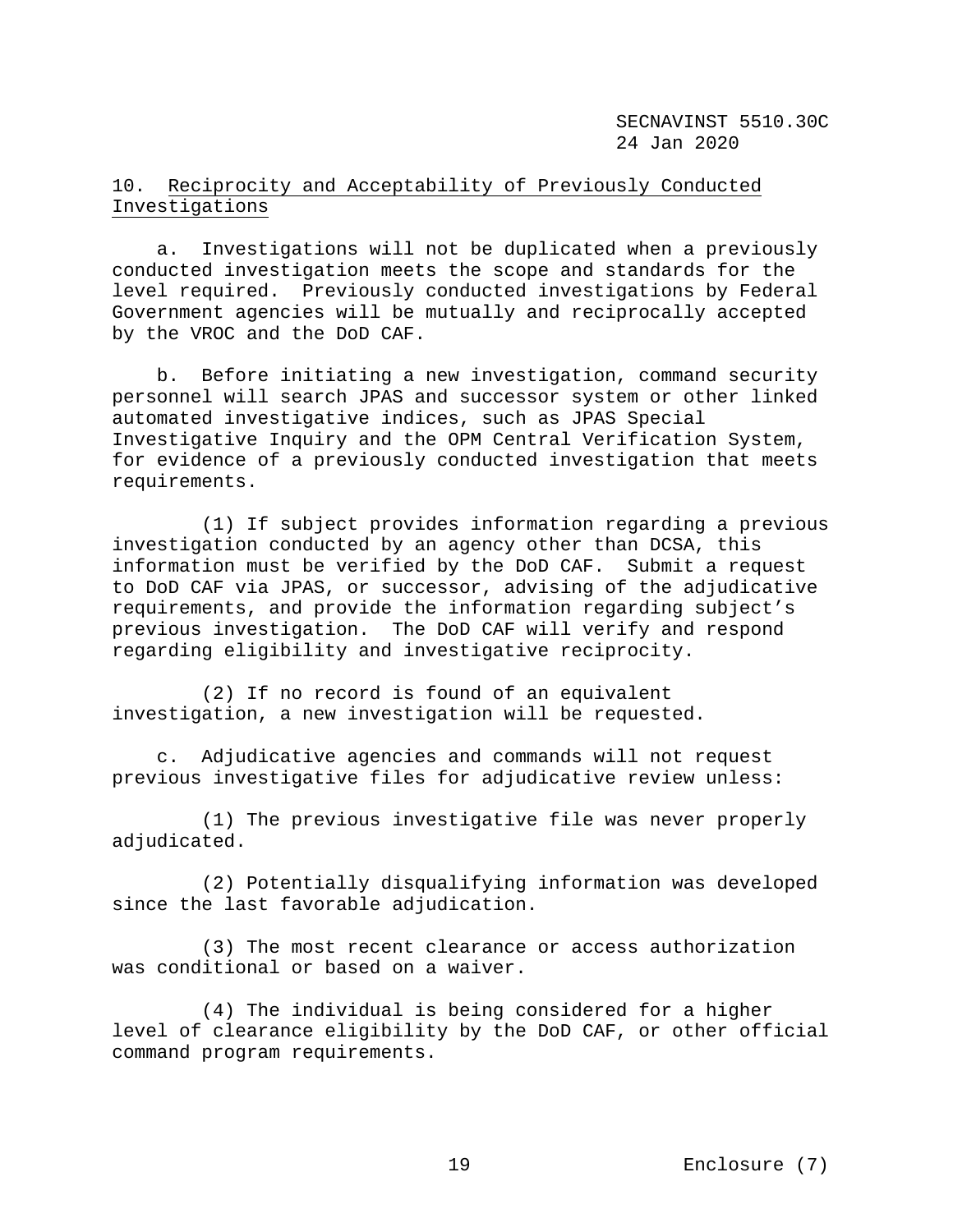d. When DON personnel are assigned or detailed to other Federal agencies (e.g., DOE, Nuclear Regulatory Commission, etc.), the entity exercising administrative jurisdiction will be responsible for initiating the required personnel security investigation. The completed investigation for all DON personnel will be forwarded to the DoD CAF for a security clearance eligibility determination.

 e. Conversely, when it becomes necessary for a commanding officer to grant access to personnel from other military departments or DoD agencies who do not have the required security clearance eligibility, the DON command granting access will submit a request for investigation to DCSA indicating that<br>the results are to be forwarded to the DoD CAF. The DoD CAF the results are to be forwarded to the DoD CAF. will be responsible for expeditiously transmitting results of the security clearance determination to the requestor.

 f. Review of Prior Investigations.Prior BIs may only be requested for review in support of an official requirement.

 (1) Official command requirements include higher level of special access, critical PRP positions, or assignment to higher level sensitive duties, acceptance or retention in the Armed Forces, or appointment or retention in civilian employment.

 (2) All requests must be justified and forwarded to the Defense Counterintelligence and Security Agency by following the "Pre-Placement" instructions outlined at the following link: https://www.dcsa.mil/mc/pv/qov\_hr\_security/requesting\_files/.

## 11. Limitations on Requests for Investigation

 a. BIs for purposes other than allowed by this policy manual regulation are not authorized unless detailed justification has been submitted to CNO, DNS or CMC, HQMC PP&O/PS for endorsement and forwarded to DUSN (S&I) for consideration and submission to DDI (I&S).

 b. Before requesting an investigation, activities must determine that the individual does not have an investigation that satisfies the requirements.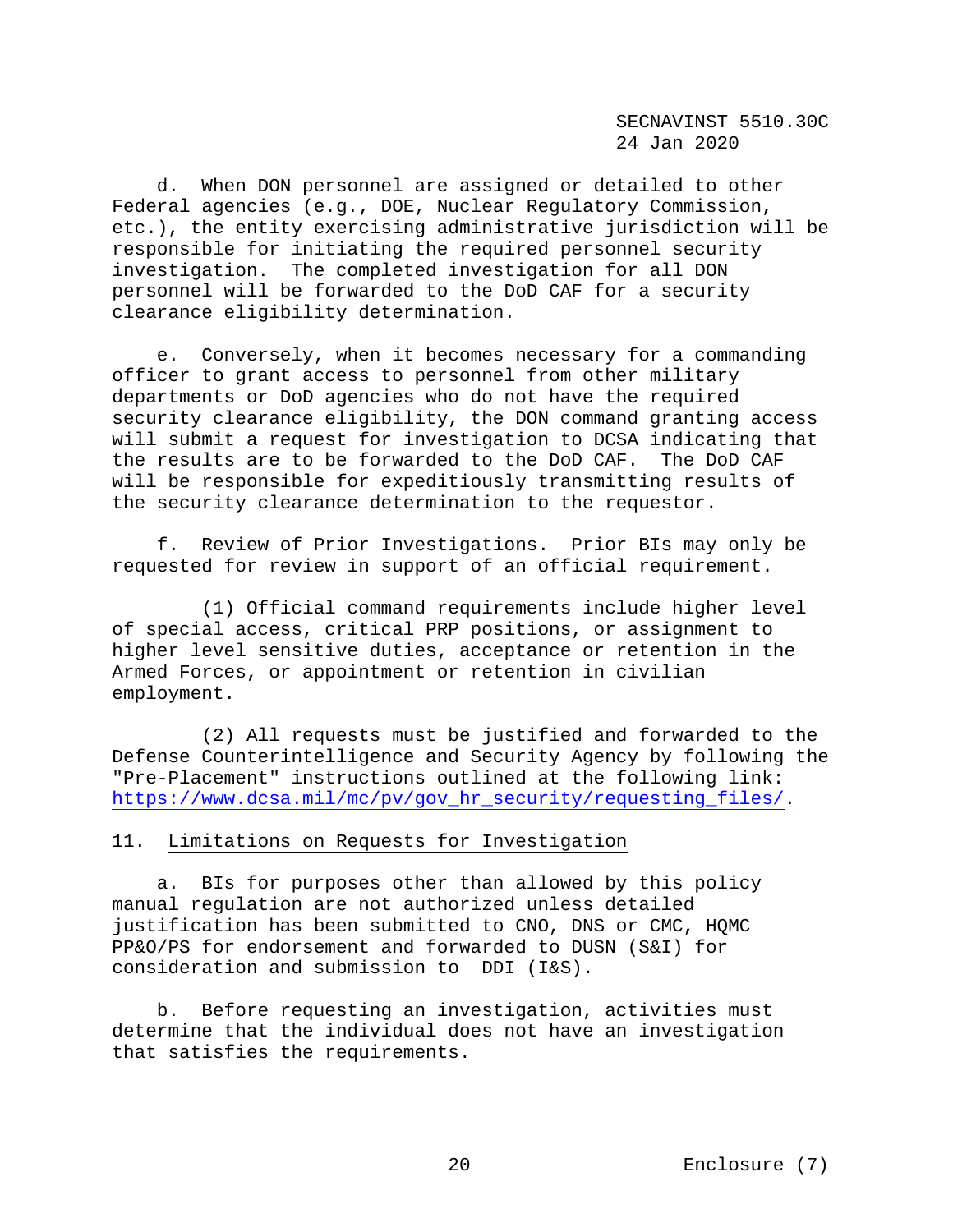c. Requests for BIs will not be submitted on any civilian or military personnel who will be retired, resigned, or separated with less than one-year service remaining.

#### 12. Command Responsibilities in BI Requests

 a. There are certain functions necessary to support an efficient BI process that is performed by the requesting command prior to submission of a BI request. The functions are as follows:

 (1) Ensure the investigative requirements for military and civilian employees are accurately recorded in appropriate personnel systems. This data will be used for programming and to validate electronic BI requests.

 (2) Local Records Check. Check locally available records at the command and provide relevant data to the ISP concerning the subject to include: e-App, electronic fingerprints (e-FP), and signed releases, as necessary. Security offices are not authorized to conduct investigations off of the installation or through the internet (i.e. courthouse records, credit checks, law enforcement checks). Local record checks will be retained on file until final eligibility is determined. A review of local civilian law enforcement records, the National Crime Information Center, and the servicing NCIS office is prohibited.

 (3) Validate Citizenship. For individuals who are born outside the U.S., extra coverage codes will be entered on the investigative request forms to ensure NBIB accomplishes the citizenship validation in accordance with national standards. Commands (Human Resource Office) will also validate citizenship of individuals before submitting initial BI requests. (Only U.S. citizens are eligible for security clearance or assignment to a sensitive national security position).

 (4) Verify Date and Place of Birth and Education. When requesting an T5 or T5R, commands will attempt to validate subject's date and place of birth through review of available personnel records. However, for education verification, extra coverage codes will be entered on investigative request forms to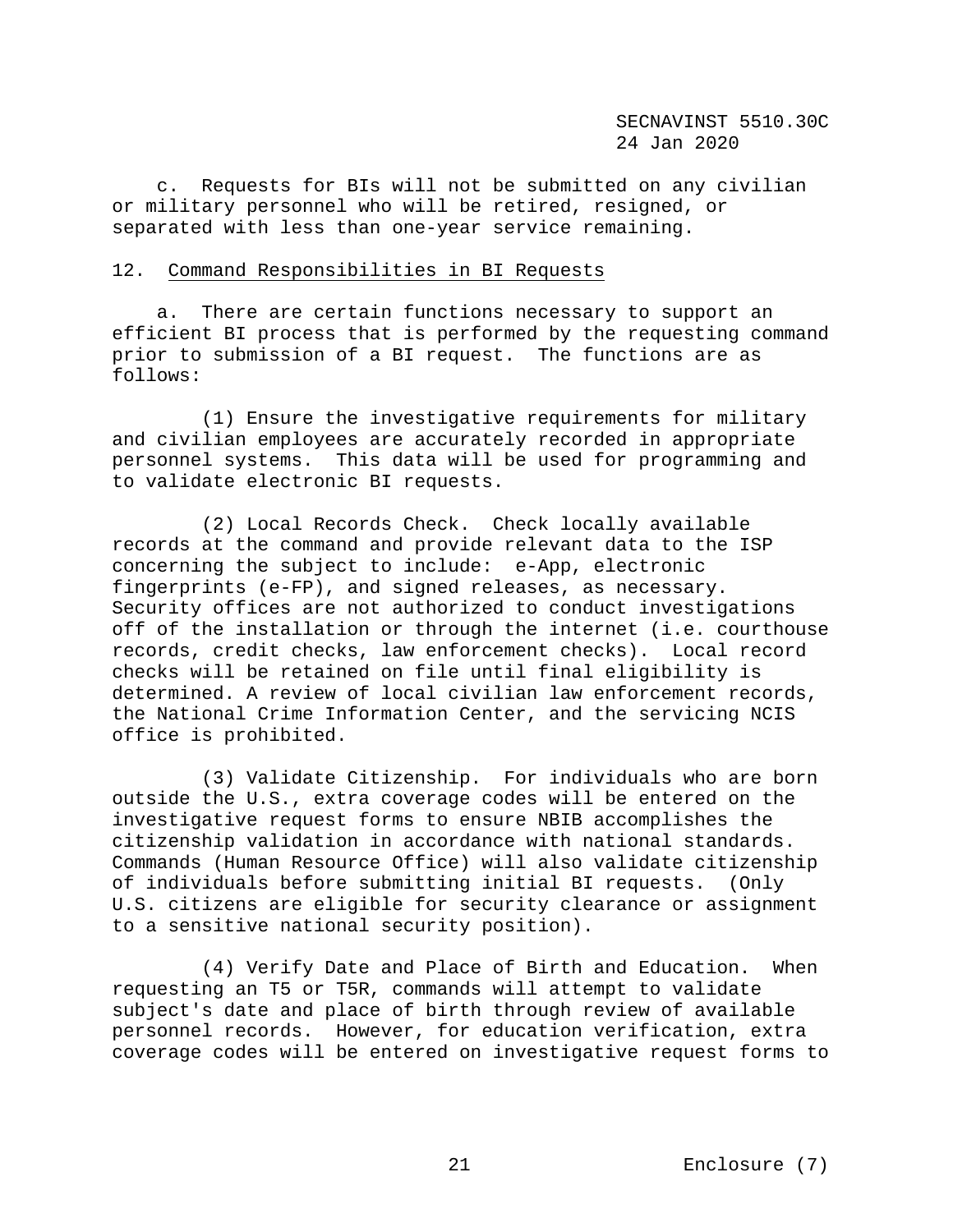ensure DCSA accomplishes the education validation in accordance with T5 standards. This is not necessary when requesting a T3 or T3R.

 (5) Ensure the investigation request is completed and prepared using current guidance to preclude rejection by DCSA. Current directions for completing investigation requests can be found at the DUSN (S&I) website, [https://portal.secnav.navy.mil/Pages/default.aspx.](https://portal.secnav.navy.mil/Pages/default.aspx)

 b. Document efforts to validate and verify the required information, where appropriate.

# c. Pre-Screening Interview

 (1) Before a request for a T5 for SCI access is submitted to DCSA, the nominee must undergo a pre-screening interview. Unfavorable information developed during the prescreening interview that is not fully explained in the applicable remarks sections of the SF 86, will be explained in a written report that identifies the interviewer and is attached to the T5 submission. Note: Individuals who are in or selected for command status. (CO/Executive Officer) do not require a pre-screening interview.

 (2) Questions pertaining to an individual's sexual orientation are not permitted on personnel security questionnaires, supplemental questionnaires, or screening forms, therefore will not be asked during subject pre-screening interviews.

#### 13. BI Request Forms

 a. E-QIP.E-Qip or successor application is the federal government standard automated request tool for BI. E-QIP or successor application are a part of the e-government, eclearance initiative sponsored by the NBIB. E-QIP or successor applications allows applicants to electronically enter, update, and transmit their personal investigation data over a secure Internet connection to their employing agency or security management office for review and approval in conjunction with the BI request.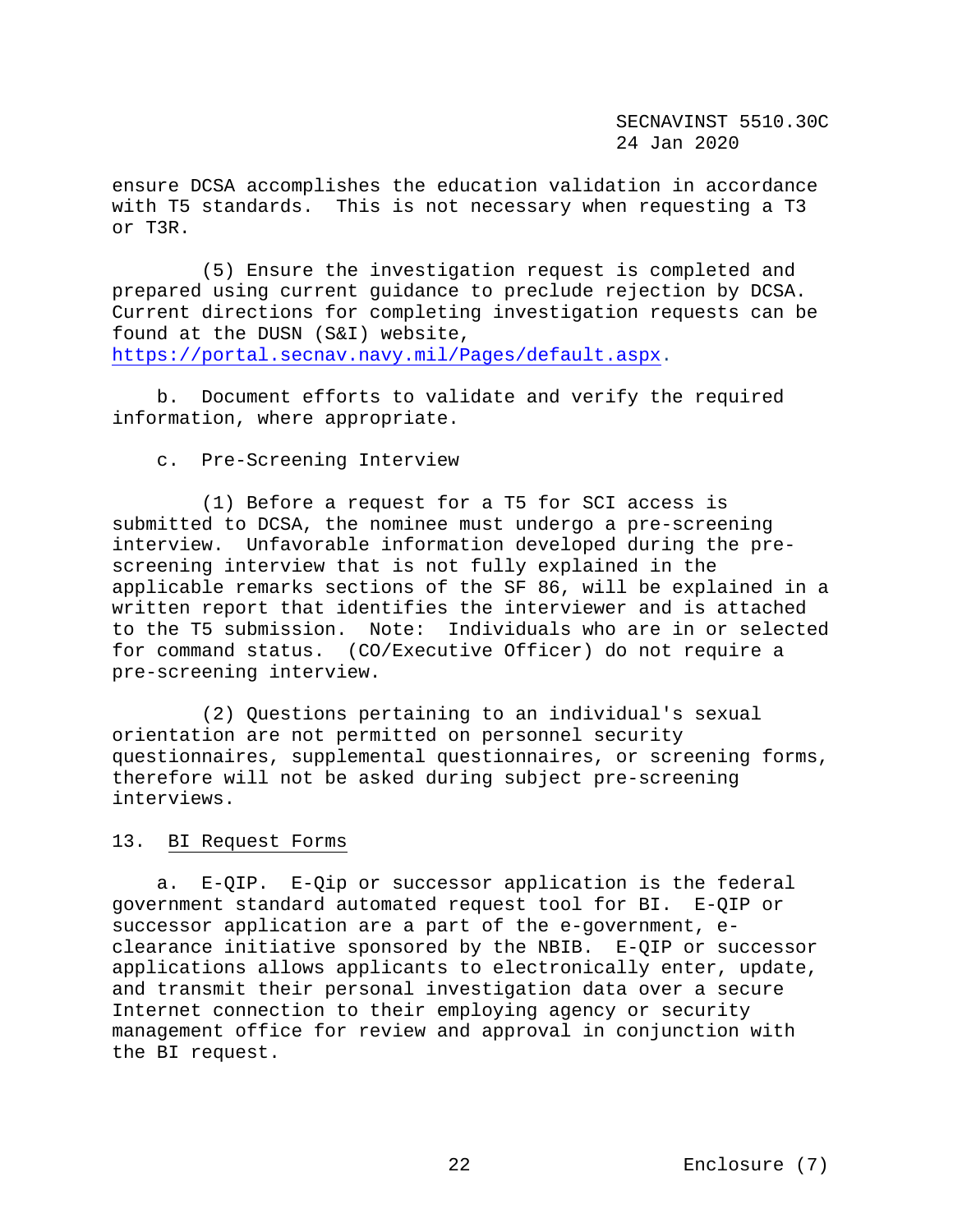b. SF 86, "Questionnaire for National Security Positions." The SF 86 is the currently approved method of requesting BI products from DCSA to support determinations of eligibility for assignment to sensitive national security positions or access to classified NSI. The subject of the investigation completes the SF 86 electronically. The Agency Use information and the release forms are imbedded in the SF 86. Requesting commands must electronically submit fingerprints with each request, except for the T5R/T3R via Secure Web Fingerprint Transmission (SWFT) portal. Access to SWFT can be obtained from the Navy's Echelon I or II security offices, HQMC PP&O/PS, or Marine Corps COs. Hard copy submission is available using the SF 87 for all DON employee/applicant, military, volunteers as well as contractors until connection to the SWFT is obtained.

### 14. Preparation and Submission of Investigation Requests

 a. The NBIB Federal Investigative Services Division (FISD) will accept BIs submitted electronically via e-QIP or successor system using the approved Standard Forms: SF 86, and the SF 86A, Continuation Sheet for Questionnaires. Use the SF 86A when additional space for documentation is required.

 b. Directions for completing, preparing, and transmitting BI requests forms are on the DUSN (S&I) web page at: <https://portal.secnav.navy.mil/Pages/default.aspx>. It's very important to follow request directions precisely, especially the directions regarding the "Agency Use" coding, as failure to properly code request will result in returned requests.

 (1) Use the assigned Submitting Office Number (SON) and Submitting Office Identifier (SOI):

 (a) The SON is authorized to obtain information on the case status of a BI. For the purpose of creating a new SON, the PIPS Form 12, SON Creation and Amendment Form is submitted to DUSN (S&I) via CNO, DNS or CMC, HQMC PP&O/PS for approval and submission to OPM. For the purpose of amendment to the SON, the PIPS Form 12 is submitted to OPM via CNO or CMC.

 (b) The Navy Echelon I and II and HQMC PP&O/ASM is authorized an SOI until an automated solution is developed to receive advance fingerprint results and case closing transmittal reports via JPAS or successor system. The Navy Echelon I and II and HQMC PP&O/ASM can add additional users as required to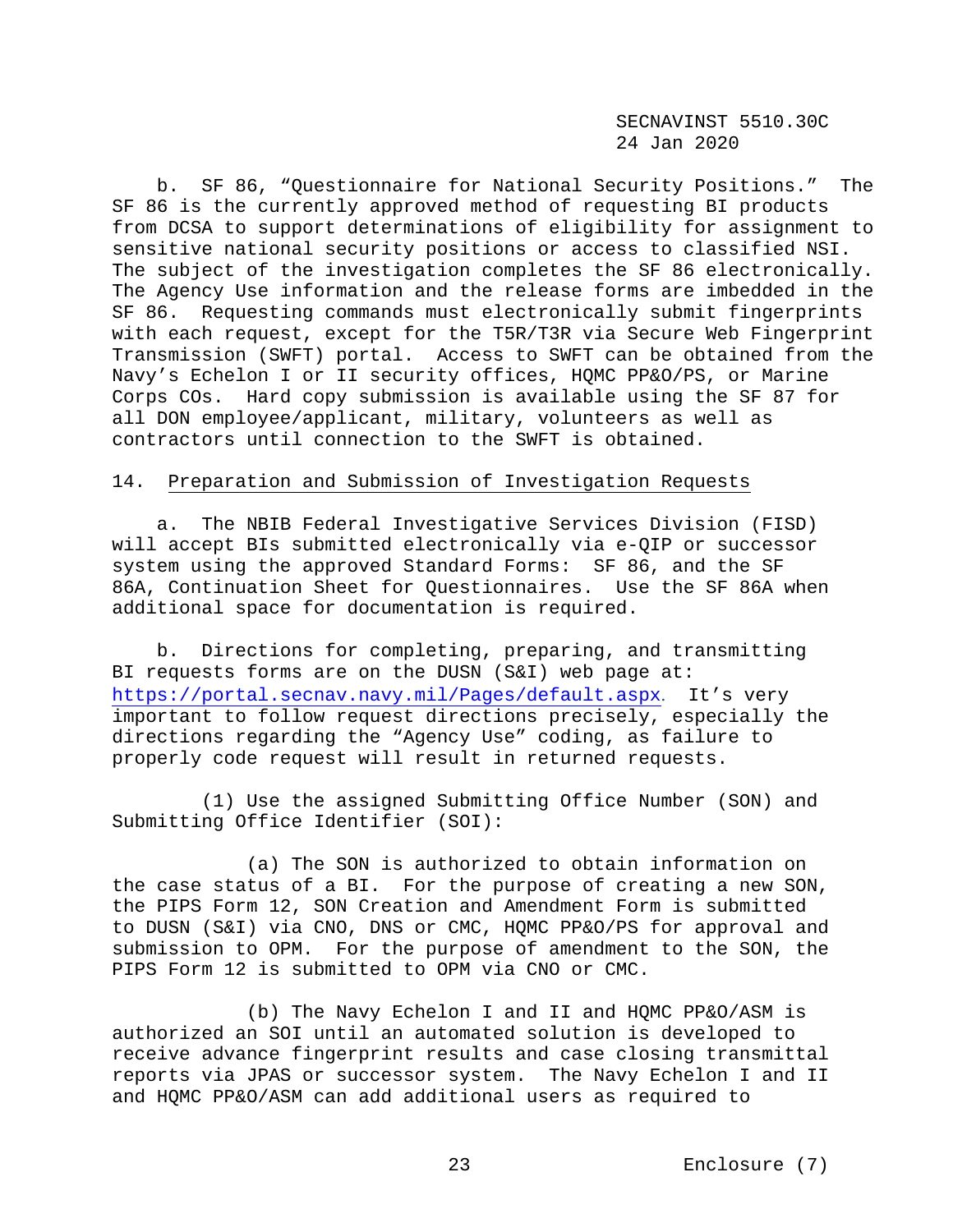identify the appropriate official who will receive case results, data, or other information from DCSA. Security offices employees may contact the DCSA to obtain detailed information about a case. Approved employees are the only individuals who may receive information by telephone or secure e-mail. For the purpose of creating a new SOI, the PIPS Form 11, SOI Creation and Amendment Form is submitted to DUSN (S&I) via CNO, DNS or CMC, HQMC PP&O/PS for approval and submission to DCSA.

 (2) The subject of each BI will provide their personal information as required by DCSA. At a minimum, the subject will:

 (a) Provide accurate and complete data as part of the investigation.

 (b) Complete the appropriate investigative forms through e-App and e-FP capture devices.

 (c) Execute signed releases, as necessary, authorizing custodians of police, credit, education, employment, and medical and similar records to provide relevant record information to the NBIB.

## 15. Prioritizing Investigation Requests

 a. The DCSA is the ISP for all DoD BIs. DCSA offers fee for service products with additional costs for priority processing. The DON centrally funds the PSP, and has allocated resources for the following:

(1) Standard Service T5 for critical sensitive positions, TS security clearance, and SCI access determinations. Use service code "70."

 (2) Standard Service T5R for reinvestigating personnel in critical sensitive positions, requiring TS security clearance eligibility and SCI access. Use service code "71."

 (3) Standard Service T3/T3R for initial Secret and Confidential security clearance, military accessions and for reinvestigation of all personnel with Secret and Confidential security clearance. Use service code "64" and reinvestigation code "65."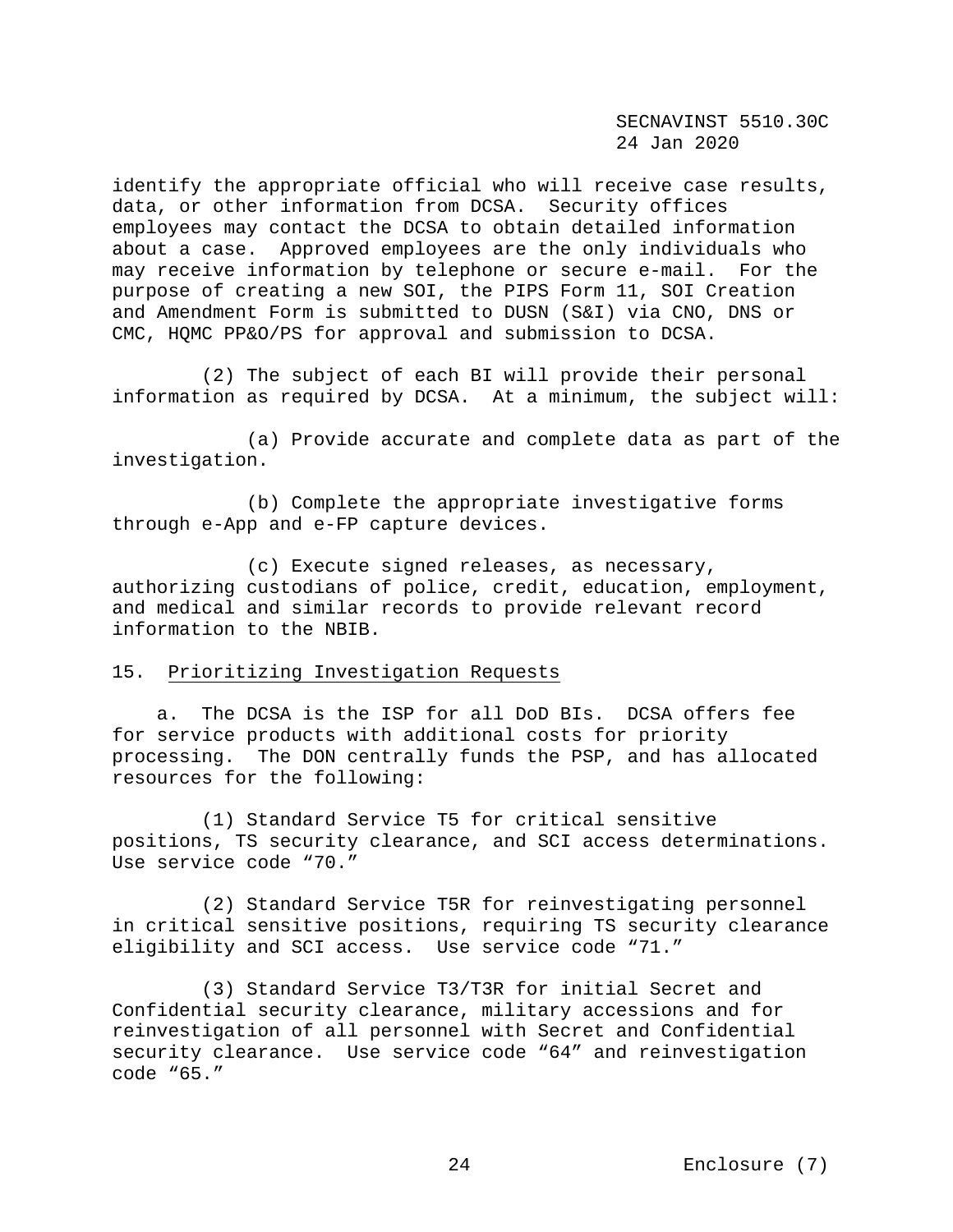(4) Standard Service T3/T3R for civilians assigned to non-critical sensitive positions and for initial Secret and Confidential security clearance determinations. Use service code "64" and reinvestigation code "65."

 b. DCSA will only process requests using the service codes listed above as the DON has not authorized funding to conduct "Expedited" or "Priority" service investigations. Requests forwarded with unauthorized service codes will be returned or rejected.

 c. If a mission critical requirement exists for other than standard service, DUSN (S&I) can negotiate priority processing for requests with DCSA.

 (1) Requests that justify priority processing expense are those in which the subject of the investigation cannot perform assigned duties until the investigation is completed and adjudicated. The vast majority of positions and duties can be performed on an interim or temporary basis while awaiting the results of investigation, so the Departmental requirements for priority processing are minimal.

 (2) Navy commands may request priority processing authorization via their Echelon I or II ASM, contact DUSN (S&I) at [donsecurity\\_pers.fct@navy.mil](mailto:donsecurity_pers.fct@navy.mil) for review and approval. You must cite the policy requirement that prevents use of interim access or assignment to perform assigned duties and necessitates priority service expenditures. Requests for priority processing of Marine Corps investigations will be submitted via HQMC PP&O/PS at (703) 614-2320 or DSN 224-2320 and forwarded to DUSN (S&I) for review and approval at the above e-mail address.

### 16. Maintaining Questionnaire Information

 a. A tickler copy of the above requests will be locally retained, to include copies of the completed questionnaire, to enable future tracer actions. Commands must ensure appropriate protection of completed questionnaires and will ensure copies are destroyed when DoD CAF adjudicative action is complete.

 b. Requesting an individual to prepare a questionnaire for BI purposes using either electronic questionnaires or paper forms constitutes solicitation of personal information that is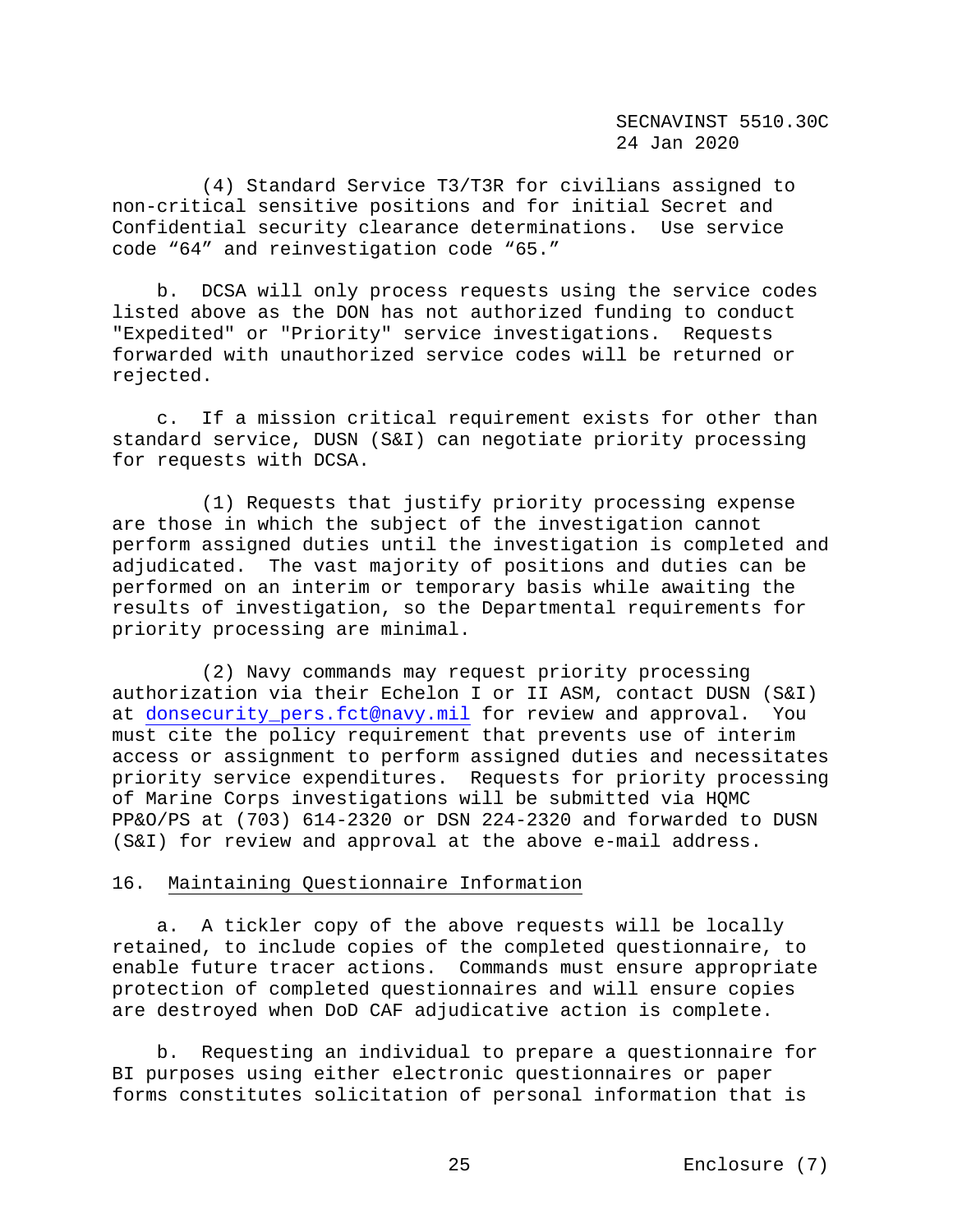protected by reference (u). COs have a responsibility to ensure that the information provided by the individual receives the appropriate protection.

 c. If an individual refuses to provide or permit access to relevant information for investigation purposes, after being advised of the effect of refusal, commands will terminate the BI request process and notify the DCSA or the DoD CAF via JPAS or successor system. The individual will not be eligible for access to classified information or assignment to sensitive<br>duties unless the information is made available. Personnel duties unless the information is made available. indoctrinated for SCI access will be debriefed for cause.

# 17. Follow-Up Actions on Investigative Requests

 a. Rejection of Investigation Requests. When an investigation request is rejected by DCSA because the request was not properly prepared, commands must take immediate corrective action and resubmit the request. All forms being resubmitted and the tickler copy of the request form will be annotated with the resubmission date. If a military subject has been transferred, the rejected BI request must be forwarded immediately to the gaining command for correction and resubmission.

 b. Request Follow-up**.** Commands are required to monitor requested investigations to ensure they are initiated, completed, and adjudicated as required. JPAS or its successor provides the status of investigations and should be consulted within 30 days of submission of request to ensure the request is initiated and opened by the ISP. If JPAS or its successor reflects the investigation is still pending, query DCSA for If JPAS or its successor reflects the investigation closed within the last three months and the adjudication decision has not been received, a query to the DoD CAF is appropriate.

 c. Cancellation of Investigation Requests. When an investigation is in a pending status and the subject is being released from active duty, discharged, is resigning, or circumstances permanently change to negate the need for the investigation, the command will notify the DoD CAF immediately. The DoD CAF will direct DCSA, as appropriate, to cancel the investigation.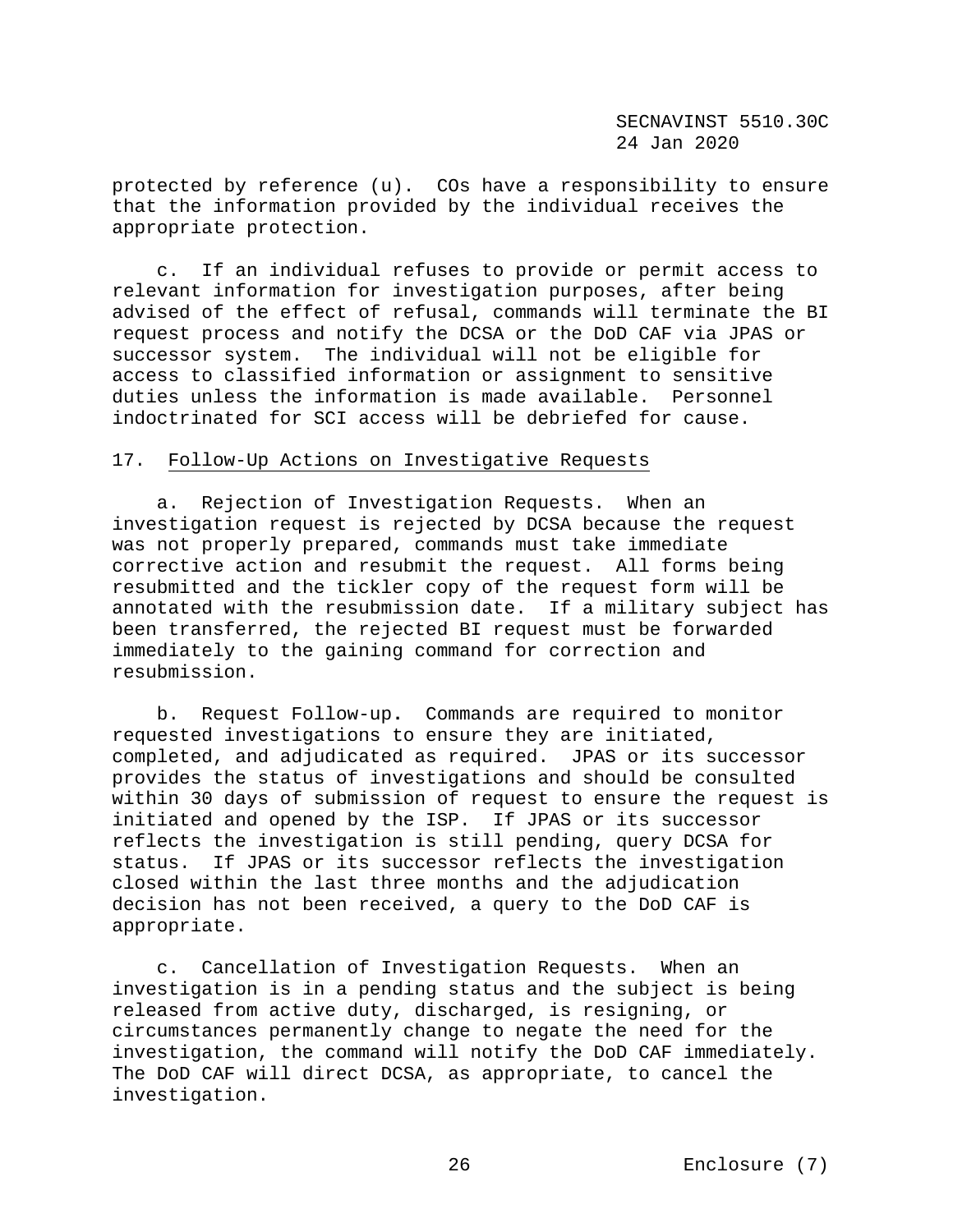# 18. Processing Completed Reports of Investigation

 a. All BIs requested to support eligibility determinations on DON employees are forwarded to the DoD CAF, when completed, for adjudication. The DoD CAF will make the required eligibility determination based on the requirements identified on the BI request.

 (1) When the BI contains information that requires expansion, adjudication of the BI will be held in abeyance pending completion of the additional investigative leads. Interim access may not continue in these situations.

 (2) Initial investigations on civilians or non-DoD personnel supporting unclassified contracts that uncover suitability issues are forwarded to the HRO for civilian employment and to the ASM on non-DoD personnel supporting unclassified contracts for the appropriate suitability determination. After the suitability determination is made, the completed Investigation (INV) Form 79A, Report of Agency Adjudicative Action on DCSA Personnel Investigations must be returned to the DCSA.

 (3) The ASM will consult JPAS or successor system to determine when investigations are completed and when the DoD CAF adjudication is concluded. The ASM must ensure they have properly in-processed the person under their Security Management Office control in JPAS or successor system so they receive pertinent information and notices from the DoD CAF.

 b. The DoD CAF adjudicates investigations requested to support trustworthiness determinations and non-sensitive position assignments that can be favorably adjudicated. The DoD CAF forwards unfavorable investigations to submitting office number for the appropriate trustworthiness and suitability determinations.

# 19. Safeguarding Reports of Investigation

 a. In recognition of the sensitivity of personnel security reports and records, particularly with regard to personal privacy, results of investigations must be handled with the highest degree of discretion. Any investigative material,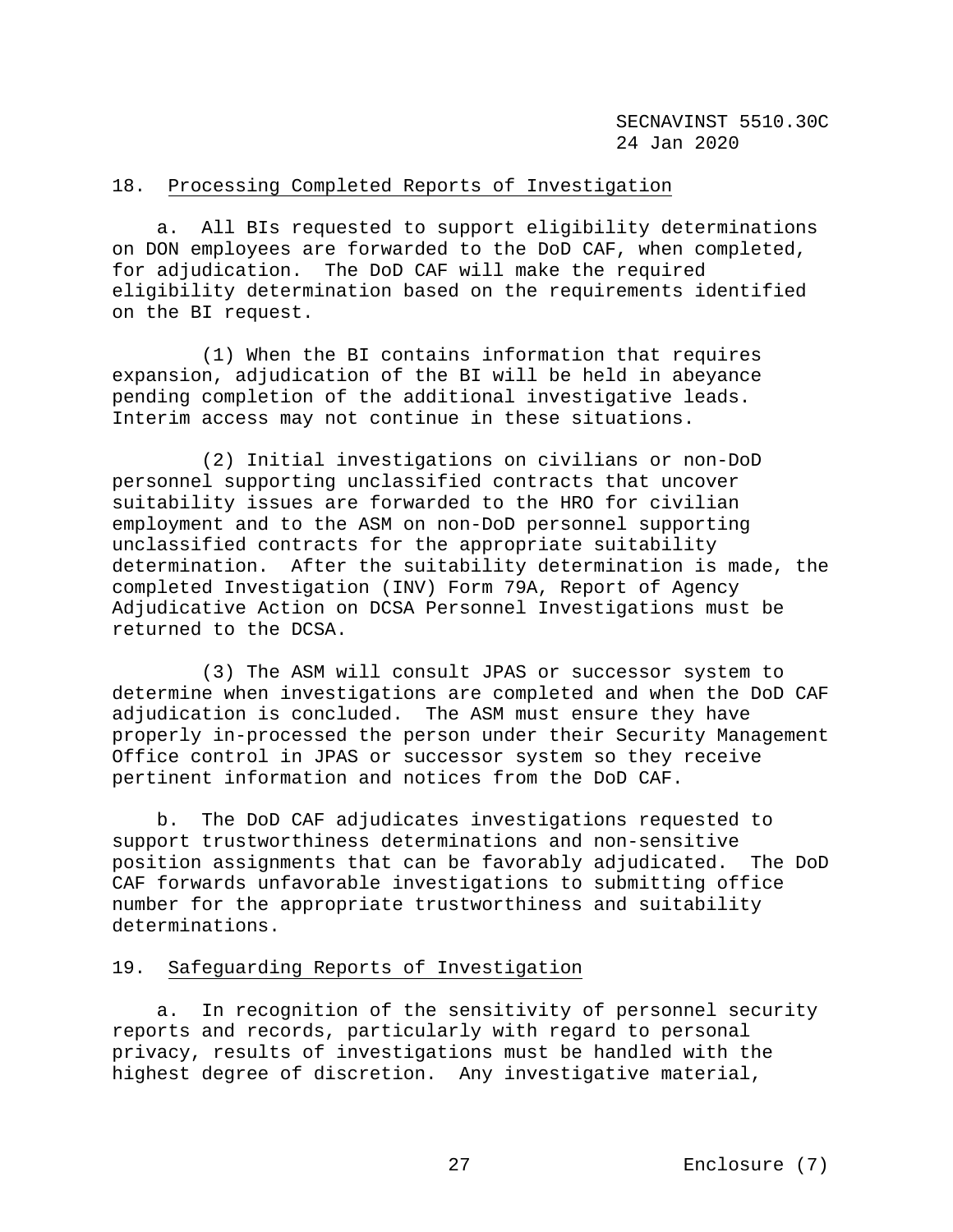favorable or unfavorable, must be handled, stored, and transmitted using the following safeguards:

 (1) Investigative reports will be made available only to those authorities that require access in the performance of their official duties for the purposes of determining eligibility for access to classified information and/or assignment to sensitive duties; acceptance or retention in the Armed Forces; appointment or retention in civilian employment; or for law enforcement and counterintelligence purposes.

 (2) BIs will not be made available for, or communicated to, selecting officials. For any other uses, specific written approval must be obtained from DDI (I&S) via DUSN (S&I) from CNO or CMC.

 (3) Reproduction of investigative reports is restricted to the minimum required for the performance of official duties. All copies of BIs will be destroyed as soon as final action is taken.

 (4) Retention of copies of BIs longer than 120 days after final action has been completed must be specifically approved, in writing, by the investigating agency.

 (5) Investigative reports will be stored in a vault, safe, or steel filing cabinet having at least a lockbar, an approved three-position dial type combination padlock, or in a similarly protected container or area.

 (6) Reports of investigation may not be shown or released to the subject of the investigation without the specific approval of the investigating agency. Under no circumstances will reports of investigation be placed in the subject's personnel record or any record to which the subject may have access.

 (7) When being transmitted by mail, or carried by persons not authorized to receive these reports, reports of investigations must be sealed in double envelopes or covers. The inner container will bear a notation that it is to be opened only by an official designated to receive reports of BIs.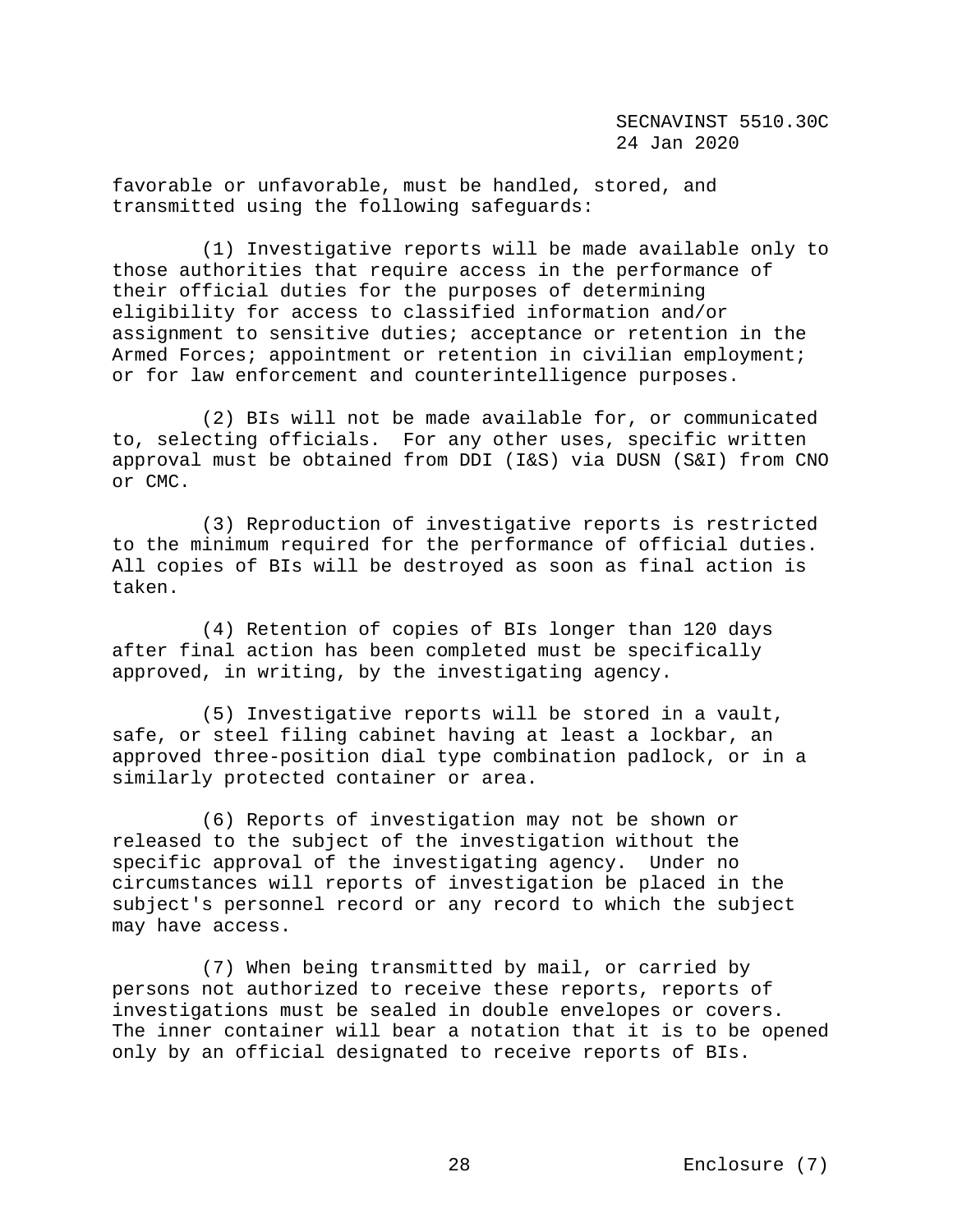(8) If the results of an investigation are received after the subject has been transferred within DON, the transferring command will forward the results to the gaining command, as appropriate.

 b. Results of DCSA investigations may not be released outside DoD without the specific approval of DCSA.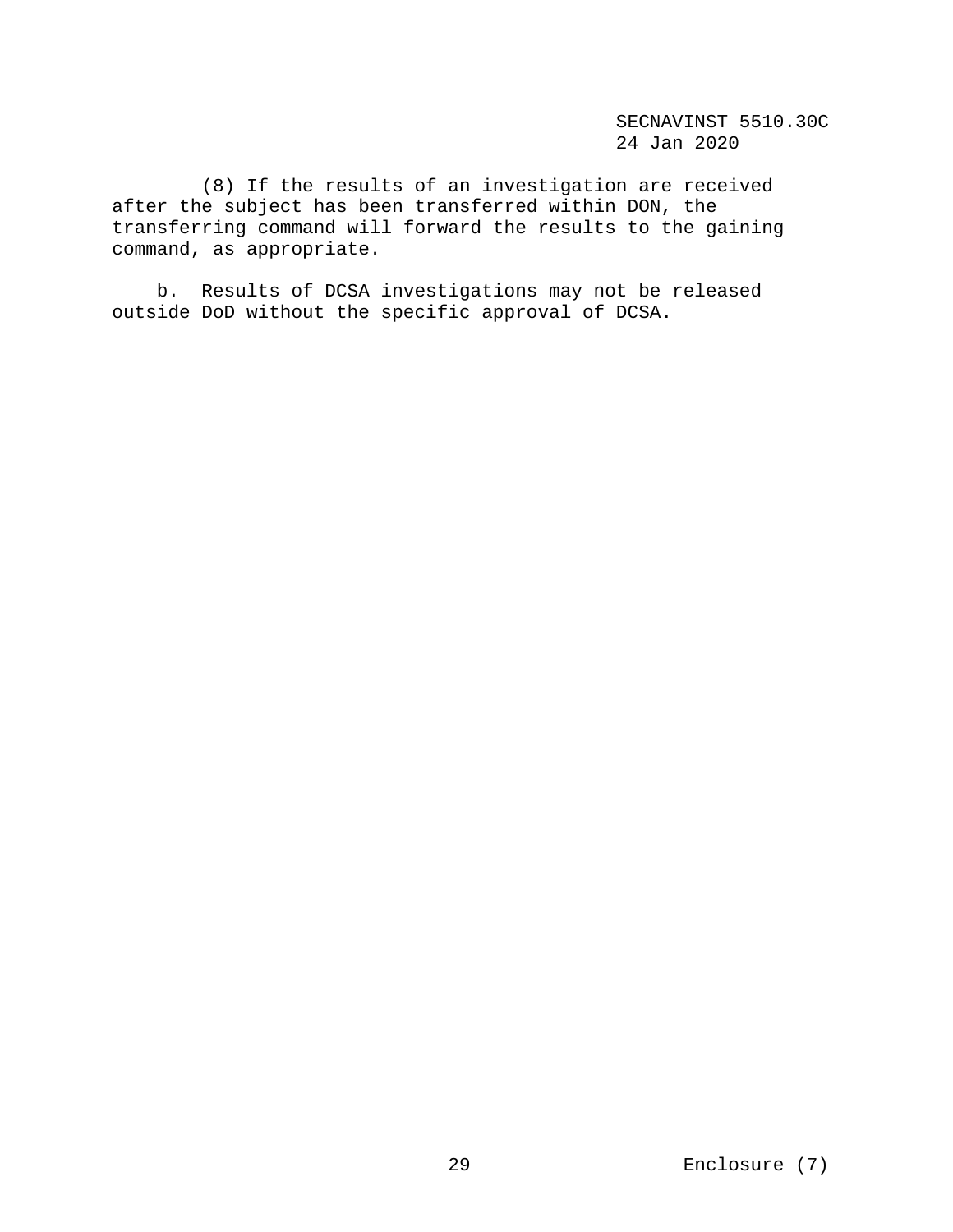#### **ADJUDICATION AND ELIGIBILITY DETERMINATIONS**

#### 1. Overview

 a. PSIs are conducted to gather information for two purposes; to meet OPM requirements for accomplishing employment suitability determinations and to satisfy Executive Branch requirements for making personnel security eligibility determinations.

 b. After determining the position sensitivity level, the appropriate investigation can be requested.

 c. Upon completion, the investigation is adjudicated to determine suitability and security eligibility. The focus of suitability adjudication is to determine whether the employment of an individual can reasonably be expected to promote the efficiency of the service. The focus of a personnel security adjudication is whether the assignment or continued assignment in a sensitive position, or authorization for access to classified information, can reasonably be expected to be clearly consistent with the interest of national security.

 d. Employment suitability adjudications are based on standards and criteria established by reference (q), and are normally made by the employing command. Personnel security determinations are based on criteria established by reference (b) are made by the DoD CAF, as provided in paragraph 6-1. Only U.S. citizens are eligible for security clearance and require eligibility to execute official U.S. government functions and duties (including employees of contractors under the NISP).

 e. Use the following legend to complete the e-QIP Agency Use Block for proper routing of the SF 86 to the DoD CAF:

 (1) DoD Suitability. Used by Human Resource professionals to submit civilians for suitability investigations.

 (2) DoD Homeland Security Presidential Directive-12. Used by security professionals for contractors in support of unclassified contracts requiring physical and/or logical access.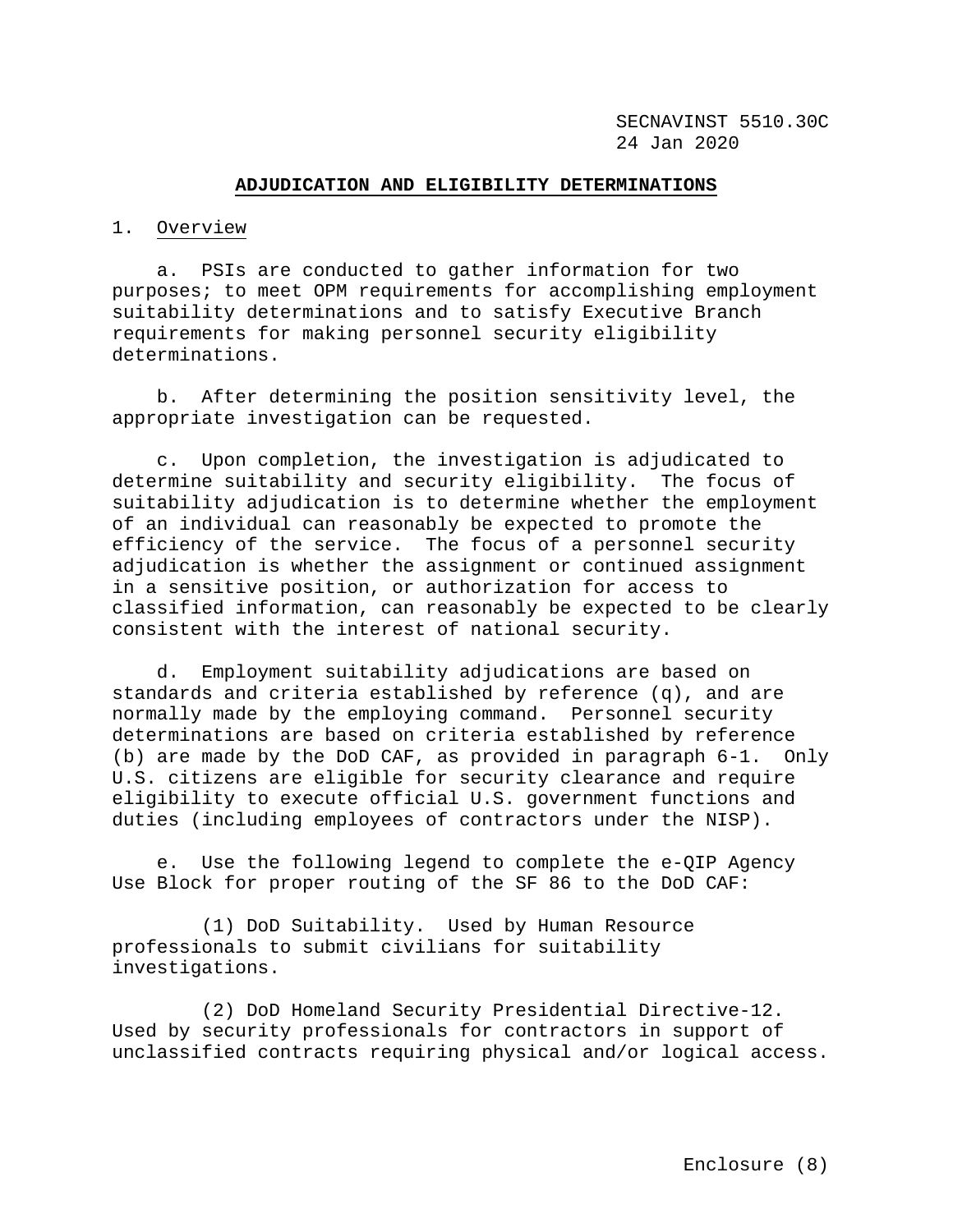(3) DON submission for National Security Positions. Used by security professionals for all civilian, military, and contractor personnel who occupy a National Security position or require access to classified information.

 (4) ASM and Human Resource personnel are required to obtain access to DISS or successor system to communicate with the DoD CAF, to receive notifications of investigation status, submit customer service requests (CSRs) and to validate fingerprint results. Access to DISS or successor system is available by contacting the Echelon I, II, or HQMC PP&O/PS security offices. DISS CSRs and Preconditions Overview can be obtained on the DUSN (S&I) website at [https://portal.secnav.navy.mil/Pages/default.aspx.](https://portal.secnav.navy.mil/Pages/default.aspx)

 f. NBIB forwards all completed PSIs for DON personnel to the DoD CAF. The DCSA and the DoD CAF are delegated the authority in the DoD to make de facto security determinations on investigations closed without actionable issues on national security cases. In cases without issue, a favorable security determination equates to a favorable suitability determination. All other (non-sensitive) investigations on civilian personnel must be adjudicated by the HRO and the ASM for non-NISP contractors for suitability in accordance with reference (b). The following workflow procedures have been established to accomplish this requirement:

 (1) When the INV Form 79A indicates "No Actionable Issue," the investigation will not normally be returned to the requesting command. A favorable security determination on a "No Actionable Issue" case will result in an automatic favorable suitability determination. The DoD CAF will favorably adjudicate the investigation, as appropriate, and enter the favorable determination in JPAS or successor system, thus notifying the command of the favorable determination. The DoD CAF will complete the INV Form 79A accordingly and forward it to OPM Federal Investigative Services Division (FISD).

 (2) Investigations for non-sensitive or public trust positions will be forwarded to the command for the suitability determination. The INV Form 79A indicates "Actionable Issues," the completed investigation, with the OPM Certification of Investigation and INV Form 79A, will be forwarded to the requesting command for a suitability determination for civilian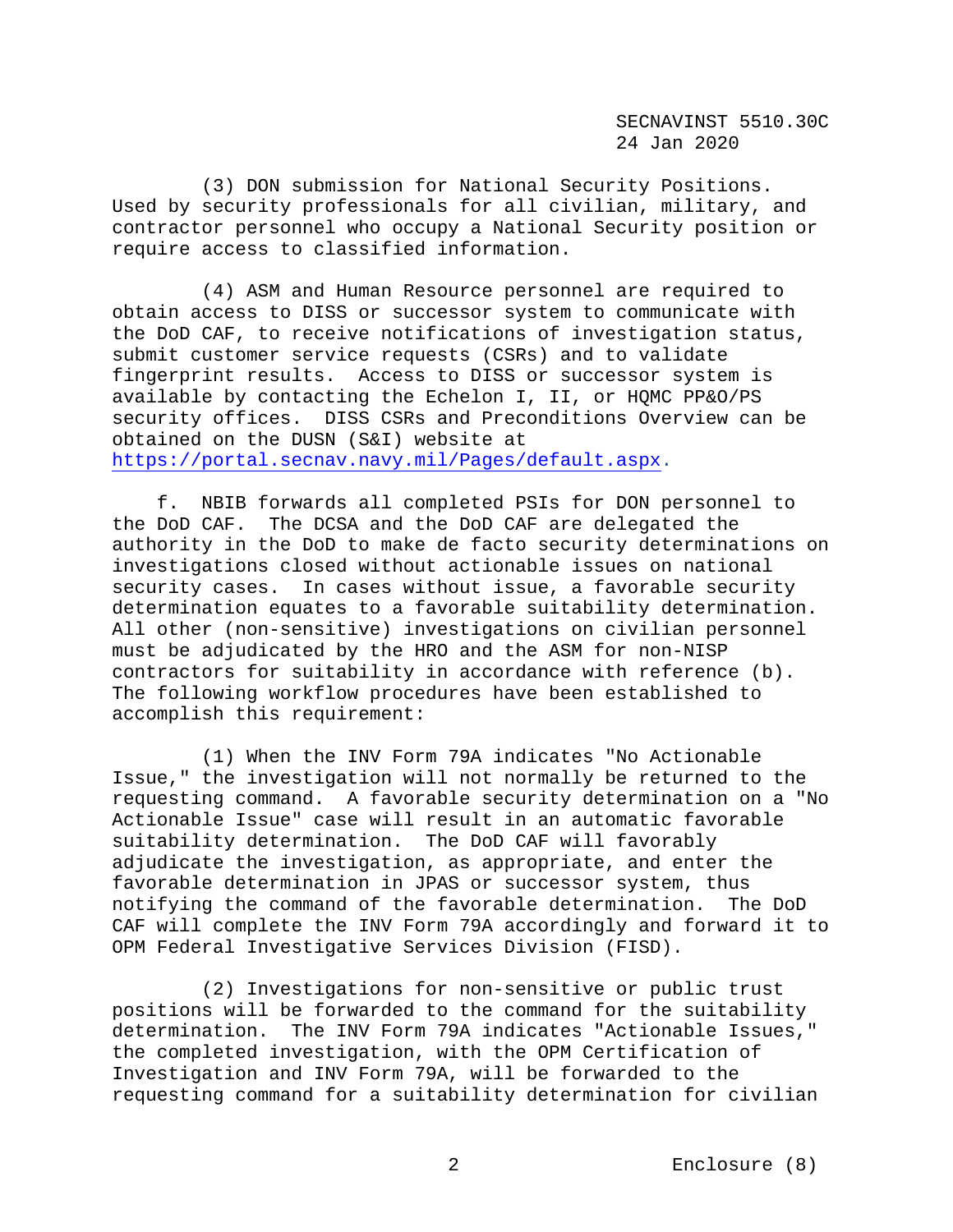employees to the HRO and the ASM for non-NISP contractor. If the requesting command makes a favorable suitability determination, it will be indicated in the applicable blocks on the INV Form 79A and will be returned to OPM to enter the results in the Clearance Verification System. The ASM or HRO as the Component Adjudicator will enter the results in the DISS. If the suitability determination made by the command is unfavorable, it remains a personnel action and no DoD CAF action is required.

 g. Adjudicative determinations, whether favorable or unfavorable, interim or final, will be entered into the DISS on the same day the determination is made.

#### 2. Security Adjudication Criteria

 a. The national security adjudication criteria used to determine security clearance eligibility will likewise be applied by the DCSA, VROC, and the DoD CAF to make determinations of eligibility to occupy a sensitive national security position. Assignment to sensitive positions is not authorized for individuals who have received an unfavorable clearance eligibility determination until the VROC or the DoD CAF reestablishes the eligibility.

 b. Because the same standards, criteria, and procedures are applied to both security clearance and sensitive position eligibility adjudications, a determination by the VROC or the DoD CAF that an individual is not eligible for assignment to sensitive duties will also result in the removal of clearance eligibility whether or not the individual requires a clearance to perform sensitive duties. Likewise, a determination by the VROC or the DoD CAF that an individual is not eligible for access to classified information will also result in a determination of ineligibility to occupy a sensitive position. National security eligibility determinations are a function distinct from granting access to classified NSI.

 c. The personnel security adjudicative process evaluates investigative and other related information. It does not determine criminal guilt or general suitability for a given position. It assesses past behavior as a basis for predicting the individual's future trustworthiness and potential fitness for a sensitive position that, if improperly executed, could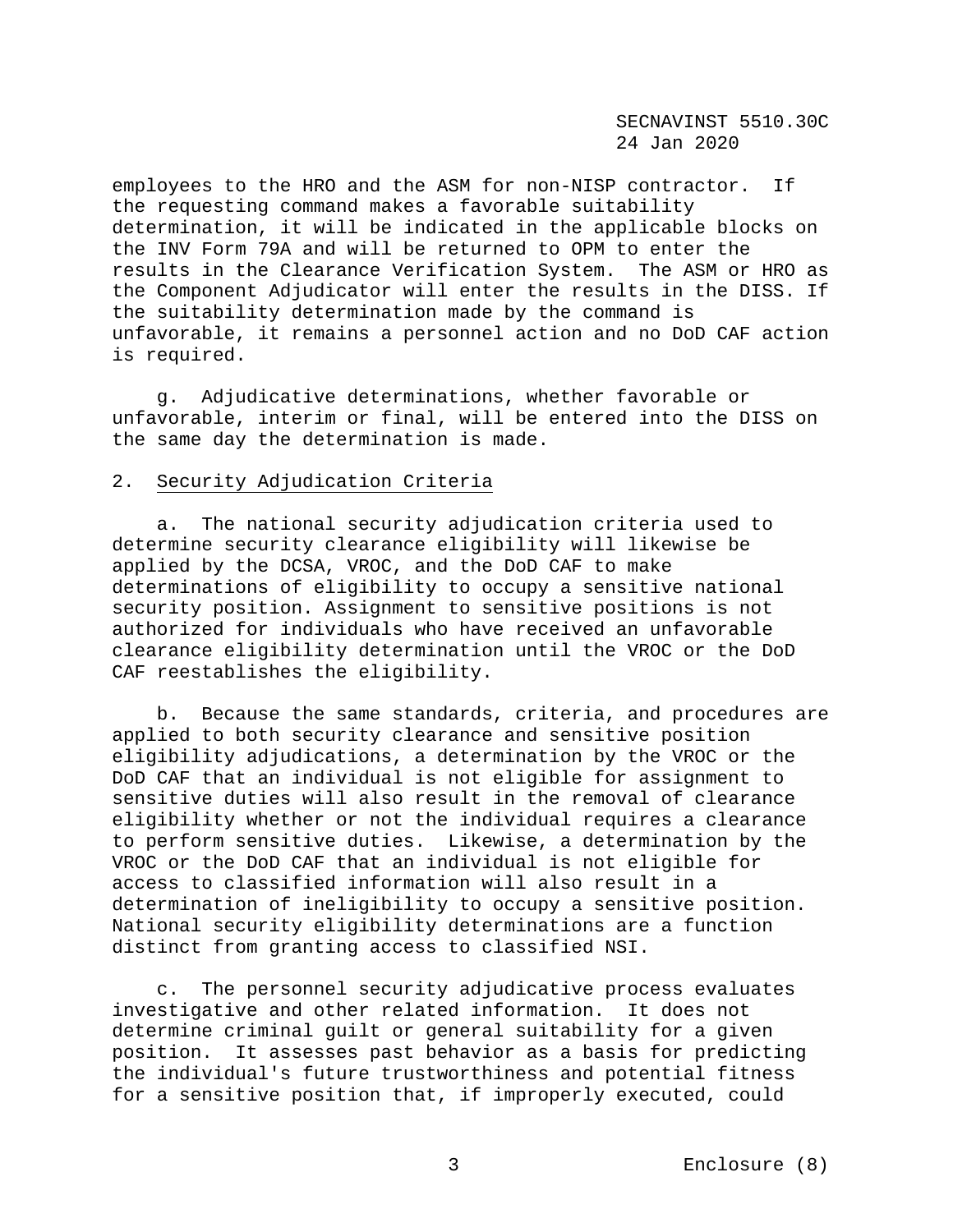impact national security.

 d. BIs may be adjudicated by e-adjudication using DNIapproved business rules, by certified adjudicators who have successfully completed the standards for experience, training, and certification to perform final adjudicative determinations, or by non-certified adjudicators operating under an approved risk management plan in accordance with reference (b).

 e. All military positions are national security positions regardless whether or not the Service Member requires access to classified information and;

 (1) All military members will undergo PRs, maintain a favorable eligibility, and be subject to continuous evaluation.

 (2) All military members will undergo the T3 investigation at a minimum. The DoD CAF will adjudicate all military investigations and reinvestigations using the national security adjudicative guidelines.

 (3) Military members who are denied or revoked a favorable national security eligibility determination will be afforded due process. Those individuals will be immediately referred to the servicing Military Department for appropriate action.

 (4) Military members who are determined to be ineligible for access to classified material solely because of citizenship will be entered into JPAS as not eligible for access to classified material.

 f. With the exception of military personnel, minors who are under the age of 18 will not be investigated nor granted national security eligibility.

 g. All reliable information relevant to determining whether a person meets the national security eligibility standards is reviewed and evaluated by appropriately trained adjudicative personnel, in accordance with appropriate procedures approved by the Security Executive Agent. Final adjudication determinations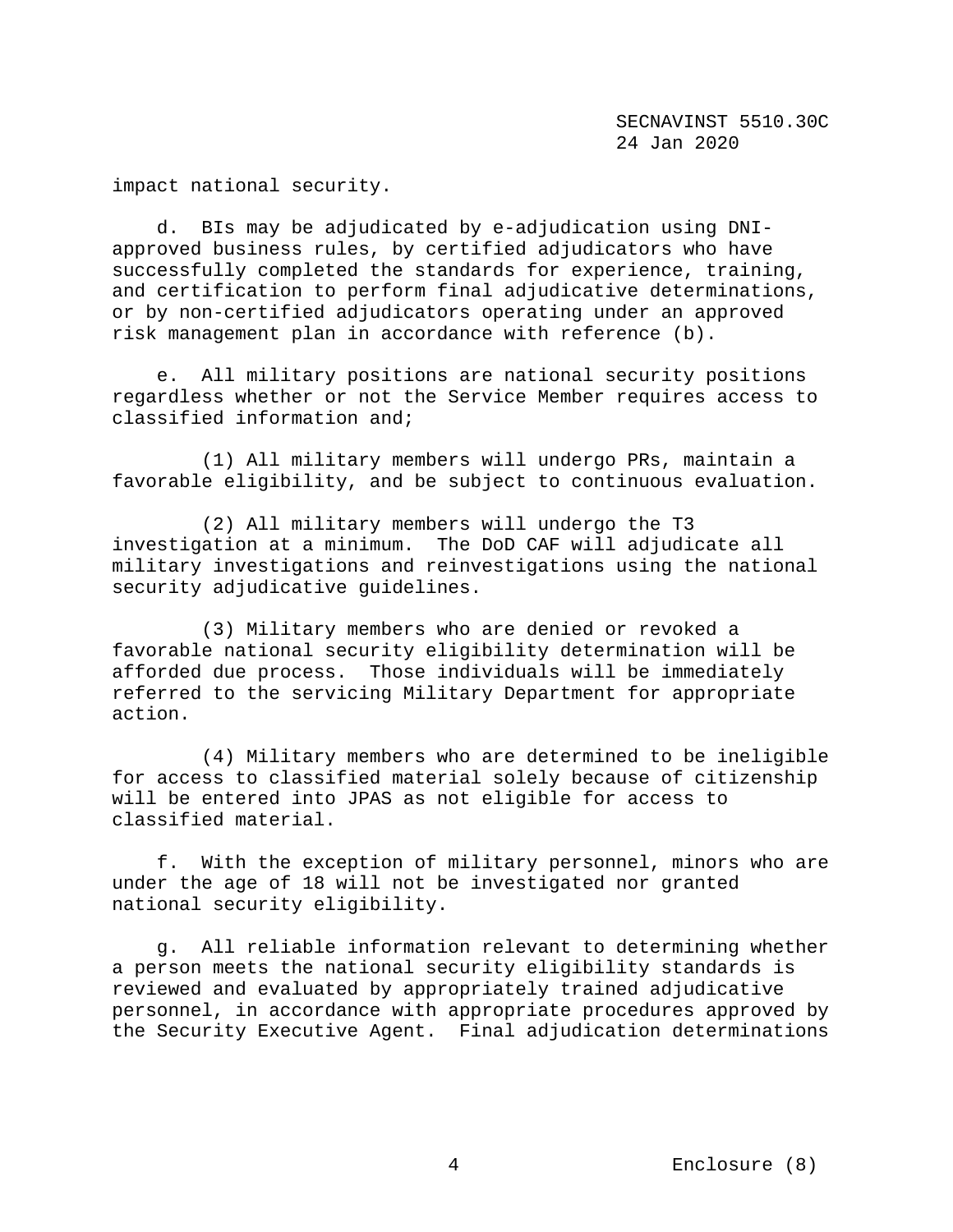will be made by certified adjudicators, non-certified adjudicators operating under an approved risk management plan, or in accordance with approved automated procedures.

 h. The prohibitions on security clearance eligibility imposed by the "Bond Amendment" and explained in paragraph 8-3 will likewise be considered to prohibit assignment to sensitive, SAPs, Restricted Data (RD), or SCI national security positions in accordance with Section 3343 of reference (u).

 i. Emergency Appointments. In cases where a command must hire an individual prior to completion of an investigation for suitability or security determination, emergency appointment procedures contained in Section 5 apply.

#### 3. Eligibility Determinations

 a. No individual will be given access to classified information or assignment to sensitive duties unless a favorable personnel security determination has been made regarding his/her loyalty, reliability, and trustworthiness are such that entrusting them with access to classified information or assignment to a sensitive position is clearly consistent with the interests of national security. A PSI is conducted, as detailed in Section 5, to gather information pertinent to these determinations.

 b. In making personnel security eligibility determinations, all information, favorable and unfavorable, is considered and assessed for accuracy, completeness, relevance, importance, and overall significance.

 c. The eligibility determination is the result of an overall common sense "whole person" adjudication, reached by application of the evaluation criteria in reference (b). The criteria are based on reference (b) requirements and applies to all U.S. government civilian and military personnel, consultants, contractors, and other individuals who require access to classified information or assignment to sensitive duties.

 d. The DoD CAF establishes eligibility for all DON affiliated civilian and military personnel, after adjudication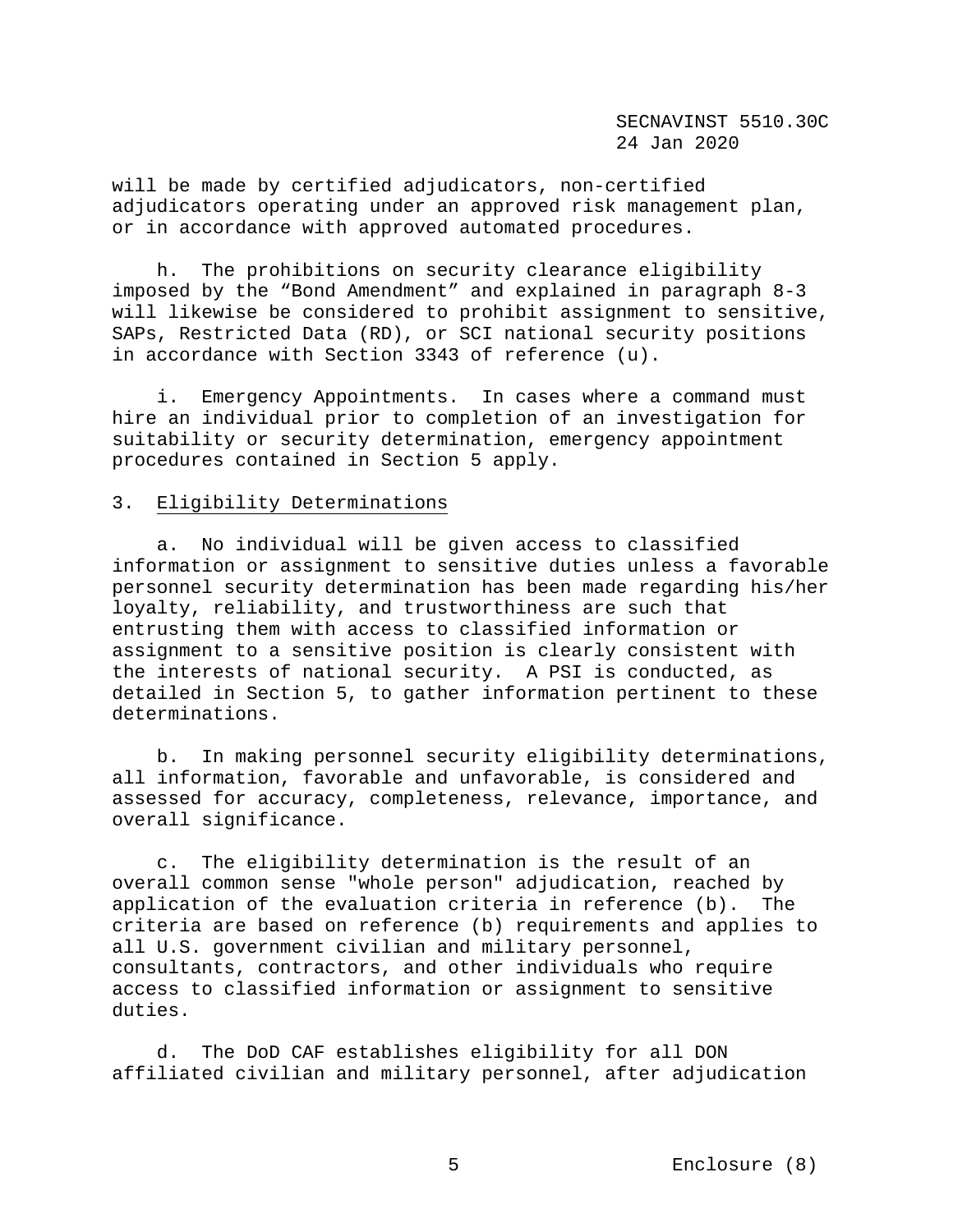of the prerequisite security investigation. The DoD CAF reestablishes eligibility after adjudication of each subsequent investigation. In the interest of efficiency, the DoD CAF establishes eligibility at the highest level supportable by the prerequisite security investigation.

 e. Once established, eligibility remains valid provided the individual continues compliance with personnel security standards and has no subsequent break in service exceeding 24 months.

 f. Eligibility does not expire and is not invalidated by overdue reinvestigation.

 g. When national security eligibility has been issued by another Federal agency, the security manager will submit a customer service request to the DoD CAF for re-certification of eligibility: the investigative agency, case number, date of investigation, and any other relevant information, so that DoD CAF may review and/or reissue national security eligibility, as applicable.

 h. The personnel security adjudicative process evaluates investigative and other related information. It does not determine criminal guilt or the general suitability for a given position. It assesses past behavior as a basis for predicting the individual's future trustworthiness and potential fitness for a sensitive position that, if improperly executed, could have unacceptable consequences to national security.

 i. Unless there is a reasonable basis for doubting a person's loyalty to the Government of the U.S., decisions regarding appointment or retention in civilian employment or acceptance or retention in the Navy and Marine Corps are governed by personnel policies not under the purview of this regulation.

# 4. Security Clearance and Sensitive Duty Assignment

 a. In making eligibility determinations, the DoD CAF apply the personnel security eligibility adjudication standard consistently to both sensitive national security position determinations and security clearance eligibility determinations. These determinations cannot be made exclusive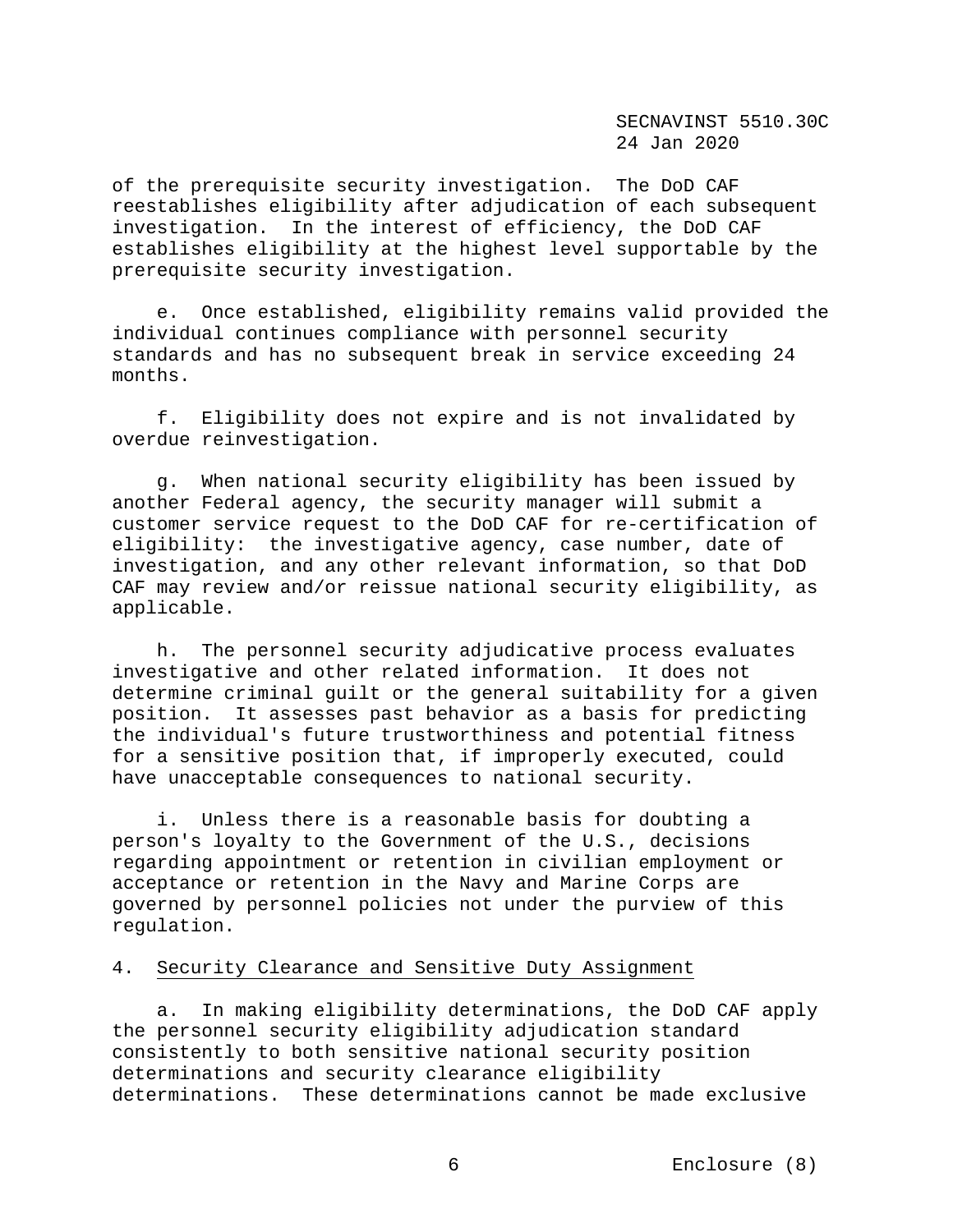of each other. A determination that an individual is not eligible for assignment to a sensitive national security position will also result in the removal of eligibility for security clearance. Likewise, a determination that an individual is not eligible for a security clearance will result in the denial of eligibility for assignment to a sensitive national security position.

 b. Security clearance eligibility is not de facto authorization for an individual to access classified information. Authorization to access classified information is a separate command level determination dependent on whether an individual who has the requisite eligibility also has a need for access to classified information in the performance of official duties.

 c. A favorable sensitive duty assignment eligibility determination by the DoD CAF does not mandate the employing command to make such assignment. Rather it establishes that an employee has been determined to be eligible for such assignment based on national security standards, depending on the operational needs and the suitability requirements of the employing activity.

 d. As the PSP has evolved, the terminology used to refer to program concepts has also evolved.

 (1) The term "security clearance eligibility" has replaced "security clearance," when referring to a formal determination made by an authorized adjudicative entity that an individual meets national security standards. Security clearance eligibility is officially recorded and subject to due process procedures. Security clearance now refers to a state that exists whenever eligibility has been properly established by an authorized adjudicative entity and access has been properly authorized by the command. Security clearance is understood to exist at the level of access authorized.

 (2) When a command authorizes access to classified information pending completion and formal adjudication of the required PSI, this action was termed "interim clearance" in the past. However, reference (b) standards more accurately refer to this action as "temporary access" because it is an access determination under command purview. It is not a clearance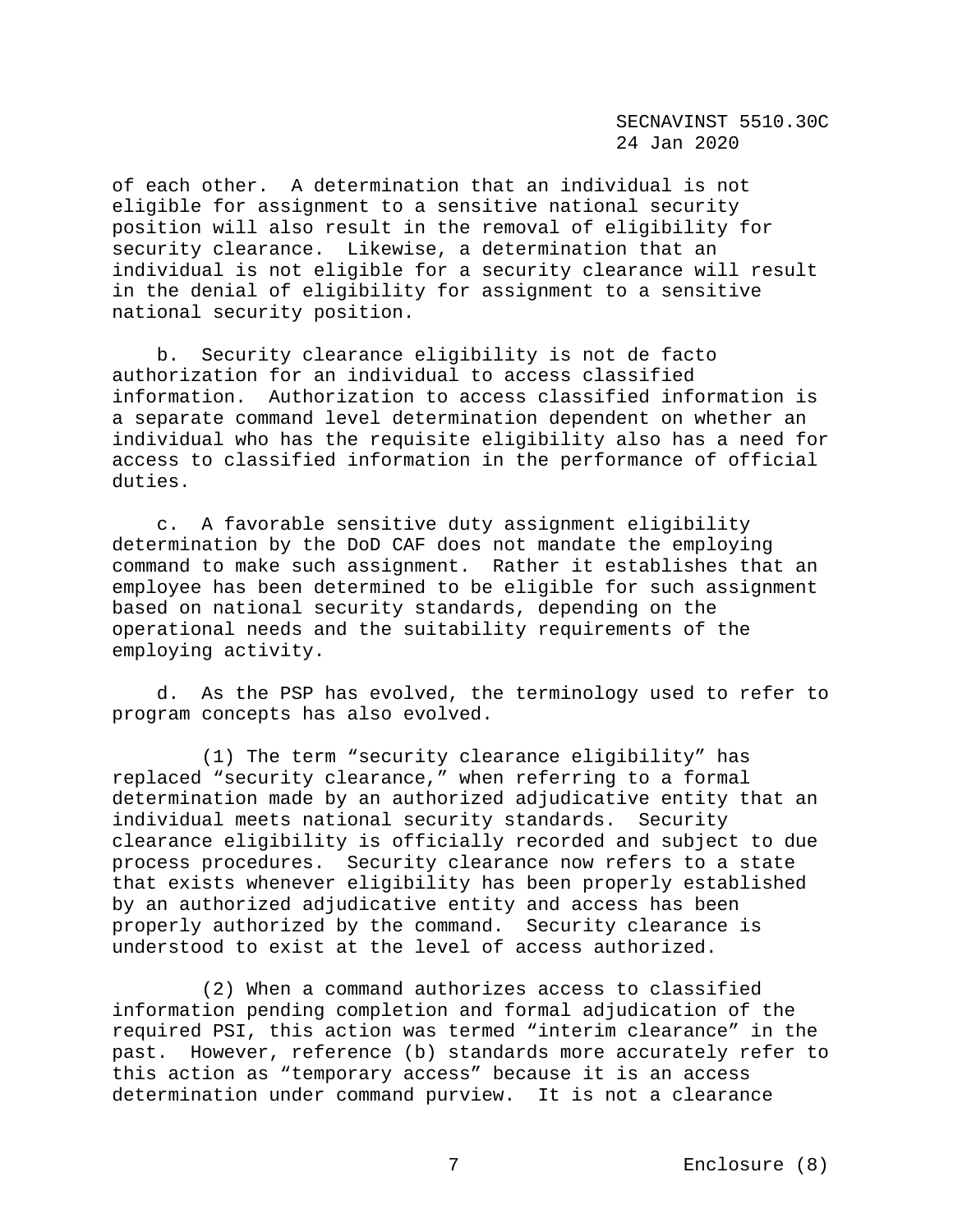determination and it carries no due process benefits. Detailed guidance for temporary access is provided in paragraph 9-4.

### 5. DoD CAF Determination Process

 a. To ensure uniform application of the national security standards, the DoD CAF is the DoD authority for granting personnel security adjudication.

 b. The DoD CAF adjudications eligibility to access classified information or perform sensitive duties for DON civilian and military personnel, at the request of commands and activities, upon affirmation that establishing the eligibility is clearly consistent with the interests of national security.

 c. The adjudication process assesses the probability of future behavior that could have an adverse effect on national security. Few situations allow for positive, conclusive evidence of certain future conduct, therefore, the adjudicative process is an attempt to judge whether the circumstances of a particular case of demonstrated past conduct, behaviors, and activities suggest a probable degree of future conduct, behavior or activities which would be inconsistent with the interests of national security.

 d. DoD CAF adjudicators weigh each case on its unique merits, making common sense evaluations of the "whole person," with consideration for the nature and seriousness of past conduct; the circumstances surrounding the conduct; the frequency and recency of the conduct; the age of the individual; the voluntariness of participation; and the absence or presence of rehabilitation by applying the adjudication criteria provided in reference (b).

 e. In determining eligibility, DoD CAF adjudicators evaluate all available favorable and unfavorable information from personnel security investigative files and from other sources, including personnel, medical, legal, law enforcement, and security records.

 (1) BIs are reviewed to ensure compliance with reference (b) standards. Investigations that do not meet reference (b) standards are returned to OPM for correction.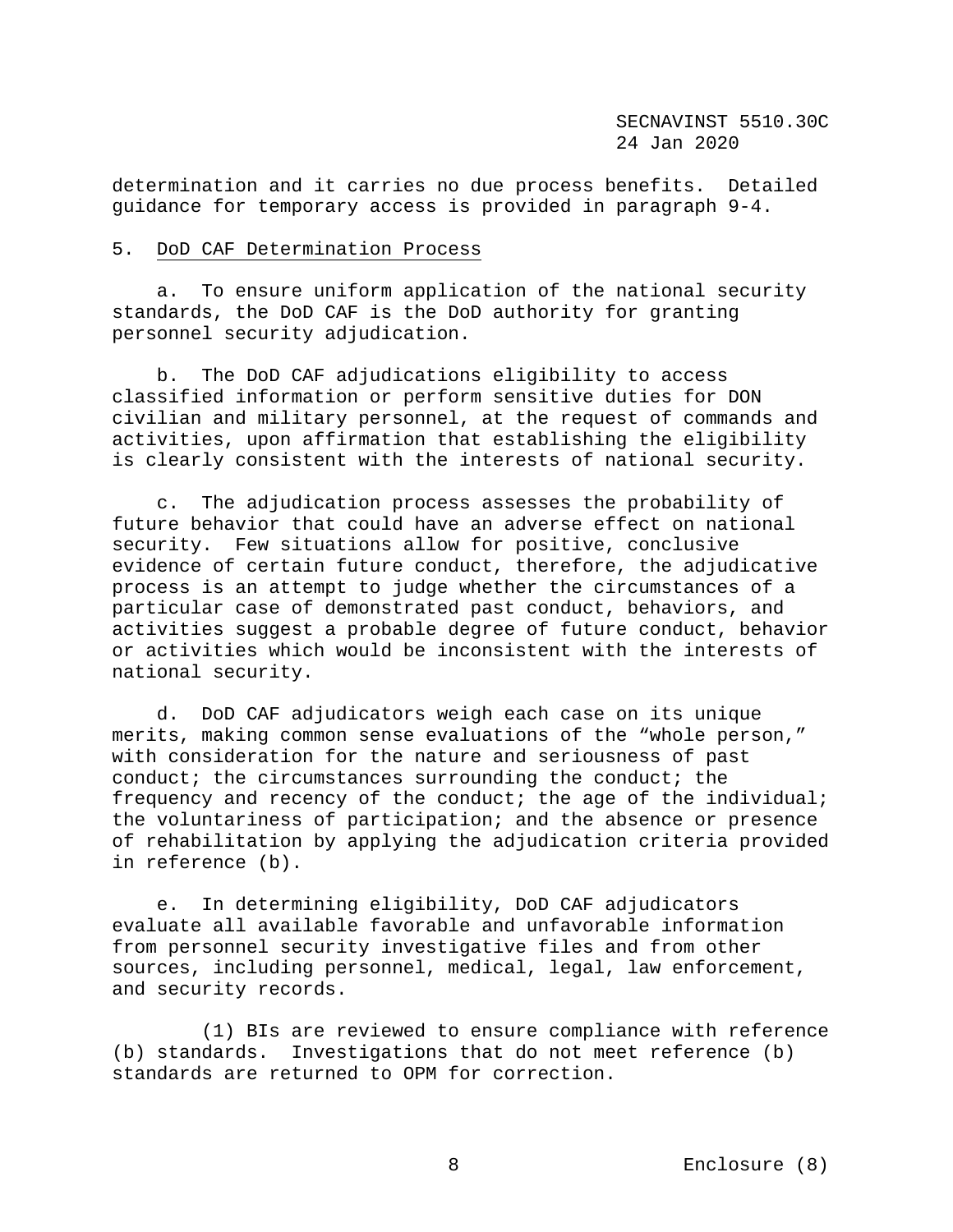(2) If investigative limitations preclude compliance with reference (b) standards, the DoD CAF may permit adjudication of the deviant investigation at its discretion and considering the needs of the DON, provided the investigative coverage is substantially sufficient to support the adjudication.

 (a) Whenever an eligibility determination is based on an investigation that does not meet reference (b) standards, the deviation of standards will be recorded in JPAS or successor system.

 (b) Reciprocity does not apply to eligibility determinations made with a deviation of investigative standards.

 f. Although it is intended to rarely occur, considering the needs of the service, the DoD CAF may permit an affirmative eligibility determination when disqualifying issues have not been fully mitigated. There are two circumstances in which this exception to reference (b) adjudication criteria could occur, and both must be recorded in JPAS or successor system.

 (1) Conditional exception. Eligibility may be authorized or continued by DoD CAF when disqualifying issues are present, with the provision that one or more additional compensatory measures be fulfilled. These measures or "conditions" will be fully defined to the individual concerned and the employing command, with the understanding that failure to fulfill the conditions will result in revocation of national security eligibility. Conditional eligibility determinations are usually reserved for situations in which the employee has exceptional skill or merit or has made exceptional contribution to the DON mission, and the employing activity is willing to provide the necessary resources to manage the defined risk and conditions. The security manager will monitor the individuals granted eligibility on conditions and report results to the DoD CAF semi-annually until the conditions are removed.

 (2) Waiver exception. SCI access eligibility may be established or continued despite the presence of substantial issue information that would normally preclude access, such as the existence of foreign national family members. The waiver typically involves one specific disqualifying factor, which is waived due to meritorious circumstances. Reference (b) provides

9 Enclosure (8)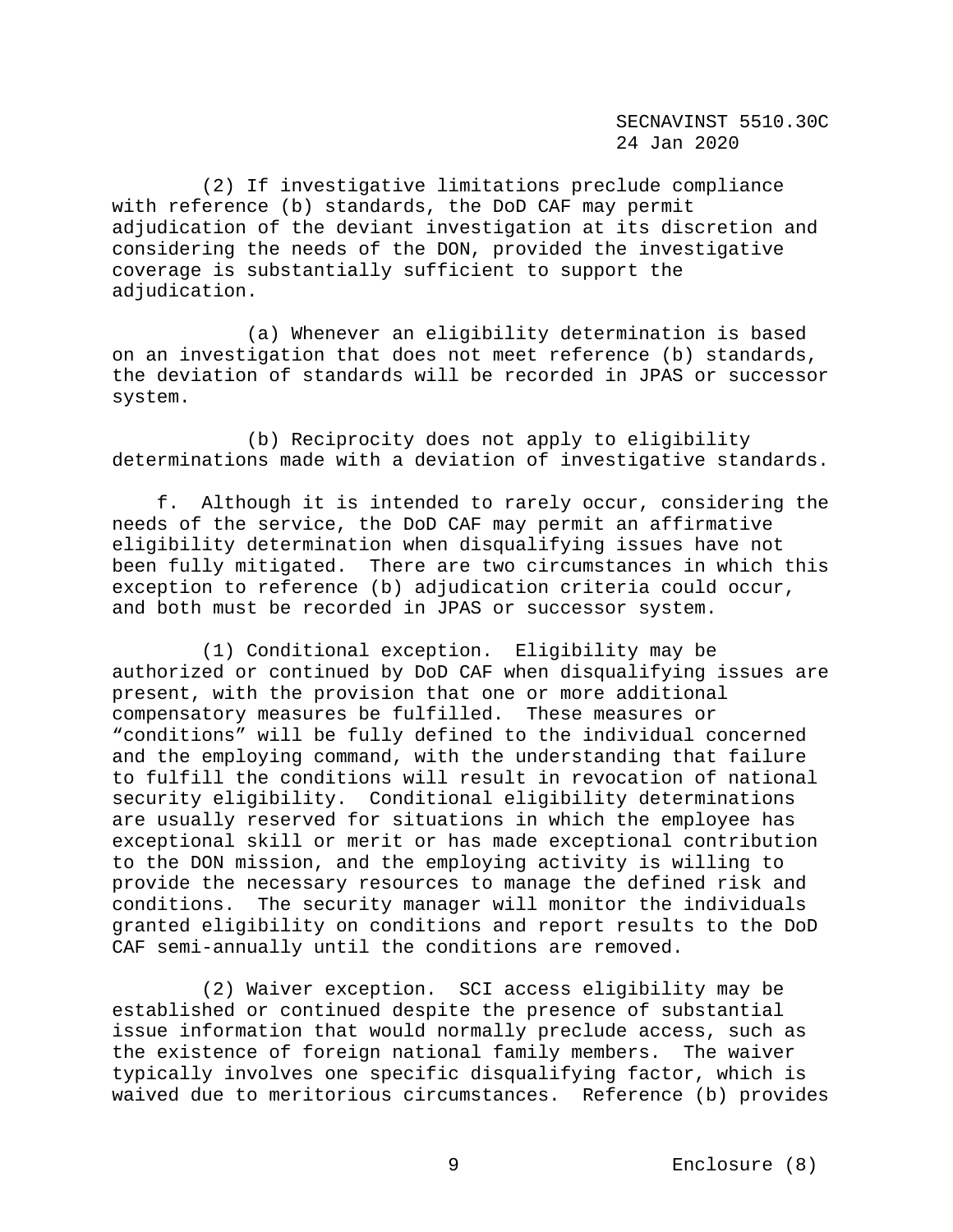guidance on SCI access eligibility standards and waivers. The DoD CAF records "Bond Amendment" waivers in JPAS or successor system.

 g. In the interest of efficiency, the DoD CAF adjudicators establish eligibility at the highest level supportable by the prerequisite investigation. The DoD CAF adjudicators reestablish eligibility after adjudication of each subsequent investigation.

 h. All DoD CAF eligibility determinations are recorded in the JPAS or successor system on a daily basis.

 i. The rationale underlying each unfavorable personnel security determination and each favorable personnel security determination (where the investigation or information upon which the determination was made included significant derogatory information as outlined in reference (b)) is documented and maintained in a readily retrievable system. In the case of favorable determinations, whenever a case has information that could reasonably be concluded differently by another adjudicator, a rationale must be maintained.

# 6. Requesting Eligibility Determinations

 a. A personnel security eligibility determination is required when an individual is initially nominated to perform sensitive national security duties or for access to classified information; a PSI is completed on an individual who occupies a sensitive position or has access to classified information; unfavorable information becomes available about an individual who occupies a sensitive position or has access to classified information; or the issues that prompted a previous unfavorable personnel security eligibility determination no longer exist and the command again requires the individual to perform sensitive duties or to have access to classified information.

 b. When it is determined that an individual will require access to classified information to perform assigned duties, commands will consult JPAS to determine if the necessary security clearance eligibility was previously established. If it appears that the prerequisite investigation was completed but not properly adjudicated, or if eligibility was established by an adjudicative entity other than DoD CAF, the command will use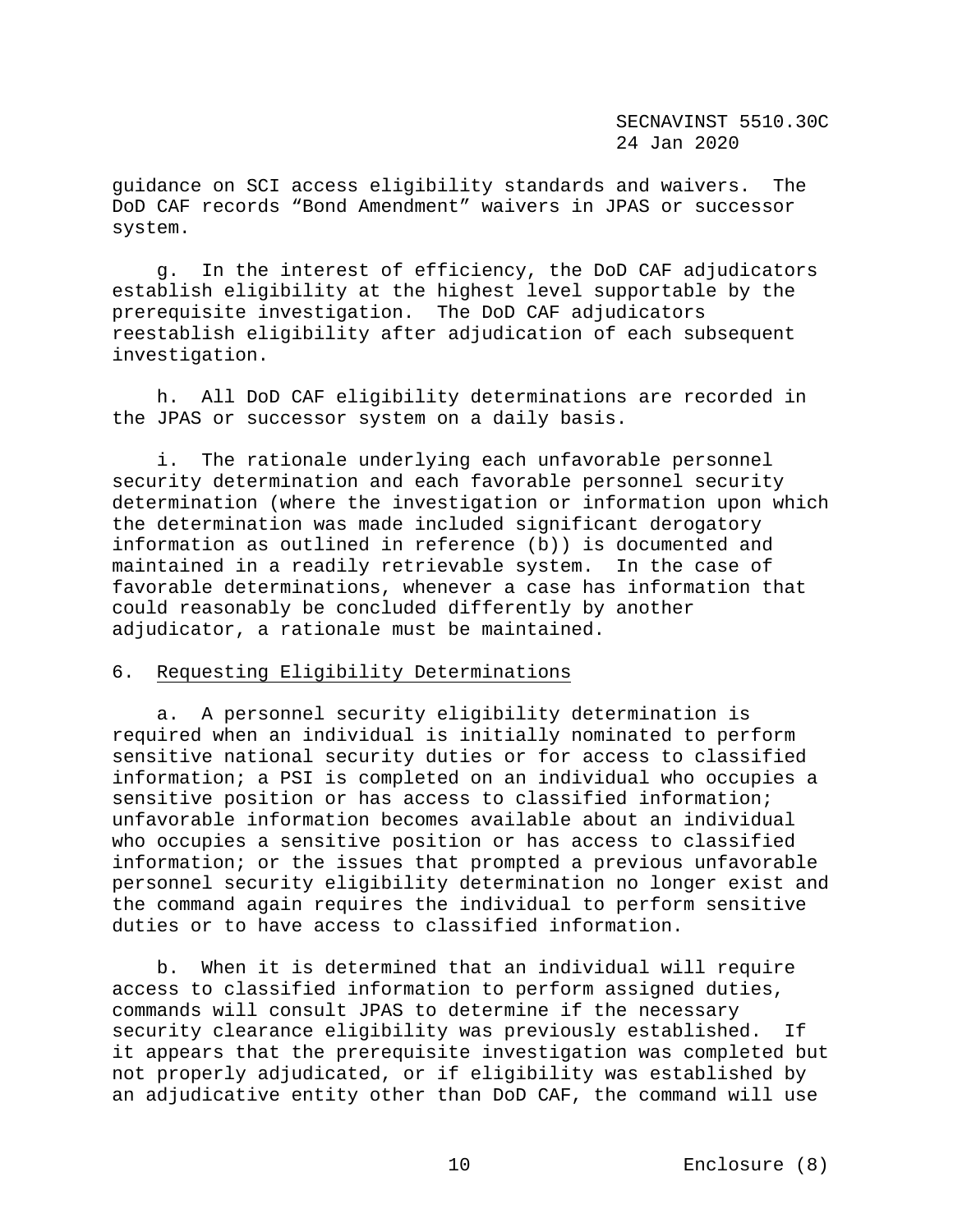the CSR in DISS or successor system to request the DoD CAF reciprocally establish the required eligibility.

 c. When the individual indicates that eligibility was established by a non-DoD entity, that eligibility determination may not be visible in JPAS or its successor. The command will gather details concerning the eligibility and investigation, and using DISS will request that DoD CAF "reciprocally" establish the required eligibility. Paragraph 7-7 provides details on reciprocal acceptance of eligibility determinations. The DoD CAF will either verify eligibility and reciprocally re-establish eligibility, or will direct the command to request the necessary PSI, as appropriate.

 d. When it is determined that the individual does not have the investigation or eligibility required, the command will<br>submit the appropriate request for investigation. Upon submit the appropriate request for investigation. completion, the investigation will be forwarded to the DoD CAF where the required eligibility determination will be made and recorded in JPAS. Commands need NOT submit a separate eligibility request to the DoD CAF. The DoD CAF acts on the eligibility requirements recorded on the PSI request. For detailed instruction on the proper preparation of investigation request forms see the DUSN (S&I) website at [https://portal.secnav.navy.mil/orgs/DUSNP/Security-](https://portal.secnav.navy.mil/orgs/DUSNP/Security-Directorate/Personnel-Security/SitePages/Home.aspx/)[Directorate/Personnel-Security/SitePages/Home.aspx/.](https://portal.secnav.navy.mil/orgs/DUSNP/Security-Directorate/Personnel-Security/SitePages/Home.aspx/) Temporary access (interim clearance) procedures may be employed as necessary; refer to reference (b) for details.

 e. Upon receipt of derogatory information, COs will determine whether, on the basis of all the facts, to suspend or limit an individual's access to classified information, or reassign the individual to non-sensitive duties pending a final eligibility determination by the DoD CAF. Paragraph 9-17 provides guidance on suspending access for cause. Regardless of the local access determination, commands must report all information, per Section 10 and reference (b), to the DoD CAF via the JPAS (or successor system) incident report function, and use other available means to forward relevant supporting documentation. The DoD CAF adjudicates the information and may validate continued eligibility, request more information, further investigation, or begin the unfavorable determinations process.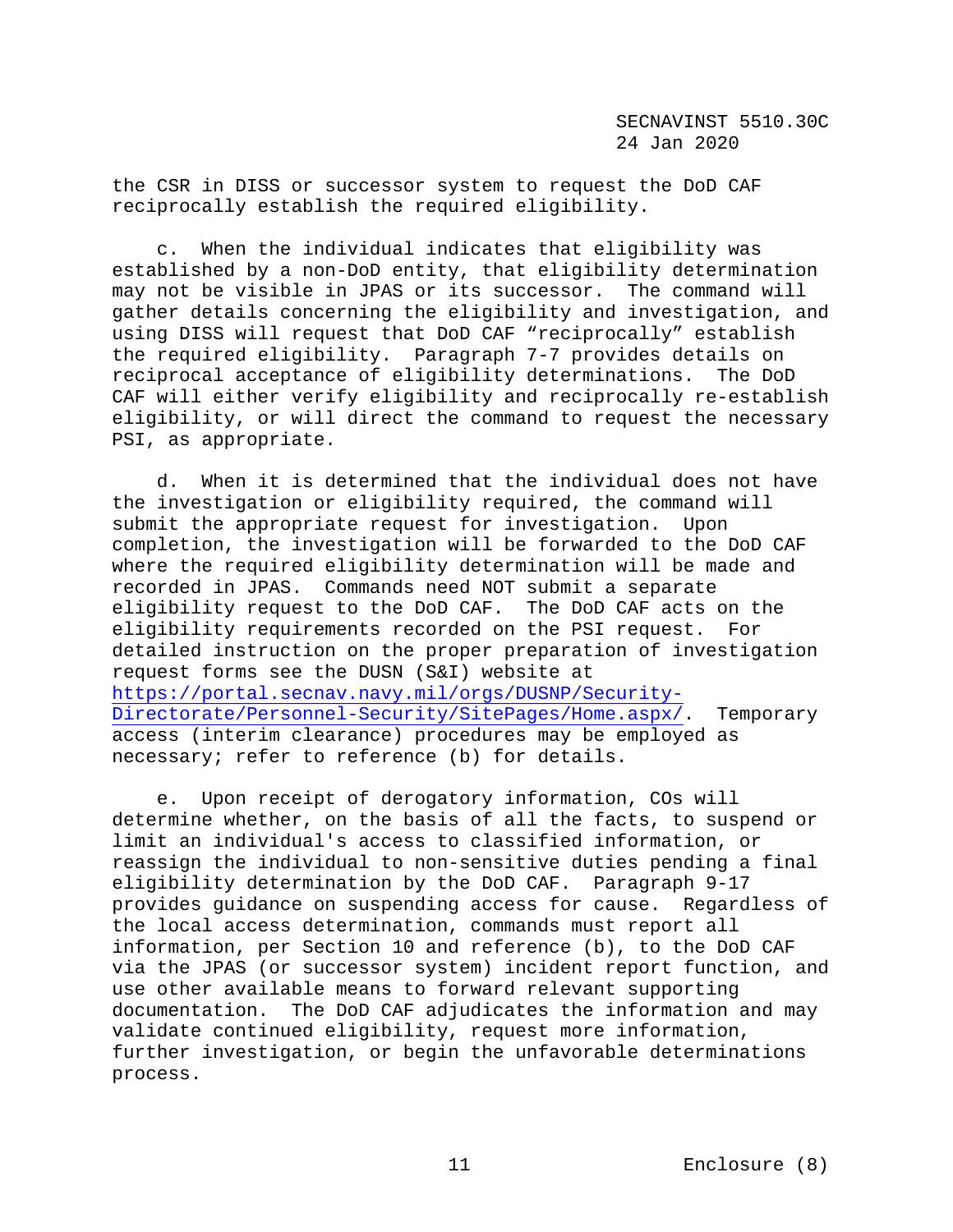# 7. Reciprocal Acceptance of Eligibility Determinations

 a. A personnel security eligibility determination by the DoD CAF, or another federal government agency, will not be duplicated when those investigations meet the scope and standards for the level of national security eligibility required. A previously granted national security eligibility or access may be re-certified in the DISS or successor system by the DoD CAF if:

 (1) There is no break in continuous service greater than 24 months.

 (2) Investigative basis is adequate for the eligibility to be established, and no new derogatory information is identified. Eligibility will be verified by the DoD CAF, without additional adjudication.

 (3) Continuous service for eligibility purposes is active duty military service (including attendance at the military academies); active status in the military reserve, National Guard, Naval Reserve Officer Training Corps, active Individual Ready Reserves (IRR), etc., civilian employment in the federal government; employment with a DoD contractor that involves a security clearance eligibility under the NISP, or a combination of these. Continuous service is maintained with a change from one status to another as long as there is no break greater than 24 months. Retired status does not qualify as continuous service.

 (4) Derogatory information includes any un-adjudicated information as outlined in reference (b).

 b. Whenever security clearance eligibility has been established, the DoD CAF will not request prior investigative files for review unless:

 (1) Potentially disqualifying information is developed since the last favorable adjudication.

 (2) The individual is being considered for a higher level security clearance eligibility.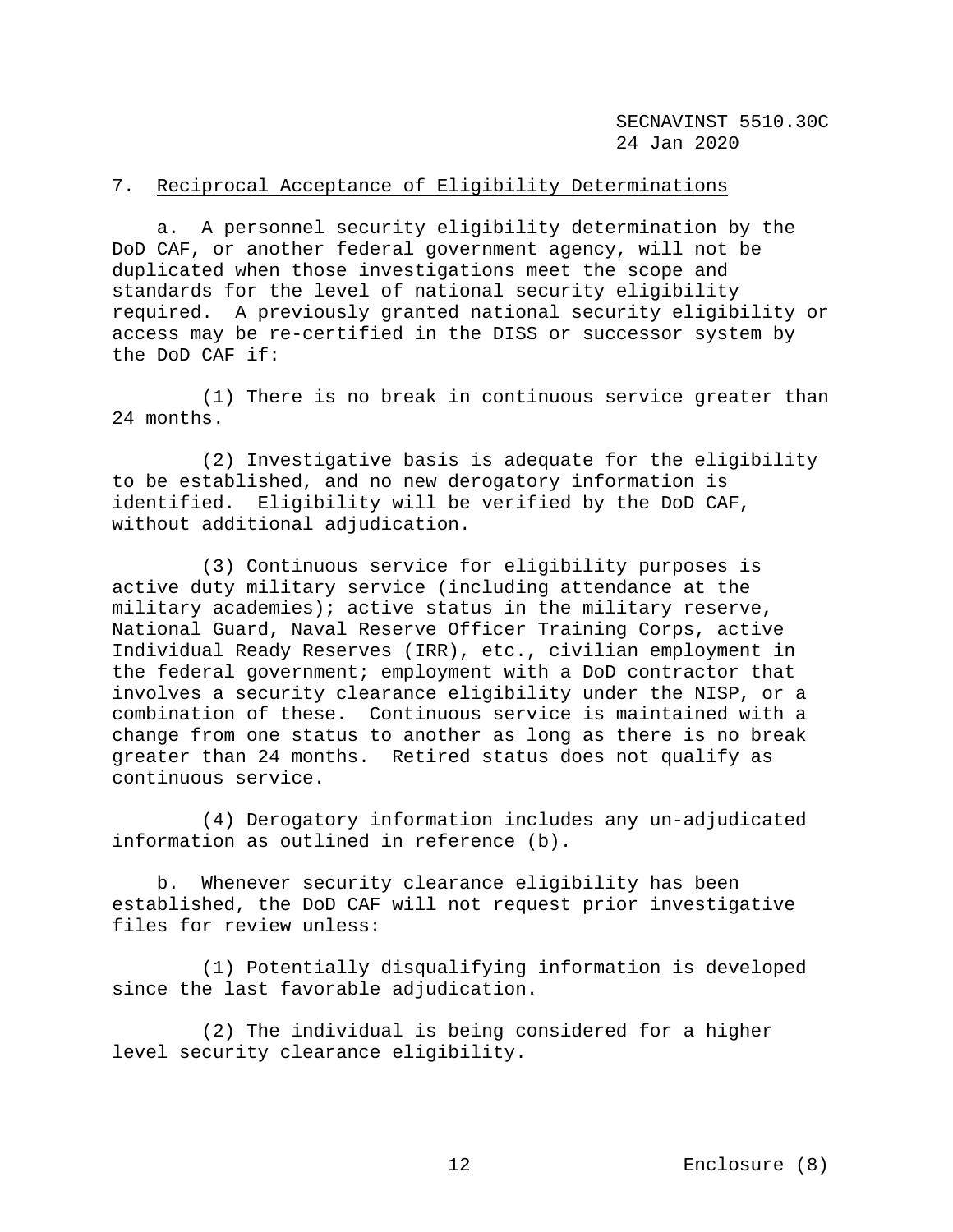(3) The most recent eligibility determination was conditional or based on a waiver or deviation.

 c. Eligibility determinations established with waiver, deviation, or condition are not bound by reciprocity rules. Subparagraph's 7-4.5 and 7-4.6 provide details on adjudications made as exception to rules.

 d. Unfavorable personnel security eligibility determinations are not bound by reciprocity, but may also be accepted by agencies of the federal government, at their discretion.

# 8. Eligibility Prohibitions

 a. Only U.S. citizens who are employees of the executive branch of the U.S. Government (including employees of contractors under the NISP) are eligible for security clearance or assignment to sensitive duties.

 (1) Occasionally, it is necessary for the DON to authorize access or assignment for persons not meeting these requirements, per reference (b).

 (2) When this regulation refers to U.S. citizens, it makes no distinction between those who are U.S. citizens by birth, those who are U.S. nationals, and those who have derived U.S. citizenship or those who acquired it through naturalization.

 (3) For security clearance eligibility purposes, a U.S. citizen is a person born in one of the 50 U.S., Puerto Rico, Guam, Northern Mariana Islands, U.S. Virgin Islands, or Panama Canal Zone (if the father or mother (or both) is or was a citizen of the U.S.).

 b. Eligibility will not be established for persons who are not in a position which requires eligibility including persons in non-sensitive or public trust civilian positions; persons (such as guards and emergency service personnel) who may only have inadvertent access to sensitive information or areas; persons (such as maintenance, food services, or cleaning personnel) who perform non-sensitive, unclassified duties in areas where classified information can be reasonably prevented;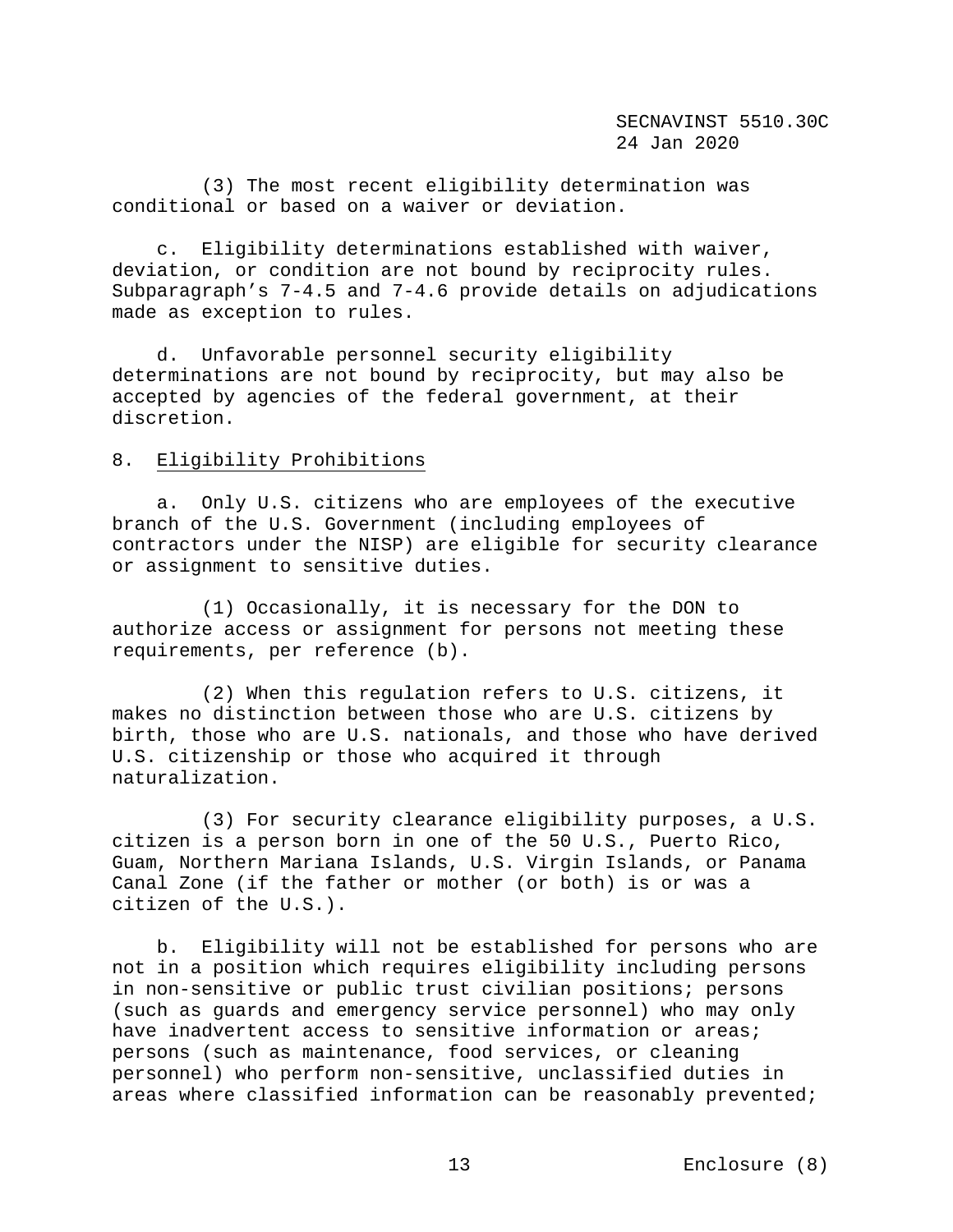or persons (such as vendors and other commercial sales or service personnel) who do not require access to classified information and whose access to classified information can be prevented by a cleared escort. Reference (p) guidance is used for trustworthiness determinations for contractor personnel with no access to classified information.

 c. Eligibility will not be established for identified persons commonly referred to as the "Bond Amendment,". This mandate was enacted to preclude the initial granting or renewal of security clearance eligibility by the DoD under specific circumstances. The DoD CAF will determine applicability of Bond Amendment after adjudication of the prerequisite PSI. Bond Amendment waiver provisions and details are provided in reference (b).

 d. Elected members of Congress are not processed for security clearance eligibility. They may be granted access to classified information as required for the performance of their duties. Procedures for visits by elected members of Congress requiring access to classified information are provided in paragraph 11-4.

 e. Members of the U.S. Supreme Court, the Federal judiciary, and the Supreme Courts of the individual states are not processed for security clearance eligibility. They may be granted access to classified information to the extent necessary to adjudicate assigned cases. For SCI, access may be granted upon concurrence from Fleet Cyber or SSO Navy in accordance with reference (k). Section 9 provides access procedures.

# 9. Unique Eligibility Requirements

 a. CO Clearance. Every CO must have a favorably adjudicated T5 or T5R and eligibility determination that is at least equivalent to the highest level of classified information maintained at the command.

 (1) The incumbent CO will review the records of the prospective CO to ensure that the individual has the necessary investigation and clearance eligibility determination to assume command. In the absence of an incumbent CO, the next senior in the chain of command will ensure the records are reviewed.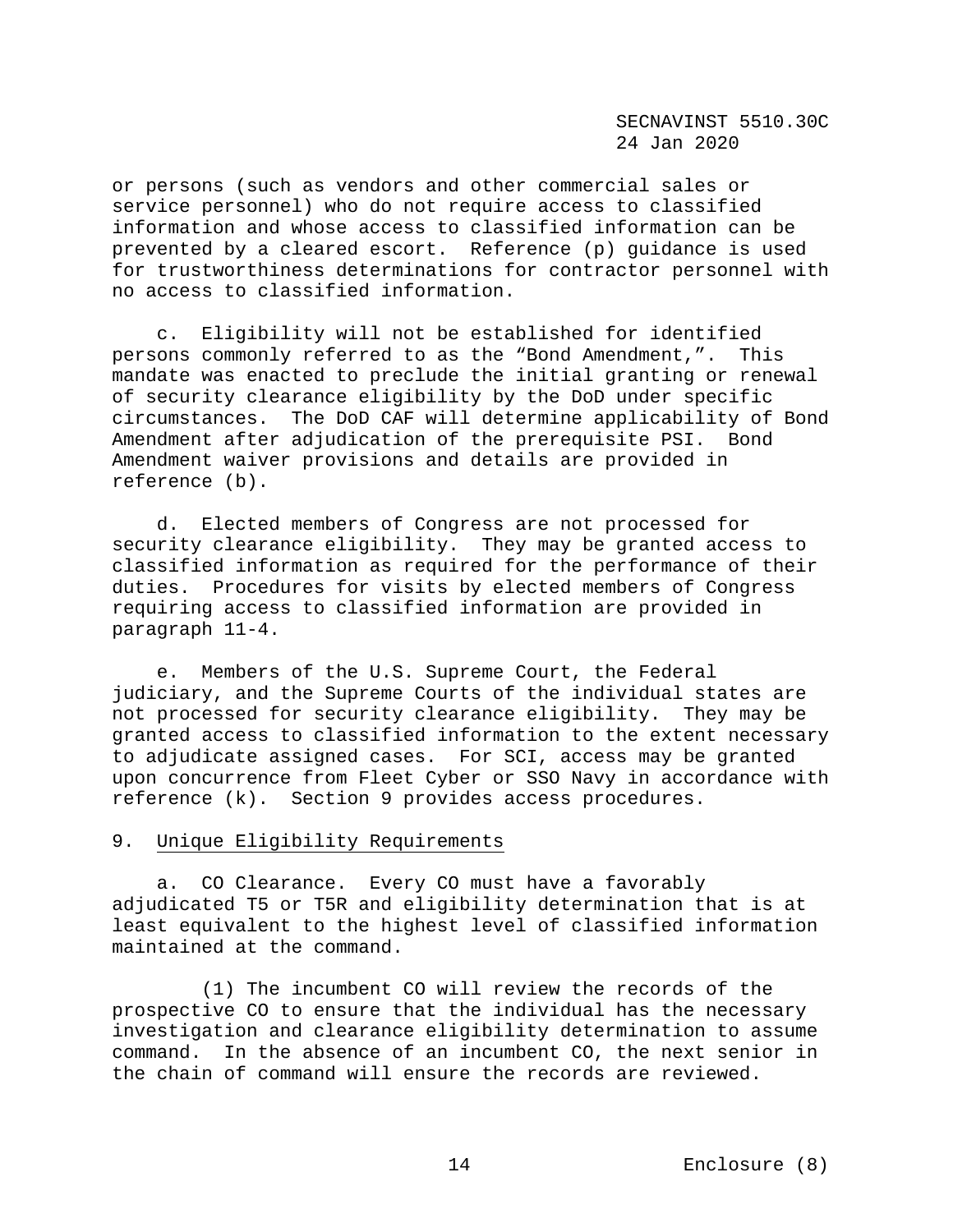(2) When the prospective CO does not have an adjudicated SSBI/SSBI-PR/PPR/T5 or T5R completed within the past five years, the incumbent CO will ensure that the required T5 or T5R request is submitted.

 b. Cryptographic Duties. Commands cannot grant interim access for cryptographic duties. The DoD CAF must establish clearance eligibility before access is allowed to U.S. cryptographic information.

 c. Reserve Personnel. Navy and Marine Corps reserve personnel in an "active status" are considered to have continuous service and may be granted access as necessary, when supported by the commensurate DoD CAF security clearance eligibility.

 d. IRR. IRR members will have security clearance eligibility established by the DoD CAF as necessary. All due process procedures will be afforded IRR members nominated for security clearance. The ASM must maintain an owning or servicing relationship in JPAS or successor system.

 e**.** Rating/Military Operations Specialty Requirements. To maintain mobility and operational readiness, the NAVPERSCOM (PERS-483) or CMC HQMC must ensure individuals have security clearance eligibility established by the DoD CAF to support potential subsequent assignments. The ASM must maintain an owning or servicing relationship in JPAS or successor system.

 (1) Commands will use the continuous evaluation and vetting processes to maintain security clearance eligibility for military members. All military members will undergo PRs, maintain a favorable adjudication and eligibility, and be subject to continuous evaluation and continuous vetting procedures.

 (2) Commands will forward credible derogatory information from any source including but not limited to, an incident report, continuous evaluation alert, or a BI to the DoD CAF for determination of continued eligibility for security clearance, as appropriate.

 f. Personnel Assigned to Other Federal Agencies. The DoD CAF will establish and provide certification of security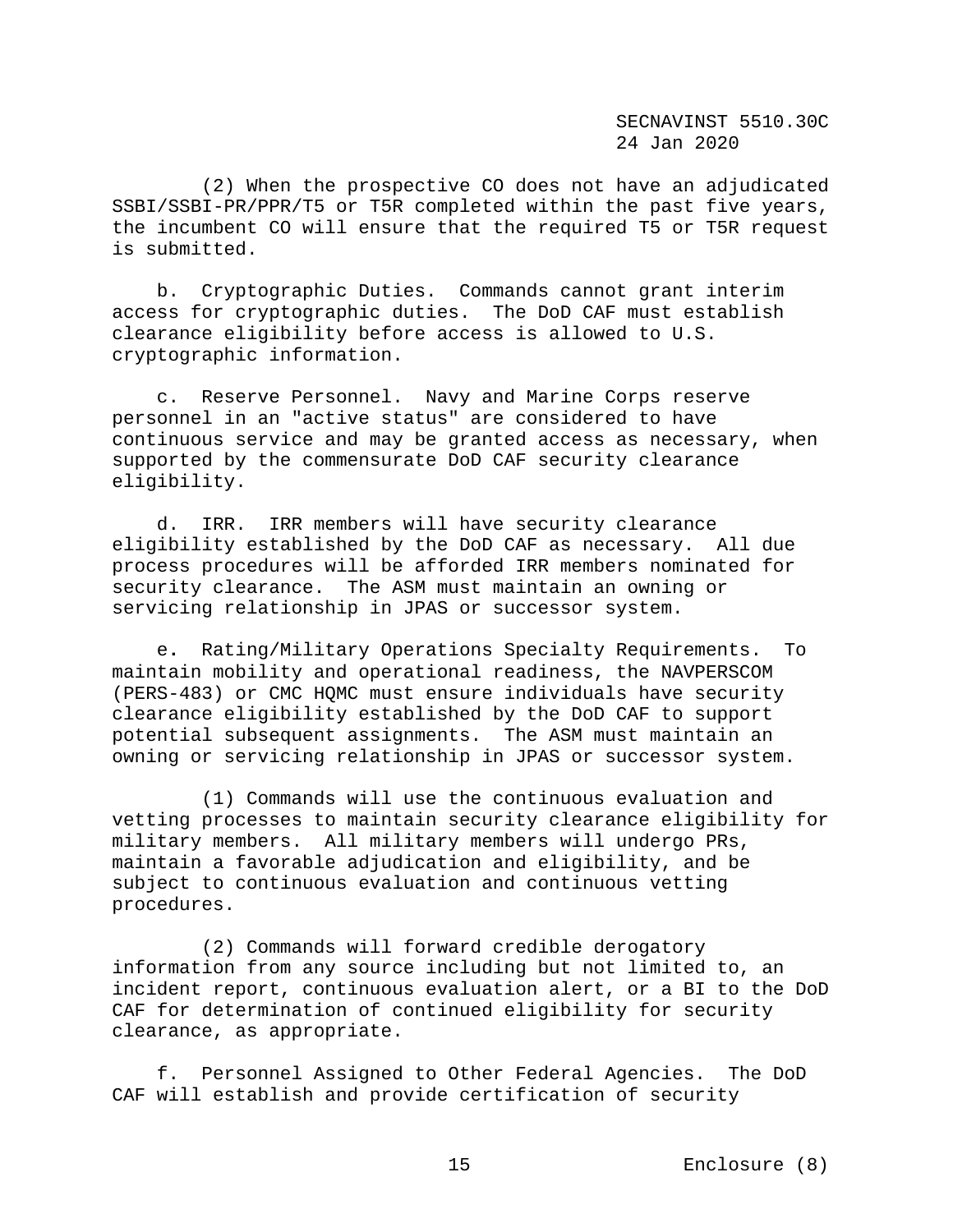clearance eligibility for DON employees assigned to other Federal agencies.

 g. Access by Consultants to a Command or Activity. An individual who is direct-hired as a consultant by a government contracting office/activity and will only require access to classified information at that activity or in connection with authorized visits, is not processed for a security clearance under the NISP.

 (1) For eligibility and access purposes, the consultant is managed by the contracting activity as an employee and the DoD CAF adjudicates eligibility.

 (2) Consultants hired by (or under contract to) a DoD contractor to provide professional or technical assistance are considered employees of the contractor and are processed under the NISP if eligibility is required.

 h. Members of congressional staffs may be processed for security clearance eligibility, as necessary, through the Security Division, Washington Headquarters Services in accordance with reference (b).

 i. State governors may be processed for security clearance eligibility by the Department of Homeland Security (DHS). COs may grant access to specifically designated classified information to these individuals on a **"**need-to-know" basis. Staff personnel of the governor's office who require access to DON classified information are investigated and vetted by the DHS, as appropriate.

## 10. Eligibility Under the NISP

 a. Employees of contractors granted facility clearances under the NISP may have personnel security clearance eligibility established when there is a bona fide requirement to access classified information in connection with performance on a classified contract or R&D program. Contractor personnel security investigations are conducted by DCSA and the results are forwarded to the VROC, the DoD adjudicative facility responsible for establishing security clearance eligibility for DoD contractors.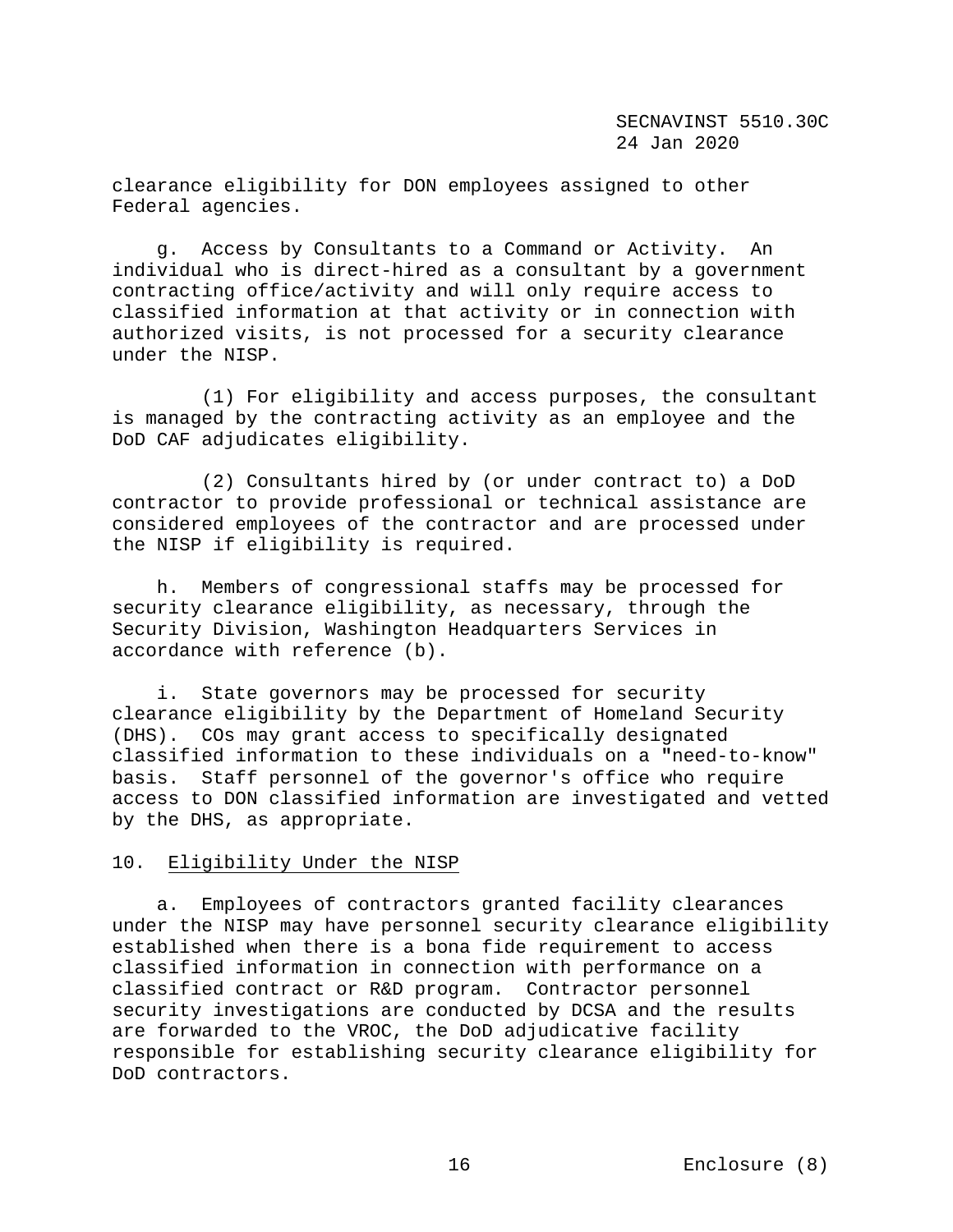b. Employees of contractors requiring access to DON SCI are adjudicated for SCI access eligibility by the VROC or the DoD CAF.

 c. Access to Secret or Confidential classified information may be permitted for eligible contractor employees by the VROC on a temporary basis, pending completion of the appropriate BI.

 d. Access to TS classified information may be permitted for eligible contractor employees by the VROC on a temporary basis, pending completion of the appropriate BI. DON contracting commands in receipt of requests for interim TS access will validate the contract, the contractor's need-to-know, and the necessity for the interim access.

 e. COs will report to the VROC, via JPAS or successor system, any adverse or questionable information that comes to their attention concerning a cleared contractor employee assigned to a worksite under their control. An information copy of the report will also be forwarded to the Cognizant Security Office identified on the DD Form 254. COs will also report adverse or questionable information to the VROC or DoD CAF when a cleared contractor employee has SCI access, or is a consultant whose clearance eligibility has been established by the VROC or DoD CAF.

 f. Commands are responsible for ensuring all clearance eligibility and access requirements are identified on the DD 254. Command procedures for granting or denying access to classified information for cleared contractor personnel are provided in paragraph 8-12.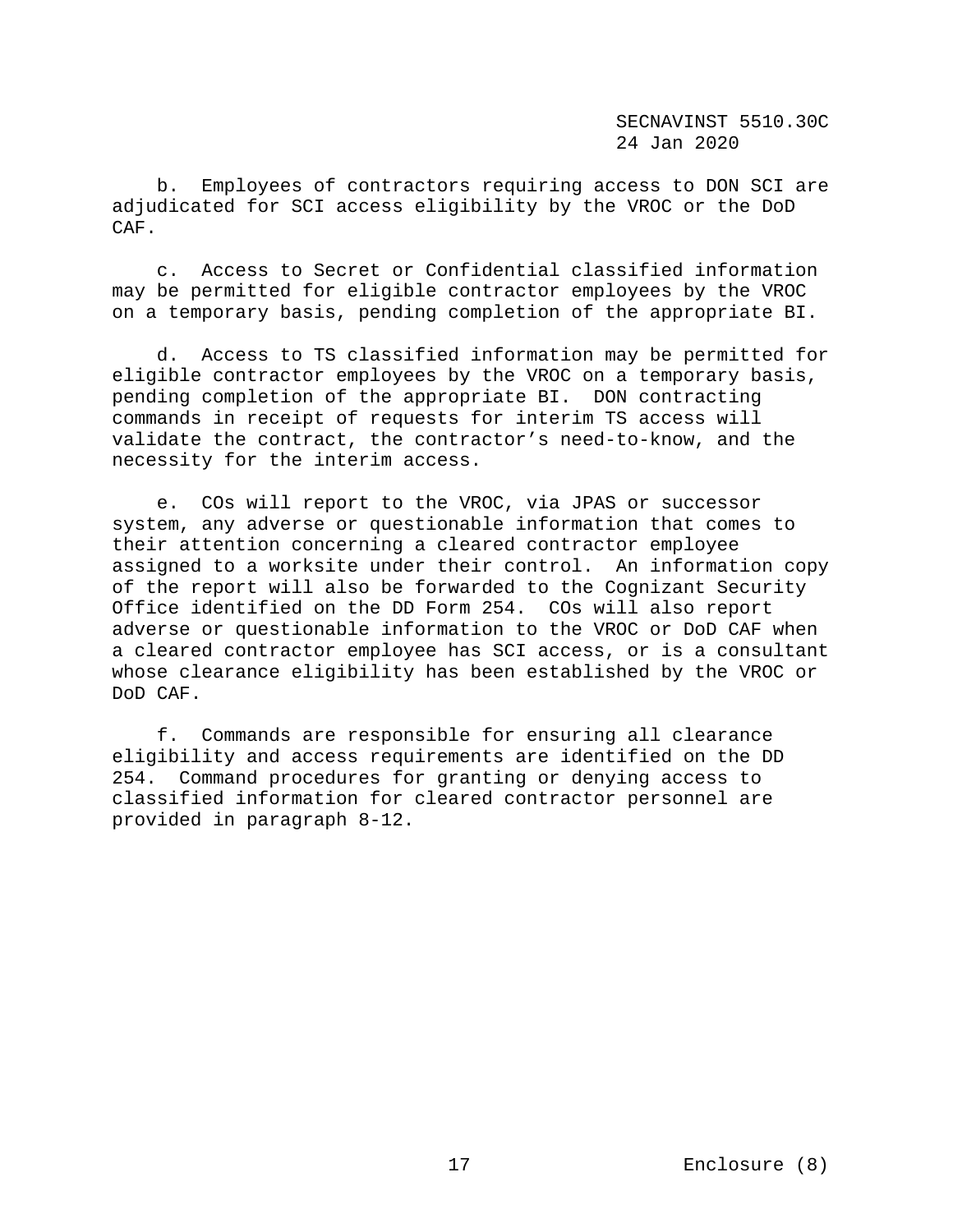#### **UNFAVORABLE ELIGIBILITY DETERMINATIONS AND RESTRICTIONS**

### 1. Overview

 a. No individual will be given access to classified information or assigned to sensitive duties unless a favorable eligibility determination has been made regarding his/her loyalty, reliability, and trustworthiness. A PSI is conducted, as detailed in Section 5, to gather information pertinent to these determinations.

 b. The eligibility determination is the result of overall common sense "whole person" adjudication, reached by application of the evaluation criteria in reference (b). The criteria apply to all U.S. government civilian and military personnel, consultants, contractors, and other individuals who require access to classified information or assignment to sensitive duties.

 c. Eligibility determinations are restricted to U.S. citizens determined to require eligibility to execute official U.S. government functions and duties (including employees of contractors under the NISP). Eligibility will not be established for individuals pursuant to the "Bond Amendment" identified in reference (b).

 d. The personnel security adjudicative process evaluates investigative and other related information. It does not determine criminal guilt or general suitability for a given position. It assesses past behavior as a basis for predicting the individual's future trustworthiness and potential fitness for a sensitive position that, if improperly executed, could impact national security.

 e. The VROC and DoD CAF are the authorities for making favorable and unfavorable eligibility determinations. The employing command is responsible for making the basic employment suitability determinations and evaluating potential nexus issues using personnel suitability regulations, however, the VROC and the DoD CAF can make a determination that an employee is ineligible to occupy a sensitive national security position based on this policy manual.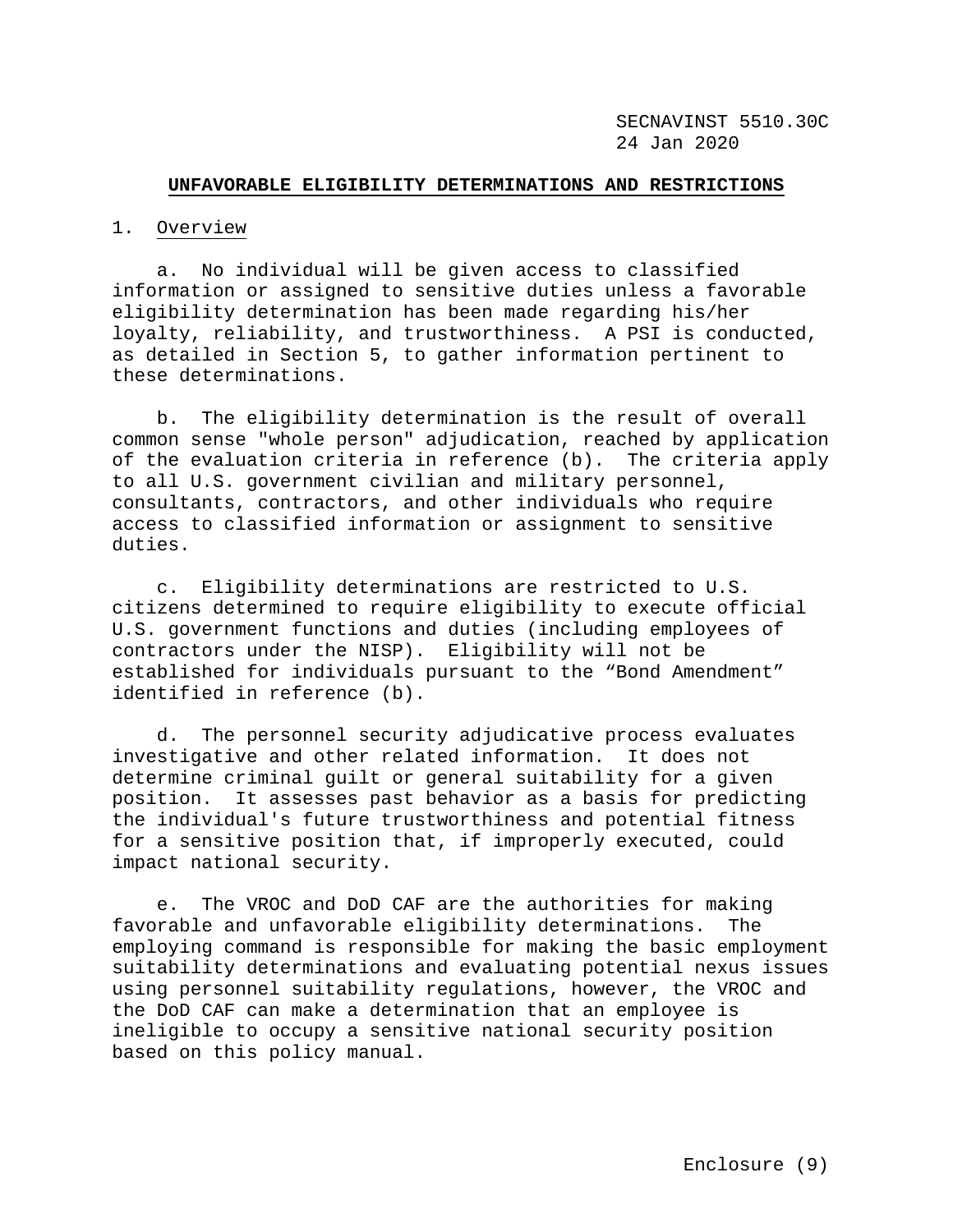f. Commands are ultimately responsible for ensuring that the VROC and DoD CAF are apprised whenever credible derogatory information develops that suggests an individual may no longer be in compliance with personnel security standards. Commands will report the issues to the VROC or the DoD CAF for adjudication using JPAS or successor system within 72-hours and make a determination on whether the derogatory information warrants the suspension of access to classified information. (For SCI access, refer to reference (k) for reporting requirements.) Commands must implement a proactive continuous evaluation program as described in Section 11, per reference (b), to satisfy this requirement.

 g. Regardless of an individual's intent to appeal, once the VROC or the DoD CAF makes an unfavorable eligibility determination, the command must remove all accesses authorized and debrief the individual and remove civilian employees from designated sensitive positions in accordance with reference (b).

 h. Unless there is a reasonable basis for doubting a person's loyalty to the U.S., decisions regarding appointment or retention in civilian employment or acceptance or retention in the Navy and Marine Corps are governed by personnel policies not under the purview of this enclosure.

 i. DON civilian employees or military members shall not be removed from employment or separated from service due to failure to meet the requirements of this policy manual if removal or separation can be effected under OPM regulations or administrative (non-security) military regulations. However, administrative actions contemplated in this regard shall in no way affect or limit the responsibility of the DoD CAF to continue to adjudicate the issue for unfavorable security determination, as warranted and supported by the criteria and standards contained in this enclosure.

 j. No separation under other than honorable conditions will be taken with respect to any Navy or Marine military member, nor will any action be taken to effect the separation, dismissal, discharge, or other involuntary separation for cause of any DON civilian employee or any contractor/consultant employee under the personnel security cognizance of the DON, in any case where the individual has held access to SCI and/or SAPs within 18

2 Enclosure (9)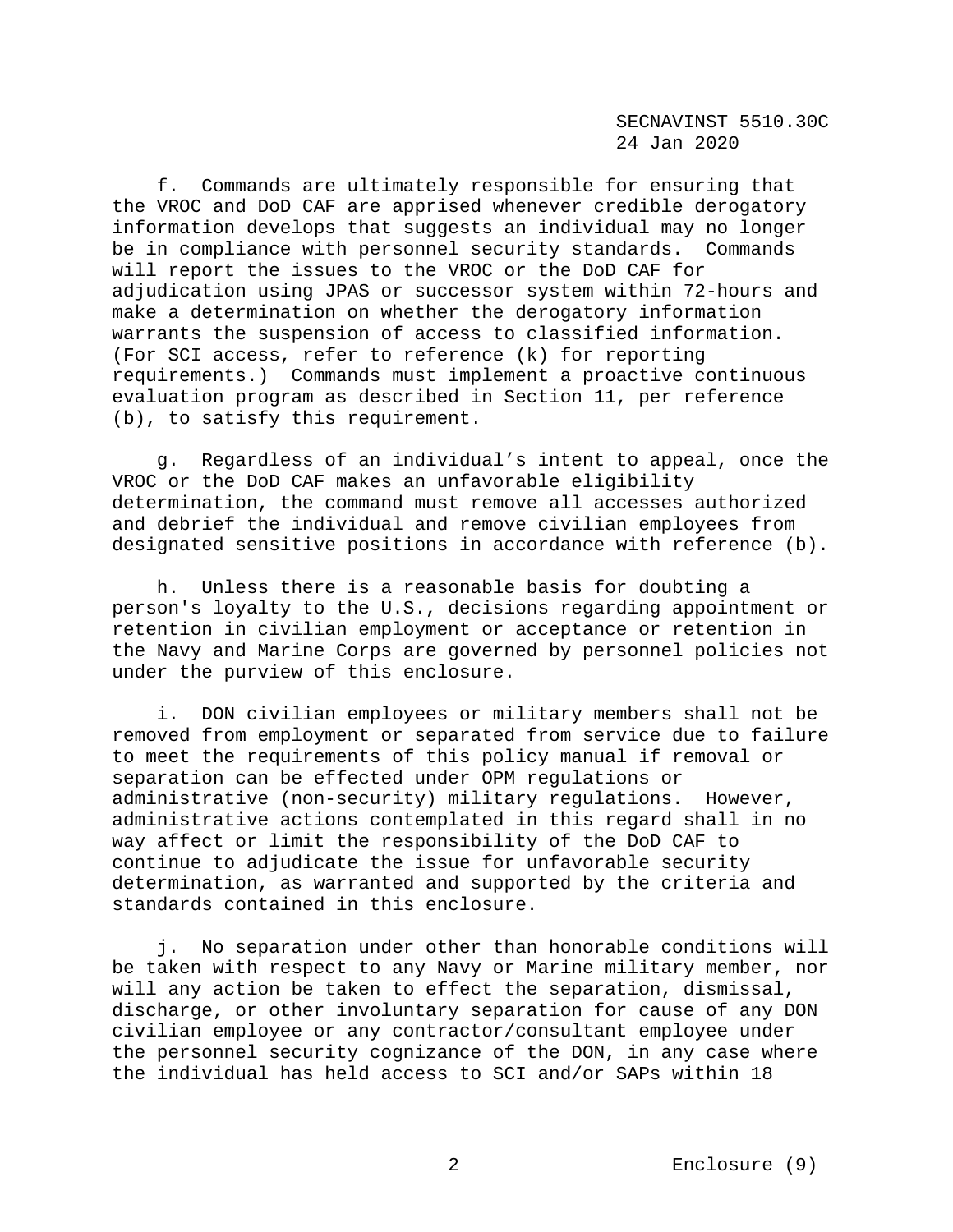months prior to the proposed action, unless approval is first received from the program manager (i.e. the DNI for SCI access or CNO (N9SP) for SAPs).

#### 2. Authorities and Responsibilities

 a. The authority to determine eligibility for access to classified information or assignment to sensitive national security positions is vested in the SECNAV. This authority and the associated responsibilities for unfavorable personnel security determinations are delegated as follows:

(1) The DUSN will:

(a) Issue DON PSP policy.

 (b) Assign responsibilities for overall management of the PSI program.

 (c) Ensure timely due process is afforded in appeals of unfavorable DoD CAF personnel security determinations.

(2) The President, PSAB will:

 (a) Preside over the PSAB, a three-member panel appointed by the Director of Review Boards, which reviews and provides final decisions on appeals of unfavorable DoD CAF determinations. The PSAB decision is final and concludes the administrative appeals process.

 (b) Ensure the PSAB meets at least monthly and provides notice of the PSAB to sustain or reverse determinations made by the DoD CAF within 5 days of determination.

(3) CO's will:

 (a) Administratively withdraw access when the requirement for access to classified information no longer exists. Debrief the individual in accordance with Section 4, and notify the DoD CAF, via JPAS or successor system, that security clearance eligibility is no longer required.

(b) Continuously evaluate command personnel with

3 Enclosure (9)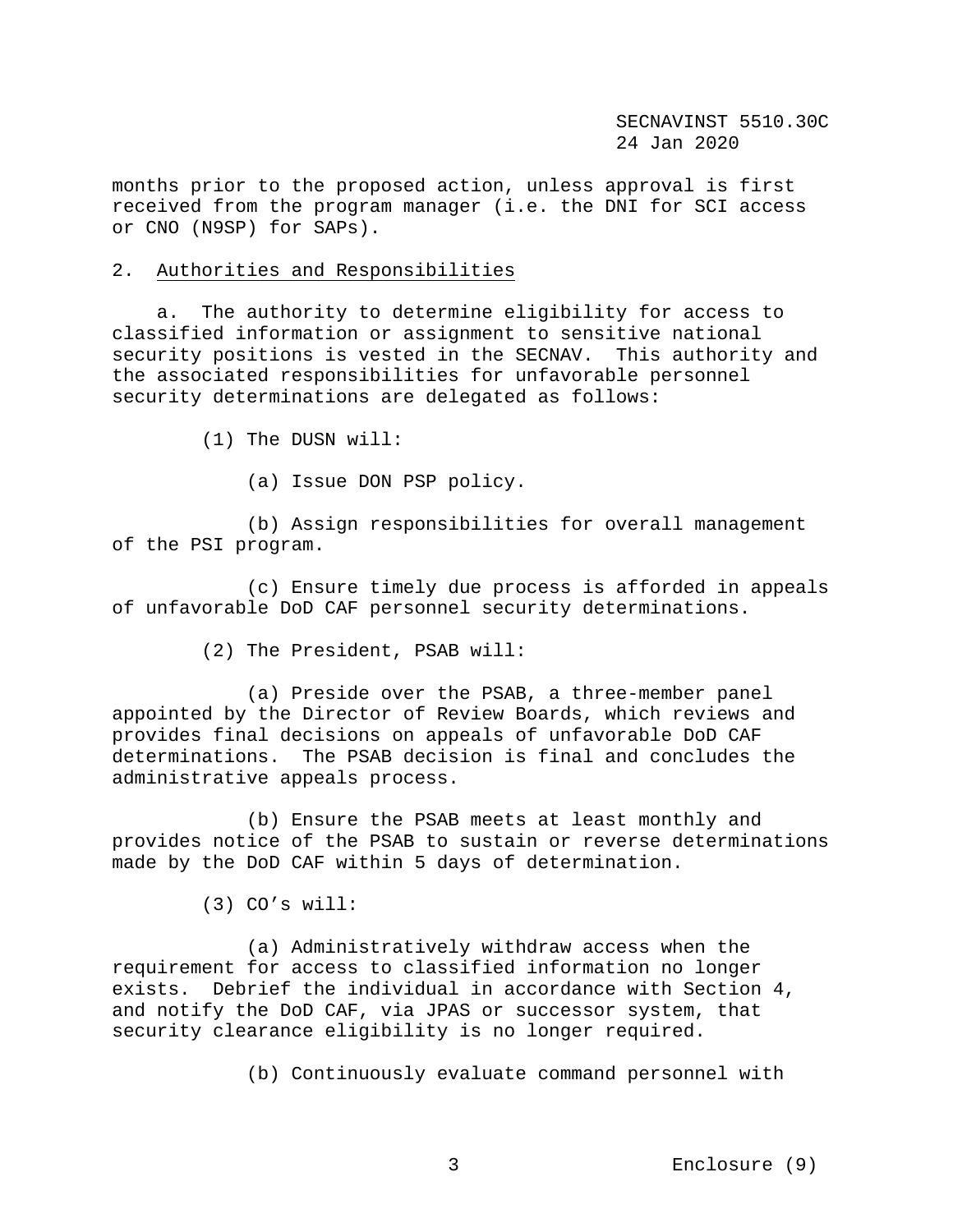regard to their eligibility for access to classified information and/or assignment to a sensitive position, applying the criteria outlined in reference (b). Forward all potentially disqualifying information to DoD CAF via JPAS or its successor. The DoD CAF will review the information and reevaluate the individual's clearance eligibility using reference (r).

 (c) Ensure individuals are appropriately referred to command assistance programs, as issues dictate.

 (d) Suspend an individual's access to classified information for cause when warranted, and notify the DoD CAF within 10 days. (Once access is suspended and reported to DoD CAF, it may not be reinstated unless approved by the DoD CAF.)

 (e) Ensure command security officials acknowledge receipt and comply with instructions in correspondence (e.g., Letter of Intent (LOI), Letter of Denial (LOD), PSAB letters), related to unfavorable determinations, notify DoD CAF or PSAB immediately if command no longer has cognizance over the individual, and promptly respond as appropriate.

 (f) Ensure security officials assist personnel who are undergoing the unfavorable determinations process, by explaining the personnel security eligibility determination process, providing the adjudication criteria used by DoD CAF, and providing guidance on obtaining pertinent information used in the DoD CAF proposed determinations.

 (g) Ensure final DoD CAF unfavorable personnel security eligibility determinations are immediately coordinated with supervisors, human resource specialists, and security personnel so that necessary actions are quickly taken to officially remove personnel accordingly from access to classified information and assignment to sensitive duties.

 (h) Deny visitor access or restrict admittance to command areas, as deemed appropriate, when disqualifying information regarding an individual from another command is revealed. Ensure the individual's parent command, agency, or facility is notified of your action, to include the basis for that action. For contractor employees, report disqualifying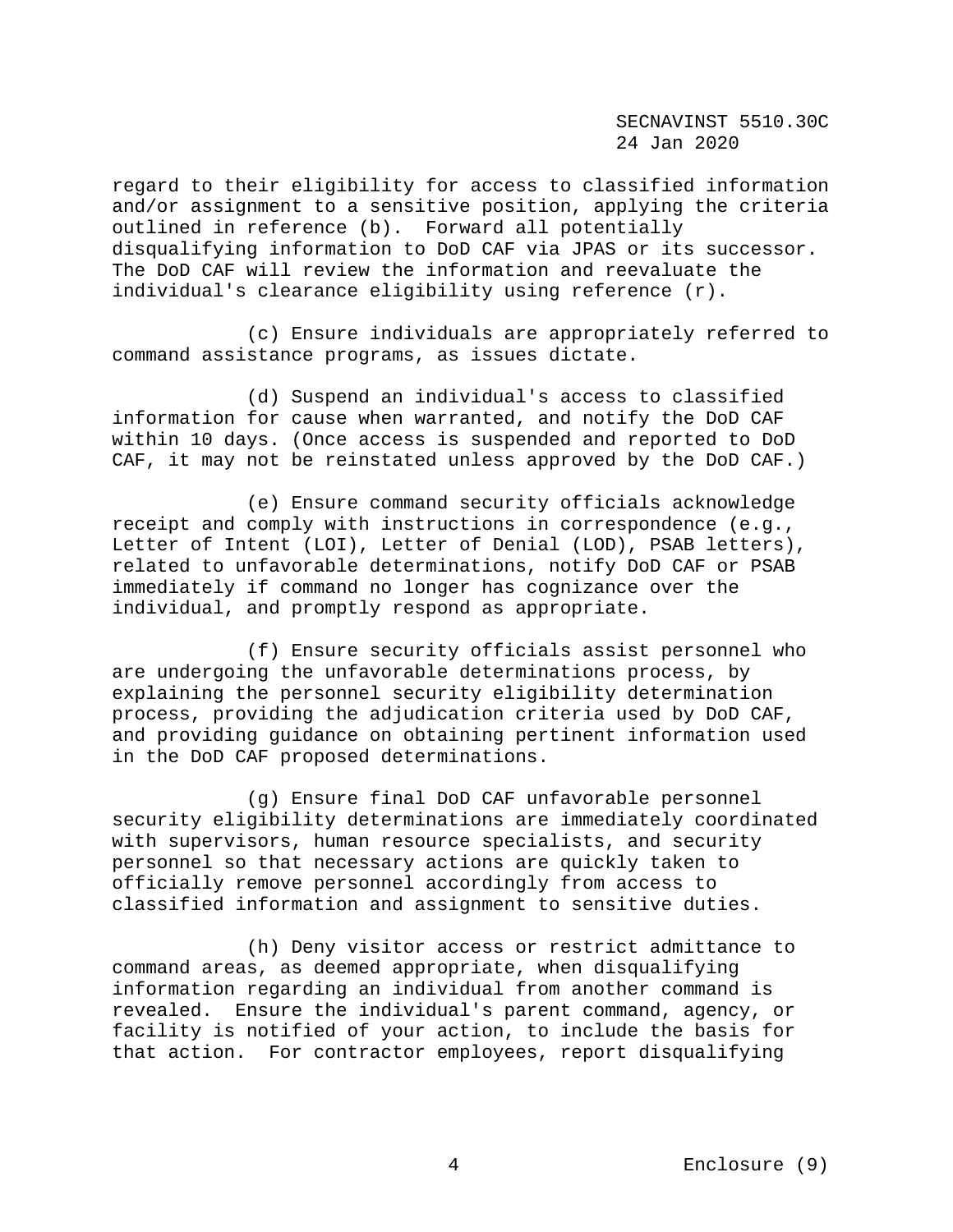issues to both the Contractor's Facility Security Officer and to the VROC.

(4) The individual will:

 (a) Be aware of the personnel security eligibility standards and continuing evaluation criteria, and to seek the advice of the local security officials whenever information develops that could affect eligibility.

 (b) Provide thorough, accurate, and timely responses to requests for information from personnel security investigators, security officials, DoD CAF adjudicators, or PSAB representatives.

 b. To be accurate and efficient, the unfavorable determination process relies on a full and frank exchange of pertinent information and timely action by all responsible parties; timely adjudicative action at DoD CAF, timely and thorough response from individual as facilitated by command security officials, and prompt appeal consideration at PSAB.

# 3.Restrictions on the Granting or Renewal of Security Clearances

 a. Eligibility determinations are restricted to only U.S. citizens who are employees of the executive branch of the U.S. government (including employees of contractors under the NISP).

 b. Eligibility will only be established for persons who are in a position that requires eligibility, based on evaluation of the appropriate completed PSI and in conformance with reference (b) adjudicative criteria. Exceptions to this restriction are rare.

 c. The SECNAV may not renew security clearances, absent a waiver, grant or renew security clearances that provide access to SAPs, SCI, or RD in accordance with reference (k).

## 4. Unfavorable Determinations Process

 a. Commands will forward credible derogatory information from any source including but not limited to, an incident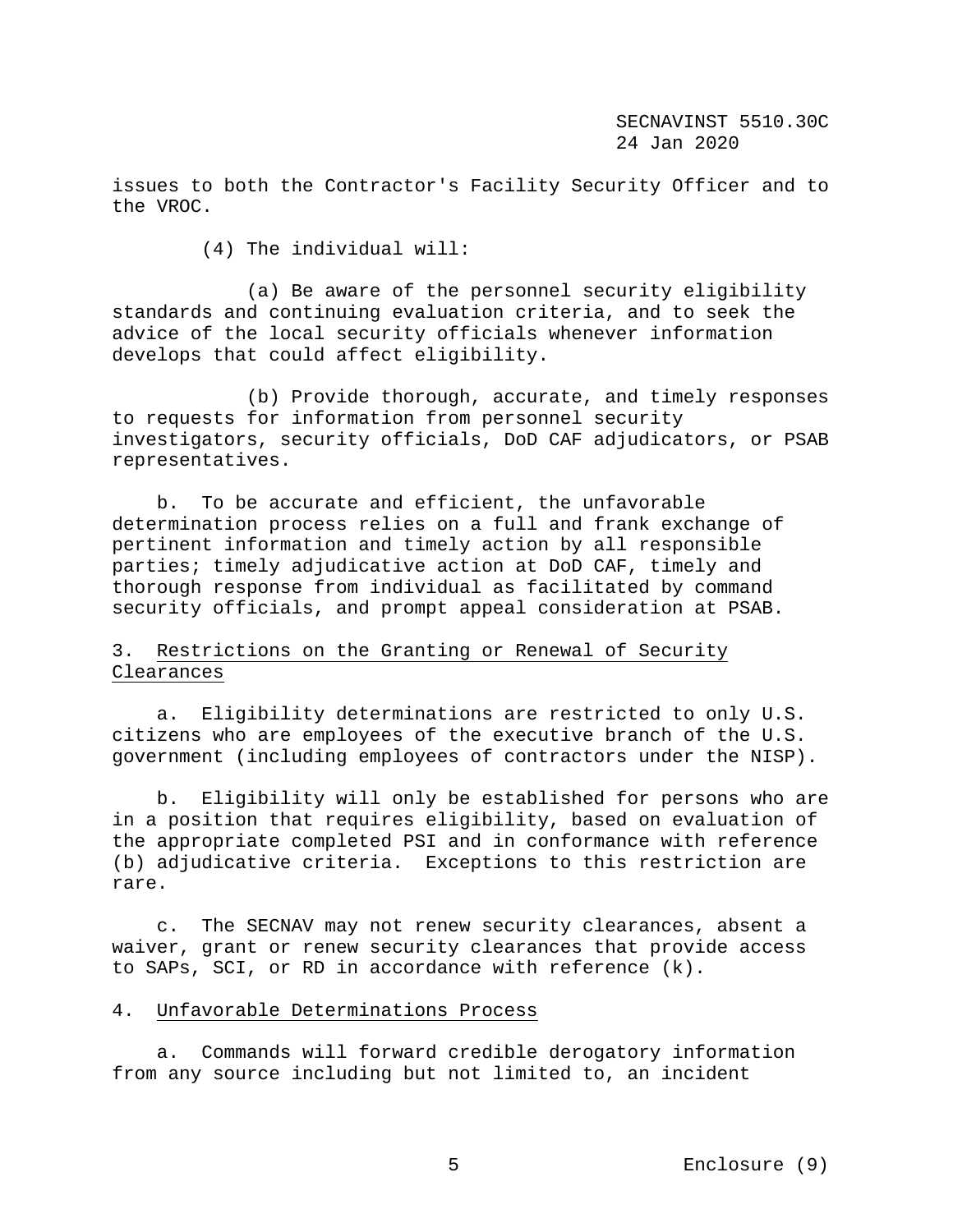report, continuous evaluation alert or a BI to the DoD CAF for determination of continued eligibility for security clearance, as appropriate. The DoD CAF will determine if the information is within the scope of the national security eligibility adjudicative guidelines, per reference (b). If a denial or revocation of national security eligibility is considered appropriate, the DoD CAF will issue to the individual concerned via JPAS or successor system a LOI and enclosed Statement of Reason (SOR) through the security manager to the individual to revoke or deny security clearance eligibility, SCI access, or sensitive position eligibility. The LOI and SOR will be as comprehensive and detailed as the protection of sources afforded confidentiality under the provisions of reference (u) and as national security permits and contain:

 (1) A summary of the security concerns and supporting adverse information.

(2) Instructions for responding to the SOR.

 (3) A copy of the relevant national security adjudicative guideline(s).

 (4) A list and description of the information relied upon to render the proposed unfavorable national security eligibility determination.

 (5) An explanation of each security concern, including the specific facts that triggered each security concern, the applicable adjudicative guideline(s) for each concern, and the disqualifying conditions and mitigating conditions for each adjudicative guideline cited.

 b. The command will immediately present the LOI and SOR to the individual and assume a direct role in facilitating the process. The command will determine the individual's intent regarding a response in writing with an explanation, rebuttal, or mitigation for the derogatory information, and immediately complete and return the Acknowledgement of Receipt of the LOI via JPAS or successor system within 10 calendar days to the DoD CAF indicating whether the individual intends to submit a response to the contemplated action and whether the command has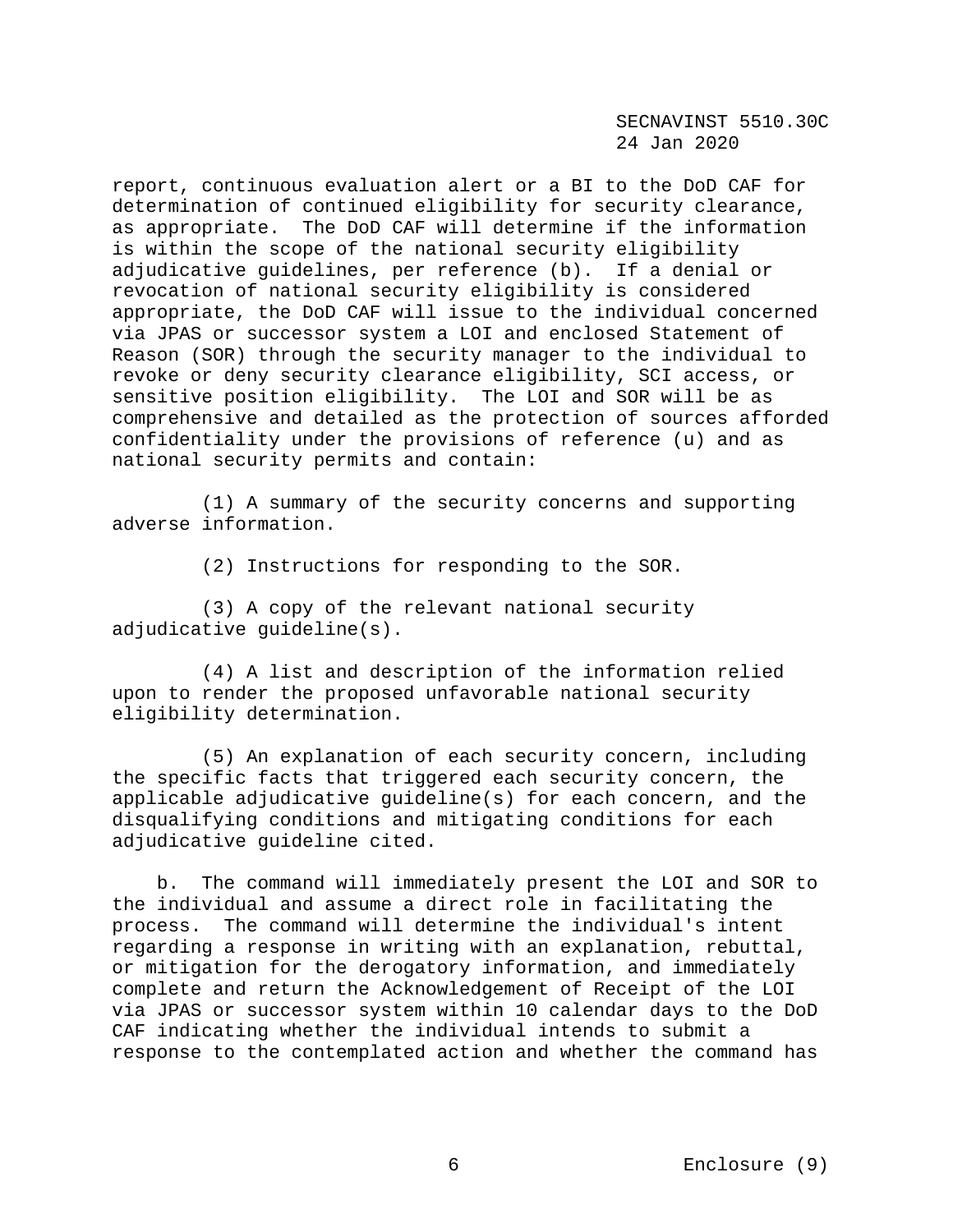granted an extension of time to submit the response. The LOI advises the individual that if they choose not to respond, absence an approved extension, or if the response is untimely, they will forfeit their right to appeal.

 c. The command will notify the DoD CAF within 10 calendar days if they are unable to deliver the LOI or SOR to the individual. The notification will include information as to why the LOI or SOR could not be delivered (e.g., illness or death in the family or deployment) and when it is expected the individual can receive a copy of the LOI and SOR. The ASM must deliver the LOI and SOR immediately upon the individual's return.

 d. Acknowledgement of receipt of the LOI through JPAS or successor system to the DoD CAF and indicate the individual's intentions.

 e. If the individual is no longer affiliated with the command, the DoD CAF will be immediately notified and the LOI will be returned to the DoD CAF.

 f. The command will review the information contained in the LOI and SOR to determine if it is in the best interest of national security to take interim action to suspend the individual's access to classified information or suspension of assignment to sensitive duties (or other duties requiring a trustworthiness determination) should be suspended while the unfavorable determination process continues. Individuals with interim or temporary access will have their access removed immediately. An incident report will not be submitted on the<br>same information that is included in the LOI and SOR. The same information that is included in the LOI and SOR. Commander's decision(s) on access will be documented, signed, and a copy maintained by the security manager until the final adjudication. If access is suspended:

 (1) It will be formally suspended in JPAS or successor system. Informal suspension (removal of access) is not authorized when an LOI or SOR is issued.

 (2) The individual will be debriefed from access to classified information.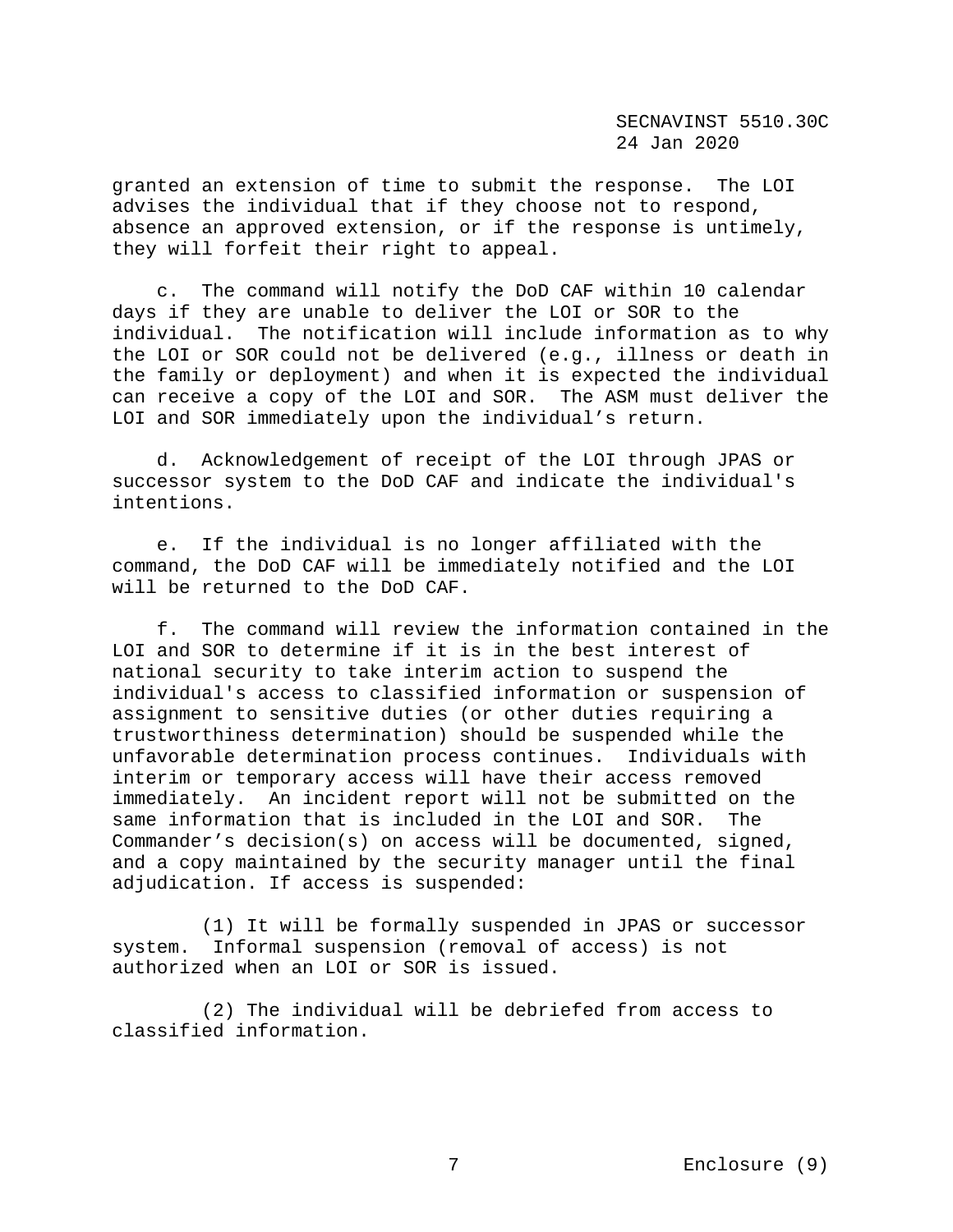(3) The individual will sign a receipt, acknowledging receipt of the access suspension notification.

 g. The ASM will serve as the liaison between the DoD CAF and the individual. The ASM will:

 (1) Deliver the LOI and SOR and have the individual acknowledge receipt of the LOI and SOR. The ASM and a witness will document the delivery if the individual refuses acknowledgement.

 (2) Obtain an acknowledgement receipt with the individual's intention to respond within the time specified and submit the receipt to the DoD CAF in JPAS or successor system within 10 calendar days.

 (3) Explain the consequences of the proposed action and the need to respond in a timely fashion.

(4) Explain how to request extensions.

 (5) Explain how to obtain copies of investigative records.

 (6) Explain the procedures for responding to the LOI and SOR.

 (7) Explain the individual's entitlement to obtain legal counsel or other assistance at their own expense within the relevant time periods.

 h. When a security office receives a LOI and SOR, or a LOD and/or Letter of Revocation concerning an individual who is no longer assigned to the command, the LOI and SOR or the LOD or revocation will be returned to the DoD CAF with a statement indicating the individual's status. If the individual has been discharged from military service with no reserve obligation, is incarcerated, or is dropped from the rolls as a deserter, return the LOI and SOR or the LOD or revocation and upload the discharge orders or supporting documentation to the DoD CAF via JPAS or successor system.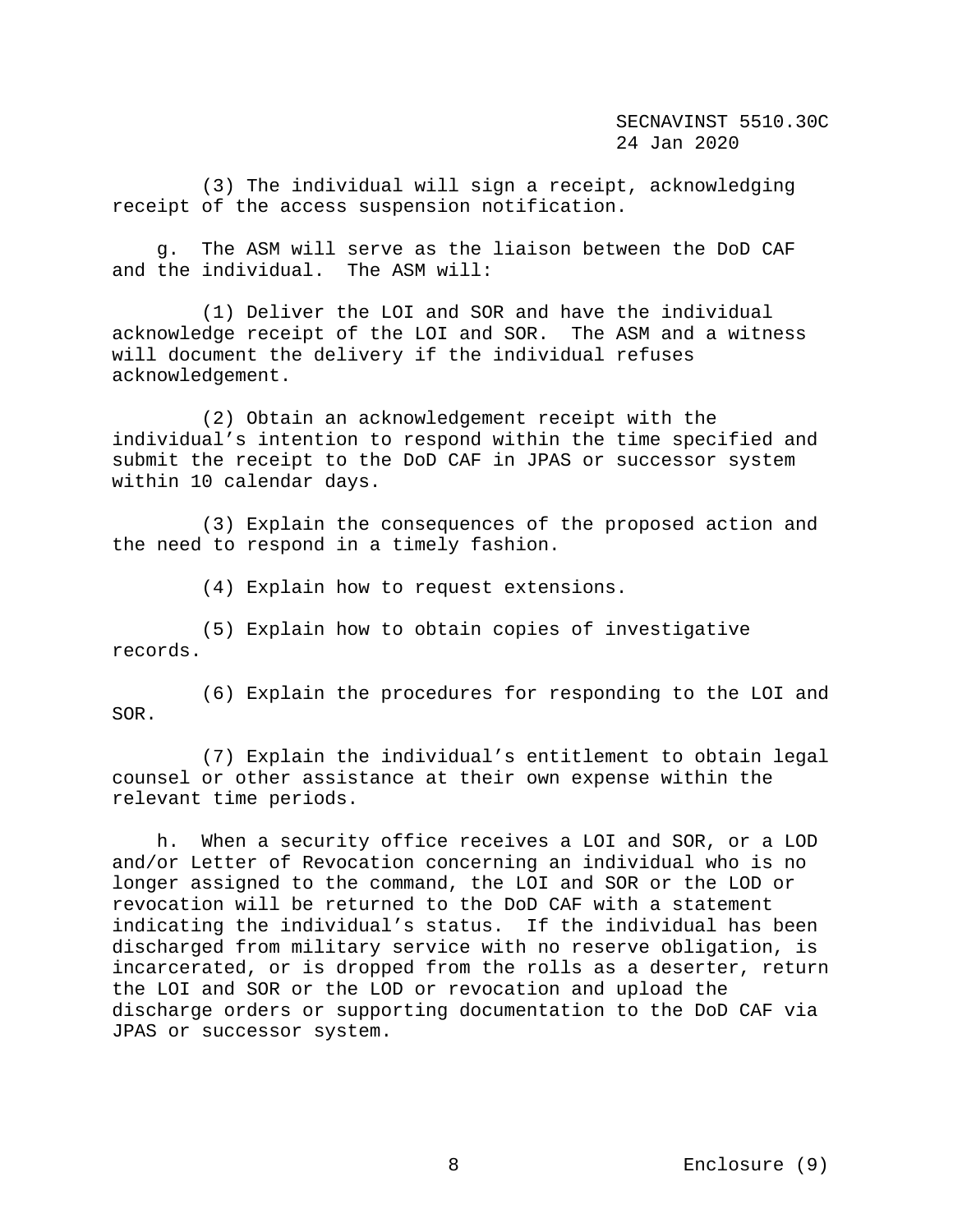i. The LOI or SOR response by the command and the individual:

 (1) The commander and/or security manager will ensure that the individual acknowledges receipt of the LOI and SOR by signing and dating the response form enclosed in the LOI and SOR. The recipient of the LOI will indicate his or her intention of submitting a rebuttal or response to a LOI and SOR within 10 calendar days of receipt of the LOI and SOR. receipt will be uploaded to the DoD CAF via JPAS or successor system and;

 (a) Will not deny or revoke an individual's national security eligibility without official documentation that the individual received the LOI and SOR. All LOIs and SORs will have a returned receipt submitted to the DoD CAF.

 (b) If the individual refuses to sign the receipt, the refusal will be documented and signed by the commander or supervisor and returned to the DoD CAF.

 (2) The individual's reply to the LOI and SOR must be submitted no later than 30 calendar days from receipt of the LOI and SOR to prepare and submit a written response. No outside influence will be permitted to forfeit the individual's opportunity to reply. The commander has the authority to grant the recipient of the LOI up to 30 extension days (for a total of 60 days) for the preparation of a response, provided the DoD CAF is notified of the extension time granted. After the initial 30-day extension, requests for extensions must be directed to the DoD CAF with a valid justification.

 (3) The commander and/or ASM will ensure that the individual is counseled as to the seriousness of the DoD CAF contemplated action and will offer advice and assistance needed in forming a reply. The person can obtain legal counsel or other assistance at his or her own expense, and may request a copy of the investigative files under the provisions of reference (u). If other than DON investigative records repository files exist, the Freedom of Information Act Office and/or Privacy Office will refer the request to the appropriate repository.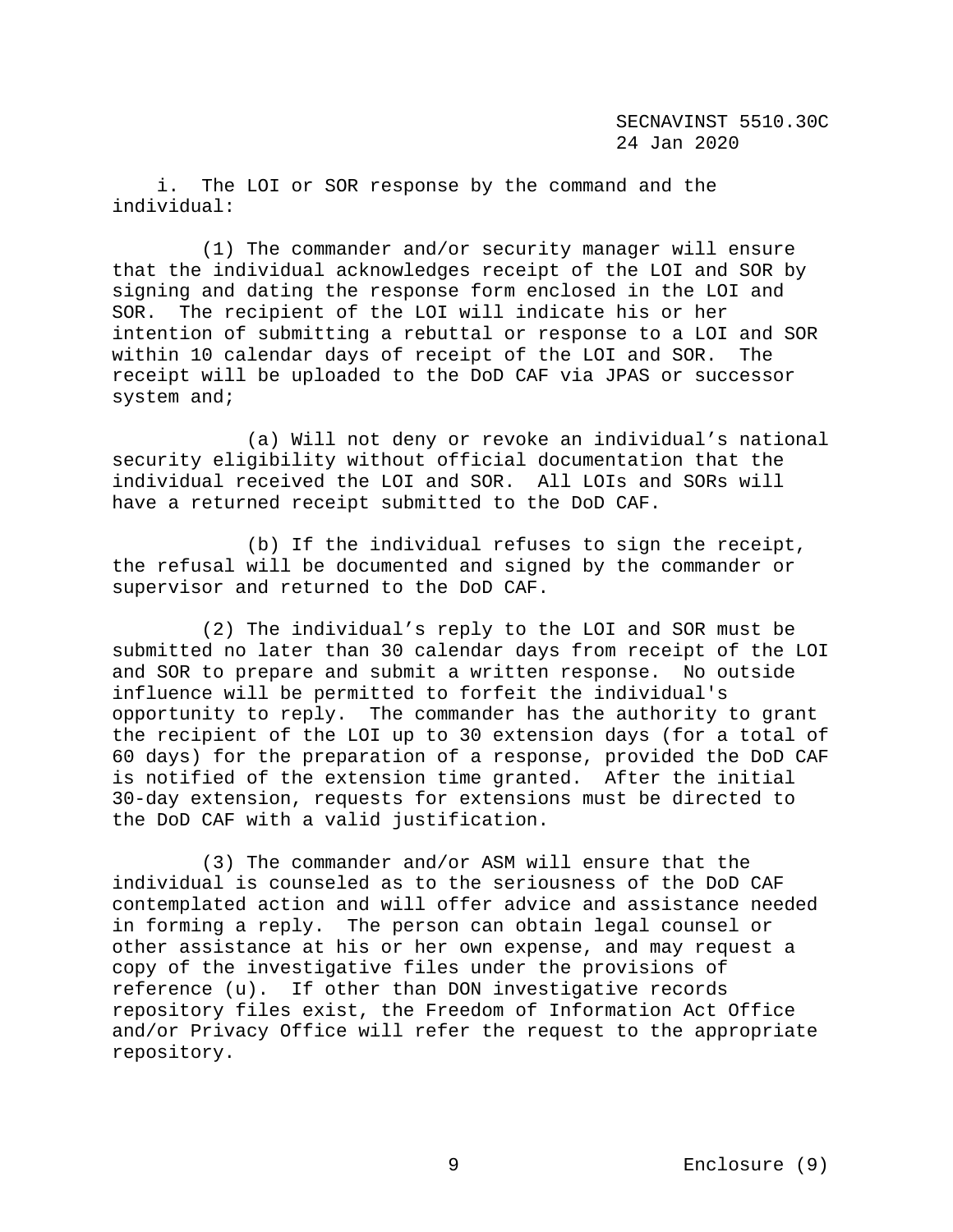(4) The individual's written response should address each issue raised in the LOI and SOR. Failing to address each issue may result in the DoD CAF rendering an unfavorable determination. Any pertinent written documentation must be labeled in a manner to ensure it is properly associated with the issue(s) raised in the LOI and/or SOR. Letters of recommendation from commanders and/or supervisory personnel must be attached to the response. The individual will forward the response through the ASM to the DoD CAF.

 (5) If an individual decides not to respond to the LOI and SOR after initially indicating an intent to respond, the ASM will upload a signed document from the individual, documenting the decision not to respond, prior to the 30-day suspense.

 (6) The DoD CAF final decision will be forwarded through the servicing ASM to the individual.

 j. The command must respond within 10 calendar days after delivery of the LOI to the recipient by forwarding the completed Acknowledgement of Receipt of the LOI to the DoD CAF via JPAS or successor system. Absent command or individual notification of intentions, the DoD CAF may issue a final determination after 90 calendar days from the date on the LOI based upon existing information.

 k. The DoD CAF will adjudicate the response to the LOI within 90 calendar days of receipt and will either make a favorable determination and authorize eligibility or issue a LOD of the unfavorable determination.

 l. If a favorable determination is made, individuals will be notified in writing, via their command, and the decision recorded in JPAS or successor system.

 m. If an unfavorable national security eligibility determination is received:

 (1) The DoD CAF will provide a LOD or Letter to Revoke (LOR) in response to the individual's written response to the LOI and SOR if the conditions presented were not favorably adjudicated. The LOD or LOR must provide the individual with a comprehensive and detailed written explanation of each security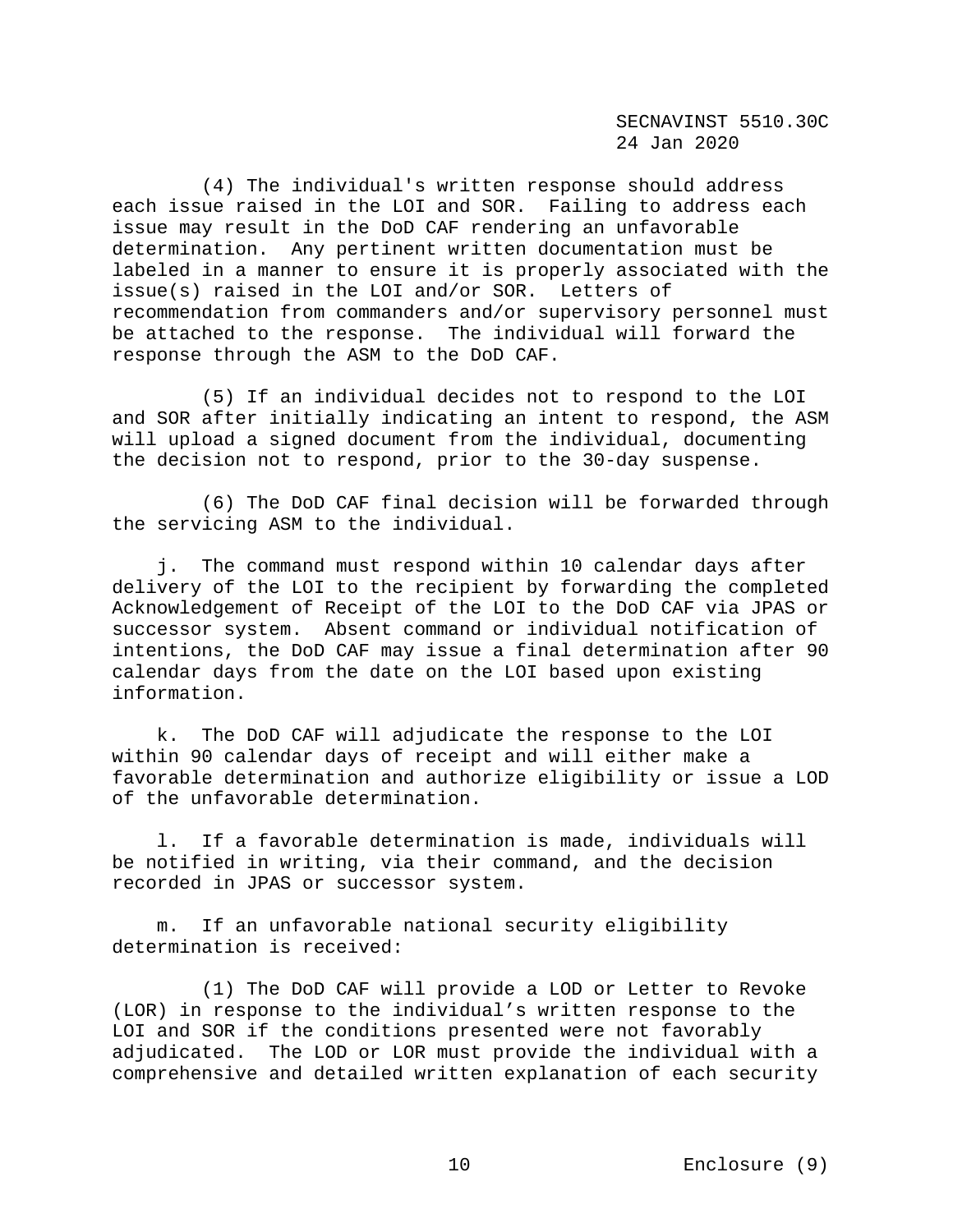concern, the applicable adjudicative guideline(s) related to each concern, and an explanation of the types of mitigating information they could provide to support their appeal.

 (2) The LOD or LOR will inform the individual of their right to appeal the DoD CAF unfavorable national security determination. The letter will inform the individual of their right to:

 (a) Be represented by counsel or other representative at their own expense.

 (b) Request the documents, records and reports upon which the unfavorable national security determination was made.

 (3) The individual must acknowledge the receipt of the LOD or LOR and indicate in writing if they will submit an appeal within 10 calendar days. If the individual refuses to acknowledge receipt or indicate whether an appeal will be submitted, the refusal will be documented and signed by the commander or supervisor and returned to the DoD CAF.

 (4) The ASM will notify the DoD CAF within 10 calendar days if they are unable to deliver the LOD or LOR to the individual. The notification will include information as to why the LOD or LOR could not be delivered (e.g., illness or death in the family, deployment) and when it is expected that the individual can receive a copy of the LOD. The ASM must deliver the LOD immediately upon the individual's return.

 (5) Upon receipt of an LOD or LOR, the ASM will debrief the individual from access to classified information.

## 5. Appeals Process

 a. The PSAB is the final appellate authority for unfavorable personnel security determinations made by the DoD CAF. If an individual chooses to appeal an unfavorable DoD CAF determination, the appeal may be made by personal appearance or in writing as follows: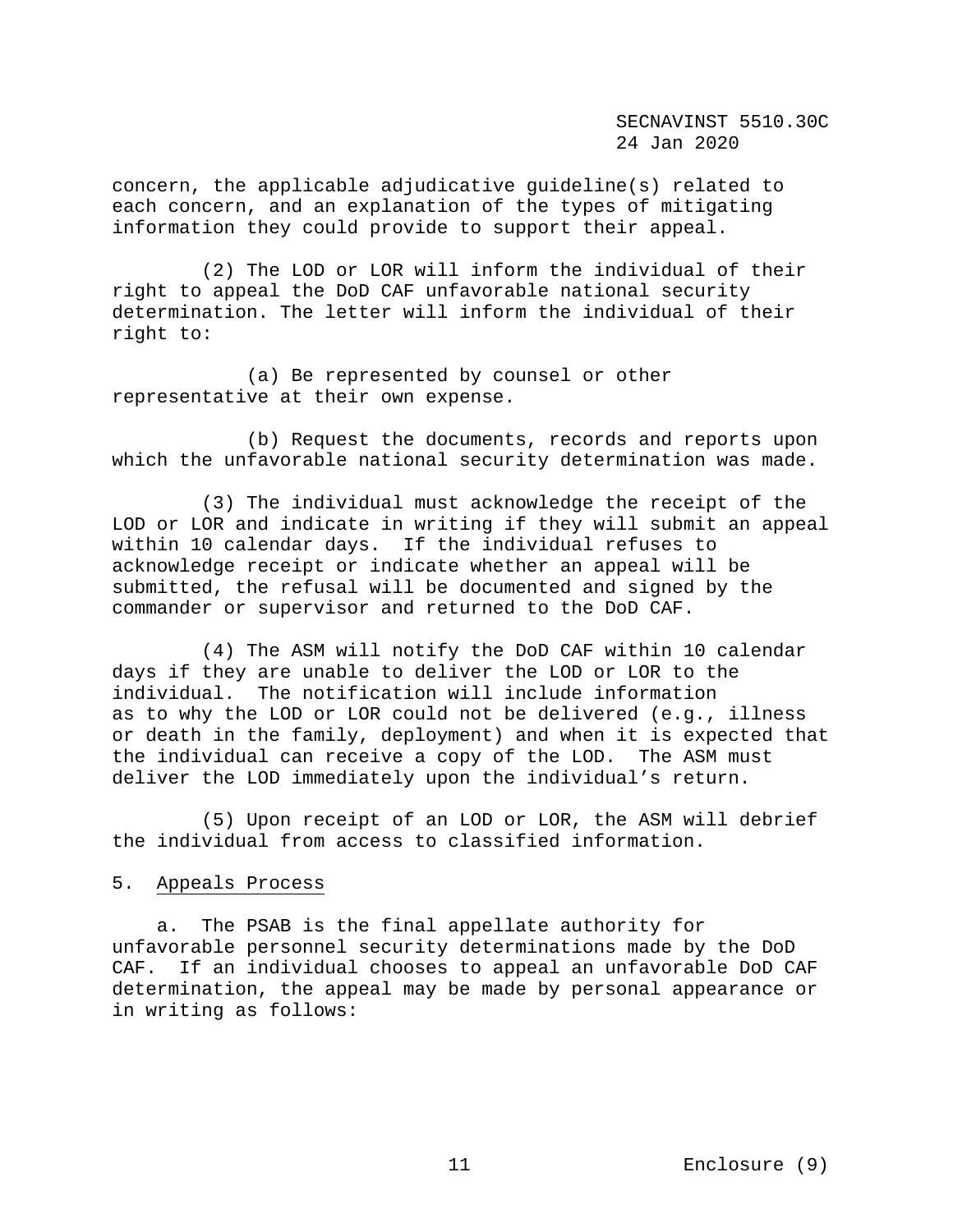(1) Individuals may request a personal appearance before an Administrative Judge (AJ) from the Defense Office of Hearings and Appeals (DOHA). This appearance is intended to provide the individual an opportunity to personally respond to the DoD CAF LOD, LOR and to submit supporting documentation to the AJ, who will make a recommendation to the PSAB. A transcript of the proceedings of the personal appearance along with any supplemental documentation will be forwarded with the DOHA AJ's recommendation and will serve as the individual's appeal to the PSAB.

 (2) Individuals may submit a written appeal directly to the PSAB via their command and forego the personal appearance. A written appeal should also include supporting documentation, when appropriate.

 b. Individuals may not choose both options. Having or not having a personal appearance will not bias the PSAB in making a fair determination.

c. DOHA Personal Appearances

 (1) Individuals desiring to present a personal appeal must request a DOHA hearing within 10 days of receipt of the LOD or LOR.

 (2) The DOHA will normally schedule the personal appearance to be accomplished within 30 days of receipt of the individual's request.

 (3) Individuals will be provided a notice designating time, date, and place for the personal appearance. For individuals at duty stations within the contiguous 48 states, the personal appearance will be conducted at the individual's duty station, a nearby suitable location, or by videoteleconference. For individuals assigned to duty stations outside the contiguous 48 states, the site of the personal appearance will be determined by the Director, DOHA or designee at (1) the individual's duty station; (2) a suitable location near the individual's duty station; or (3) at DOHA facilities located either in the Washington D.C. metropolitan area or the Los Angeles, California metropolitan area.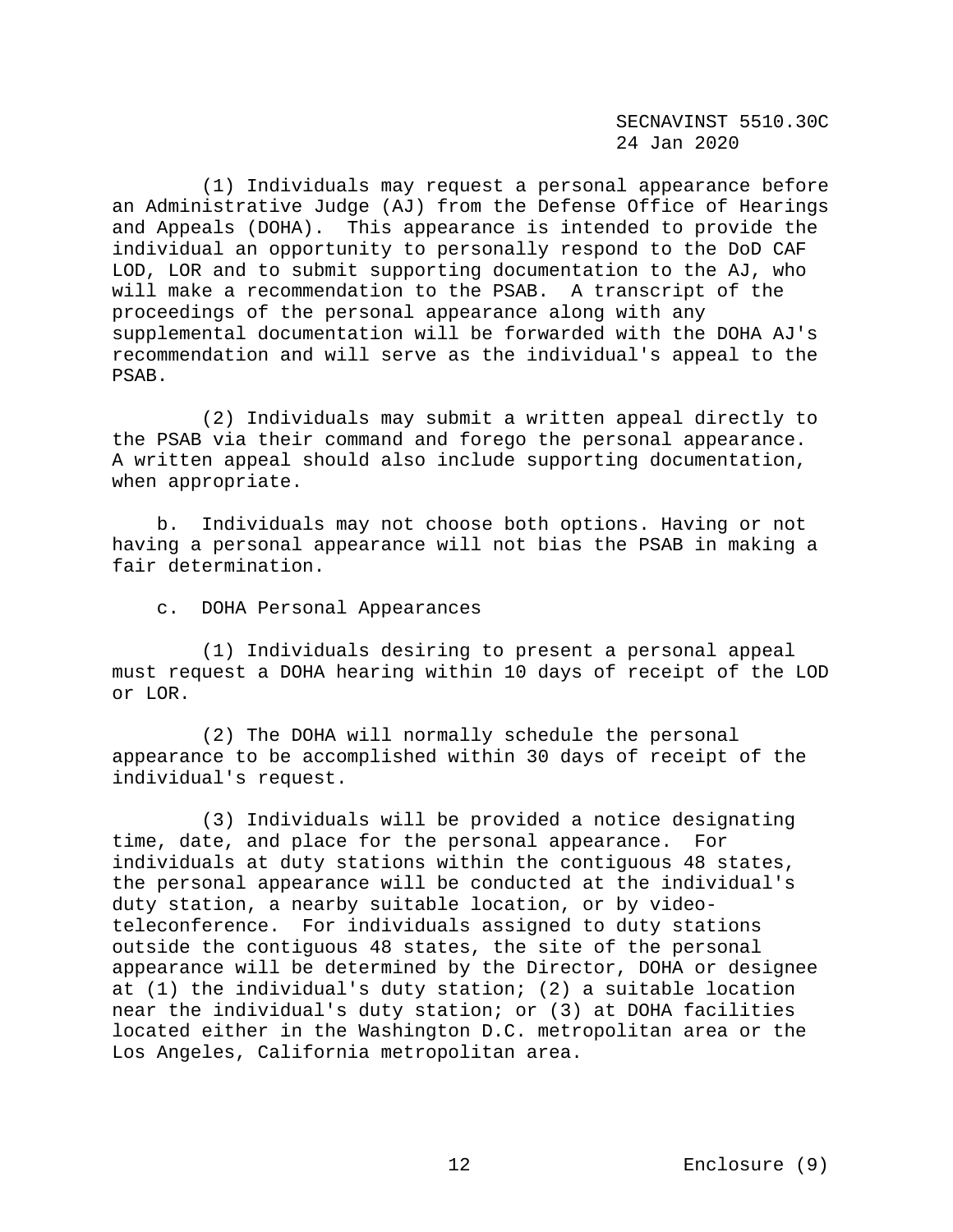(4) Travel costs for the individual presenting a personal appeal to the DOHA will be the responsibility of the individual's command.

 (5) The individual may be represented by counsel or other personal representative at the individual's expense.

 (6) Requests for postponement of the personal appearance can be granted only for good cause as determined by the DOHA AJ.

 (7) Individuals who choose a personal appearance will have the opportunity to present, cross-examine witnesses, or obtain comments in writing for submission to the AJ at the proceeding. Individuals who desire to present the view of others must do so in writing (e.g., letters of reference, letters from medical authorities, etc.). The appeal should address the disqualifying issues identified by the LOD or LOR and should present any existing mitigation as defined in reference (b), to include pertinent supporting documentation.

 (8) The AJ will review the individual's case file, hear the individual's or counsel's or personal representative's presentation, and review any documentation submitted by the individual. Then the AJ will develop a recommended determination that will be forwarded along with a transcript of the personal appeal to the PSAB generally within 30 days of the personal appearance.

 (9) The value of a command perspective on the PSAB deliberations cannot be overstated. Since appeals presented to DOHA do not have the benefit of a command endorsement, commands are strongly encouraged to submit a position paper directly to the PSAB. However, due to time constraints, the PSAB will only solicit a command position when the DOHA personal appearance presents substantial information not included in the individual's rebuttal to the LOD or LOR. When this happens, a PSAB representative will contact the command to request the new information. The command will have 10 days to respond and will afford the individual the opportunity to review the information prior to submission to the PSAB.

d. PSAB Written Appeal Submissions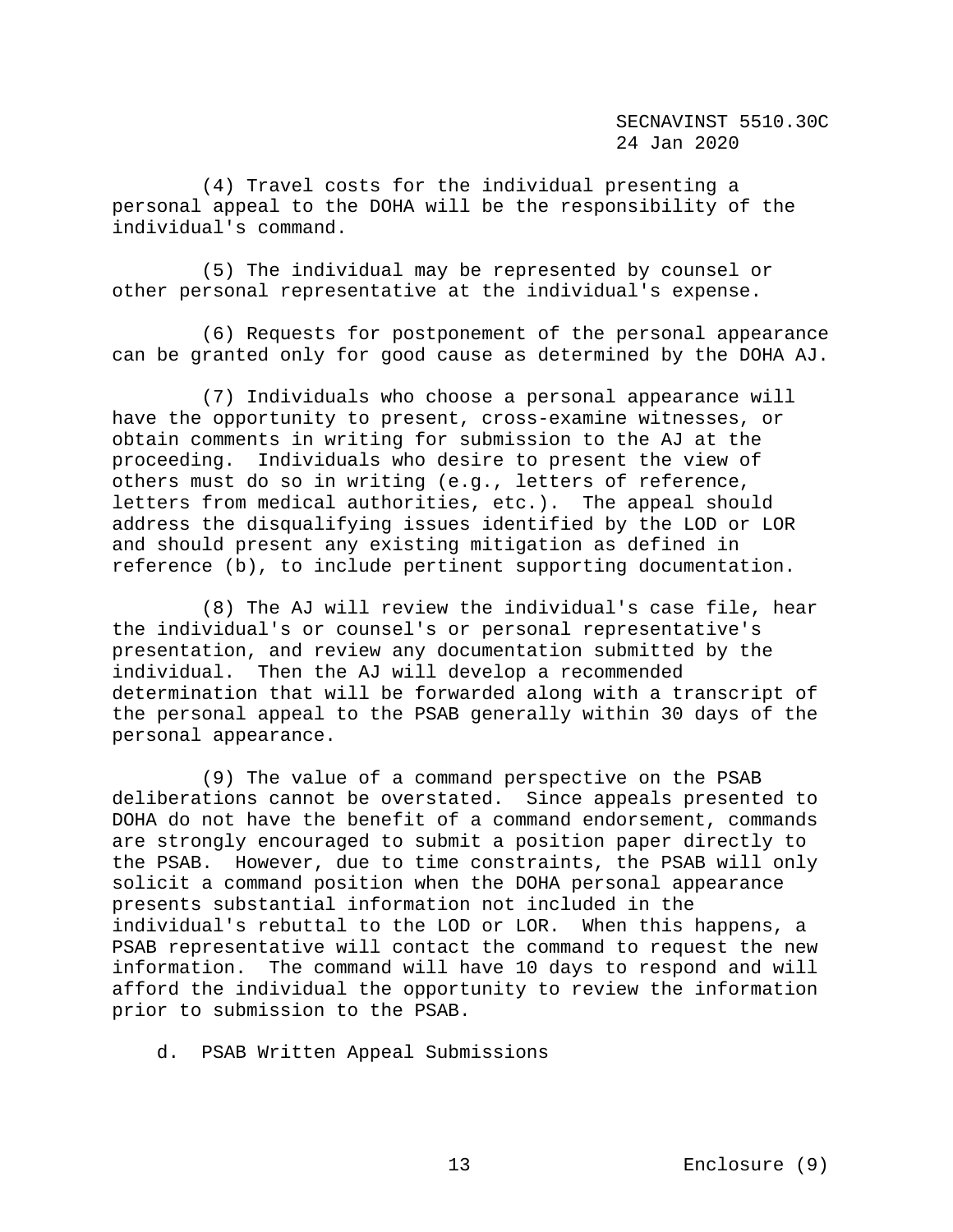(1) Within 10 calendar days of receipt of the LOD or LOR, the individual will sign and return the notice of intent to appeal to the adjudication facility via their security office. The individual has 30 days from receipt of the LOD or LOR to submit a written appeal to the PSAB. The PSAB President or designee may grant a 30 calendar day extension of time for good cause demonstrated by the appellants (e.g., illness, death in the family or deployment).

 (2) The written appeal may be made by counsel or personal representative at the individual's expense.

 (3) Written appeals should address the disqualifying issues identified by the LOD or LOR, and should present any existing mitigation as defined in reference (b), to include pertinent supporting documentation.

 (4) Commands will provide a command perspective by submitting an endorsement to the individual's written appeal and will afford the individual the opportunity to review the written endorsement prior to the final submission to the PSAB.

e. PSAB Procedures

 (1) The PSAB will review the DoD CAF case file, the individual's appeal (to include DOHA recommendations and command submissions as provided), and any supporting documentation submitted by the individual.

 (2) If the PSAB agrees with the DOHA recommendation, the PSAB may adopt the DOHA recommendation in lieu of providing a PSAB written determination.

 (3) The PSAB normally renders decisions within 45 days of receipt of the individual's appeal from the DoD CAF or 30 days from receipt of the DOHA recommendation.

 (4) The PSAB may also request additional information or determine that information not contained in the adjudicative record or the appeal material is needed to render a final determination (e.g., updated credit bureau report, information from the command) the new information must be provided to the individual. The individual must be provided a reasonable period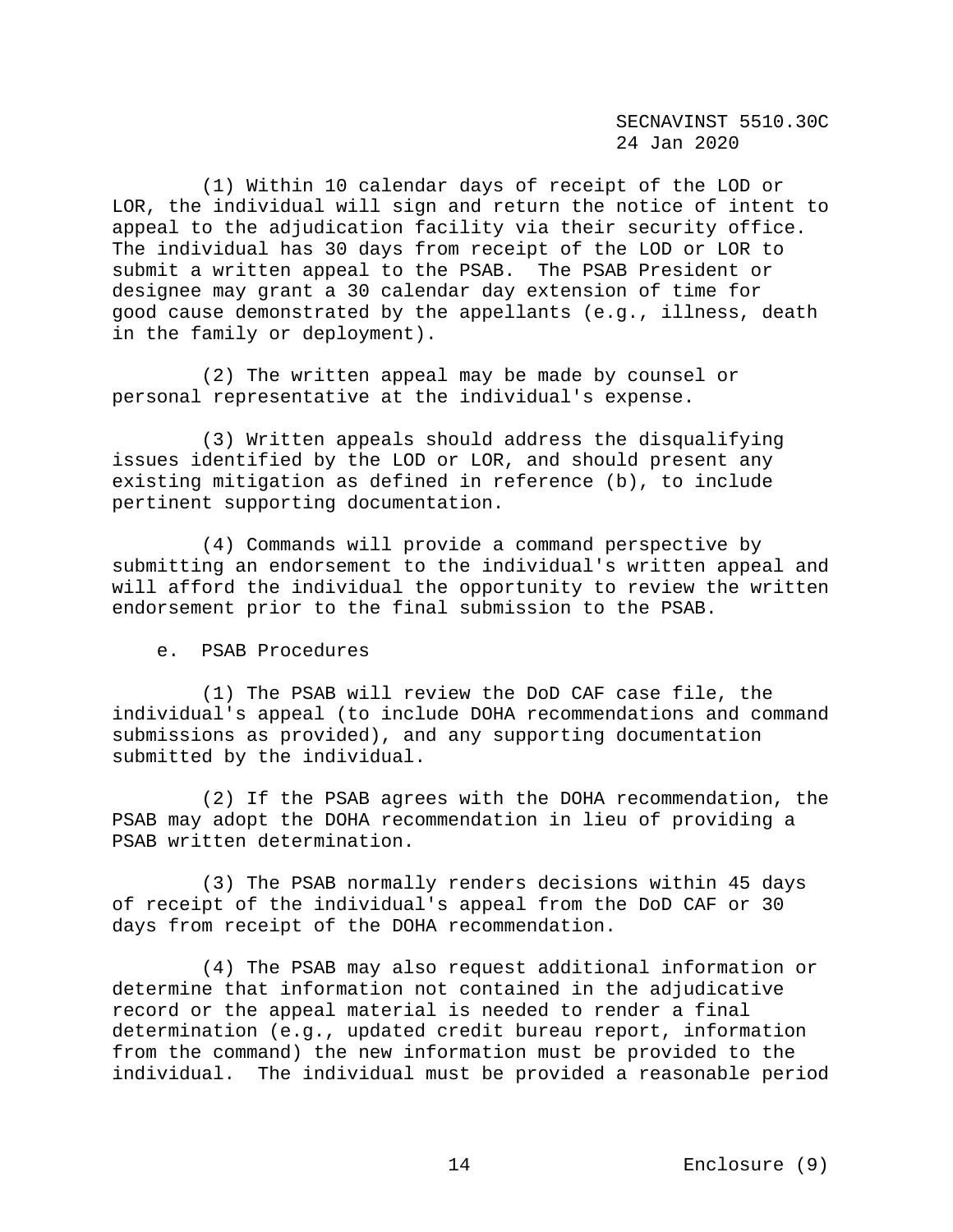of time to offer any rebuttal to this information, prior to it being considered by the PSAB.

 (5) Personal appearances before the PSAB are prohibited; however the PSAB may request additional information from the appellant through the command.

 (6) The PSAB will meet at least monthly, and within 10 days of the Board decision, will upload the decisions via JPAS or successor system, and notify the individual, via the individual's command, of the PSAB determination.

 f. The PSAB determination is final and concludes the administrative appeals process.

 (1) The PSAB will direct the DoD CAF to grant or restore eligibility when the PSAB finds for the appellant. The PSAB's written decision will identify each adjudicative guideline issue stated in the LOD or LOR that formed the basis of the denial or revocation that remains unmitigated after the appeal and the rationale for the final disposition of the appeal. The DoD CAF will adjust the JPAS or successor system record to re-establish eligibility within two days of receipt of the PSAB determination letter.

 (2) When the PSAB finds against the appellant, reconsideration is only possible, if at a later date (at least one year from the date of the final PSAB denial or revocation decision) the individual's command determines that a valid requirement for access to classified information exists and the issues which caused the unfavorable determination seem to have been mitigated either through the passage of time or other relevant positive developments. Paragraph 7-6 explains the reconsideration process. A copy of the PSAB determination letter will be provided to the DoD CAF for inclusion in the adjudicative record.

6. Reestablishing Eligibility After A Denial or Revocation. Following an unfavorable security determination, a request to reestablish eligibility normally a minimum of 12 months after the concluding unfavorable determination either by PSAB if appeal rights were exercised or by the DoD CAF if appeal rights were NOT exercised, and;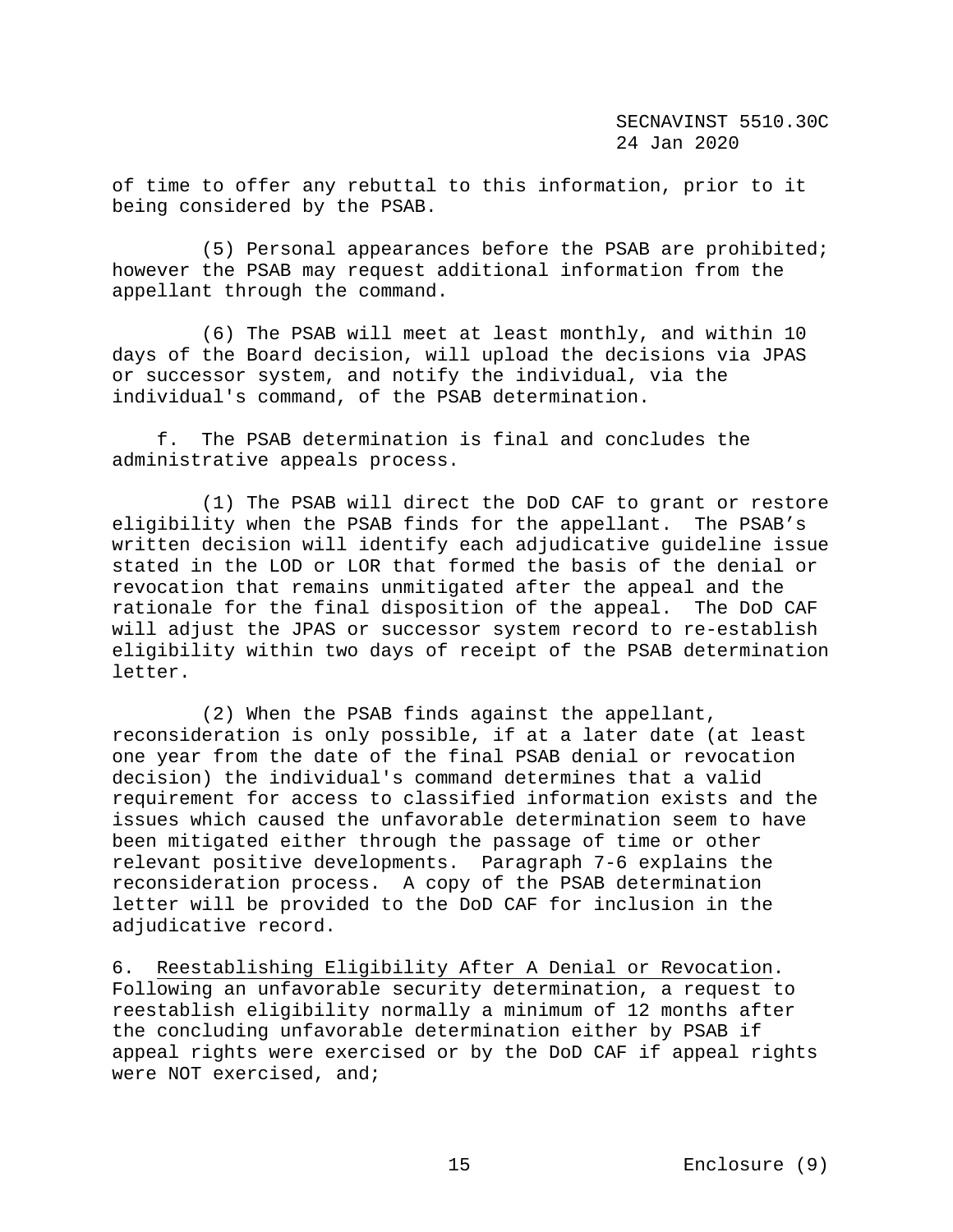a. A commander may request reconsideration of unfavorable national security determinations for individuals within their command one year after the denial or revocation. The year is counted from the date of the denial or revocation decision by the DoD CAF; or, if the individual elected to appeal, one year from the date of the PSAB determination.

 b. Individuals who terminate their affiliation with the federal government (including federal contract employment) for 24 months or more after an unfavorable national security determination are not subject to the reconsideration process. When attempting to re-affiliate with the DON these individuals will be submitted for a new BI.

 c. Reconsideration will not be requested solely based on an individual's personal desire to acquire eligibility. Reconsideration is not a personal right or entitlement. The individual must be in a position or have a duty assignment that requires national security eligibility.

 d. If a denial or revocation is based on significant derogatory information that has been reported to a CI or law enforcement authority, the DoD CAF should consult with these authorities to ensure it has all relevant information before reviewing a reconsideration request.

 e. The following should be met before a request for reconsideration is submitted:

 (1) The individual's commander must determine that the issues which caused the unfavorable determination are mitigated as outlined in reference (b), either through the passage of time or other relevant positive developments.

 (2) The command has a current mission critical requirement, including tentative selection to a federal position, for the individual to have access to classified information or to hold a sensitive position.

 (3) Reconsideration requests are formally submitted from the commander or designee of the employing activity to the DoD CAF. Reconsideration requests must be fully detailed and justified, providing all relevant documentation that the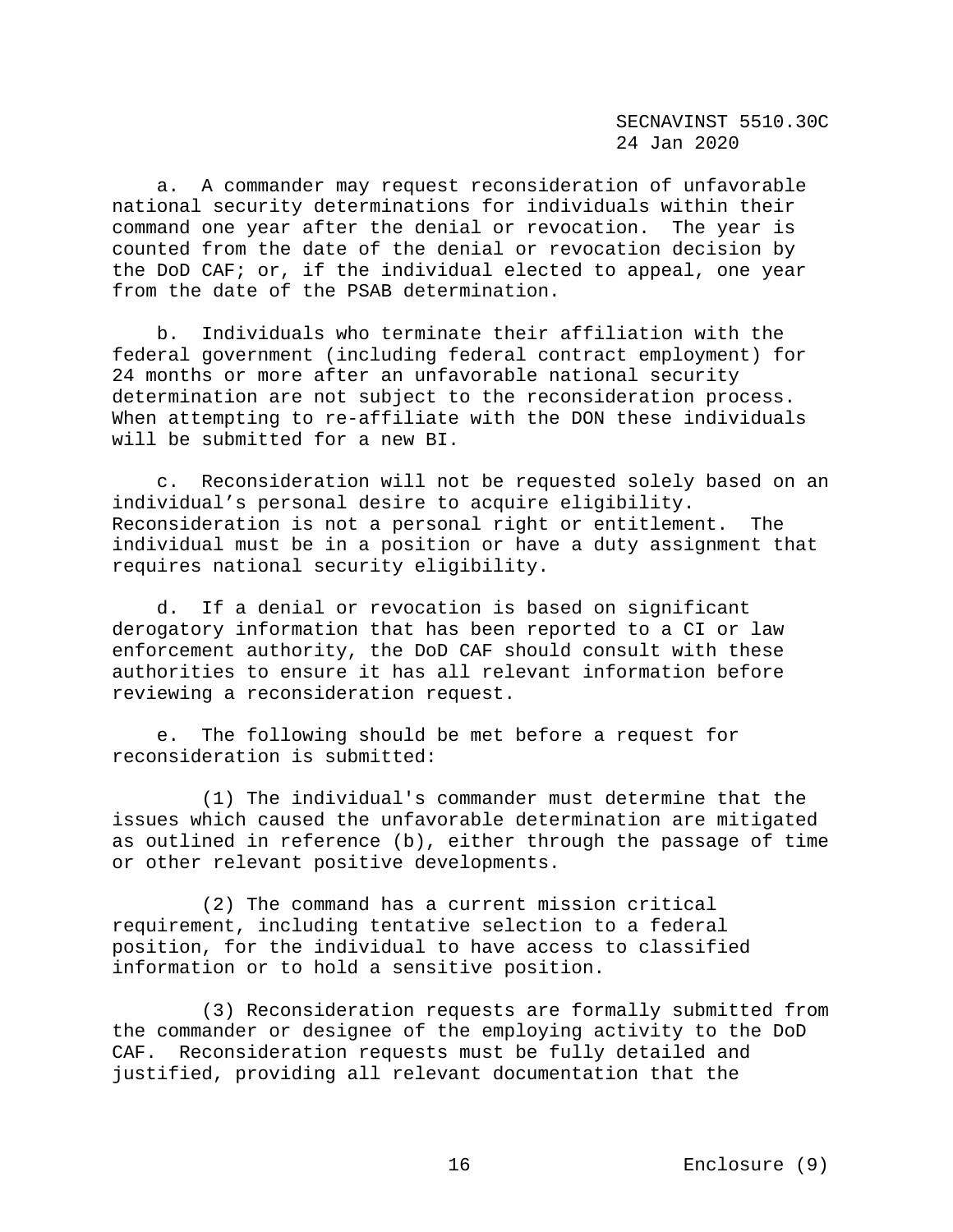circumstances or conditions that resulted in the final adverse eligibility determination have been rectified or sufficiently mitigated to warrant reconsideration. The documentation required depends on the reason(s) for the denial or revocation, such as, a current evaluation for behavioral (psychological) health issues, an evaluation for drug or alcohol abuse, or current financial statements.

 (4) Individuals whose current eligibility is either denied or revoked or who are pending reconsideration are not authorized temporary/interim access and/or temporary assignment to national security or sensitive positions.

 (5) Any request for reconsideration submitted to the DoD CAF in accordance with the above provisions must outline the reasons for the denial or revocation and provide a rationale for favorable action. The request for reconsideration must be endorsed by the individual's commander or delegated representative. Commanders may delegate this responsibility to managers who are responsible for the supervision of the individual. The commander should be familiar with the information available to the decision authority and with the DoD CAF and/or PSAB's rationale for denying the appeal. If the individual does not have a copy of the DoD CAF or PSAB's original decision, as applicable, the commander should request a copy of the record.

 (6) Once security offices submit their DoD Components request for re-consideration, no supplemental information will be accepted or considered unless requested by the DoD CAF. Should the DoD CAF request additional information, the Command must submit the documentation within the given timeframes.

 f. The DoD CAF has the authority to grant or deny the reconsideration based on a review of the submitted documentation to determine the extent to which circumstances or conditions have been rectified or sufficiently mitigated.

 (1) DoD CAF will assess the request and reestablish eligibility, if warranted.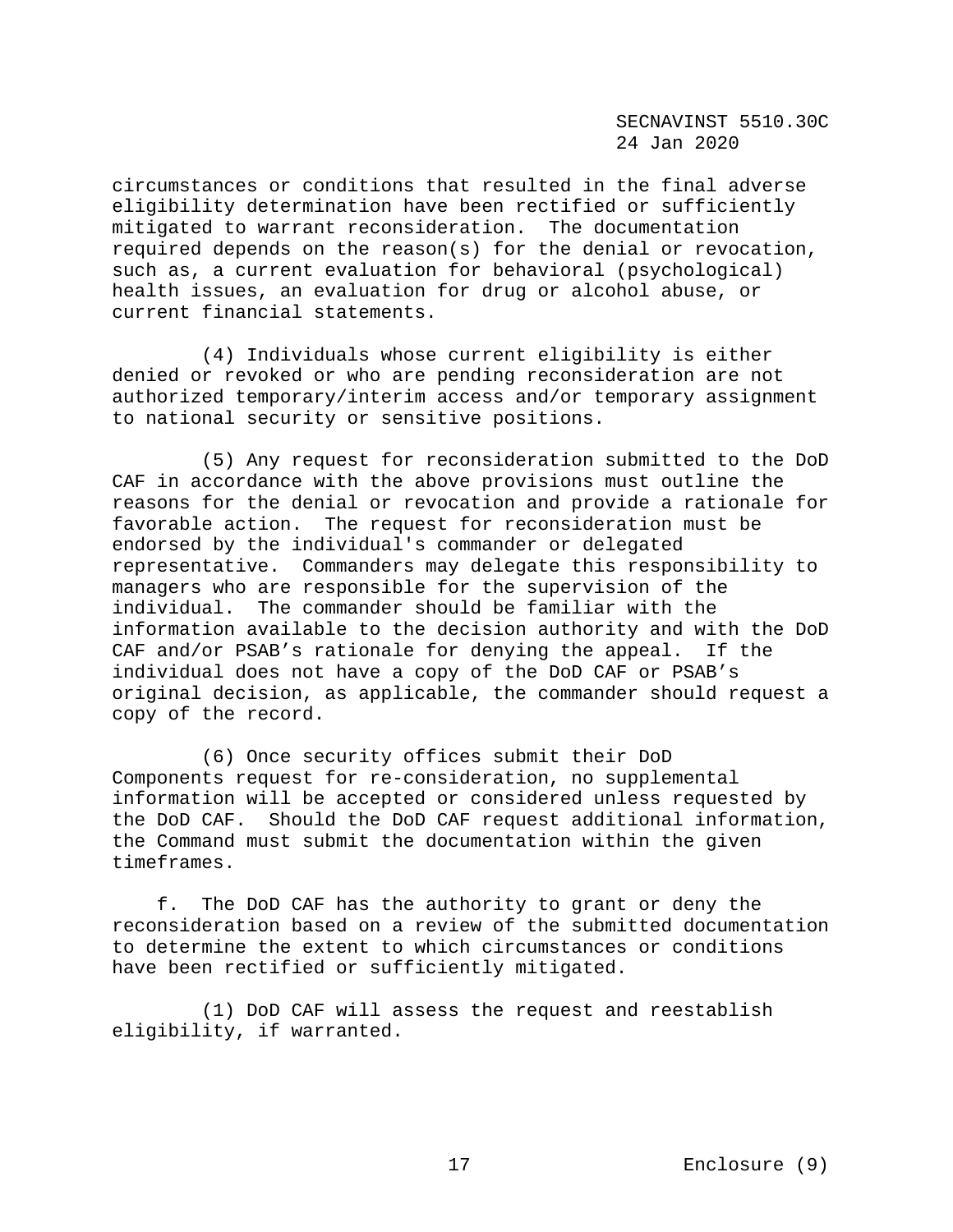(2) If a favorable determination is not possible, the DoD CAF will provide notification through the command to the DoD Component in writing, generally within 30 days from receipt of request for reconsideration.

 (3) The individual will not be eligible for reconsideration for at least one year from the DoD CAF reconsideration decision.

 (4) No due process is afforded for denial of a request for reconsideration.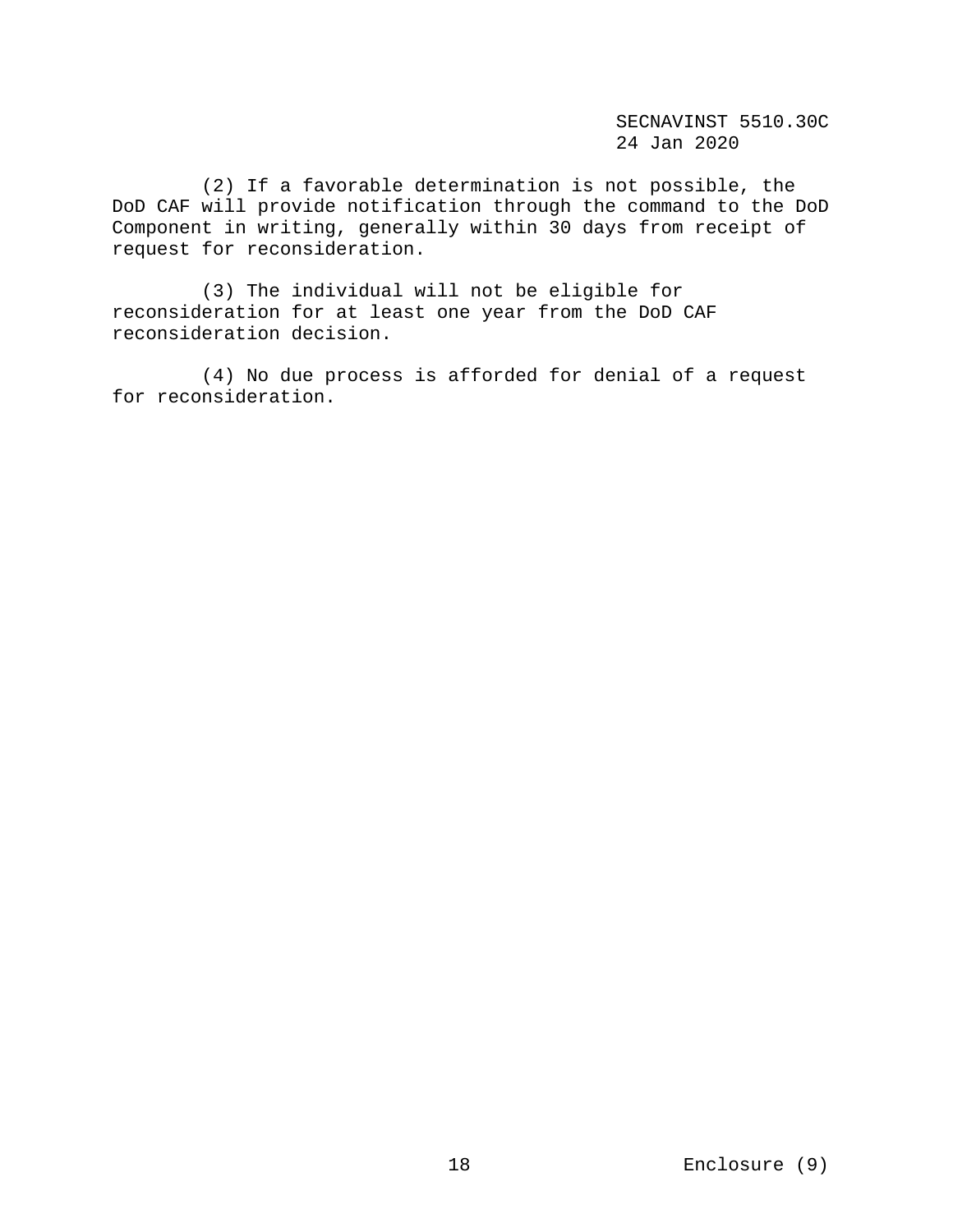#### **ACCESS TO CLASSIFIED INFORMATION**

## 1. Overview

 a. The CO's responsibility for his or her command is absolute. The authority of the CO is commensurate with his or her responsibility. COs have ultimate responsibility and authority for all determinations regarding persons who may have access to classified information under their control.

 b. COs will determine those position functions under their control that require access to classified information, and may authorize access to the incumbents of such positions who have officially been determined to be eligible by the appropriate adjudicative authority.

 c. COs may grant access to classified information to any individual who has an official need-to-know, established security clearance eligibility, and about whom there is no known un-adjudicated disqualifying information.

 d. No one has a right to have access to classified information solely because of rank, position, or security clearance eligibility.

 e. Access to classified information will be granted only if allowing access will promote the furtherance of the DON mission while preserving the interests of national security.

 f. Access to classified information will be limited to the extent possible, to the minimum number of persons necessary to accomplish the mission, and will be based on need-to-know. Additionally, the level of the classification and the amount of information authorized for access will be limited to the minimum level and amount required to perform assigned duties.

 g. Access to classified information will be formally terminated when it is no longer required in the performance of assigned DON duties and/or when the individual's security clearance eligibility is denied or revoked.

 h. All individuals will complete a SF 312 prior to being granted initial access to classified information and recorded in JPAS or successor system.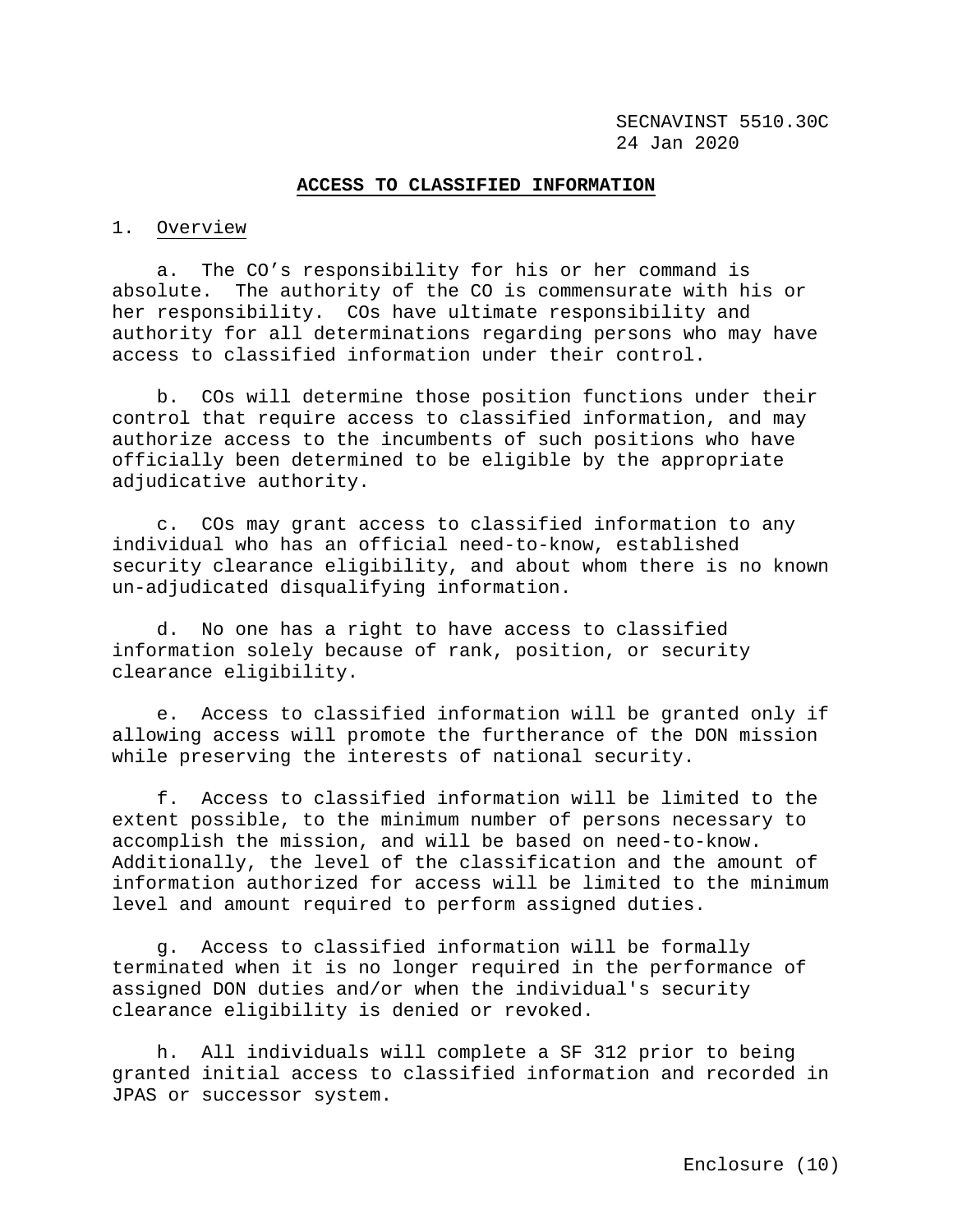i. COs will ensure that personnel under their jurisdiction are briefed regarding their associated responsibilities for protecting classified information prior to being granted access.

 (1) It must be understood that properly limiting and controlling access to classified information is the responsibility of each authorized holder of classified information.

 (2) Individuals possessing or holding classified information must determine that allowing access to another individual is justified and based on the intended recipients' security clearance eligibility and need-to-know.

 j. JPAS is the system of record for all DoD access determinations. COs will ensure that all access authorizations for individuals under their control are properly and promptly recorded in JPAS or successor system.

#### 2. Need-to-Know

 a. Access to classified information is not authorized by the favorable conclusion of a clearance eligibility determination. Access is only permitted to eligible individuals after determining that the individual has a "need-to-know."

 b. Need-to-know is a determination that an individual requires access to specific classified information in the performance of (or assist in the performance of) lawful and authorized government functions and duties.

 c. Need-to-know is one of two information points that must be determined by every authorized holder of classified information prior to relinquishing that classified information to a prospective recipient.

 (1) The authorized holder of classified information must determine that the intended recipient has security clearance eligibility established at (or above) the level of access required.

(2) The authorized holder must determine that the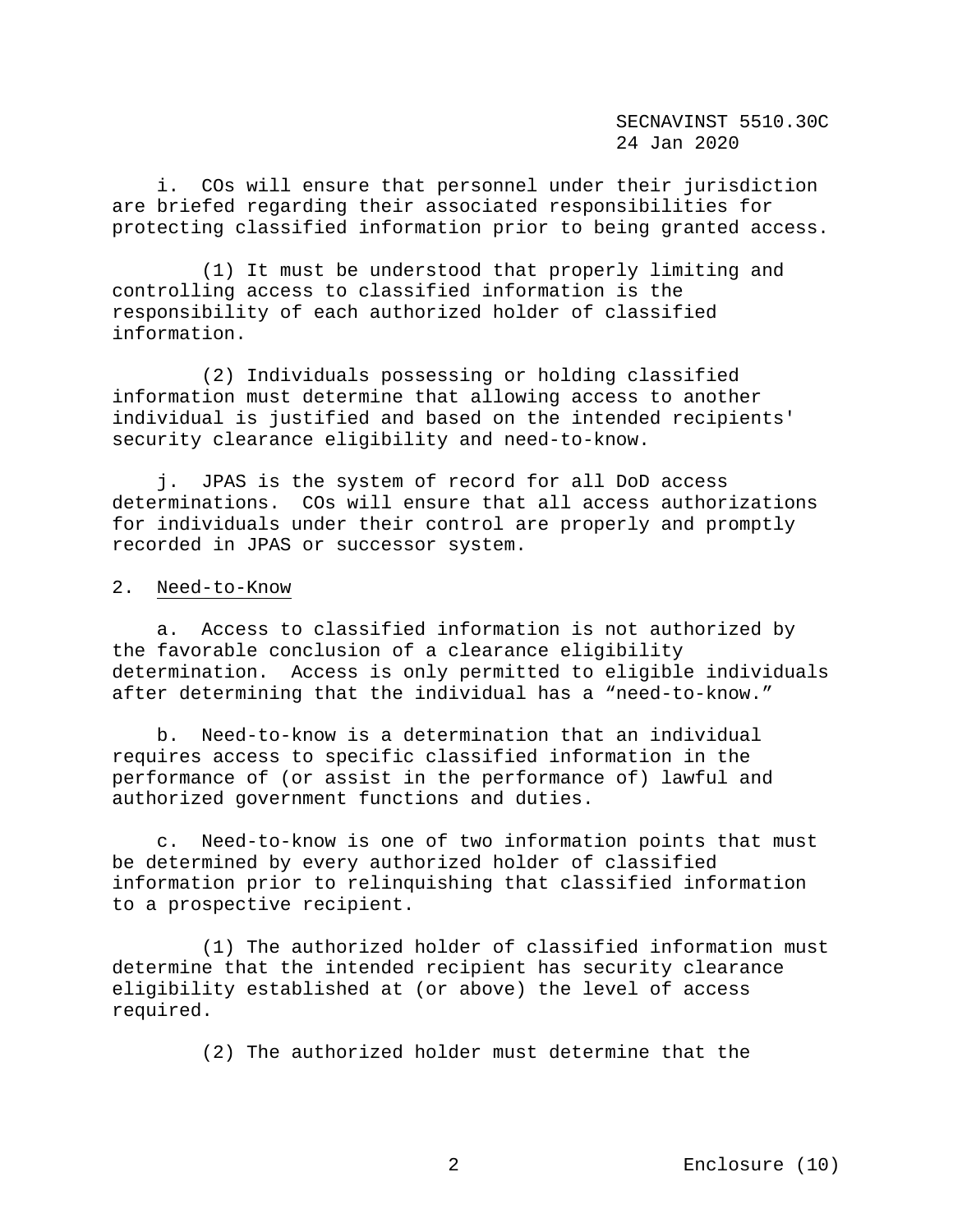prospective recipient needs-to-know that information in order to perform lawful and authorized government functions.

 (3) These determinations must be based on reliable information, obtained formally or informally, from chain of command supervisors, security managers, or other sources in a position to know the prospective recipient's security clearance eligibility and/or duties and organizational functions in relation to the specified classified information intended for release.

 d. Need-to-know is a preventative measure to identify and deter unauthorized access.

 (1) Knowledge, possession of, or access to classified information is not provided to any individual solely by virtue of the individual's office, rank, or position.

 (2) Although access can only be authorized for individuals with established security clearance eligibility at or above the level of classified information required, having security clearance eligibility does not equate to need-to-know.

 e. Classified discussions are prohibited in public areas, hallways, cafeterias, elevators, rest rooms or smoking areas because the discussion may be overheard by persons who do not have a need-to-know. (Individuals are obliged to report violations of the need-to-know principle to their security manager.)

 f. Need-to-know requires a level of personal responsibility that is challenging, particularly since it conflicts with human nature and the desire to share information with co-workers and colleagues. It is therefore critical to frequently focus on need-to-know requirements during security education briefings and refresher training.

# 3. Classified Information Nondisclosure Agreement (SF 312)

 a. All personnel will execute an SF 312 as a condition of access to classified information.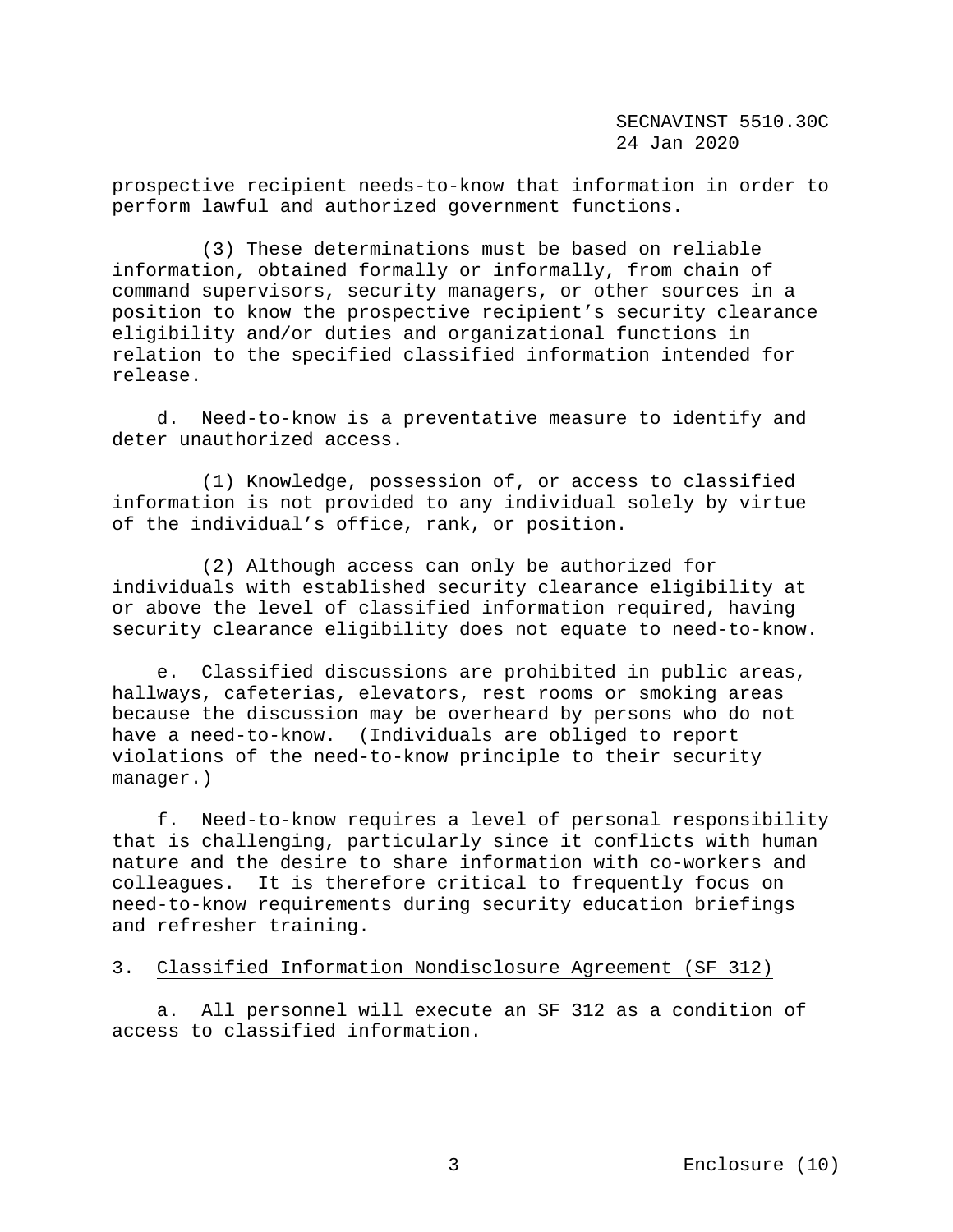(1) For reservists who will have initial access to classified information, the reserve unit security manager will ensure execution of the SF 312 prior to forwarding the member to the duty assignment in which access to classified information will be required.

 (2) Contractor, licensee, and grantee employees or other non-government personnel will sign the SF 312 before being authorized access to classified information.

 b. The SF 312 is available through the government supply system and must be used.

 c. Previously executed SF 312s remain valid and will be understood to be amended to reflect the language of the most current SF 312 (Rev 1-00). Previously executed copies of the SF 189 and the SF 189-A also remain valid and will be interpreted and enforced in a manner that is fully consistent with the interpretation and enforcement of the current SF 312. Therefore, any cleared individual who has previously signed the SF 189 or the SF 189-A does not need to execute the SF 312.

 d. Once DoD CAF security clearance eligibility has been granted, commands will ensure that an SF 312 is appropriately executed as a condition of allowing access to classified information.

 e. When there is no evidence that a DON military or civilian employee has previously signed an SF 312, the current SF 312 must be signed before access to classified information is authorized. Personnel who have signed other nondisclosure agreements for specific access, (such as SF Form 1847-1, SCI Non-Disclosure Agreement), must also execute the SF 312.

 f. If an individual refuses to sign an SF 312, the command will deny the individual access to classified information and report the refusal to the DoD CAF via the JPAS or successor system "Report Incident" link.

 g. COs will ensure personnel are provided explanation of the purpose of the SF 312 and have the opportunity to read the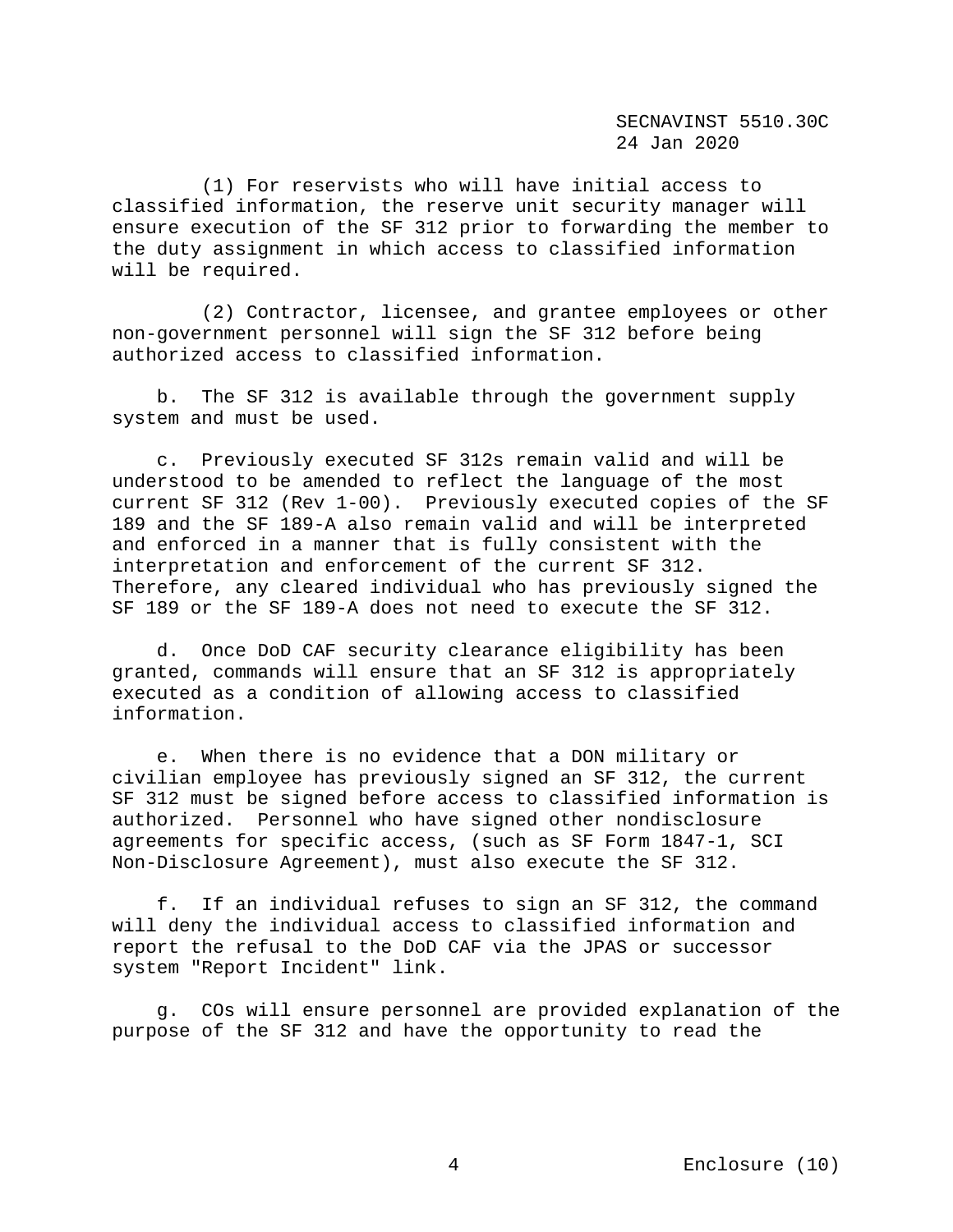Sections of Titles 18 and 50 of the U.S. Code and other references identified on the SF 312.

 h. The execution of the SF 312 must be witnessed and the witnessing official must sign and date the SF 312 at the time it is executed. The witnessing official can be any member of the command. The SF 312 must be accepted on behalf of the U.S. Government. The accepting official can be the CO, the executive officer, the ASM, or an individual designated in writing by the CO to accept the SF 312 on behalf of the U.S. Government.

 i. Executed SF 312s will be maintained in personnel files for 70 years from date of signature. Execution of the SF 312 will be recorded in JPAS or successor system.

 j. The completed forms will be forwarded to the following addresses for retention:

> Navy military members: Commander, Naval Personnel Command Pers 312C 5720 Integrity Drive Millington, TN 38055-3120

 Marine Corps military members: Commandant of the Marine Corps Headquarters U.S. Marine Corps (MMSB-20) MCCDC 2008 Elliot Road Quantico, VA 22134-5030

 All DON civilian personnel: To their OPF

 k. An SF 312 need only be executed once by an individual when initially granted access. Administrative withdrawal of clearance, after execution of an SF-312, and subsequent granting of clearance and access will neither require validation of the previous execution nor re-execution of another SF-312.

4. Interim Eligibility (or Temporary National Security Eligibility)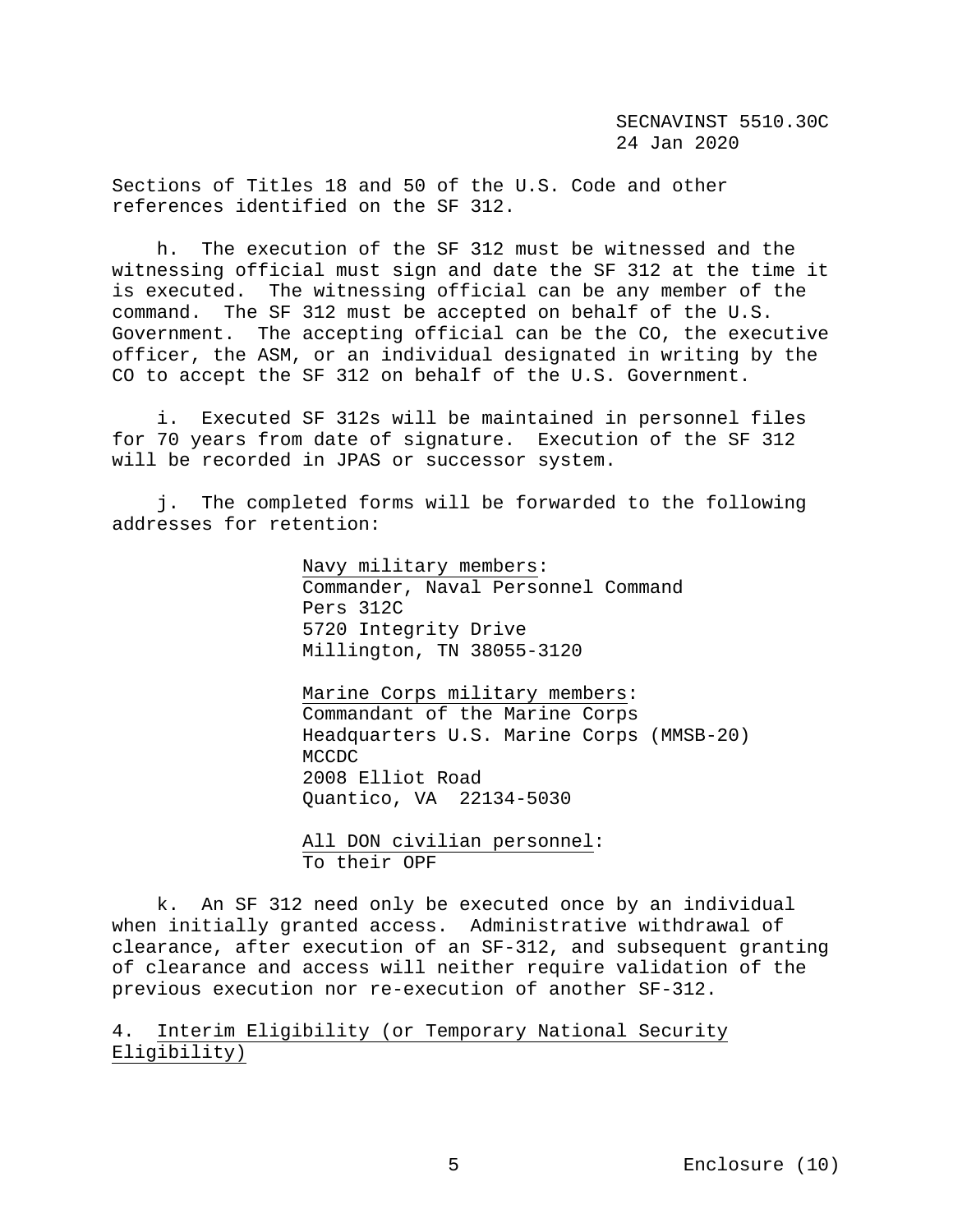a. In the absence of adverse information, COs may grant interim eligibility (also referred to as temporary eligibility) to individuals pending completion of full investigative requirements and pending establishment of security eligibility by the DoD CAF. Adverse information is identified in reference  $(b)$ .

 b. Interim eligibility is an exception to the requirement for a completed investigation and eligibility determination prior to access. Interim eligibility is a stopgap measure taken to minimize operational impact, but it requires compensatory security measures to only consider this option if no issue information is present as follows:

 (1) Interim eligibility may only be authorized by the CO or designee. The CO or designee must review the SF 86 to ensure no adverse information exists prior to granting an interim national security eligibility.

 (2) Interim national security eligibility may be reciprocally accepted throughout the DoD and DON.

 (3) An interim Secret or Confidential is valid for access to the level of eligibility granted. Access to RD, Communications Security (COMSEC) information, and NATO information is not authorized.

 (4) An interim TS is valid for access to TS information. Access to RD, COMSEC, and NATO information at the Secret and Confidential level is authorized if the individual has final Secret national security eligibility.

(5) Interim SCI eligibility is granted by the DoD CAF.

 (6) Interim national security eligibility for contractor personnel under the NISP is governed by VROC.

 (7) Interim eligibility determinations and access are prohibited for NSA/CSS assignment, detail, or employment in accordance with reference (b).

 (8) Interim eligibility will be valid for up to one year in addition to the following: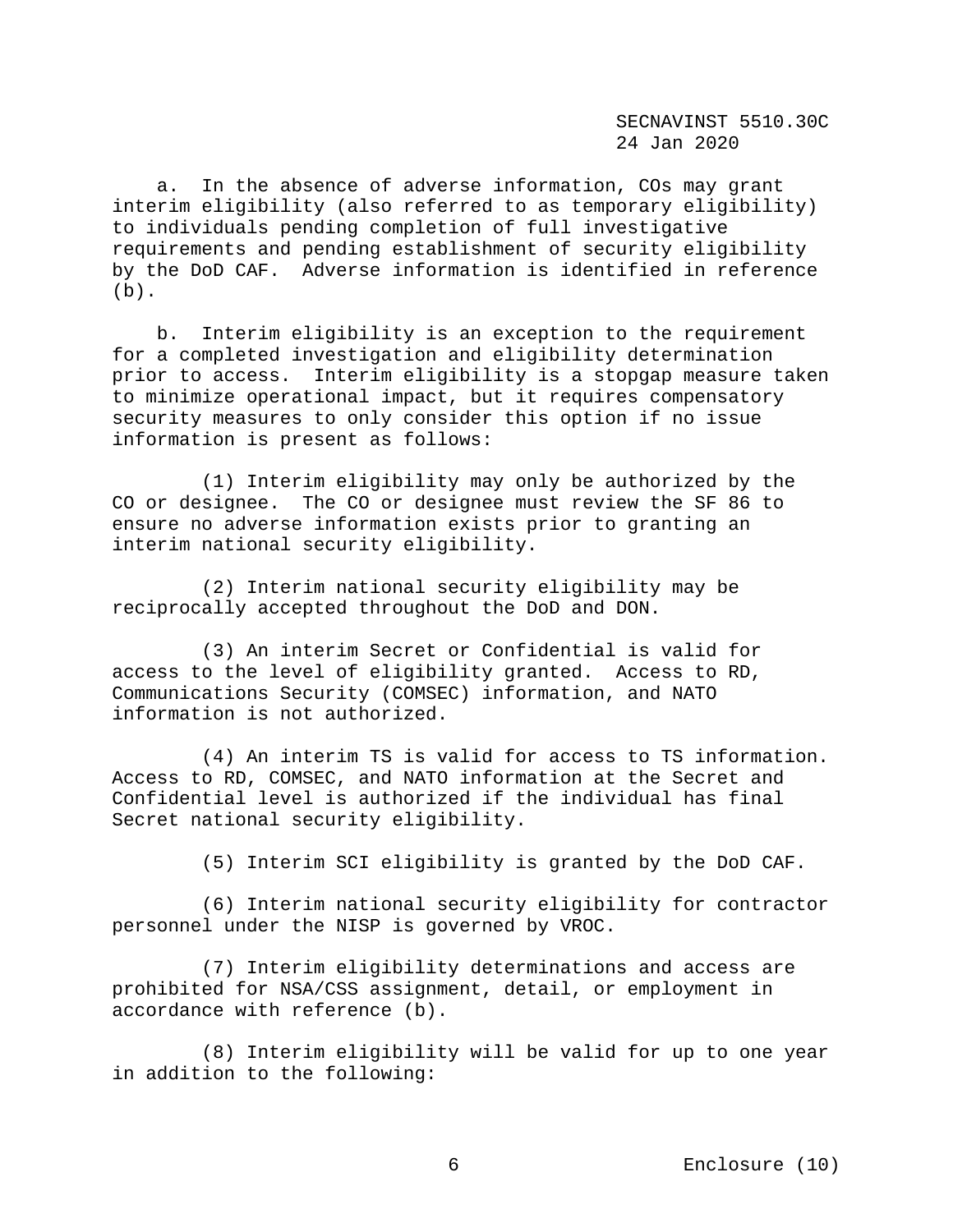(a) A six-month extension may be made by the commander if the BI has not been completed, the adjudication is pending at the DoD CAF, and the individual still requires national security eligibility.

 (b) The security manager will notify the DoD CAF of the extension via JPAS or successor system entry.

 (c) Interim national security eligibility will be removed when credible derogatory information becomes known or if there is an incident report.

 (d) The DoD CAF will update JPAS or successor system to reflect the withdrawal of interim eligibility after one year or after the expiration of an approved six-month extension.

 (9) Interim national security eligibility will be documented in JPAS or successor system, whenever possible.

 (10) The authority to request credit reports is limited to the ISP, the DoD CAF, and the PSAB. Financial concerns will be addressed through a review of the SF 86.

 (11) In those instances where management has extended a tentative offer of employment to an individual who is deemed ineligible for interim national security eligibility, the BI may continue if management chooses to hold the final offer pending a final national security eligibility determination by the DoD CAF. The employee must be notified in writing by their employing activity that further access to classified information is expressly conditioned upon the completion of the BI and granting of national security eligibility.

 (12) Prior to granting interim national security eligibility, one of the following documents must be used as acceptable proof of citizenship:

 (a) A birth certificate certified with the registrar's signature that bears the raised, impressed, or multicolored seal of the registrar's office.

 (b) A valid U.S. passport or passport card, unaltered, originally issued to the subject.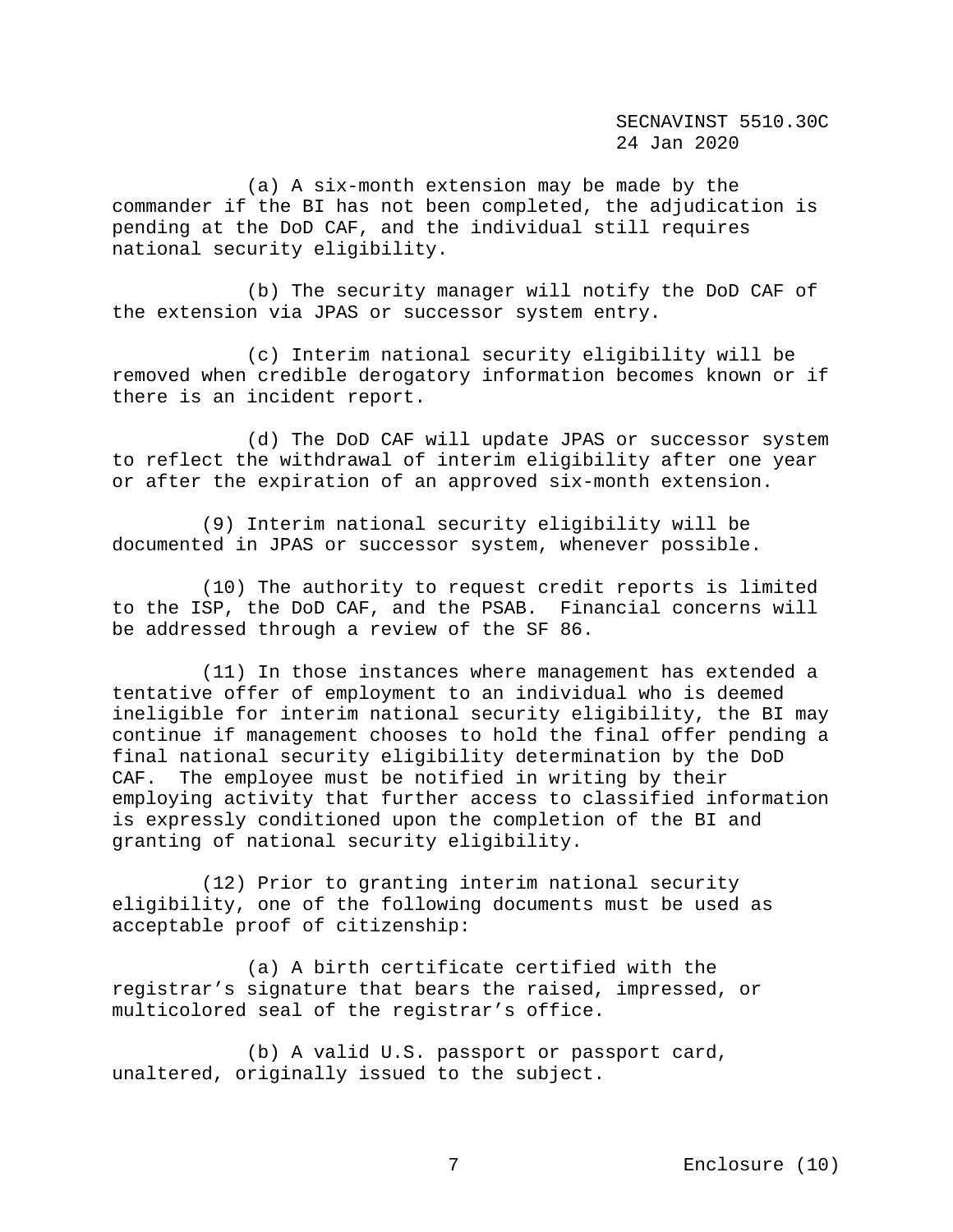(c) A Department of State (DOS) Form FS-240, "Consular Report of Birth Abroad of a Citizen of the United States of America."

 (d) A DOS Form FS-545 or DS-1350, "Certification of Birth."

 (e) A U.S. Citizenship and Immigration Services (USCIS) Form N-560 or N-561, "Certificate of U.S. Citizenship."

 (f) A USCIS Form 550, "Certificate of Naturalization" or 570, "Replacement Certificate of Naturalization." Copies can be made of naturalization papers for submission in accordance with reference (mm).

 (13) Interim Confidential or Secret national security eligibility:

 (a) When a valid need to access Secret information or occupation of a non-critical sensitive position is established, interim Secret national security eligibility may be issued. The interim will be recorded in the JPAS or successor system when the following criteria has been met:

1. Acceptable proof of citizenship.

2. Favorable review of a completed SF 86.

 3. Favorable review of local personnel, base, military police, medical, and security records, as applicable.

 4. An appropriate national security investigation opened by the ISP.

 5. Favorable review of FBI Criminal History Report (fingerprint results).

 (b) When a prior NACLC, ANACI, T3 or higher scope investigation exists that is less than five years old for Confidential or Secret but has not been adjudicated, interim national security eligibility is not required if: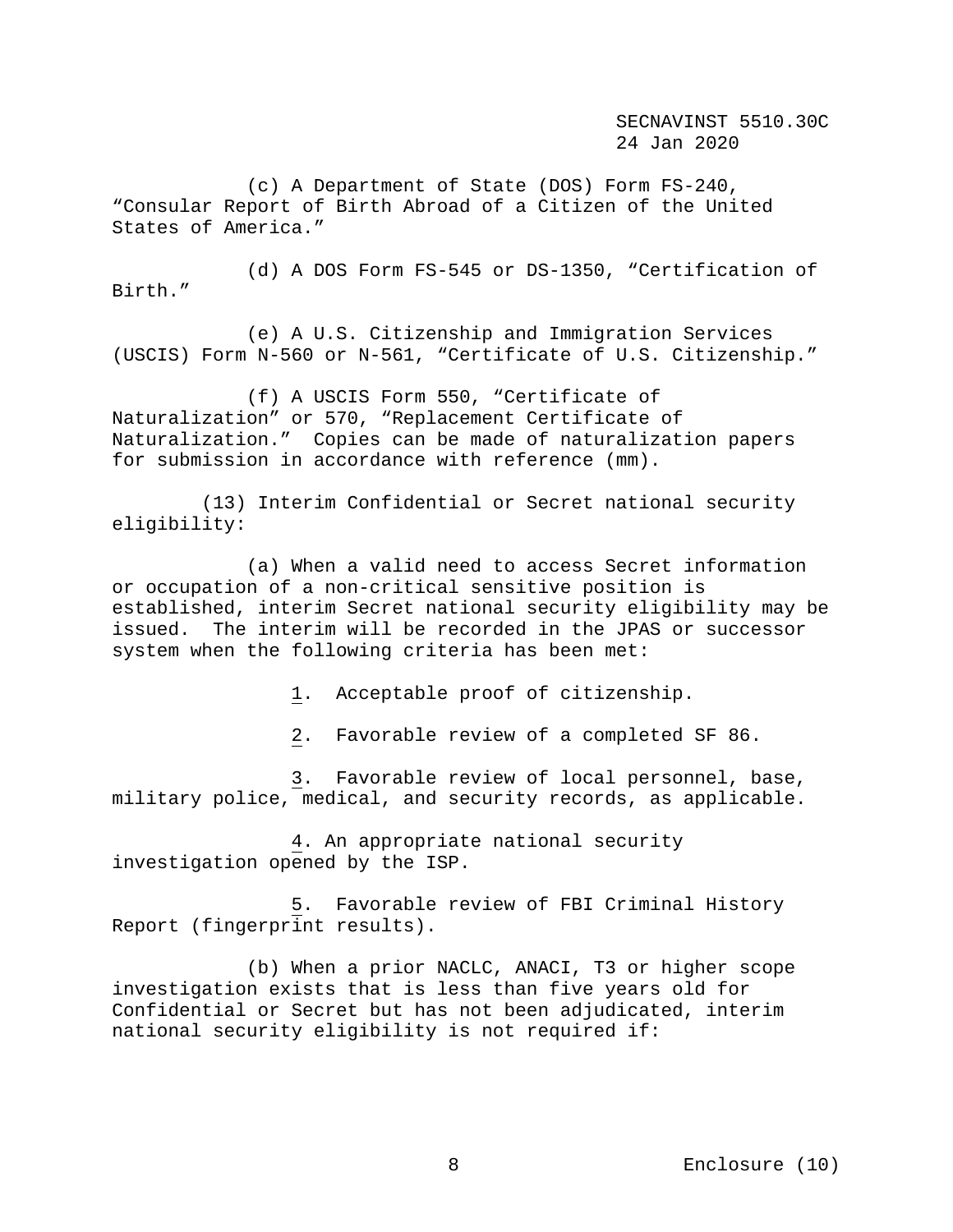1. There has not been a break in service greater than 24 months.

2. The required BI has been opened by the ISP.

 3. A request is submitted to DoD CAF requesting a Secret national security eligibility be granted.

(14) Interim TS national security eligibility:

 (a) When a valid need to access TS information is established, an interim TS national security eligibility may be issued.

 (b) Favorable completion of all requirements cited for interim Secret or Confidential eligibility.

 (c) Favorable review of an Advance NAC or favorable NAC results completed, which must be inclusive of a FBI fingerprint and name check.

 (d) When a prior valid T5, SSBI, SSBI PR, PPR, or equivalent investigation exists that is no more than five years old and it has not been adjudicated, an interim national security eligibility is not required if:

 1. There has not been a break in service greater than 24 months.

2. The required BI has been opened by the ISP.

 3. A request is submitted to DoD CAF requesting a TS national security eligibility be granted**.** 

 c. Commands will record interim access in JPAS or successor system.

 d. Interim access for SCI may be only authorized by the DoD CAF.

 e. It is important to ensure that the request for investigation reaches its destination, especially when interim access is at issue. Since interim access is a stopgap measure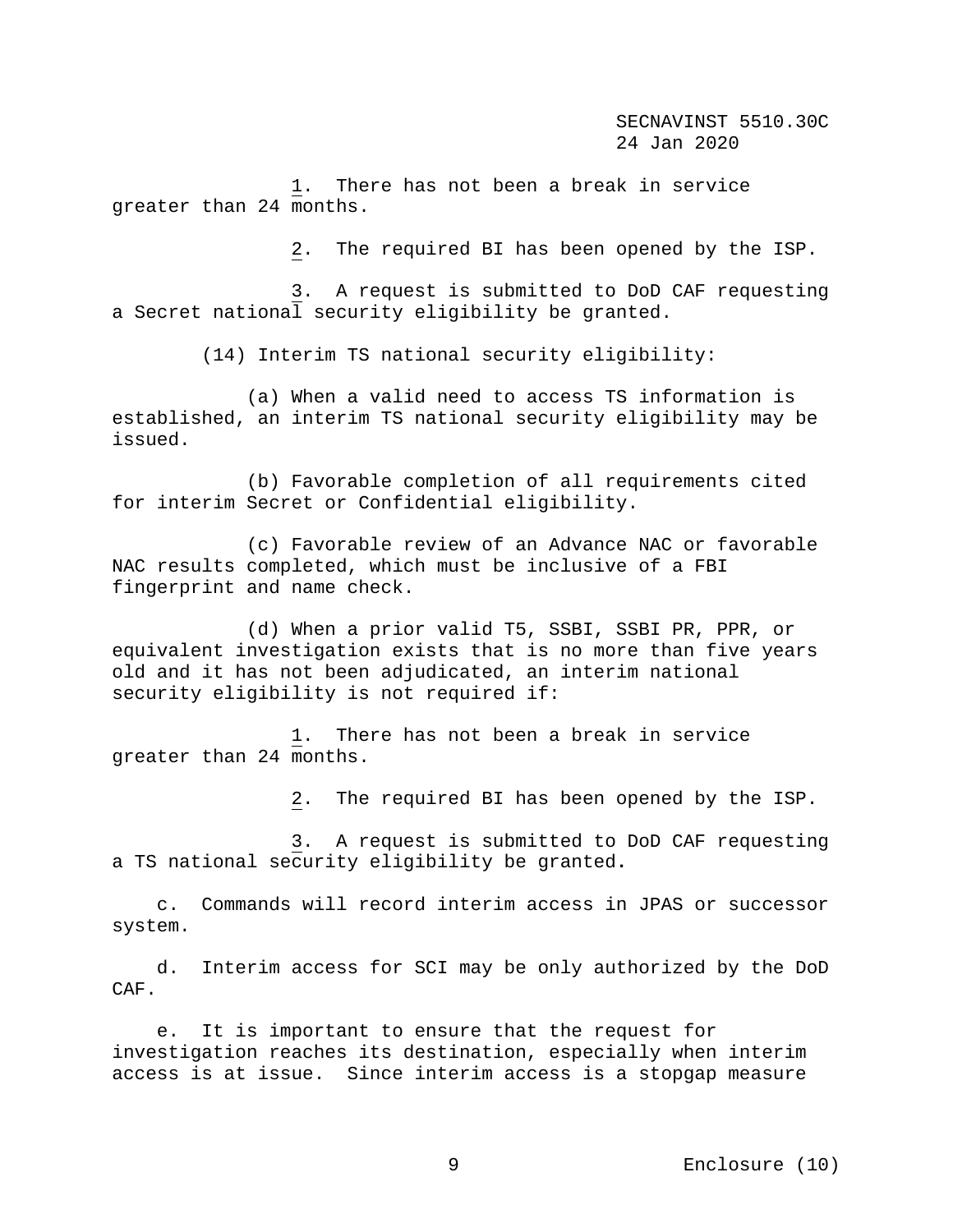that anticipates a timely and favorable result, commands must be vigilant in monitoring these requests and are strongly encouraged to use JPAS or successor system when sending additional information and other required/related documentation to the DoD CAF.

 f. When the command receives a LOI and a SOR from the DoD CAF to deny an individual's security clearance, the CO will immediately withdraw interim access.

 g. Interim access or assignment to sensitive positions is not authorized for individuals who have received a final unfavorable eligibility determination. Requests for reinstatement may be submitted to the DoD CAF; however, interim access is not authorized until eligibility is reestablished.

5. One-Time Access. To support urgent operational or contractual requirements, cleared DON personnel are authorized one-time or short duration access to classified information at a higher level than their existing national security eligibility. In such situations, and only for compelling reasons in furtherance of the DON mission, an authority referred to in subparagraph c.(1), below, may grant higher level access on a temporary basis, subject to the terms and conditions prescribed below. This special authority may be revoked for abuse, inadequate record keeping, or inadequate security oversight. These procedures do not apply when circumstances exist which would permit the routine processing of an individual for the higher level national security eligibility:

 a. If the access granted involves another agency's classified information, then that agency must concur before access is granted.

 b. Access must not exceed 180 days and is limited to specific, identifiable information that is made the subject of a written record.

 c. Procedures and conditions for effecting emergency onetime access to the next higher classification level are as follows: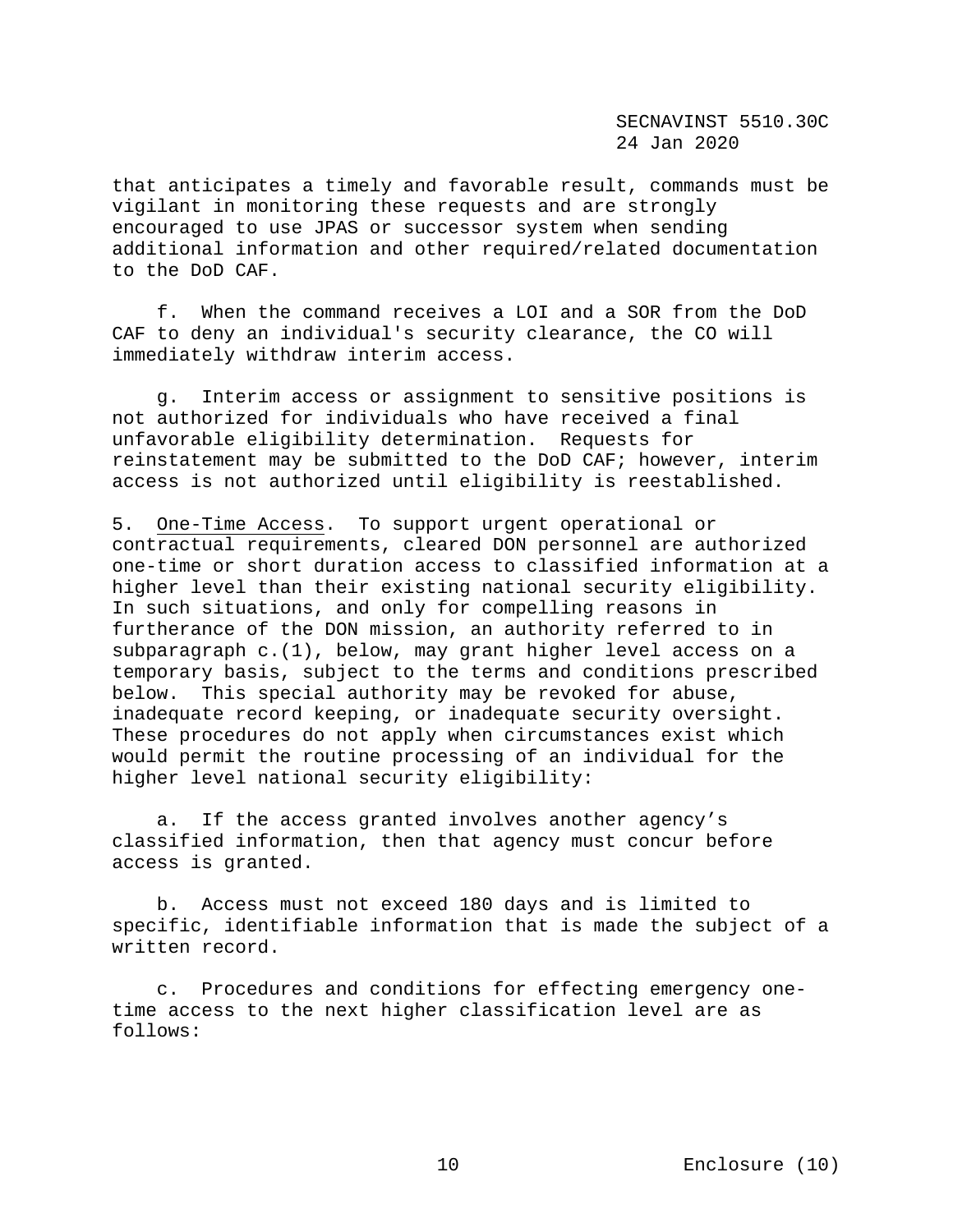(1) Authorization for such one-time access or short duration access will be granted by a Flag or General Officer, a general court martial convening authority or SES equivalent member, after coordination with supporting security officials. Authorities may grant one-time or short-duration access to information classified at the same (or lower) level of access as that held by the authority.

 (2) The recipient of the one-time access authorization must be a U.S. citizen and possess current DoD national security eligibility. The access required will be limited to classified information one level higher than the current clearance.

 (3) Such access, once granted, will be canceled promptly when no longer required, at the conclusion of the authorized period of access, upon notification from the granting authority or if credible derogatory information is discovered, the individual should be debriefed.

 (4) The employee to be afforded the higher level access will have been continuously employed by the DoD or a cleared DoD contractor.

 (5) Local, personnel, and security records of the employee concerned will be reviewed to ensure there is no derogatory information.

 (6) Whenever possible, access will be confined to a single instance or, at most, a few occasions. The approval for access will automatically expire 180 calendar days from date access commenced. At such time as it is determined that the need for access is expected to extend beyond 180 days, the individual concerned will be promptly processed for the level of national security eligibility required. When extended access has been approved, such access will be canceled at or before 180 days from original date of access.

 (7) Access at the higher level will be limited to information under the control and custody of the authorizing official and will be afforded under the general supervision of a properly cleared employee. The employee charged with providing such supervision will be responsible for: (1) recording the higher level information actually revealed; (2) the date(s) such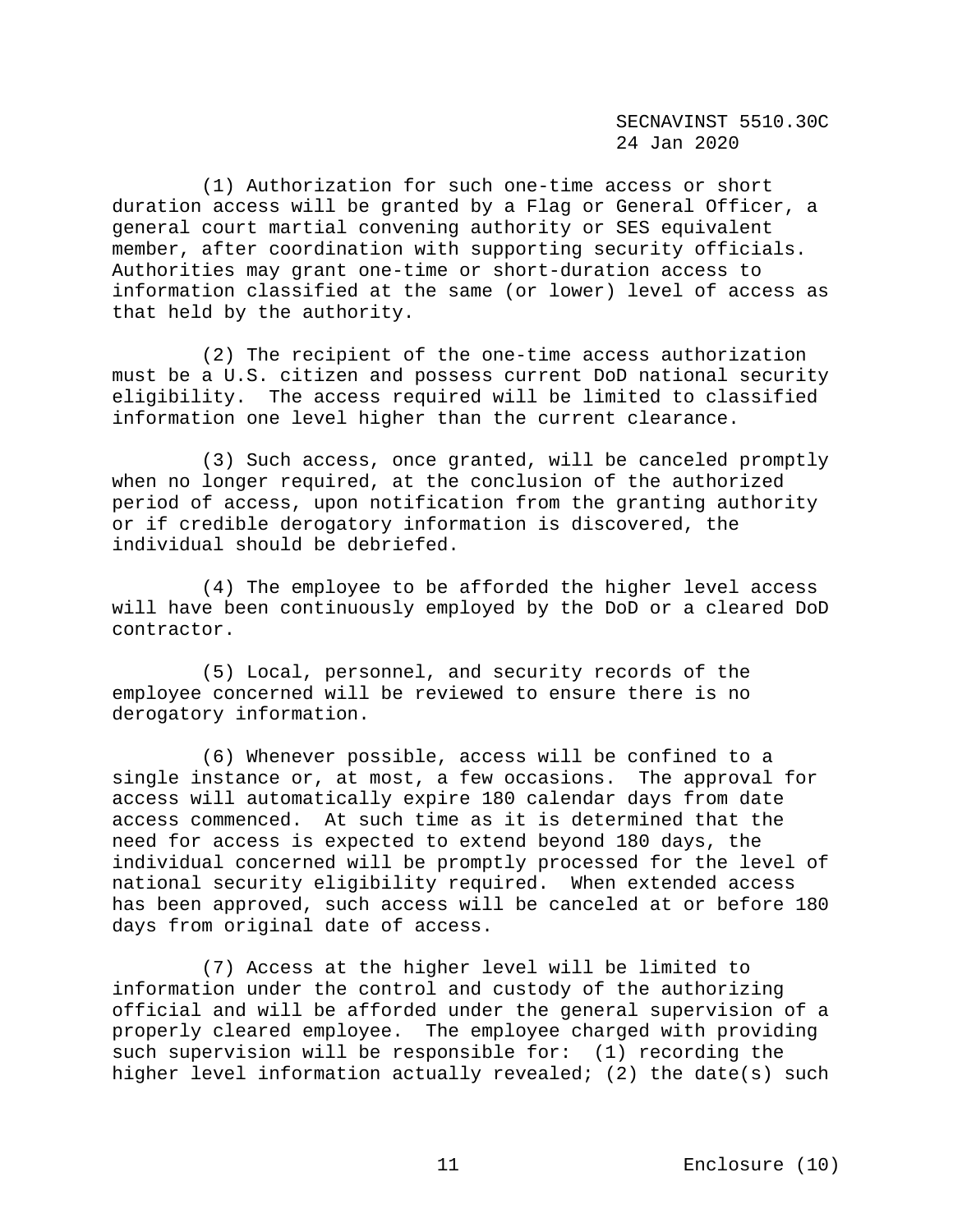access is afforded; and (3) the daily retrieval of the material accessed.

 (8) Access at the next higher level of COMSEC, SCI, SAP, NATO, National Command and Control-Extremely Sensitive Information, or foreign government information is strictly prohibited.

 (9) The exercise of this provision will be used sparingly and repeat use within any 12-month period for the same individual is prohibited. The approving authority will maintain a record (in accordance with DON records management policy and the DON's approved records management schedule) containing the following data with respect to each one-time access approved:

 (a) The name and Social Security Number (SSN) of the employee afforded higher level access.

(b) The level of access authorized.

 (c) Justification for the access, to include an explanation of the compelling reason to grant the higher level access and specifically how the DON mission would be furthered.

 (d) An unclassified description of the specific information to which access was authorized and the duration of access along with the date(s) access was afforded.

 (e) A listing of the local records reviewed and a statement that no credible derogatory information concerning the employee is known to exist.

 (f) The approving authority's signature certifying subparagraphs (1) through (5), above.

 (g) Copies of any pertinent briefings and/or debriefings administered to the employee.

#### 6. Withdrawals or Adjustment of Access

 a. Access terminates when an individual transfers from one command to another, however eligibility will normally remain unaffected.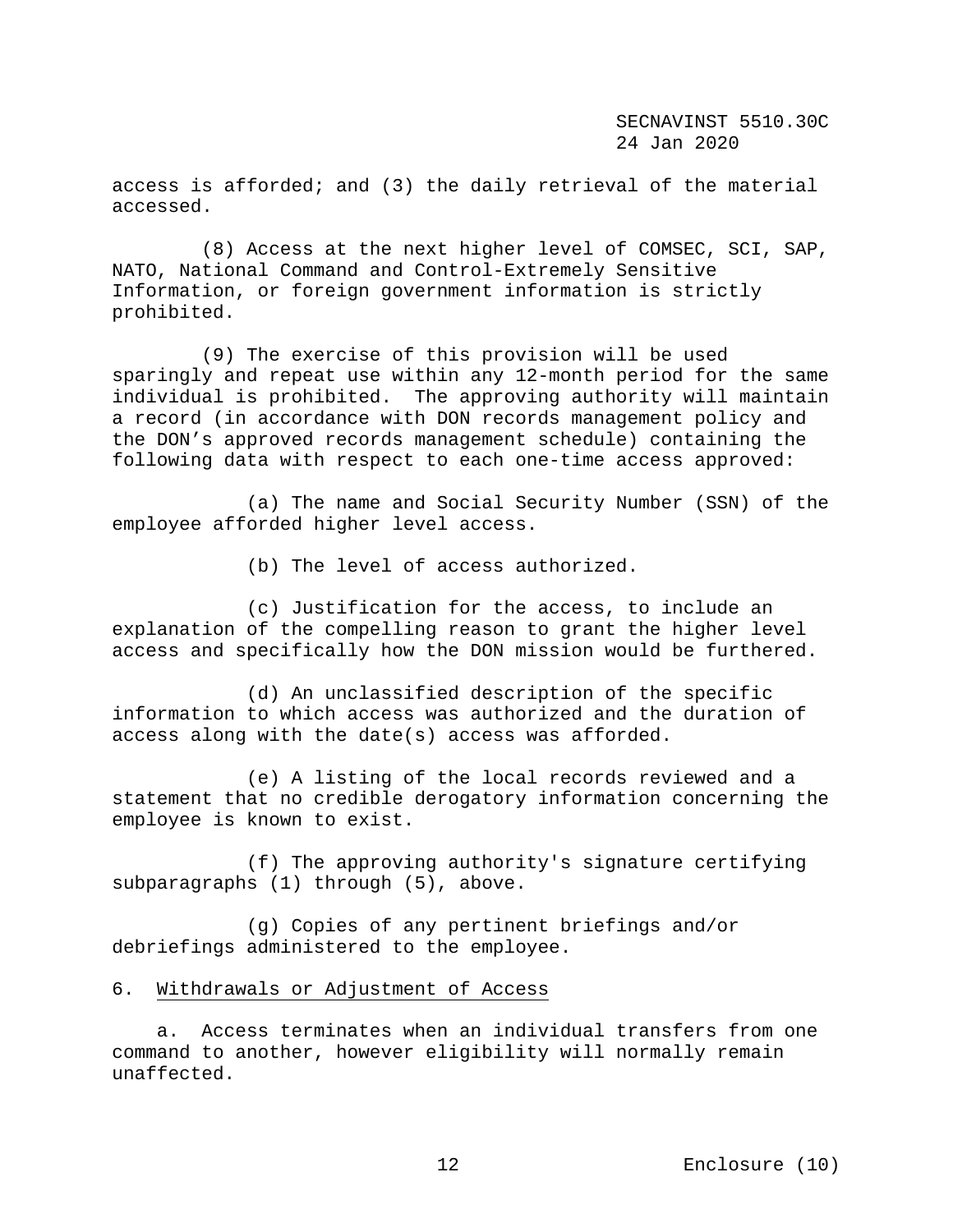b. COs will administratively withdraw an individual's access authorization when a permanent change in official duties eliminates the DON requirement for access. The command will debrief the individual as outlined in paragraphs 4-11 and 4-12 and file the completed Security Termination Statement (if required as stated in para 4-12) in the individual's service record or OPF. Commands will update JPAS or successor system accordingly to indicate that the individual no longer requires access.

 c. When the level of access required for an individual's official duties changes, the command will adjust the authorized access accordingly, provided the new requirement does not exceed the level allowed by the established eligibility. If the level of access required will exceed the established eligibility, commands will submit the appropriate investigation request and may consider granting interim access, as appropriate.

 d. The administrative withdrawal or downgrading of access is not authorized when prompted by developed derogatory information. In these cases, the command may suspend the individual's access for cause, and must report the suspension and/or the derogatory information to the DoD CAF. (When SCI access is at issue, the command SSO will coordinate the action.)

 e. A command report of suspension of access for cause will automatically result in the DoD CAF suspension of the individual's security clearance eligibility.

 f. Once the DoD CAF removes/suspends eligibility, the individual may not be granted access unless the DoD CAF reestablishes eligibility.

### 7. Suspension of Access for Cause

 a. When questionable or unfavorable information becomes available concerning an individual who has been granted access to classified information or assigned to sensitive duties, commands will report that information to the DoD CAF via JPAS or successor system "Report Incident" link within the same calendar day as the suspension. The Military Department Counter Intelligence Organization or FBI may direct this reporting not be done.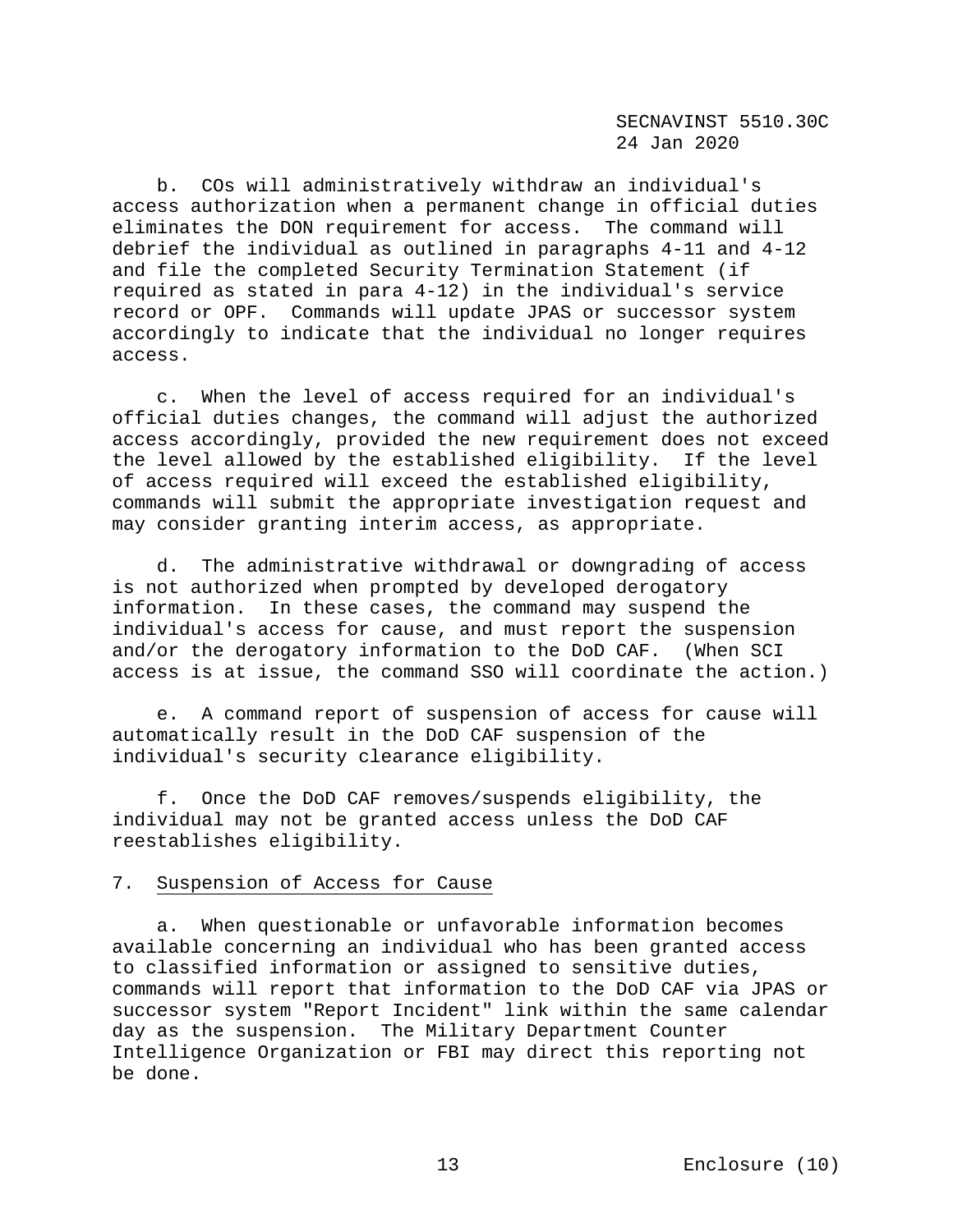(1) COs will determine whether, on the basis of all the facts, to suspend or limit an individual's access to classified information, or reassign the individual to non-sensitive duties pending a final eligibility determination by the DoD CAF.

 (2) Once an individual's access is suspended for cause, the DoD CAF will remove eligibility and the command cannot reinstate access until DoD CAF adjudicates the issues and makes a favorable eligibility determination.

 (3) Suspension of access is required when a civilian employee with security clearance is incarcerated (to include Work Release Programs) as the result of a conviction for a criminal offense or is absent without leave for a period exceeding 30 days.

 (4) Suspension of access is required when a military member with a security clearance is discharged under Other Than Honorable conditions, is incarcerated (to include Work Release Programs) as the result of a conviction for a criminal offense or violations of the UCMJ, is declared a deserter, or is absent without leave for a period exceeding 30 days.

 b. Whenever a determination is made to suspend access to classified information the following is required:

 (1) The individual concerned must be notified of the determination in writing within 10 days by the CO or designee, to include a brief statement of the reason(s) for the suspension action consistent with the interests of national security.

 (2) Commands and activities must report all suspensions to the DoD CAF no later than 10 working days from the date of the suspension action via JPAS or successor system, providing sufficient details to support adjudicative review.

 (3) Remove the individual's access authorization from JPAS or successor system and remove the individual's name on all local access rosters and visit certifications, and notify all co-workers of the suspension.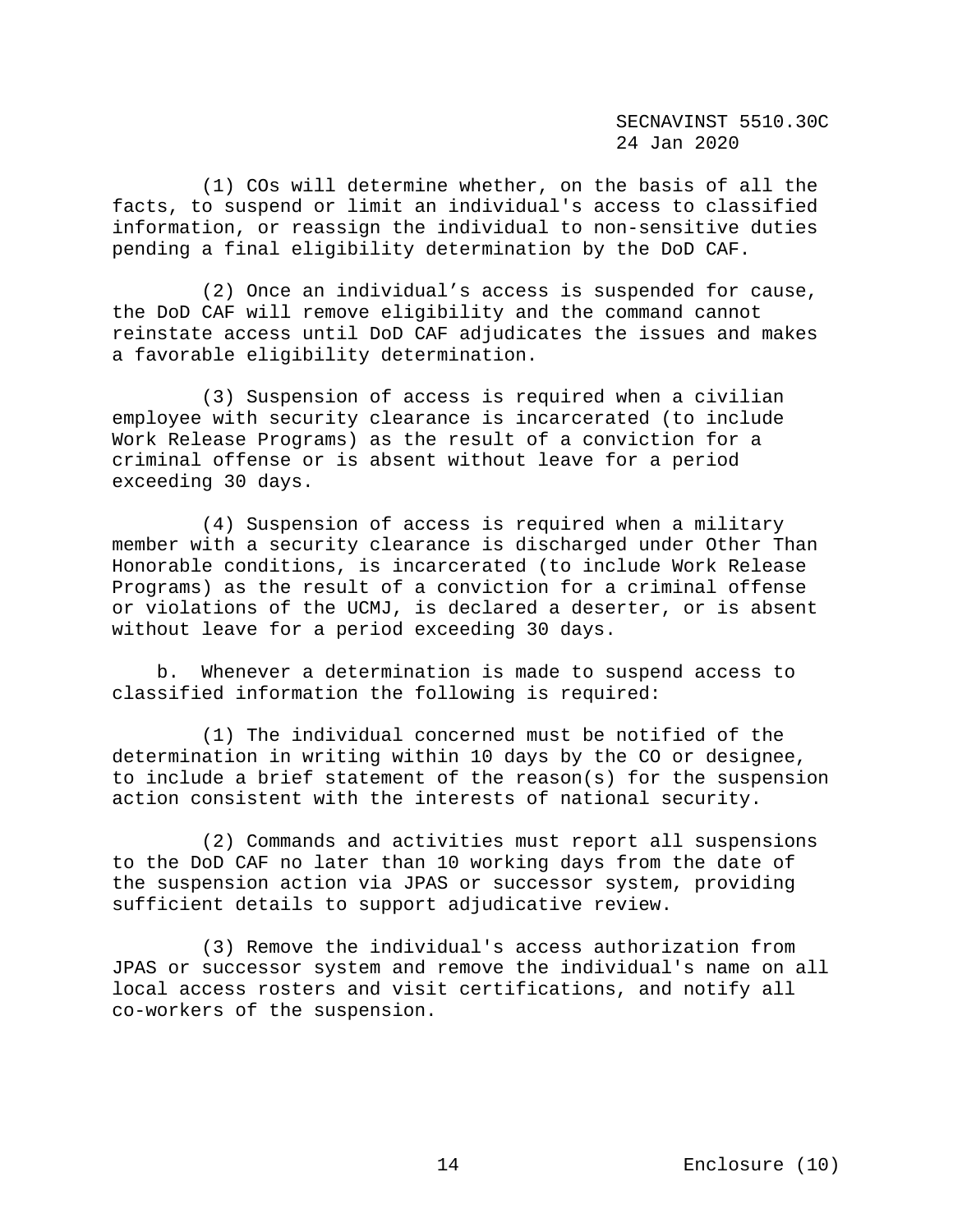(4) Ensure that the combination to classified storage containers to which the individual had access are changed unless sufficient controls exist to prevent access to the lock.

 (5) Cancel or hold in abeyance any PCS orders. Notify NAVPERSCOM (PERS-483) for Navy military members or HQ USMC for Marine military members.

 c. If after suspension of access, the DoD CAF adjudicates the reported information favorably, that information will no longer be the basis for continued suspension of access.

 (1) If the CO continues to believe the individual is a risk, and that authorizing access to classified information is imprudent, the CO may initiate action to reassign or adjust the individual's duties so that access to classified information or assignment to sensitive duties is no longer permitted.

 (2) Alternatively, the CO may also elect to submit additional documentation to the DoD CAF that supports his/her concerns regarding the individual's disqualification. The DoD CAF will review and appraise the command accordingly.

## 8. Access by Retired Personnel

 a. Retired personnel, including those on the temporary disability retirement lists, are not entitled to have access to classified information merely by virtue of their present or former status. When a CO decides to grant a retiree access to classified information in the furtherance of the DON mission, a request for access authorization may be submitted to the DoD CAF following the below guidance.

 b. As an exception to the above, an active duty Flag/General Officer or equivalent civilian SES may waive the investigative requirement and grant a retired Flag/General Officer/civilian SES temporary access to classified information when he/she determines that there are compelling reasons in furtherance of a DON program or mission to grant such access. The period of access will not exceed one year.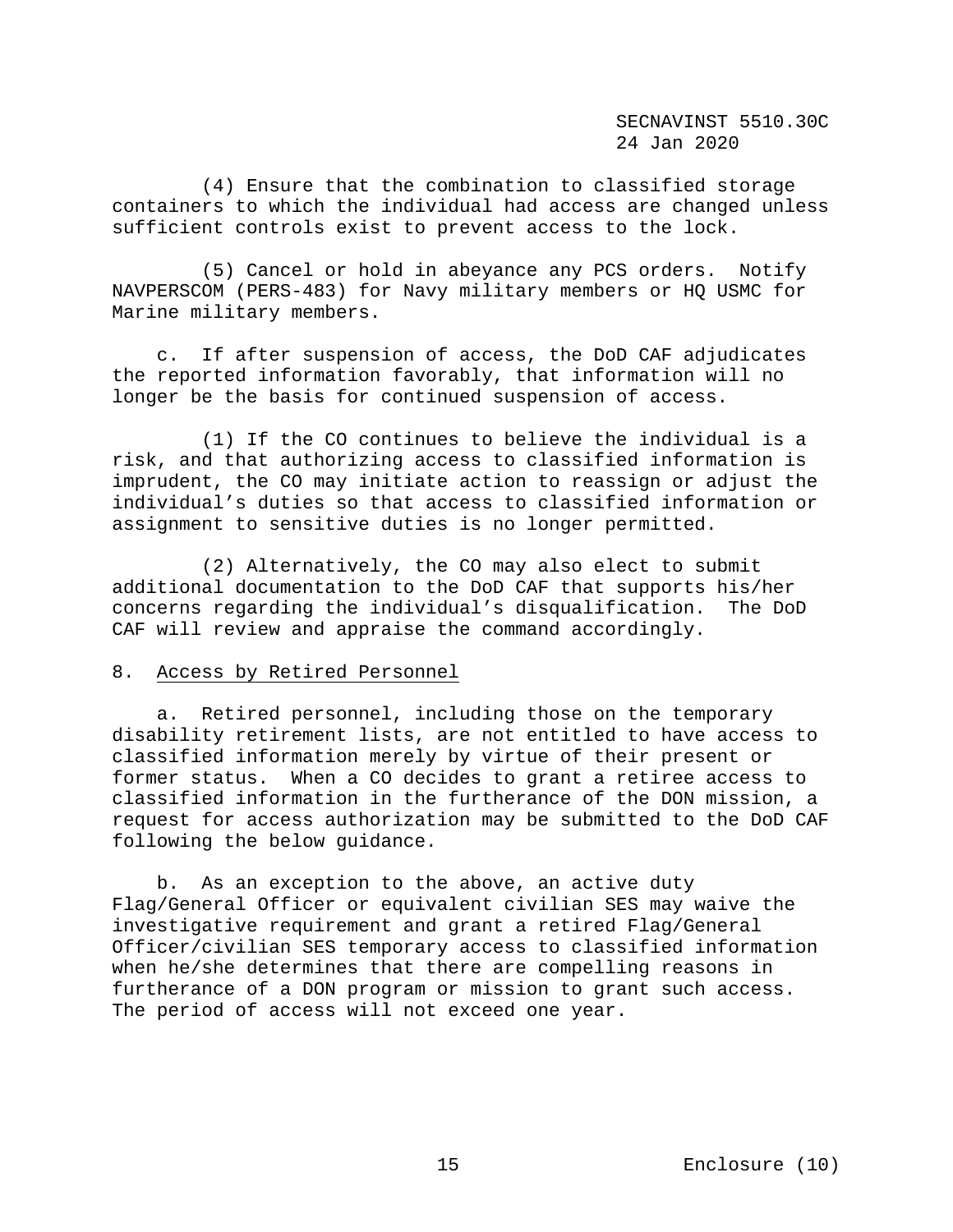(1) Access may only be granted to information classified at a level commensurate with the security clearance held by the retired Flag/General Officer/civilian SES at the time of his/her retirement. Granting SCI or SAP access is prohibited.

 (2) Access will be granted only under the condition that the retiree does not remove classified materials from the confines of a government installation or other areas approved for storage of classified information.

 (3) The Flag/General Officer/equivalent civilian SES granting the access will inform the DoD CAF within five days of this event by a written record of the following data for retention in JPAS or successor system for two years after access is granted:

 (a) The name and SSN of the employee afforded access.

(b) The date and level of access authorized.

 (c) Compelling reason to grant the higher-level access and the benefit to the DON mission or event.

(d) The identity of the approving authority.

 (4) If continued access beyond the one-year limit is necessary, the report to the DoD CAF must be accompanied by requests for the appropriate BI and clearance.

### 9. Access by Reserve Personnel

 a. Reserve personnel in an "active status" may be granted access as necessary, provided they hold the appropriate security clearance eligibility or the appropriate BI has been requested from the ISP. For Active Duty for training (less than 30 days) and inactive duty training (drills) procedures described in paragraph 9-4, may apply.

 b. Reserve personnel may also be given access to COMSEC information necessary to maintain proficiency in their specialty. Details are provided in the Cryptographic Security Policy and Procedures Manual, (NOTAL), and in the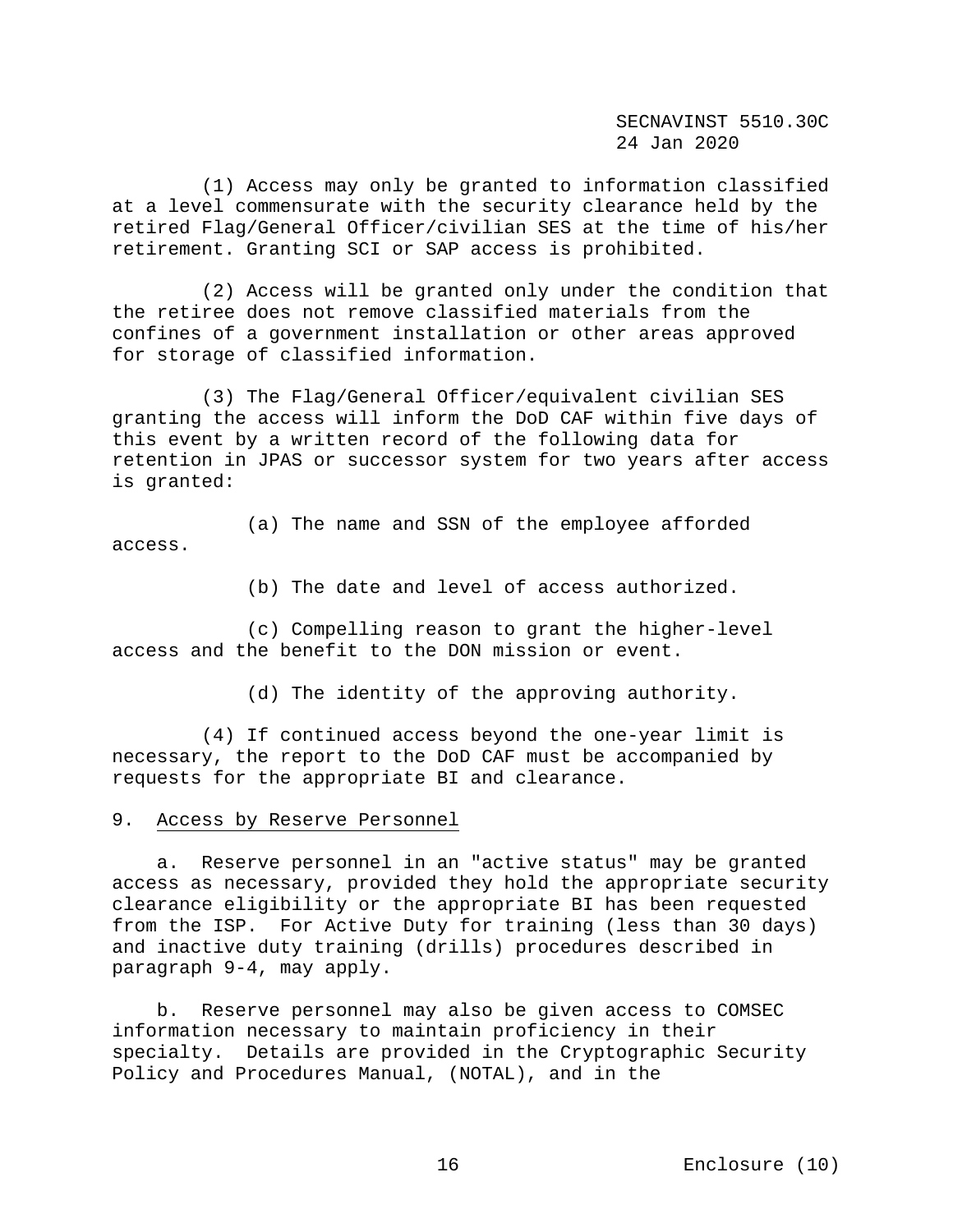Electronic Key Management System (EKMS-1) Phase 4 Communications Security Material Systems Policy and Procedures for Navy EKMS Tiers 2 & 3.

#### 10. Access by Investigative and Law Enforcement Agents

 a. Investigative agents of other departments or agencies may obtain access to classified information only through coordination with NCIS.

 b. NCIS will be responsible for verifying the need-to-know of the other agency requiring the access.

## 11. Access Authorization in Legal Proceedings

 a. Requests for access authorization for civilian attorneys representing DON personnel will be submitted to DUSN (S&I) via the Office of General Counsel (OGC) or Office of the Judge Advocate General of the Navy (OJAG). Requests will provide a brief summary of the facts of the case and a description of the specific classified information the defense will require to adequately represent his or her client.

 b. OGC or OJAG will evaluate the request and certify that access to the specified classified information has been deemed necessary by the convening authority and will ensure the attorney requiring the access has completed the necessary PSI request forms. OGC or OJAG will then forward the certified access request to DUSN (S&I) for approval.

 c. OJAG will submit the request for investigation to NBIB and will grant access upon receipt of approval from DUSN (S&I), as appropriate. Prior to access, the attorney will be required to sign the Classified Information Nondisclosure Agreement (SF 312).

 d. Requests for access authorization for witnesses and victims who require access to classified information in order to participate in the legal proceeding will also be processed under this section.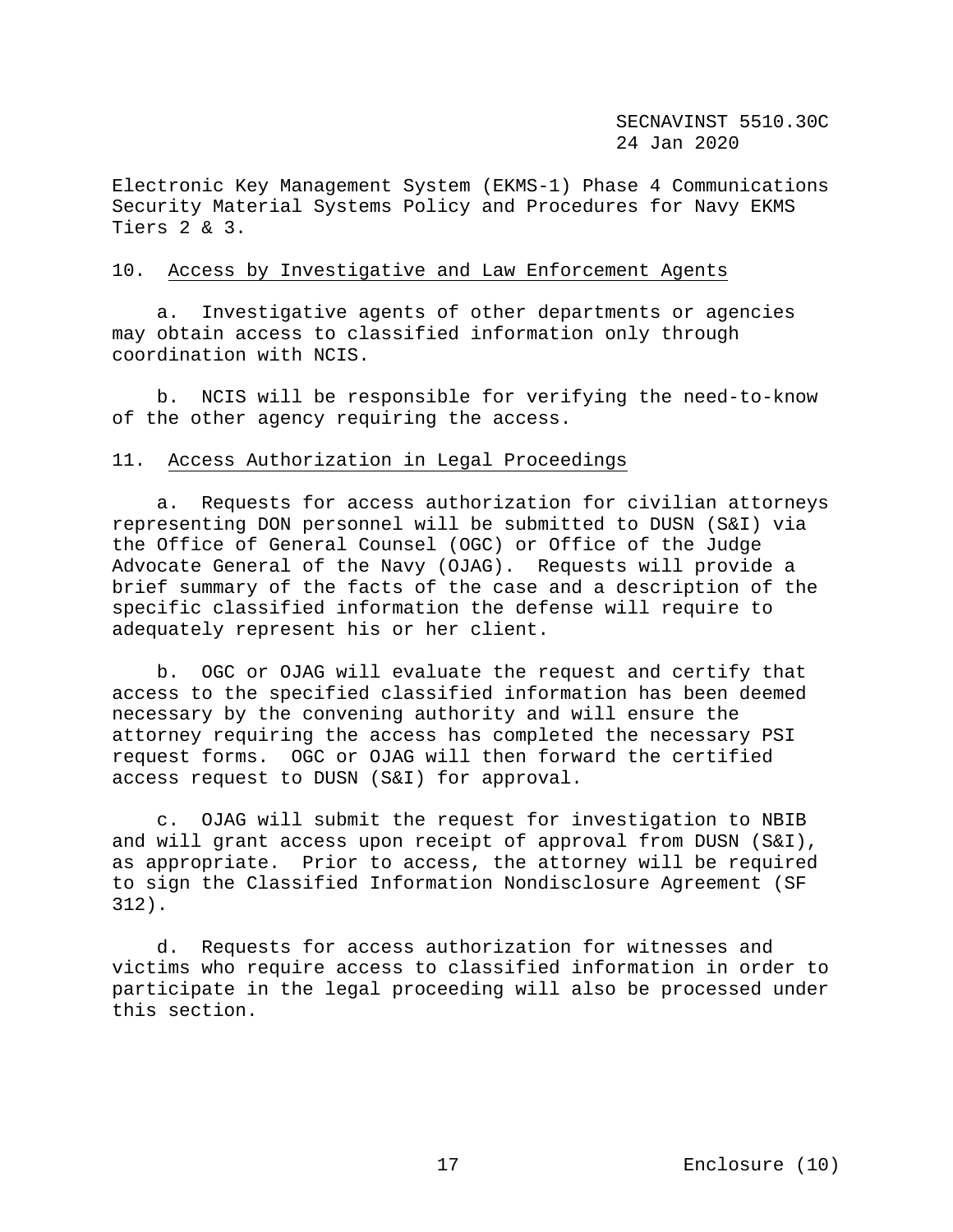## 12. Contractor Access

 a. COs may grant access to classified information to contractor employees based on the contractor's need-to-know and verification of access. Section 9 provides visit request details.

 b. COs may, at any time, deny contractor employees access to areas and information under their command control for cause. However, suspension or revocation of contractor security clearances can only be affected through DCSA. Action taken by a command to deny a contractor access to the command areas and information will be reported to the CSA. A report will also be forwarded to the VROC or DoD CAF if SCI access is involved. Refer to Section 10.

 c. Additionally, restrictions on DoD contractors for access to information generated by foreign governments are described in the reference (e), Disclosure of Classified Military Information and Controlled Unclassified Information (CUI) to Foreign Governments, International Organizations, and Foreign Representatives.

# 13. Access Authorization for Persons Outside of the Executive Branch of the Government

 a. The DHS is responsible for the submission of BI and adjudication of national security eligibility for state, local, tribal, and private sector employees or entities who are not supporting a DoD mission.

 b. Members of the U.S. Supreme Court, the Federal judiciary, and the Supreme Courts of the individual states do not require national security eligibility. They may be granted access to DON classified information to the extent necessary to adjudicate cases being heard before their individual courts.

## 14. Historical Researchers

 a. Individuals outside the executive branch of the government engaged in private historical research projects may be granted access to classified information if steps are taken to ensure that classified information or material is not published or otherwise compromised.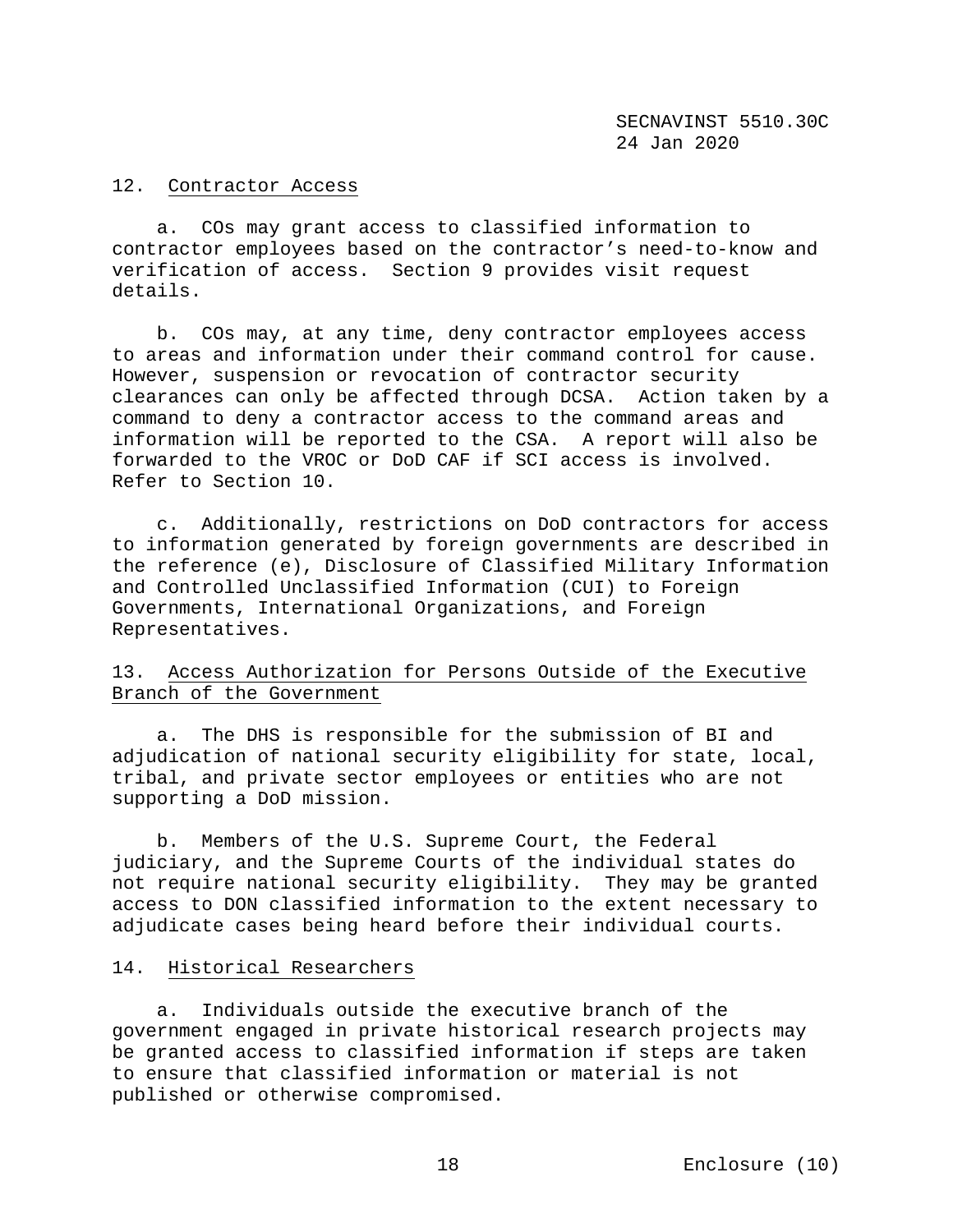(1) Requests for access authorization for DON classified information will be processed by the Director of Naval History and Heritage Command, Office of the Chief of Naval Operations (DNS-H), 805 Kidder Breese Street, Southeast, Washington Navy Yard, DC 20374 or the Director of History and Museums, USMC, Marine Corps Education Command, Marine Corps University, History Division, CMC (Code HD) 3079 Moreell Avenue, Quantico, VA 22134.

 (2) Upon receipt of a request for access authorization, CNO (DNS-H) or CMC (Code HD) will seek to declassify the requested records. If declassification cannot be accomplished, CNO (DNS-H) or CMC (Code HD) will:

 (a) Prepare a recommendation as to whether the access requested would promote the interests of national security in view of the intended use of the material.

 (b) Obtain from the researcher completed investigative request forms appropriate for the level of access required and submit them with the recommendation requesting access authorization to DUSN (S&I), via HQMC PP&O/PS, for Marine Corps requests, who will advise whether access is authorized for the specific project.

 (c) Have the researcher sign a Classified Information Nondisclosure Agreement (SF 312).

 (d) Limit the researcher's access to specific categories of information over which the DON has classification jurisdiction or to information within the scope of the historical research if the researcher has obtained written consent from the DoD or non-DoD departments or agencies with classification jurisdiction over that information.

 (e) Retain custody of the classified information at a DON installation or activity or authorize access to documents in the custody of the National Archives and Records Administration.

 (f) Obtain the researcher's written agreement to safeguard the information and to submit any notes and manuscript for review by the DON or other DoD or non-DoD department or agency with classification jurisdiction, to determine that they

19 Enclosure (10)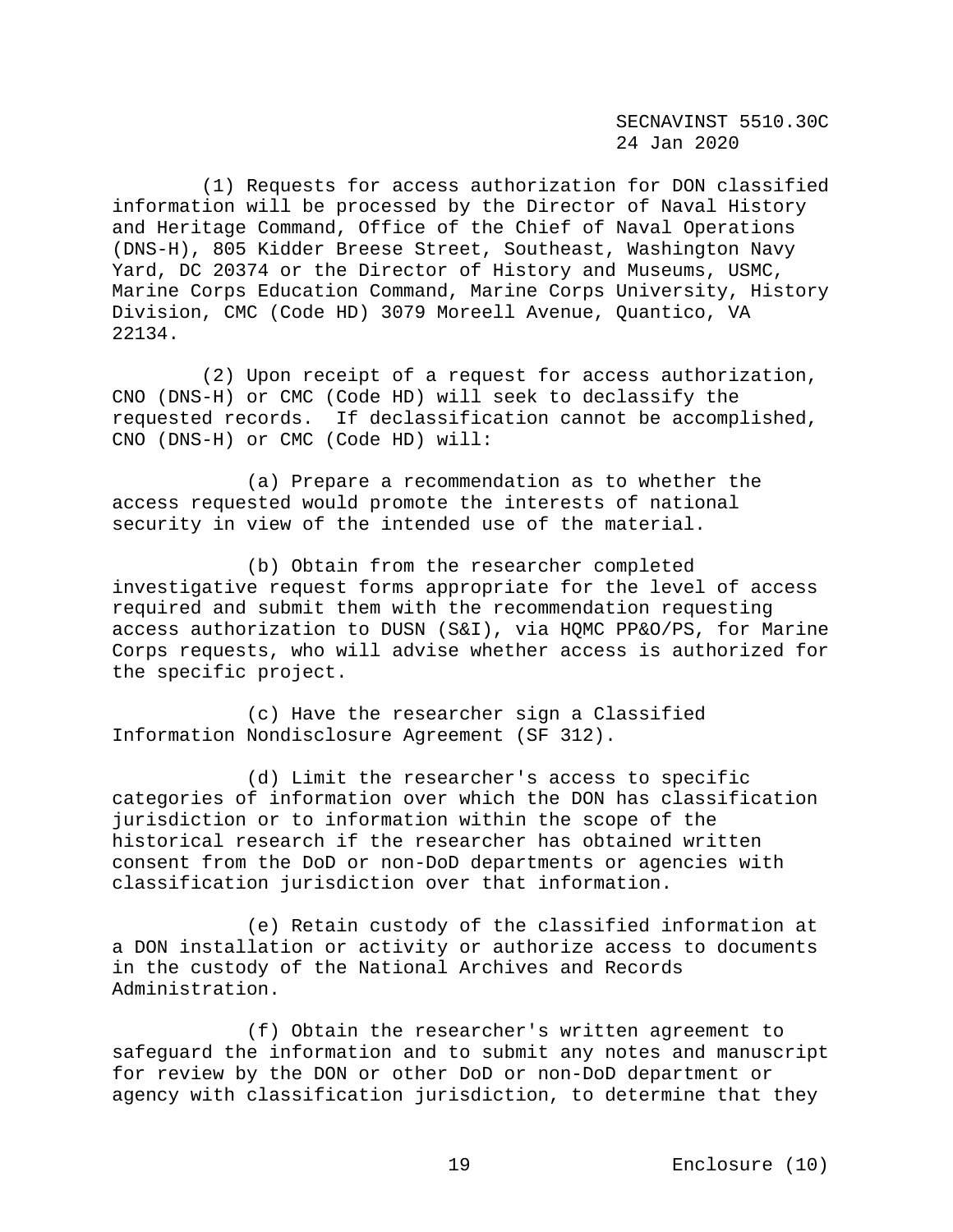do not contain classified information.

 b. Access authorizations are valid for not more than two years from the date of issuance. Extensions may be granted by DUSN (S&I), if recommended by CNO (DNS-H) or CMC (Code HD).

#### 15. Limited Access Authorization (LAA) for Non-U.S. Citizens

 a. Only U.S. citizens are eligible for U.S. national security eligibility. Access to classified information may be justified for compelling reasons in the furtherance of the DON mission to a non-U.S. citizen who possess a special expertise, who may at the discretion of the CO, be processed for limited access to classified information only for specific programs, projects, contracts, licenses, certificates, or grants for which there is a compelling need for access to classified information and for which a cleared or clearable U.S. citizen is not available. A non-U.S. citizen, including an immigrant alien, may be issued a LAA if:

 (1) The individual is a citizen of a country with which the U.S. has an agreement providing for security assurances.

 (2) The investigative requirements for a LAA are equivalent to the investigative requirements of that country.

 b. An LAA enables a non-U.S. citizen to have limited access to classified information, but a LAA is not a national security eligibility. An LAA may be justified in those rare circumstances when:

 (1) A cleared or clearable U.S. citizen is not readily available or does not possess the skills or expertise required.

 (2) The non-U.S. citizen possesses unique skill or expertise needed to support a specific U.S. Government requirement involving access to classified information.

 (3) Access to classified information provided to the U.S. Government by another government or international organization will not be permitted under an LAA without written consent of the government of the organization to the country(ies) of which the individual is a citizen that provided the information.

(4) LAAs will be reviewed annually to determine if continued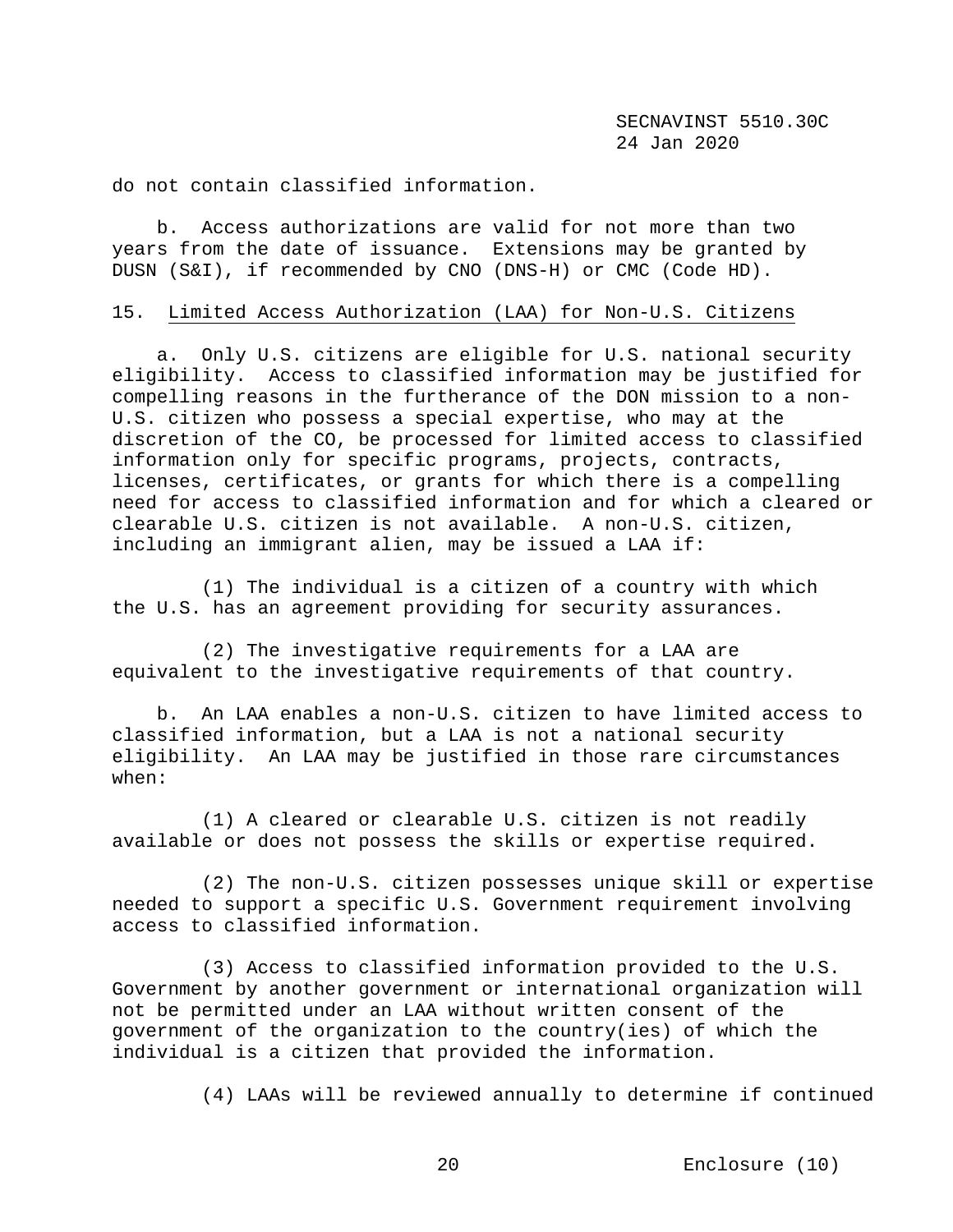access is in compliance with policy. DUSN (S&I) will maintain a record of all LAAs in effect and submit an annual report to the Office of the DDI(I&S) by January 15 for the preceding year providing a summary by access level (Secret or Confidential), country(ies) of citizenship, and employment location.

 c. An export license or disclosure authorization is required to release classified information to a non-U.S. citizen who has been issued an LAA. Before submitting an application for an LAA, the requestors must obtain a written disclosure determination from a principal or designated disclosure official or obtain a DOS approved export license. This documentation must be submitted with the application for an LAA. The LAA cannot serve as an export authorization. An approved LAA is a determination that the non-U.S. citizen is eligible to receive the classified information governed by the disclosure authorization or DOS approved export license.

 d. Personnel granted LAAs are not permitted physical custody of classified material, uncontrolled access to areas where classified information is stored or discussed. Classified information will be maintained in a location under the continuous control and supervision of an appropriately cleared U.S. citizen.

 e. LAAs will not be granted to personnel who perform routine administrative or other support duties.

 f. Non-U.S. citizens will not be eligible for access to any greater level of classified information than the U.S. Government has determined may be released to the country of which the person is a citizen, but not to exceed the Secret level.

 g. Personnel granted LAAs will not be designated as a courier or escorts for classified material unless they are accompanied by an appropriately cleared U.S. citizen.

 h. When a LAA is justified for a non-U.S. citizen, including an immigrant alien, the CO may submit a request via the Echelon II for submission to the CNO or Major Command via HQMC PP&O/PS for endorsement and submission to DUSN (S&I) if:

 (1) The individual is a citizen of a country with which the U.S. has an agreement providing for security assurances.

(2) The investigative requirements for the LAA are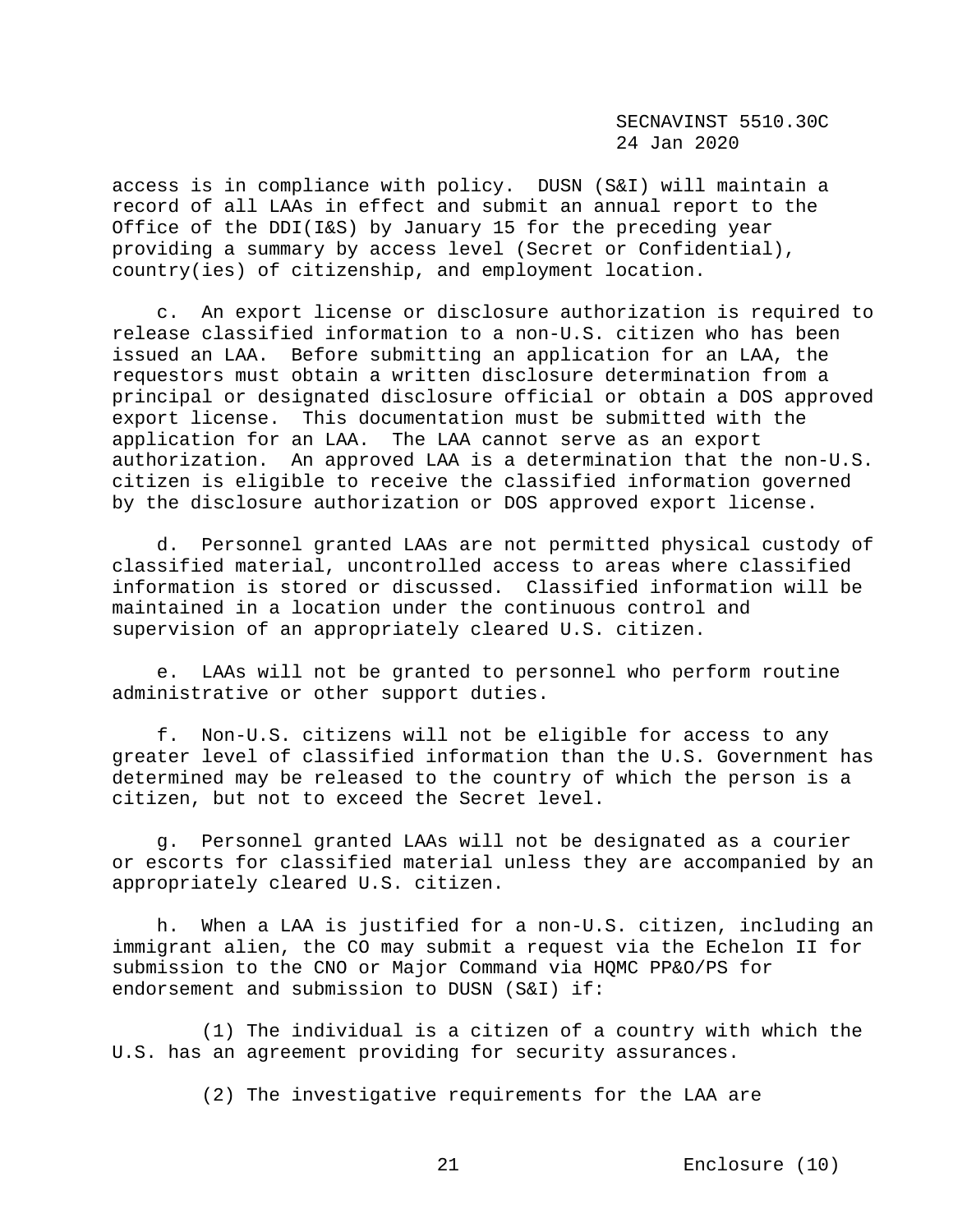commensurate with the investigative requirements of that country.

 (3) A favorably completed and adjudicated SSBI/T5 (within the immediately preceding five years) is required before granting an LAA. If the SSBI/T5 cannot provide full investigative coverage, a polygraph examination (if there are no applicable host country prohibitions) to resolve the remaining personnel security issues will be favorably completed in accordance with reference (ae) before granting access.

 (4) If geographical, political, or medical situations prevent the full completion of the SSBI/T5 or prevent the polygraph examination to supplement a less than full SSBI/T5, an LAA may be granted only with the approval of the DDI(I&S).

 (5) If an LAA is withdrawn and the person subsequently is again considered for a new LAA, an SSBI/T5 and polygraph examination may be required. The scope of the SSBI/T5 will cover the period since the previous investigation or 10 years, whichever is shorter.

 (6) A PR/T5R will be conducted on every person with an LAA five years from the closing date of the previous SSBI/T5 or SSBI-PR/T5R, as appropriate.

 i. An LAA granted under the provisions of this manual is not valid for access to:

(1) TS information.

(2) RD or formerly restricted data.

 (3) Information that has not been determined releasable by a U.S. Government designated disclosure authority to the country(ies) of which the individual is a citizen.

(4) COMSEC information.

(5) Intelligence information.

 (6) Information for which foreign disclosure has been prohibited in whole or in part.

 (7) Information provided to the U.S. Government in confidence by a third party government and classified information

22 Enclosure (10)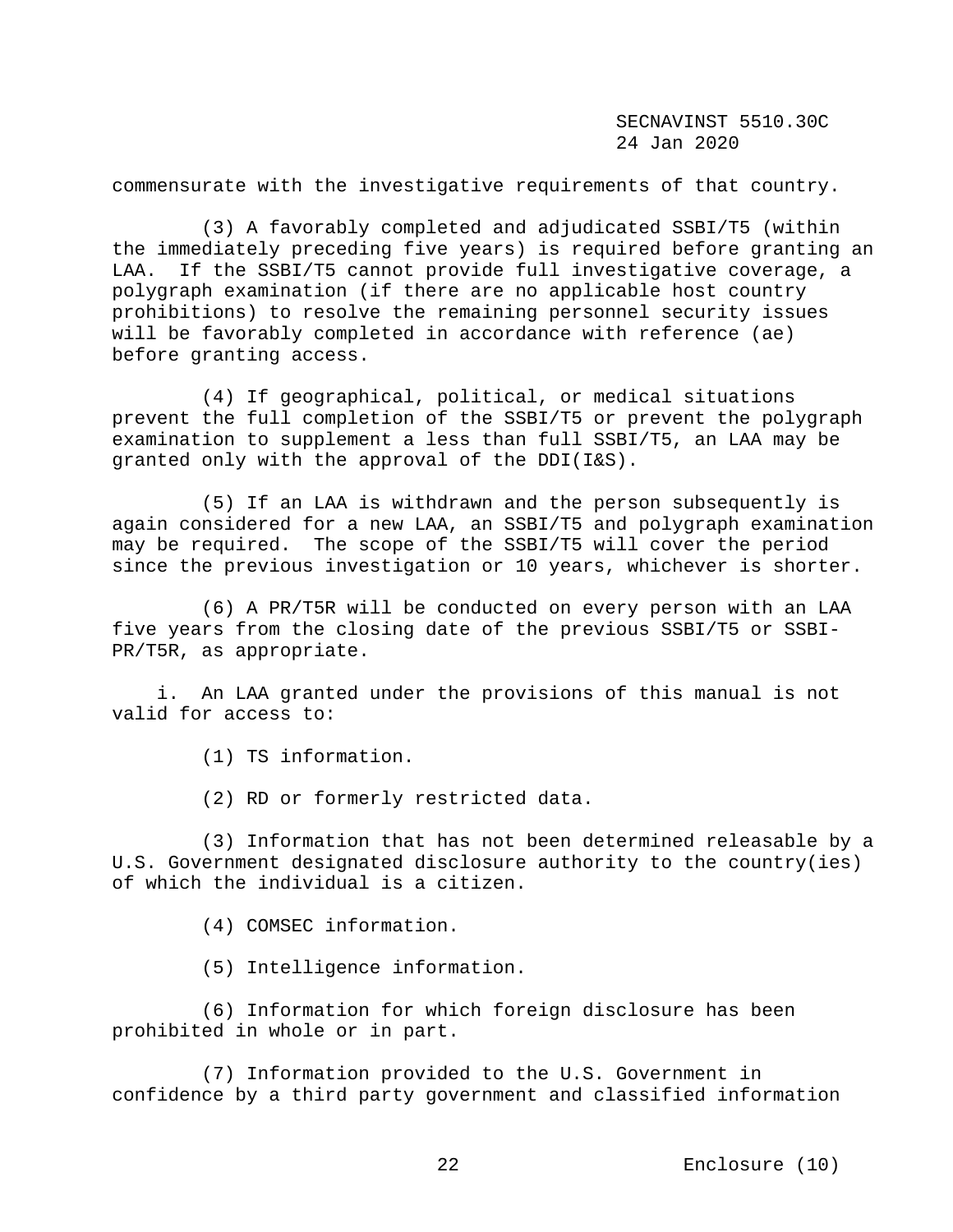furnished by a third party government.

 j. When a LAA is justified, a CO may submit a request to the Echelon II via the CNO and Major Commands will submit via HQMC PPO&S for endorsement, with the following information and supporting documentation to DUSN (S&I):

 (1) Initial LAAs will contain a detailed justification and plan describing:

 (a) The location of the classified material (security containers) in relationship to the location of the foreign national.

 (b) The compelling reason for not employing a cleared or clearable U.S. citizen.

 (c) A synopsis of an annual continuing assessment program to evaluate the individual's continued trustworthiness and eligibility for access.

 (d) A plan to control access to secure areas and to classified and controlled unclassified information.

 (2) The identity of the individual for whom the LAA is requested, including full name, date and place of birth, current citizenship(s), SSN (if held), foreign passport number, any national identifying number issued by the individual's country(ies) of citizenship, whether the individual is an immigrant alien or a FN; if an immigrant alien, the date and place such status was granted; and date and type of most recent PSI. (If a SSBI/T5 has not been completed within the past five years, a completed SF 86 must be forwarded to the ISP.)

 (3) Grade/rank/organization and description of the position requiring access and the specific duties (delineated as precisely as possible) for which access is requested.

 (4) The compelling reasons for the request including an explanation of the special skills or special expertise the individual possesses and the rationale for not employing a cleared or clearable U.S. citizen.

(5) A full description of the specified classified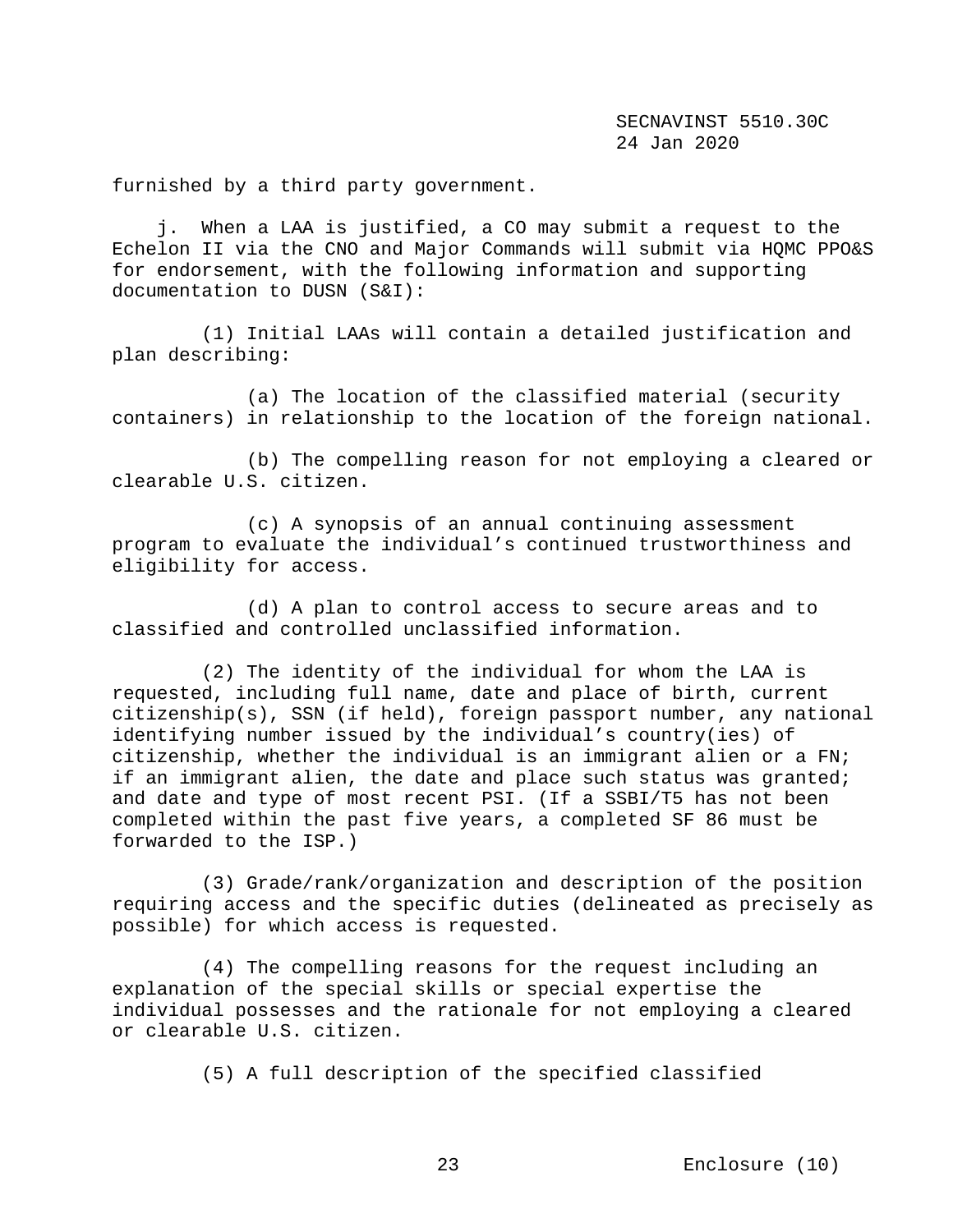information to be accessed, including classification.

 (6) A copy of the foreign disclosure authority determination for the specified classified or CUI.

 (7) An explanation as to how the command plans to control and limit the individual's access.

 (8) A statement that the candidate has agreed to undergo a counterintelligence-scope polygraph examination when needed.

 (9) The period of time for which access is required (not to exceed five years).

 (10) Follow the procedures specified by the ISP when completing the SF 86 in those instances where a non-U.S. citizen does not have an SSN.

 k. All LAA determinations, favorable and unfavorable, will be entered into the DoD adjudication system of record.

 l. DUSN (S&I) will review the LAA request to ensure it meets program parameters.

 (1) Requests that are incomplete or not properly justified will be promptly returned to the requester and/or subordinate unit with an explanation.

 (2) No authorization for access to classified information can be issued until favorable adjudication of the SSBI/T5 or T5R is completed by the DoD CAF and authorization is approved by DUSN (S&I).

 m. Individuals who have been granted a LAA will not be allowed to have access to any classified information other than that specifically authorized.

 (1) Only at the Secret and Confidential levels. Limited access to Secret and Confidential information may be granted following completion of the SSBI by an authority as specified in enclosure (7) A.3 of reference (b).

 (2) The classified information to which the non-U.S. citizen may have access will be approved for release to the person's country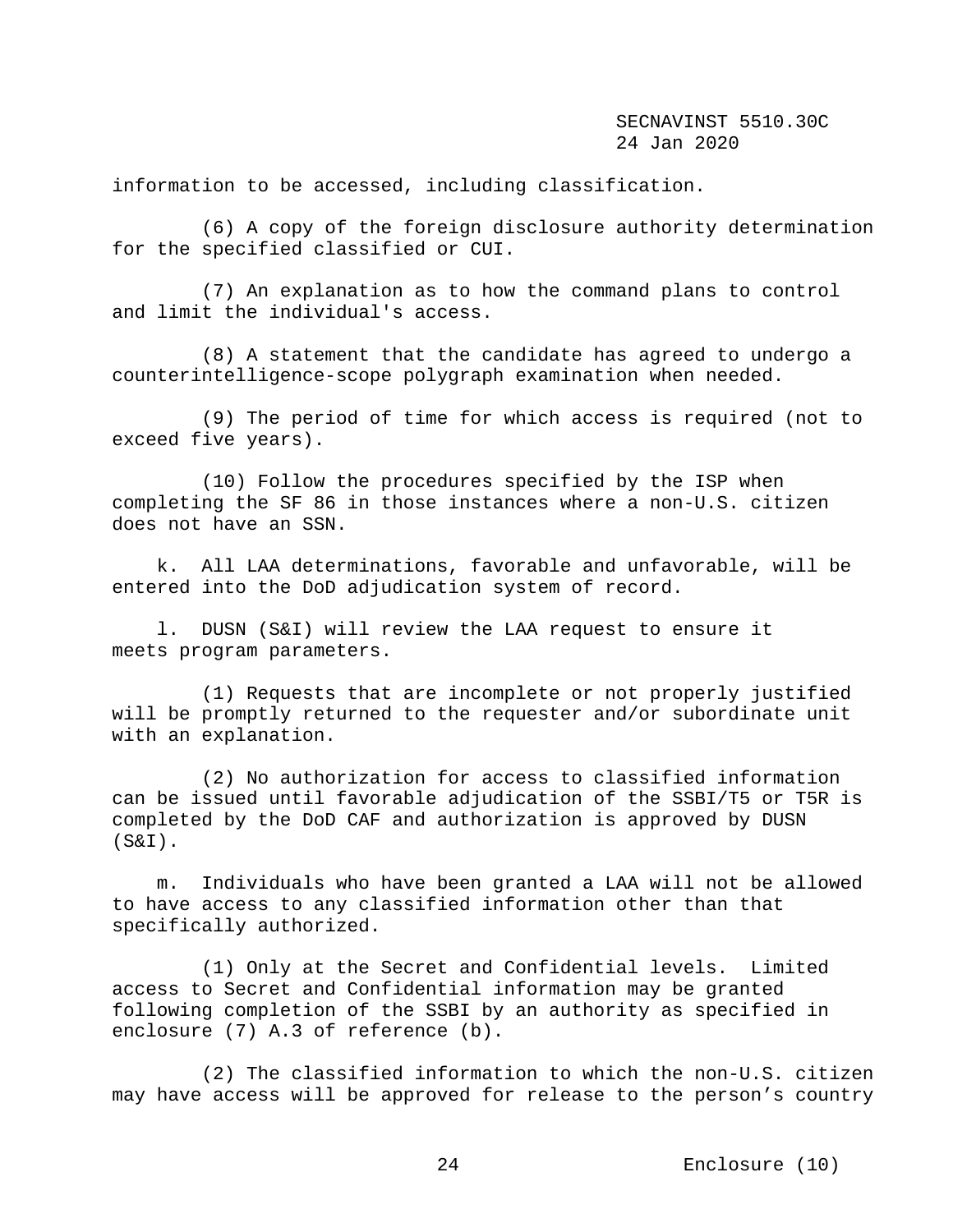(or countries) of citizenship, in accordance with reference (af). Exceptions may apply in operational exigencies. In such cases, the SECNAV may approve the release of information to individuals granted an LAA when it is determined to be in the best interests of national security.

 (3) Access to classified information will be limited to a specific program or project. The LAA will be cancelled upon completion of the program or project for which it was approved.

 (4) Access by foreign nationals to DOD information systems containing classified information will comply with conditions prescribed in DODI 8500.01.

 (5) A Classified Information Nondisclosure Agreement (SF 312) must be executed by the individual prior to being granted access to classified information.

 (6) Individuals with LAAs will be placed under the general supervision of appropriately cleared U.S. citizens. Supervisors will be made fully aware of the limits to access imposed and that physical custody of classified information by the individual is not authorized.

 n. LAAs are authorized for five years. If a LAA is required in excess of five years, a new request must be submitted following the procedures outlined in paragraph 2, including a completed SSBI-PR request package. DUSN (S&I) will review the new request and may approve continuation of the LAA, as appropriate, pending favorable adjudication of the completed SSBI-PR/T5R.

o. If an individual granted a LAA is transferred to another<br>tion, the LAA previously granted is rescinded. The position, the LAA previously granted is rescinded. individual will be debriefed in accordance with Section 4. If the individual is transferring to other duties requiring a LAA, the command will request a new access authorization, again following paragraph 9-15 procedures. If the individual's SSBI is less than five years old, a new PSI may not be required. However, all other procedures must be followed to include updating the previous SF 86, initialing, and re-signing. Otherwise, a new SF 86 is required and submitted to continuous evaluation for the DoD CAF review.

p. Should a LAA be revoked, the individual will be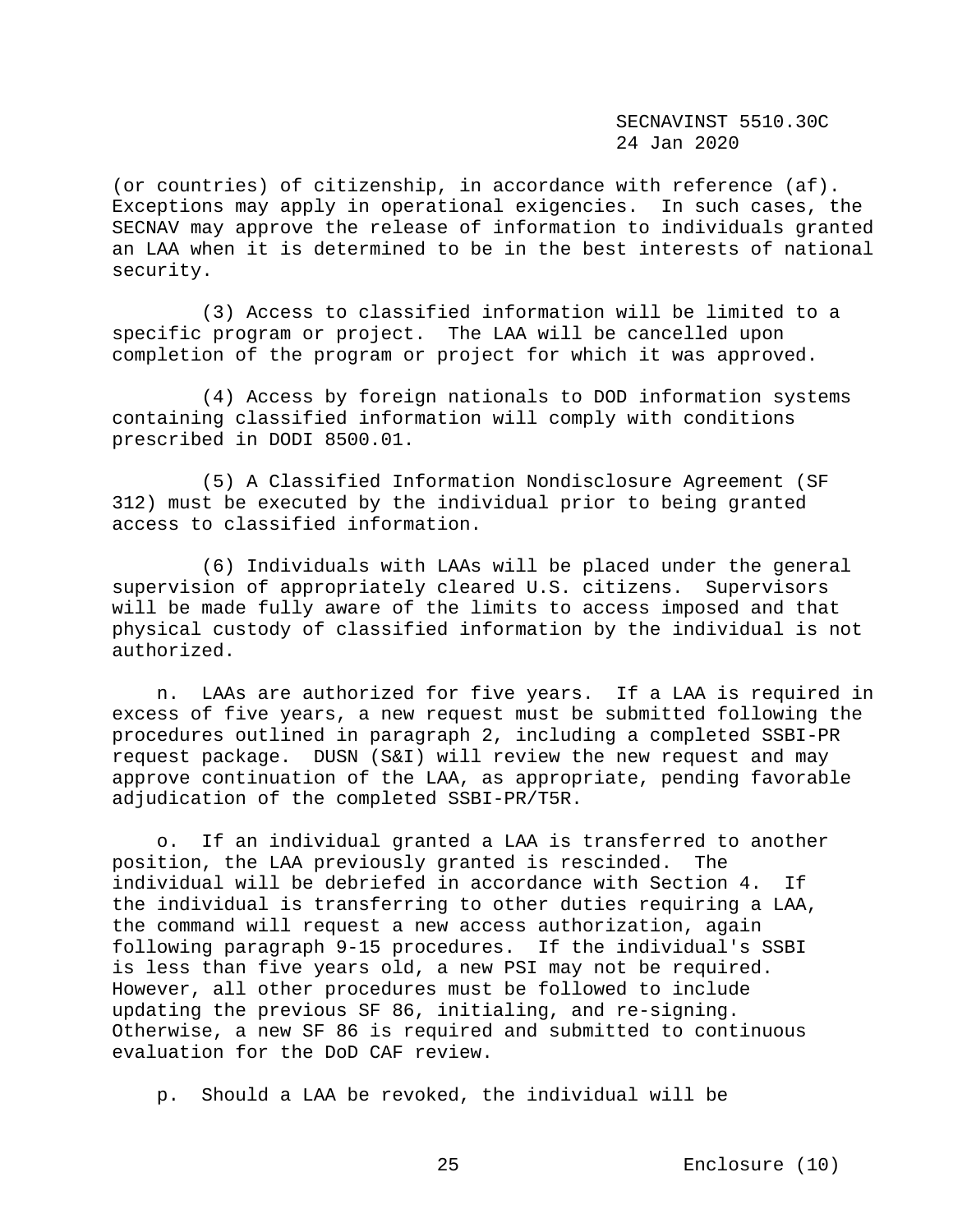debriefed and a record of the signed debriefing statement (security termination) will be retained locally for a period of five years. No due process procedures are afforded under this program.

 q. The LAA will be canceled or re-justified as described herein upon completion of the program or project.

 r. National security eligibility previously granted to U.S. citizens who subsequently lost citizenship, such as citizens of a former U.S. Territory or Province, may be eligible for a LAA, provided these individuals possess a unique skill and a cleared US citizen is not available.

 s. LAAs for non-U.S. citizen contractor personnel will be processed in accordance with reference (w).

 t. Access to classified information outside the scope of the approved LAA will be considered a compromise of classified information and investigated.

16. Personnel Exchange Program Access.The degree of access by representatives of foreign governments, including Personnel Exchange Program personnel, will be scrupulously limited to that allowed by the foreign disclosure authorization issued by the Navy International Programs Office on a case-by-case basis.

## 17. NATO Access

 a. Personnel assigned to a NATO staff position requiring access to NATO information will have been the subject of a favorably adjudicated T3 or T5 PSI (within five years prior to the assignment), in accordance with reference (ab) (United States Security Authority for North Atlantic Organization Affairs). Foreign nationals of a NATO member nation may be granted an LAA in accordance with reference (b).

 b. Personnel not assigned to a NATO staff position, but requiring access to NATO information in the normal course of their duties, must possess the equivalent final U.S. national security eligibility based upon the appropriate PSI. A NATO Security Clearance Certificate is obtained by the CSA from the individual's home country.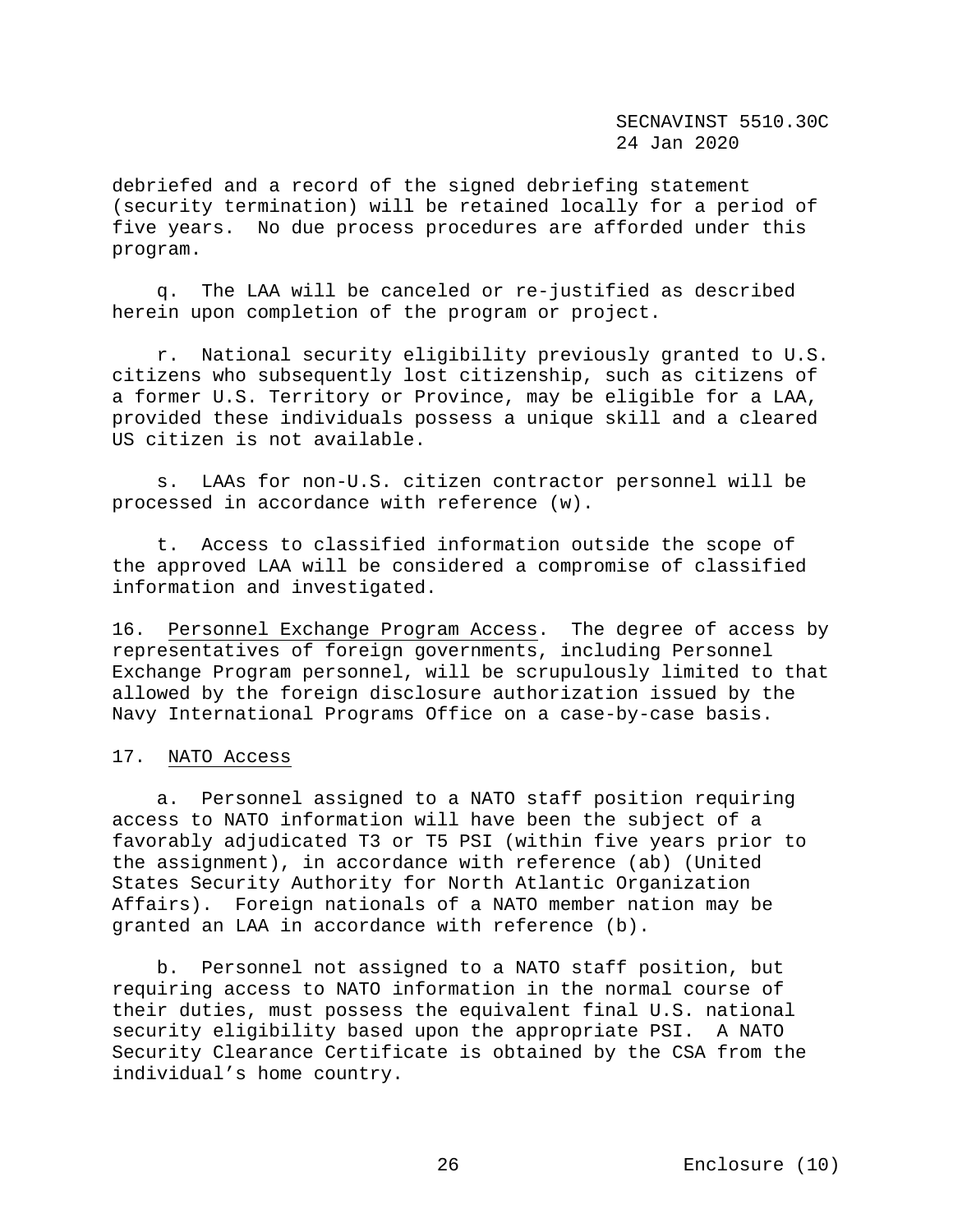c. Personnel assigned to NATO staff positions may submit reinvestigation requests up to one year in advance of the required timeframe. NATO access is limited to performance on a specific NATO program or project.

## 18. SCI Access

 a. SCI adjudication and eligibility determinations will be made in accordance with reference  $(b)$ ,  $(1)$ , and  $(r)$ .

 b. The DoD CAF, as delegated by the HICE, is responsible for decisions rendered with respect to SCI access eligibility or ineligibility. In addition, the DoD CAF is also delegated the responsibility to adjudicate DON contractor personnel requiring SCI access eligibility under the NISP and reference (r).

 c. When SCI access is removed from an individual for adverse reasons, the DoD CAF will review the adverse information and make a separate collateral eligibility determination. If an SCI access is removed for contractor personnel cleared through the NISP, the VROC, in coordination with the DoD CAF, will advise the contractor if loss of SCI access also warrants withdrawal of collateral eligibility.

 d. The PSAB has been delegated the authority to review final appeals of unfavorable SCI access eligibility determinations. The decision of the PSAB regarding SCI eligibility is final.

 e. The following basic procedures apply to request DoD CAF SCI access eligibility determinations:

 (1) If it is determined that SCI access is required and a valid (i.e., was not conducted within the past five years) SSBI/T5 does not exist, an T5 (or an outdated PR/T5R exists) will be requested as directed by Section 5.

 (2) If SCI access is required and a valid SSBI/T5 or SSBI-PR/T5R exists, the CO will request a SCI eligibility determination from the DoD CAF using the JPAS.

 (3) Commands are required to report the citizenship of immediate family members as reference (b) imposes additional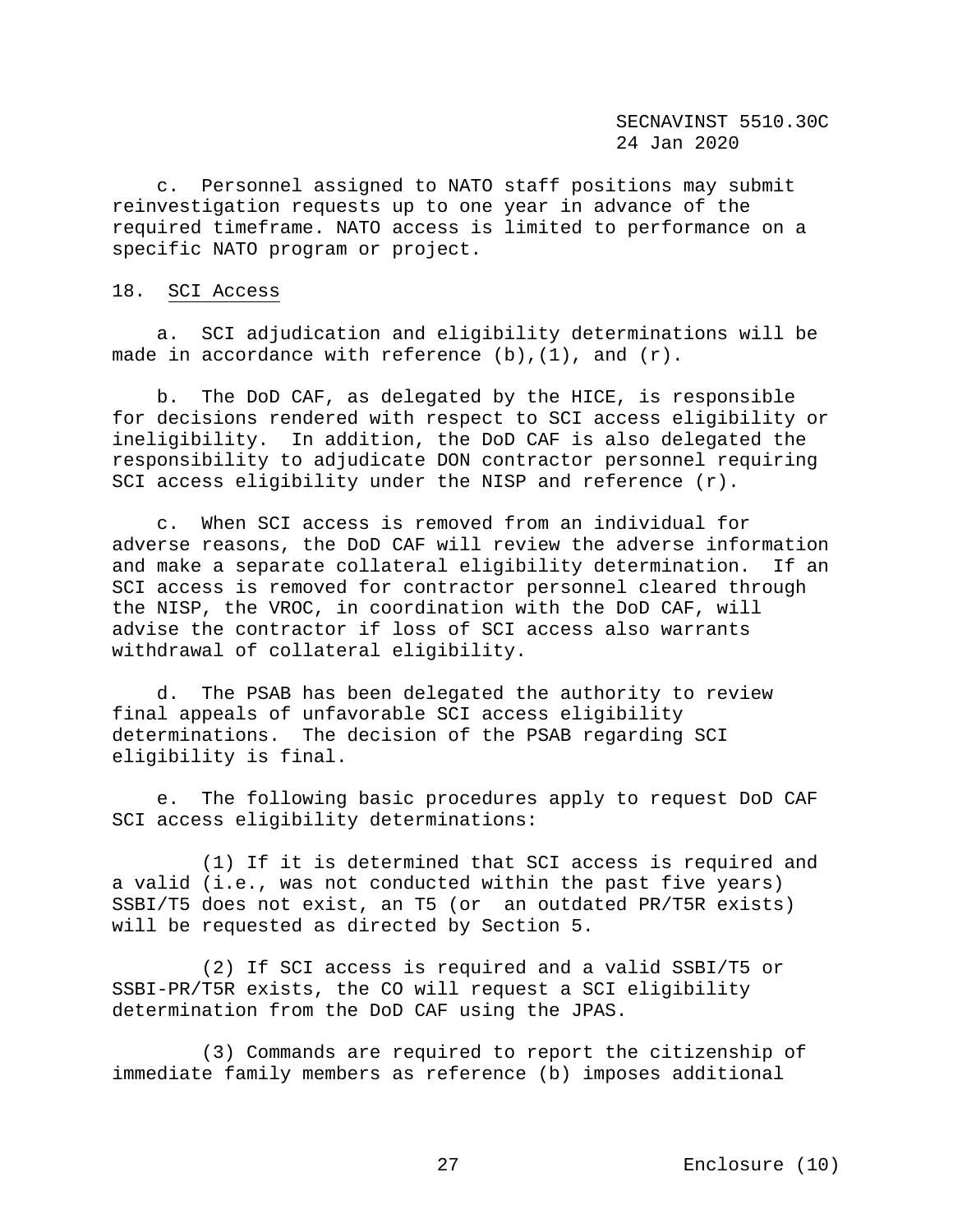procedural requirements for individuals with foreign national immediate family members.

 (4) Upon favorable adjudication of the completed T5 or T5R, the DoD CAF will update the JPAS or successor system to reflect a final SCI eligibility determination.

 f. Requests for exceptions to Intelligence Community Directive 704 for SCI access eligibility will be prepared as directed by reference (b) and forwarded to the DoD CAF.

 g. COs are responsible for establishing and administering a program for continuous evaluation of all personnel with security clearance and/or SCI access eligibility. Key to an active continuous evaluation program is security education. Continuous evaluation requirements are outlined in Section 10 and in reference (b).

 (1) Information that could potentially affect an individual's eligibility must be reported to the DoD CAF in accordance with the procedures outlined in reference (b). The DoD CAF will either reaffirm eligibility or will begin the unfavorable determinations process.

 (2) COs may suspend, or debrief for cause from SCI access in accordance with reference (b). Coordinate with the CSM, HRO and notify the DoD CAF.

 (3) A SSBI-PR/T5R is required every five years for individuals with SCI access.

# 19. Access to and Dissemination of RD Including Critical Nuclear Weapon Design Information (CNWDI)

 a. RD, as defined in the Atomic Energy Act of 1954 as amended is data concerning (1) design, manufacture, or utilization of atomic weapons; (2) the production of special nuclear material; or (3) the use of special nuclear material in the production of energy, but does not include data declassified or removed from the RD category under Section 142 of the Act.

 (1) Access to RD within and between DON commands, National Aeronautics and Space Administration (NASA), and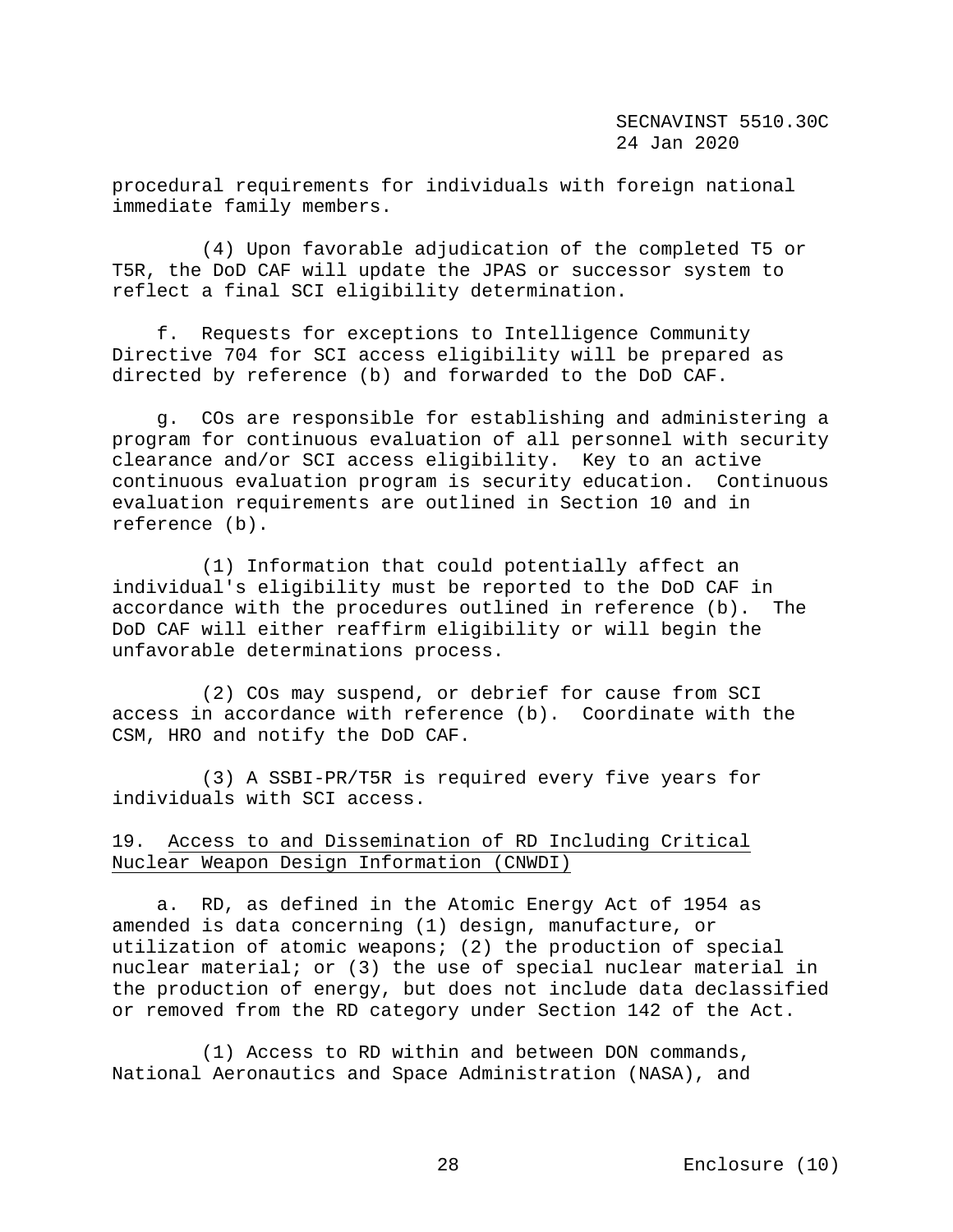contractor activities will be governed by the same procedures and criteria as govern access to other classified information:

 (a) Access is required in the performance of official duties.

 (b) The individual has a valid security clearance commensurate with the level of access required for the information.

 (2) Requests for access to RD not under the control of the DoD and/or NASA will be made in accordance with reference (ac), Access to and Dissemination of Restricted Data, 12 January 1978.

 (a) Requests by members of DON commands requiring access to RD at DOE facilities will be made utilizing the DOE Visit Request Form 5631.20, Request for Visit or Access Approval, and will be submitted via the appropriate DON certifying official identified per reference (ac) to the Associate Deputy Assistant Secretary for Technical and Environment Support (DP-45), Department of Energy, Washington, DC 20585.

 (b) Conflicts in guidance and inquiries relating to access and/or the protection of RD by DON personnel and commands should be referred to DUSN (S&I) for resolution.

 (3) The following procedures apply to DON commands and personnel who disseminate RD under their control:

 (a) Within and between DoD commands, to include DoD contractors, dissemination of RD information will be governed by the same procedures and criteria as govern the dissemination of other classified information; verify the identity of the prospective recipient, verify the prospective recipient's clearance, and insure the prospective recipient has an official "need-to-know."

 (b) Dissemination of RD and formerly RD outside DoD will be made in accordance with reference (ab).

 b. CNWDI is TS RD or Secret RD that reveals the theory of operation or design of the components of a thermo-nuclear or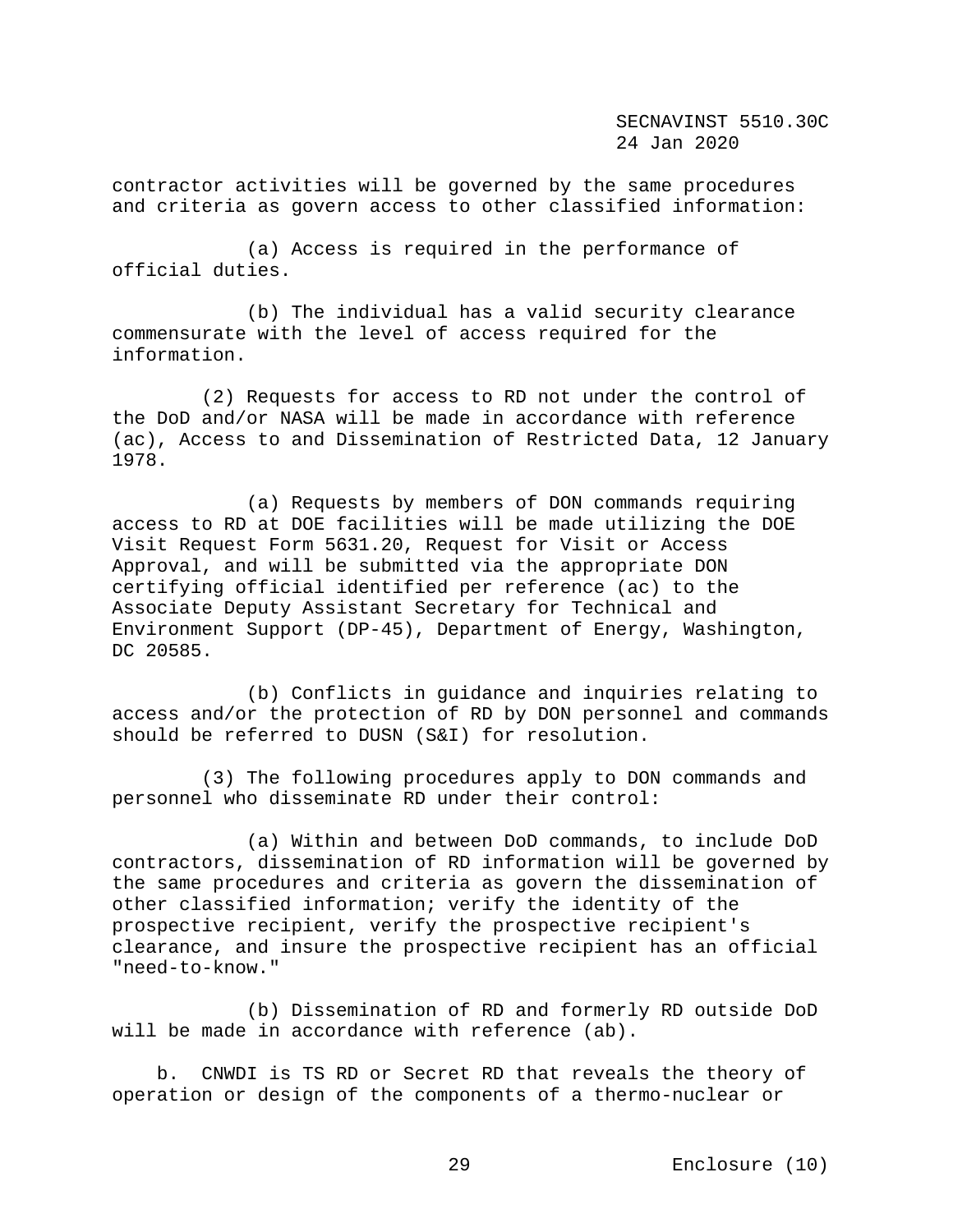implosion type fission bomb, warhead, demolition munitions, or test device. Specifically excluded is information concerning arming, fuzing, and firing systems; limited life components; and total contained quantities of fissionable, fusionable, and high explosive material by type. Among these excluded items are the components that DoD personnel set, maintain, operate, test or replace.

 (1) Access to and dissemination of CNWDI is of particular concern due to the extreme sensitivity of this type of information. Access must be limited to the absolute minimum number of persons needed to meet mission requirements. To meet this objective, the following special requirements and procedures for controlling CNWDI information have been established:

(a) Final TS or Secret clearance as appropriate.

 (b) Except in rare instances, only U.S. citizens will be granted access. When an immigrant alien possesses unique or very unusual talents and/or skills that are essential to the U.S. government that are not possessed to a comparative degree by an available U.S. citizen, a request with justification to use such individual will be forwarded to DUSN (S&I) for approval. LAA procedures apply.

 (c) Requests by members of DON commands for access to CNWDI at DOE facilities will be made utilizing DOE Visit Request Form 5631.20 and must be submitted via an appropriate DON certifying official to the Associate Deputy Assistant Secretary for Technical and Environment Support (DP-45), DOE, Washington, DC 20585. Reference (ac) contains a listing of DON officials authorized to certify access to CNWDI at DOE facilities. Recommendations for changes to the list of DON approved certifying officials will be submitted, with supporting justification to DUSN (S&I) for approval and inclusion in reference (ac).

 (d) Verification of "need-to-know." Certifying officials will not automatically approve requests for access to CNWDI, but will insist upon full justification and will reject any requests that are not completely justified. Certifying officials have a special responsibility to insure that this "need-to-know" principle is strictly enforced.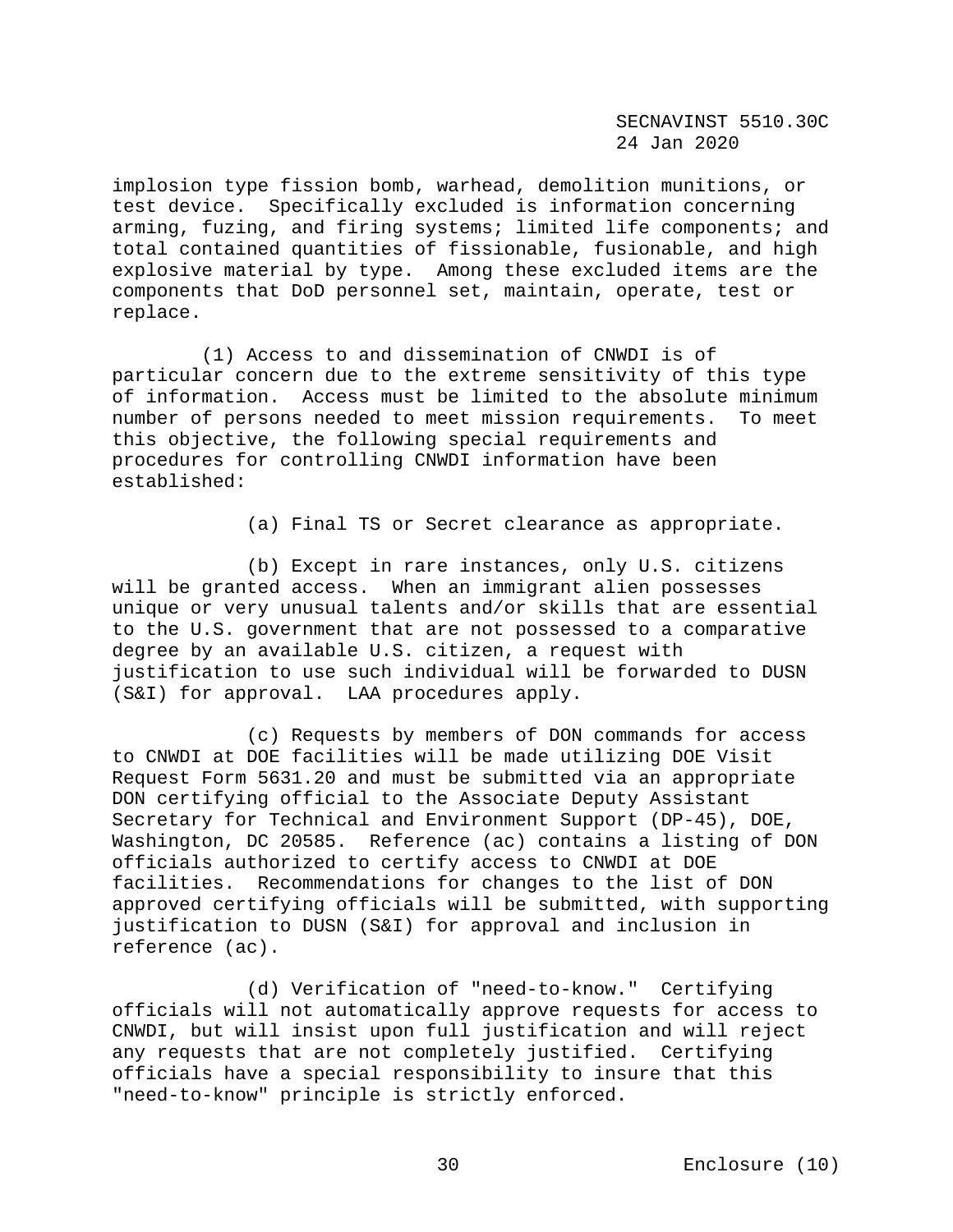(e) Personnel having a need for access to CNWDI will be briefed on its sensitivity. Briefings and access authorizations will be recorded in appropriate security records and maintained in a manner that facilitates verification. Similarly, personnel whose CNWDI access is terminated (reassignment, etc.) must be debriefed. Individual briefing/debriefing records will be maintained two years after access is terminated. Each DON command will establish procedures and format for briefing/debriefing.

 (2) For additional guidance refer to reference (ac) or contact DUSN (S&I).

## 20. Wounded Warrior Security and Intelligence Internship Program

 a. PSIs in support of designated wounded Service Members may be submitted and processed regardless of the time remaining in service. Reinvestigations will be submitted in accordance with paragraph 6-2.

 b. Category 2 wounded, ill, or injured Service Members who expect to be separated with a medical disability rating of 30 percent or greater may submit investigative requests for TS or SCI eligibility before medical separation as long as they are serving in or have been nominated for a Wounded Warrior Internship Program.

 c. The investigations will be funded by the DoD office offering the internship. If the office offering the internship does not have funds available, the owning Military Department may choose to fund the investigation.

 d. Investigations submitted in support of Wounded Warrior Security and Intelligence Internship Program should:

(1) Not request priority service.

 (2) Include the extra coverage code "WW" in Block B of the "Agency Use Only" section of the SF 86. This will expedite scheduling and completion of investigations submitted in support of the Wounded Warrior Security and Intelligence Internship Program.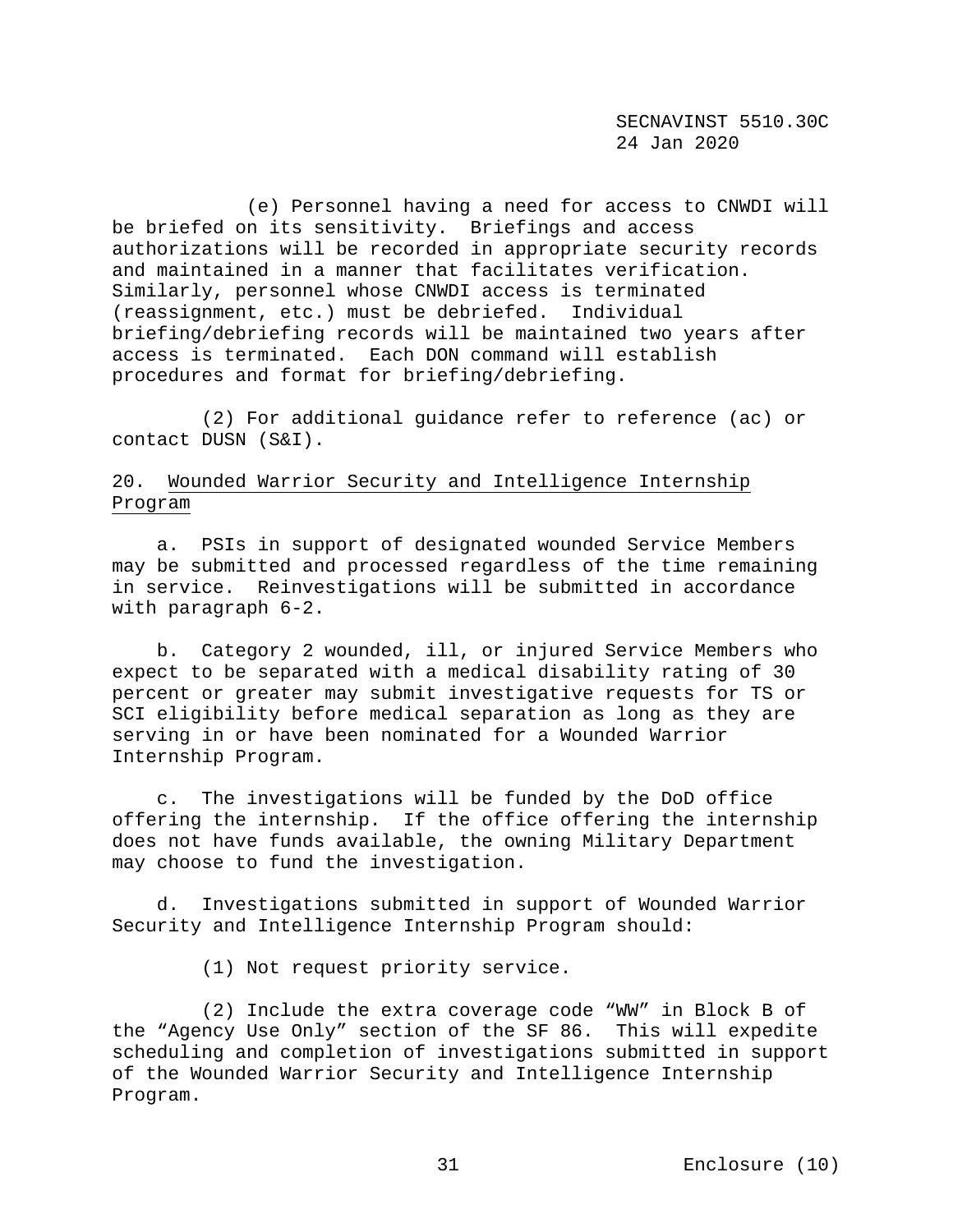(3) Notify NBIB via e-mail to

[operationwarfighter@nbib.gov.](mailto:operationwarfighter@nbib.gov) Include the subject's full name, the e-App request identification number, and the DoD POC should NBIB need additional information.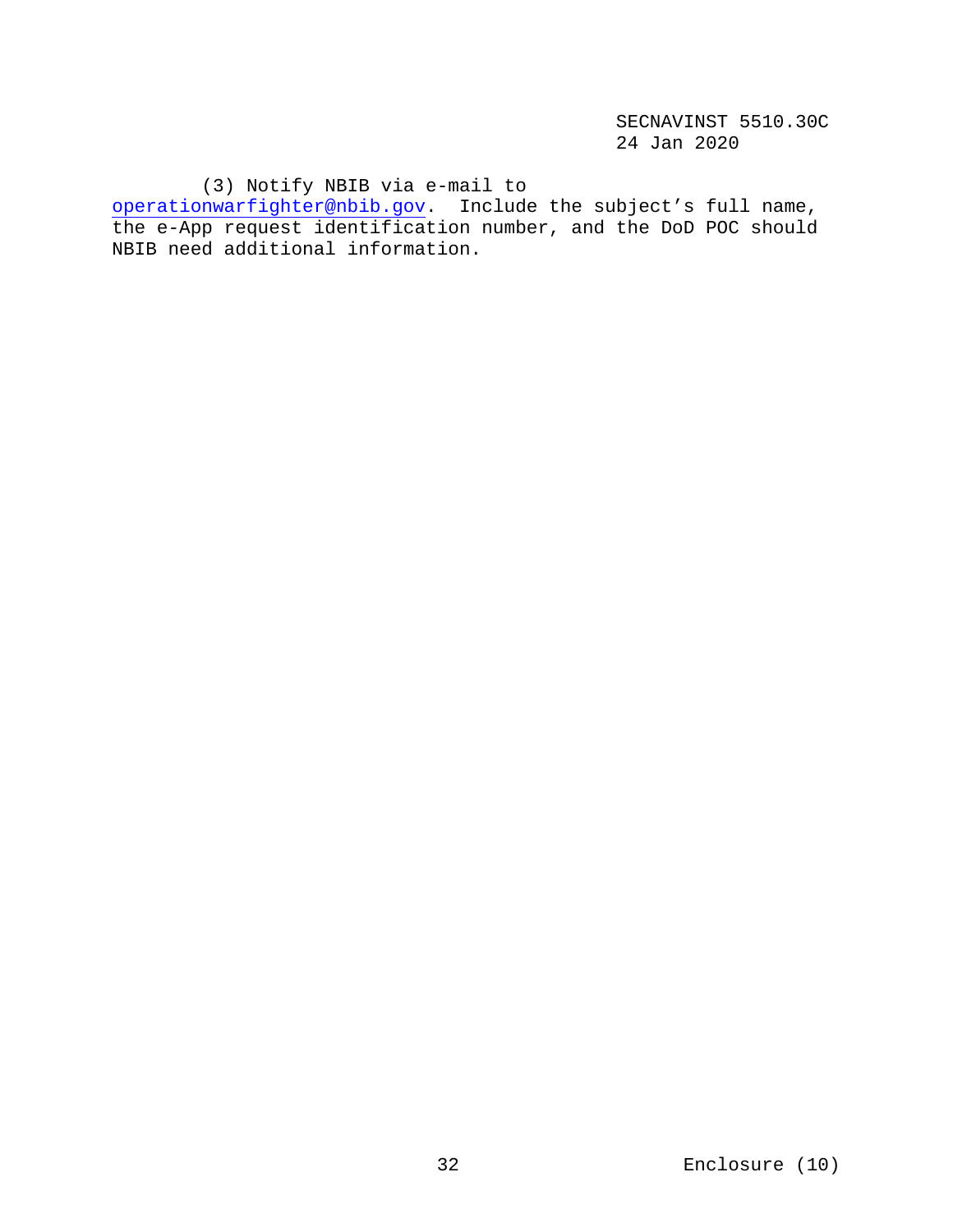#### **VISITOR ACCESS TO CLASSIFIED INFORMATION**

#### 1. Overview

 a. For the purposes of this policy manual, the term visitor applies as follows:

 (1) A visitor on board a ship or aircraft is a person who is not a member of the ship's company or not a member of a staff using the ship as a flagship.

 (2) A visitor to a shore establishment is any person who is not attached to or employed by the command or staff using that station as headquarters.

 (3) A person on temporary additional duty is considered a visitor. Personnel on temporary duty orders, reservists on active duty for training, or those personnel assigned on a quota to a school for a course of instruction, may also be considered as visitors.

 b. The movement of all visitors shall be controlled to ensure that access to classified information is deliberate and consistent with the purpose of the visit. If an escort is required for the visitor, a military, civilian, or a cleared contractor assigned to the command being visited may be assigned escort duties.

 c. As a matter of convenience and courtesy, Flag Officers, General Officers and their civilian SES equivalents are not required to sign visitor records or display identification badges when being escorted as visitors. Identification of these<br>senior visitors by escorts will normally be sufficient. The senior visitors by escorts will normally be sufficient. escort should be present at all times to avoid challenge and embarrassment and to ensure that necessary security controls are met. If the visitor is not being escorted, all normal security procedures will apply.

 d. At the discretion of the CO, the general public may be permitted to visit on an unclassified basis only, (i.e., no classified areas, equipment or information, or CUI may be divulged to the general public). A written statement of command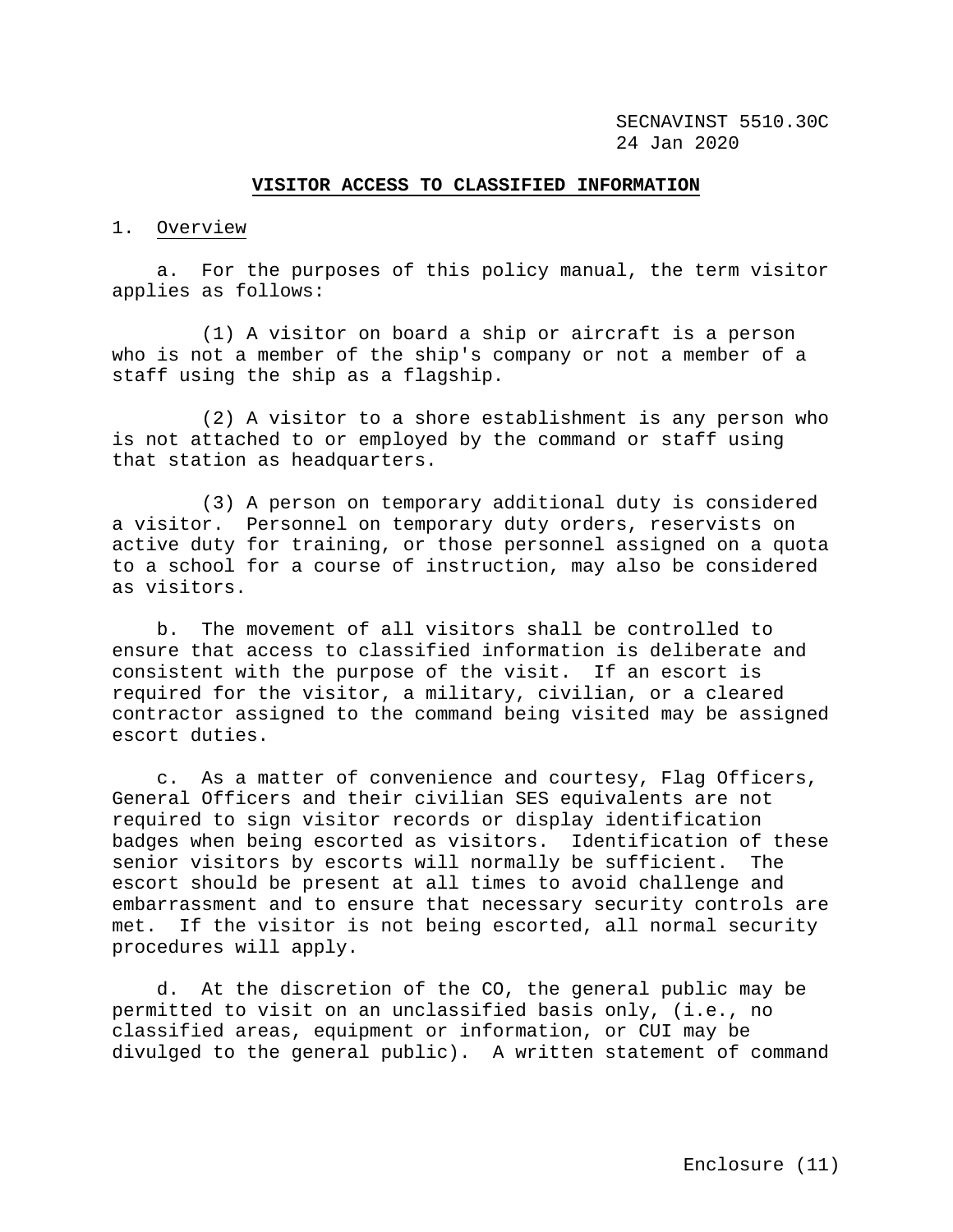safeguards will be prepared and implemented assuming the possibility of the presence of foreign agents among the visitors and ensuring proper protections are in place.

 e. Visit Authorization Letters are no longer required for visits involving civilian, military, and contractor personnel whose access level and Security Management Office affiliation are accurately reflected in JPAS or successor system.

## 2. Classified Visits

 a. COs shall establish procedures to accommodate visits to their commands involving access to, or disclosure of, classified information. As a minimum these procedures will include verification of identity, validation of personnel security clearance eligibility, and access using JPAS or successor system, and a need-to-know determination.

 b. The command sponsoring the visitor is responsible for ensuring the visitor's eligibility, access, and affiliation data are current and accurate in JPAS or successor system.

 c. In addition to requirements for authorizing access to classified information, the visited command must also fulfill the local facility access and general visit control requirements. If local conditions necessitate formal visit request letters for visit/access control purposes, the command sponsoring the visitor must comply with local facility access requirements.

 d. Visits involving access to and dissemination of RD, or to facilities of the DOE, are governed by the policies and procedures in reference (ab) (NOTAL).

# 3. Visits By Foreign Nationals and Representatives of Foreign Entities

 a. Consult reference (e) concerning foreign visitors, whether or not the visitor requires access to classified, or CUI material.

b. Visits by foreign nationals and representatives of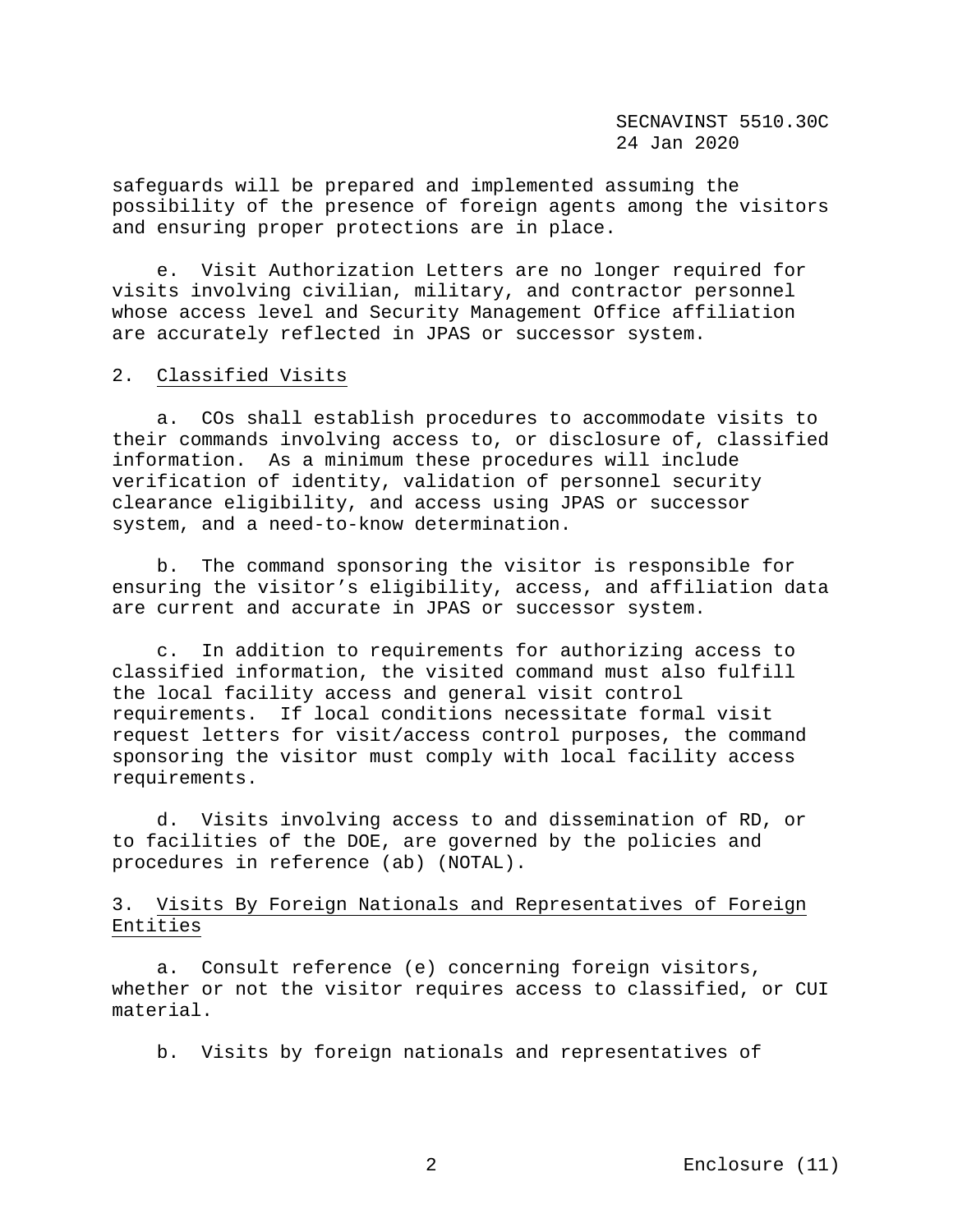foreign governments, foreign industry, or international organizations, must be approved, and the disclosure level for classified information determined, for each visitor. Official requests must be submitted by the applicable foreign government (normally its Washington, D.C. embassy), certifying the visitor's national clearances and need-to-know on their behalf.

## 4. Classified Visits By Members of Congress

 a. When a direct request for a congressional visit, which would require disclosure of classified information, is received, guidance will be requested from the Office of Legislative Affairs (OLA) by the quickest practical means. If there is inadequate time to coordinate with OLA, the visit may be authorized and disclosure of classified may be made. Immediately thereafter, the OLA will be informed of the visit and the extent of the disclosure of information provided. In case there is a question as to whether particular classified information may be furnished to a member of congress, the CO will release the information and will immediately contact the SECNAV through the OLA.

 b. Members of congress, by virtue of their elected status, do not require DoD security clearances. Clearance eligibility is required however, for congressional staff members accompanying a member of congress, paragraph 7-8.5 applies.

# 5. Classified Visits By Representatives of the General Accounting Office (GAO)

 a. Properly investigated, adjudicated, and identified representatives of the GAO may request a visit and be granted access to classified DON information in the performance of their assigned duties and responsibilities, with some exceptions.

 (1) The GAO normally will give advance notice to commands to be visited. Each announcement will include the purpose of the visit and names of representatives and, if access to classified information may be necessary, will certify the level of security eligibility of each GAO representative.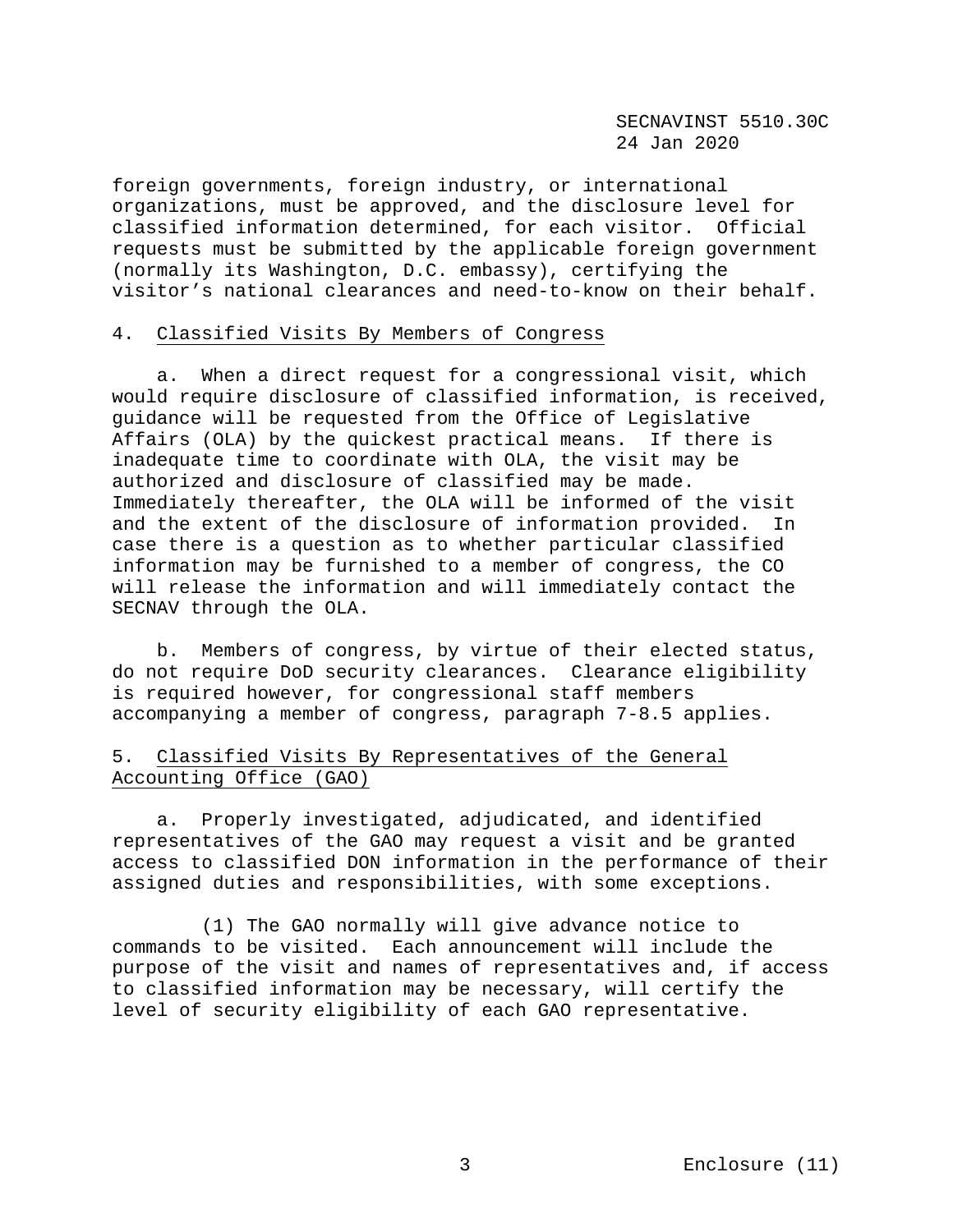(2) Occasionally, GAO representatives in the Washington metropolitan area receive assignments, such as Congressional requests, which preclude the usual advance notice of visit, and verbal arrangements are made for visits. To assist the GAO in those instances, the DON commands will verify eligibility and access requirements through Director, Audit and Cost Management Division, (NAVINSGEN 4).

(3) As exceptions to the procedures described above:

 (a) COs will not grant access to documents and information specified as not releasable or requiring approval of the SECNAV for release, enclosure (1) to reference (x), Relations with the GAO (NOTAL).

 (b) Requests for classified defense information in the area of tactical operations and intelligence collection and analysis will be sent to the Comptroller of the Navy (via the CMC, for USMC cases) by the most expeditious means, to determine the relevance of the information to the statutory responsibilities of the GAO.

 b. Questions and problems concerning clearances of individuals and release of classified information in connection with visits of the GAO will be addressed to the NAVINSGEN 4.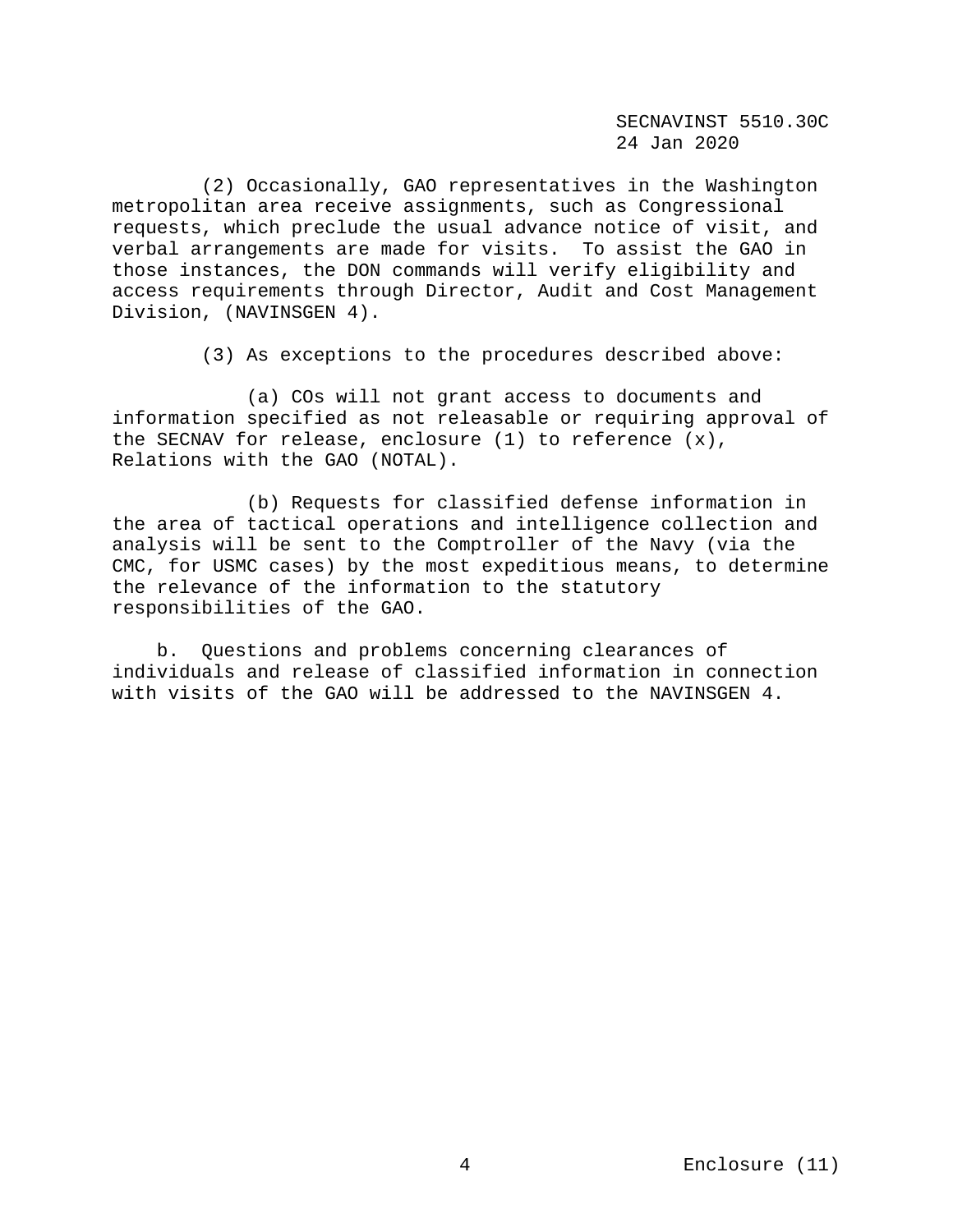### **CONTINUOUS EVALUATION**

#### 1. Overview

 a. A personnel security determination requires an examination of a sufficient amount of information regarding an individual to determine whether the individual is an acceptable security risk. Commanders will establish and maintain a program designed to evaluate on a continuing basis the status of personnel under their jurisdiction with respect to national security eligibility and ensure:

 (1) Close coordination between security, human resource offices, medical, law enforcement, insider threat, counterintelligence and legal communities, as well as managers and supervisors to ensure that all pertinent information available within a command is considered in the personnel security process.

 (2) Commanders will report derogatory information to the DoD CAF per reference (b) via JPAS or its successor. Reporting of derogatory information is not discretionary.

 b. Commanders will establish a continuous personnel security training and awareness program with a focus to inform the workforce of personnel security requirements for obtaining and maintaining national security eligibility and their responsibilities for protection of classified or sensitive information.

 c. Commanders will ensure personnel assigned to sensitive duties receive an initial security briefing and annual refresher briefings on the national security implications of their duties and their individual responsibilities in accordance with reference (b). These briefings will emphasize the individual's responsibility to meet the standards and criteria for national security eligibility as stated in the national security adjudicative guidelines. Ensure training records are maintained for three years after the subject has transferred, separated, or retired in accordance with reference (f).

 d. Commanders will ensure personnel in national security or sensitive positions are provided with information about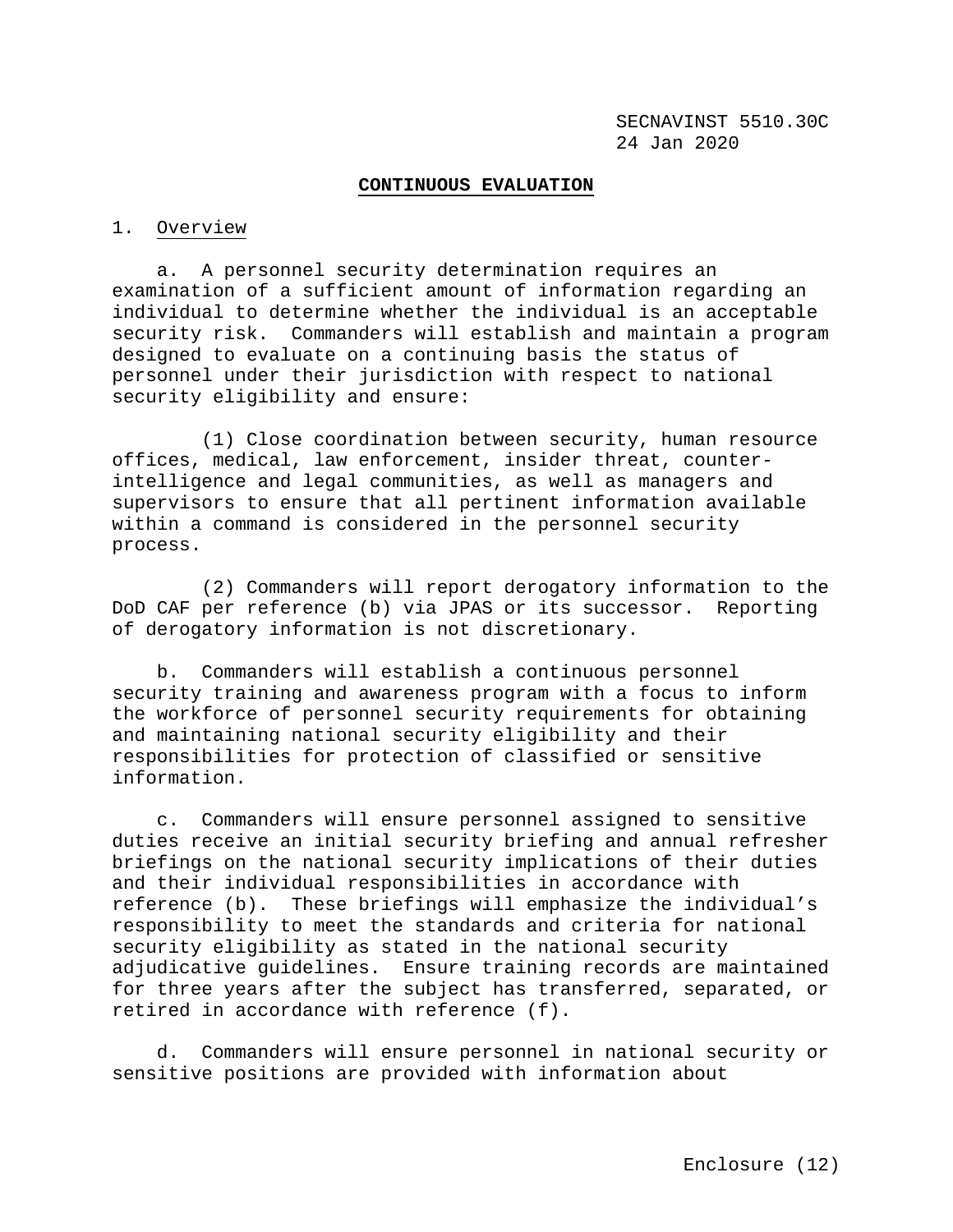available programs (e.g. employee assistance) designed to help employees address questions or concerns regarding issues that may affect their ability to remain eligible for access to classified information or assignment to sensitive positions to include:

 (1) Initiatives designed in a manner that eliminates stigmas associated with seeking care. Commanders are encouraged to ensure all Service Members, civilians, and contractor personnel assigned are aware that seeking financial, marital, behavioral, and other types of counseling is a positive step in supporting continued national security eligibility.

 (2) Initiatives to identify potential concerns at an early stage so that any assistance rendered by the employing activity will have a reasonable chance of precluding long-term, job-related security problems.

 (3) Supervisory personnel are informed of their personnel security responsibilities and provided guidance on indications of potential personnel security concerns and procedures to be followed and reported in a timely manner. Programs will include:

 (a) Training and continuous education on reportable behaviors.

 (b) Procedures for immediate reporting of derogatory information and the associated investigations and administrative or disciplinary action to the DoD CAF.

 (c) Outreach to inform personnel of programs to address behavior(s) that may affect their continued eligibility for access to classified information or assignment to a sensitive position.

 (4) Ensure derogatory information and the administrative or disciplinary action taken as a result of management review or inquiry is reported to the appropriate security, law enforcement, or CI professionals for appropriate action. Upon coordination with CI and law enforcement professionals as necessary, unless directed otherwise by the supporting CI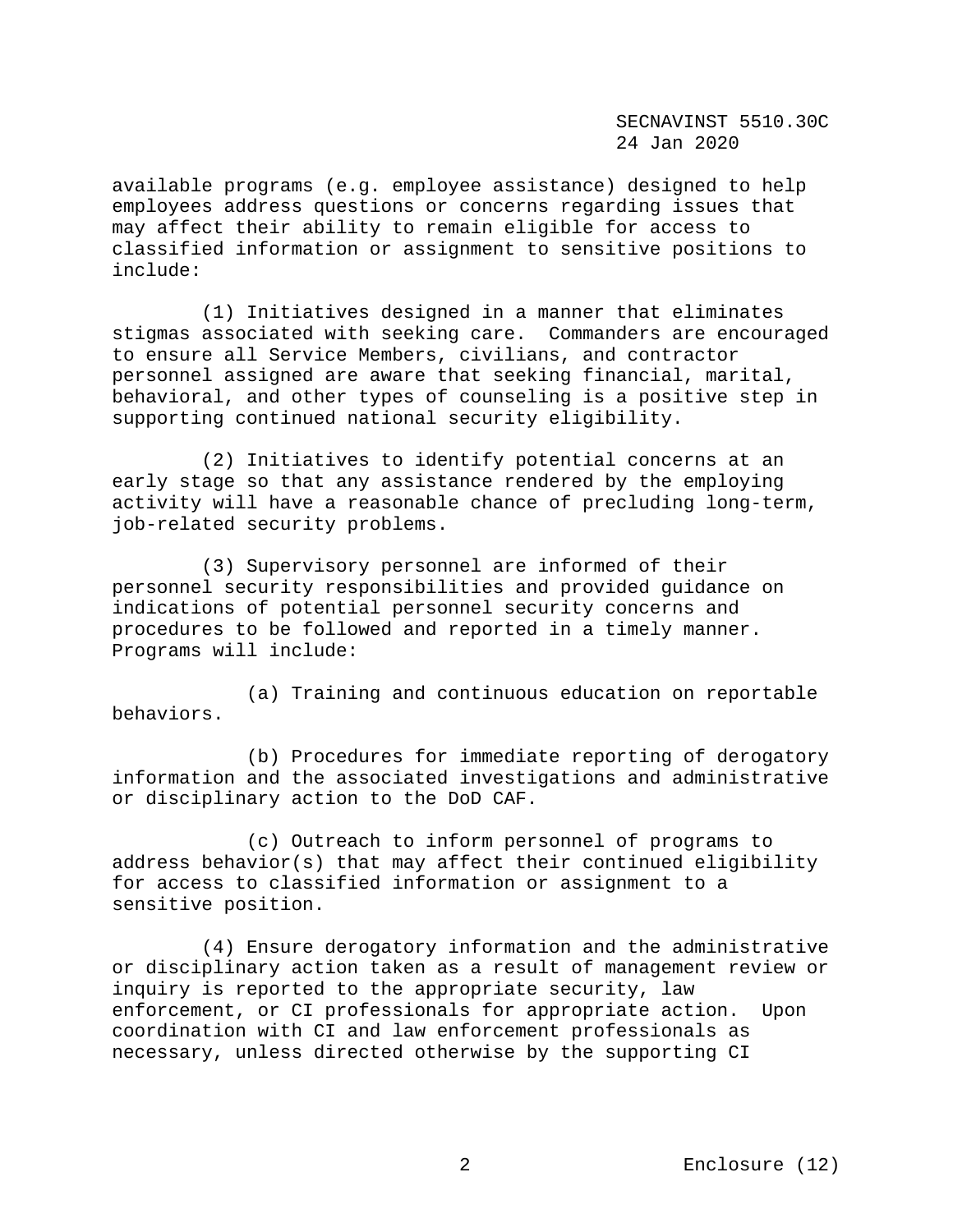professional, an incident report will be submitted in accordance to paragraph 8-7.

 (a) Administrative or disciplinary action does not preclude the submission of derogatory information to the DoD CAF.

 (b) Credible derogatory information shall be reported to the DoD CAF even if the individual will be departing the organization, retiring/separating military service, or separating from federal service.

 (5) Credible derogatory information concerning cleared NISP contractor personnel shall be reported to the DoD CAF in accordance with paragraph 8-4.

 (6) Reporting by health care professionals regarding military personnel is subject to the limitation required by reference (ad), Command Notification Requirements to Dispel Stigma in Providing Mental Health Care to Service Members.

 (7) Security professionals, at the direction of the commander, will:

 (a) Report unfavorable information meeting the reportable behavior guidelines contained in reference (b), Section 11: "Continuous evaluation and Reporting Requirements" to DoD CAF, law enforcement, and/or NCIS. When authorized, forward the report to the adjudication facility via JPAS or successor system, as appropriate.

 (b) Provide the following details for all security incidents or issues of a security concern (to the extent available):

- 1. Nature and seriousness of the conduct.
- 2. Circumstances surrounding the conduct.
- 3. The frequency and decency of the conduct.

 4. The age of the individual at the time of the conduct.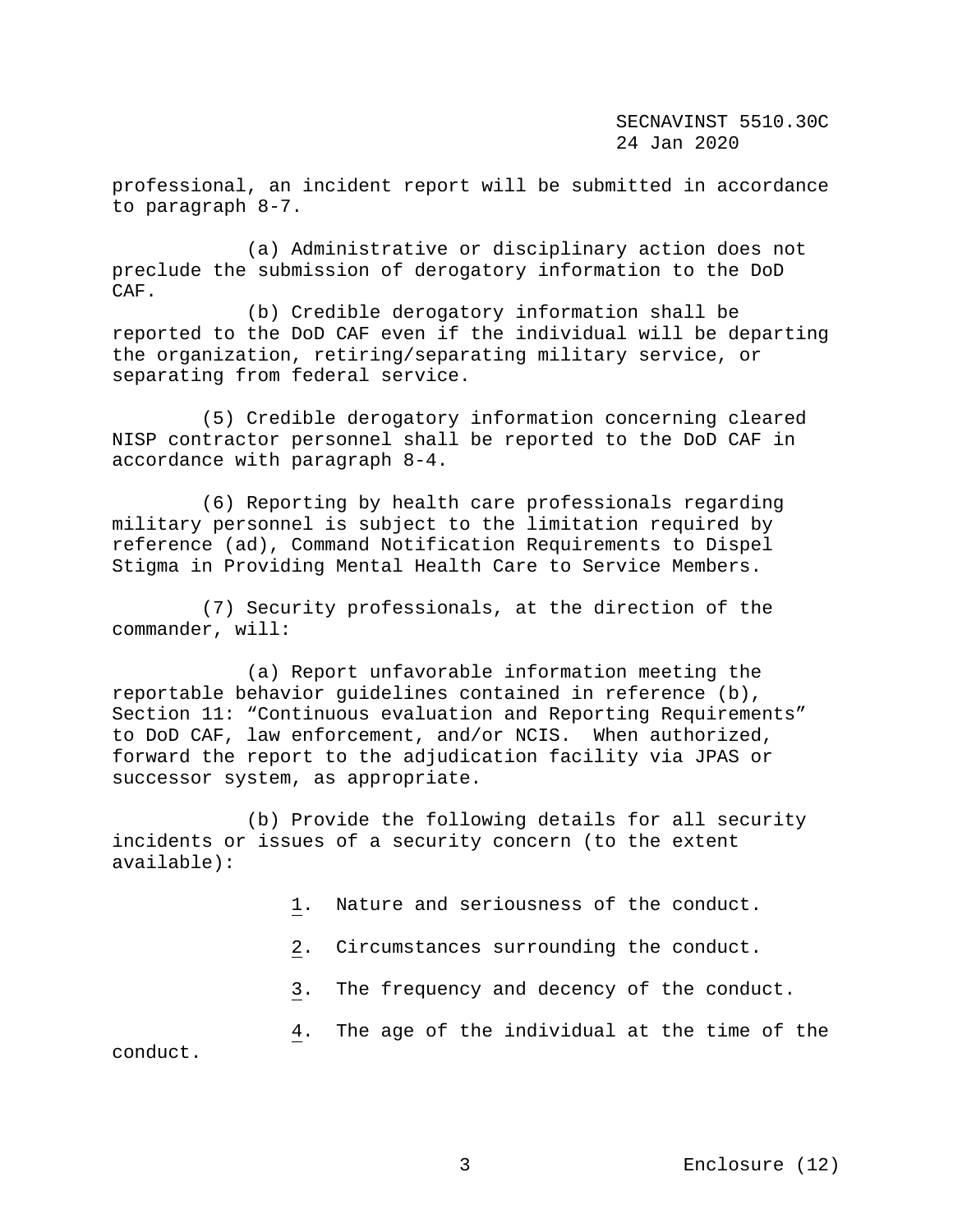5. The voluntariness or willfulness of the individual's participation or conduct.

 6. The knowledge the individual had of the consequences involved.

7. The motivation for the conduct.

 8. How the command became aware of the information.

 9. Actions the individual has taken to correct the issue, including medical treatment, counseling, lifestyle changes, or other corrective actions.

 10. The stability of the individual's lifestyle or work performance, including demonstrative examples.

 11. Cooperation on the part of the individual in following medical or legal advice or assisting in command efforts to resolve the security issue.

 12. A command recommendation to the supporting adjudication facility with a copy of that recommendation to the individual on whether to retain an individual's eligibility pending the conclusion of a national security investigation or when rendering a final determination.

 13. Receive continuous evaluation alerts and respond to continuous evaluation alerts via JPAS or successor system as required.

 14. Submit incident reports on individuals that separated from the DON or changed affiliation prior to the submission of derogatory information.

(8) Supervisors will:

 (a) Continuously evaluate individuals with national security eligibility to determine if they continue to be trustworthy in accordance with the security standards in the adjudicative guidelines.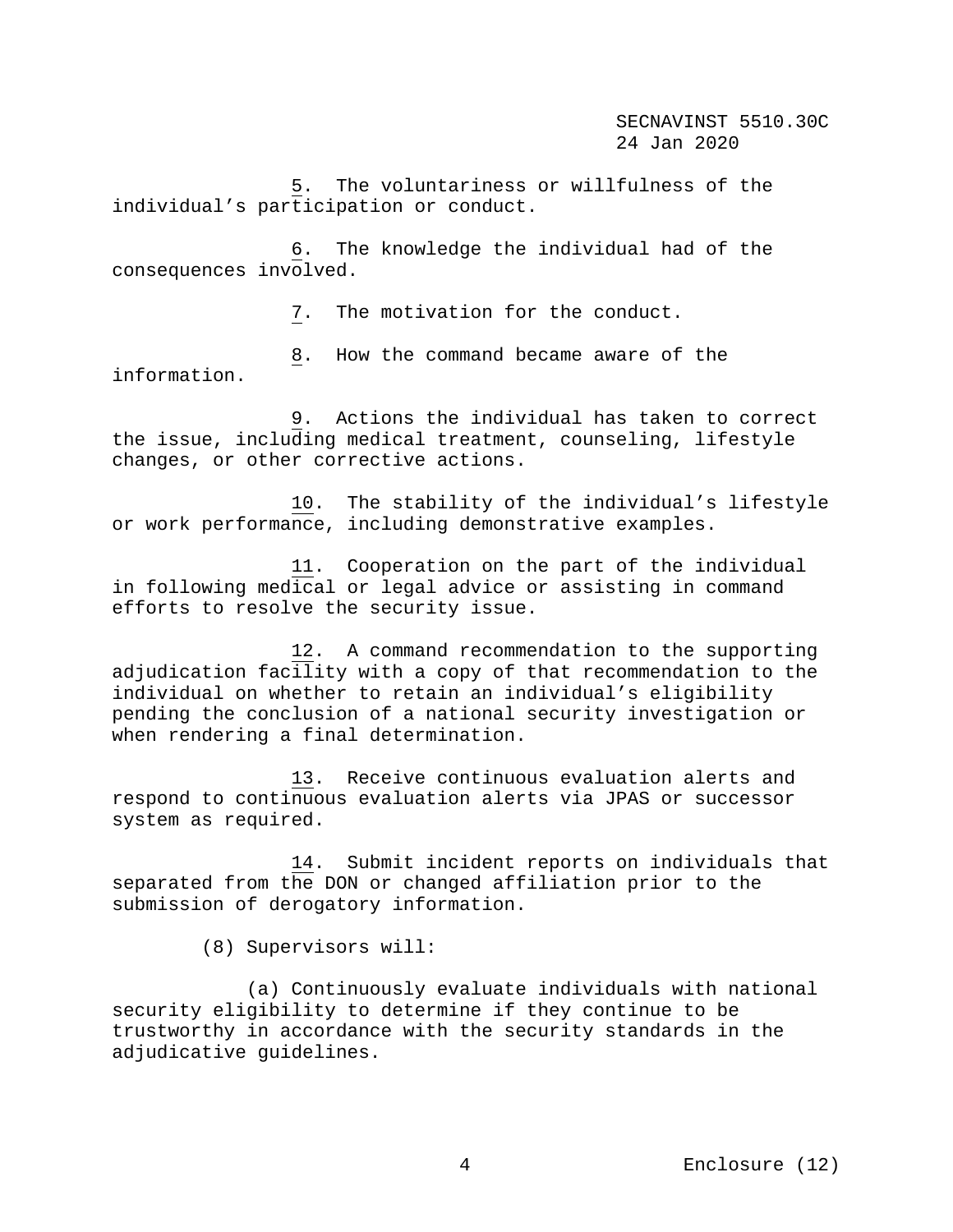(b) Not review the security forms of anyone undergoing a PR who is under their supervision. Supervisory knowledge of any significant derogatory information is to be independent of the information reflected on the security form.

 (c) Report any derogatory information that falls within the adjudicative guidelines to their cognizant security professional or commander. Failure to report derogatory information may trigger an adverse security action in accordance with paragraph 2b of this enclosure.

 (d) Ensure the discharge of security responsibilities is included in personnel performance evaluations, pursuant to section 552a of reference(u) and in accordance with applicable DoD Component guidance.

(9) Individual responsibilities and/or self-reporting:

 (a) Individuals must familiarize themselves with pertinent security regulations that pertain to their assigned duties, receive briefings, and attend required security awareness training. Further, individuals must be aware of the standards of conduct required of persons with access to classified information or assignment to sensitive duties. Personnel will:

 (b) Protect classified information in their custody from unauthorized disclosure.

 (c) Be aware of, and comply with, reinvestigation, continuous evaluation, and reporting requirements.

(d).

(d) Report any information per references (b) and

 (e) Report all personal foreign travel for unplanned day trips to Canada or Mexico within five business days and any other foreign travel to the supporting security manager and/or SSO at least 14 working days in advance of departure date and request a foreign travel briefing. Report the use of a foreign passport when traveling outside the U.S.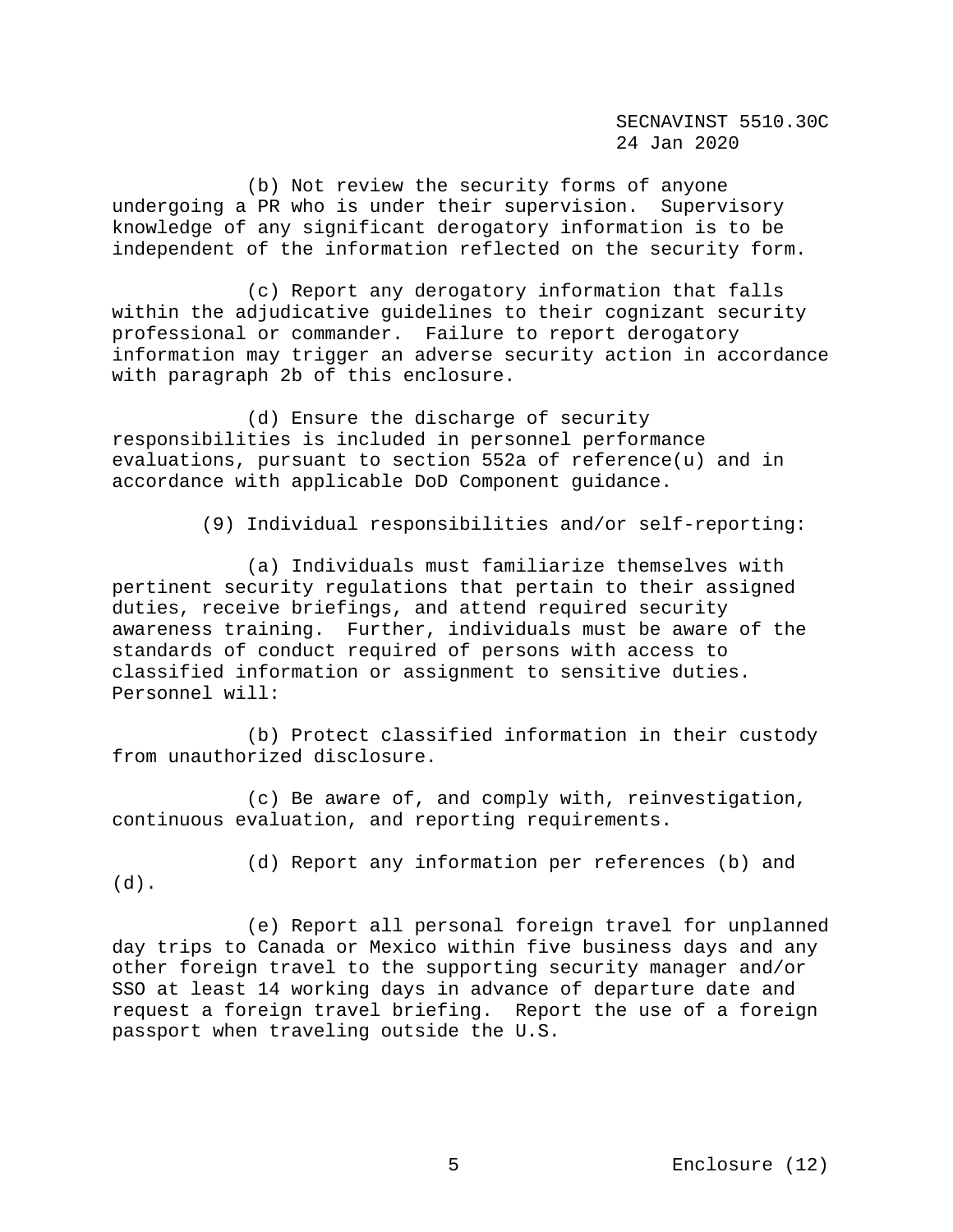(f) Contact the supporting security manager or SSO and request coordination with the DON supporting CI element to receive a foreign travel debriefing (when instructed to do so, prior to departure or when suspicious activity occurred during a trip abroad).

 (10) Report the below listed matters to the supporting security office, who will, in-turn, immediately report to the CI office, any attempts by any U.S. persons, or representatives or citizens of foreign countries to:

 (a) Cultivate a friendship to the extent of placing one under obligation that he or she would not normally be able to reciprocate, or by offering money payments or bribery to obtain information of actual or potential intelligence value.

 (b) Obtain information of actual or potential intelligence value through observation, collection of documents, or by personal contact.

 (c) Coerce by blackmail, by threats against, or promises of assistance to relatives living under foreign control.

 (11) Individuals becoming aware of sabotage, international terrorism, espionage, deliberate compromise, or other subversive activities will report all available information immediately to the supporting CI office.

 (12) Individuals with access to SCI information will comply with reporting requirements identified in reference (k).

 (13) All employees are obligated to advise the appropriate authorities or officials when they become aware of any information, behavior, or conditions that may pose a security concern or that raise doubts whether a co-worker's eligibility or access to classified information or assignment to<br>sensitive duties is consistent with national security. If it is sensitive duties is consistent with national security. proven that an employee failed to report facts about a co-worker, an adverse national security eligibility action may be initiated against the employee who failed to report it.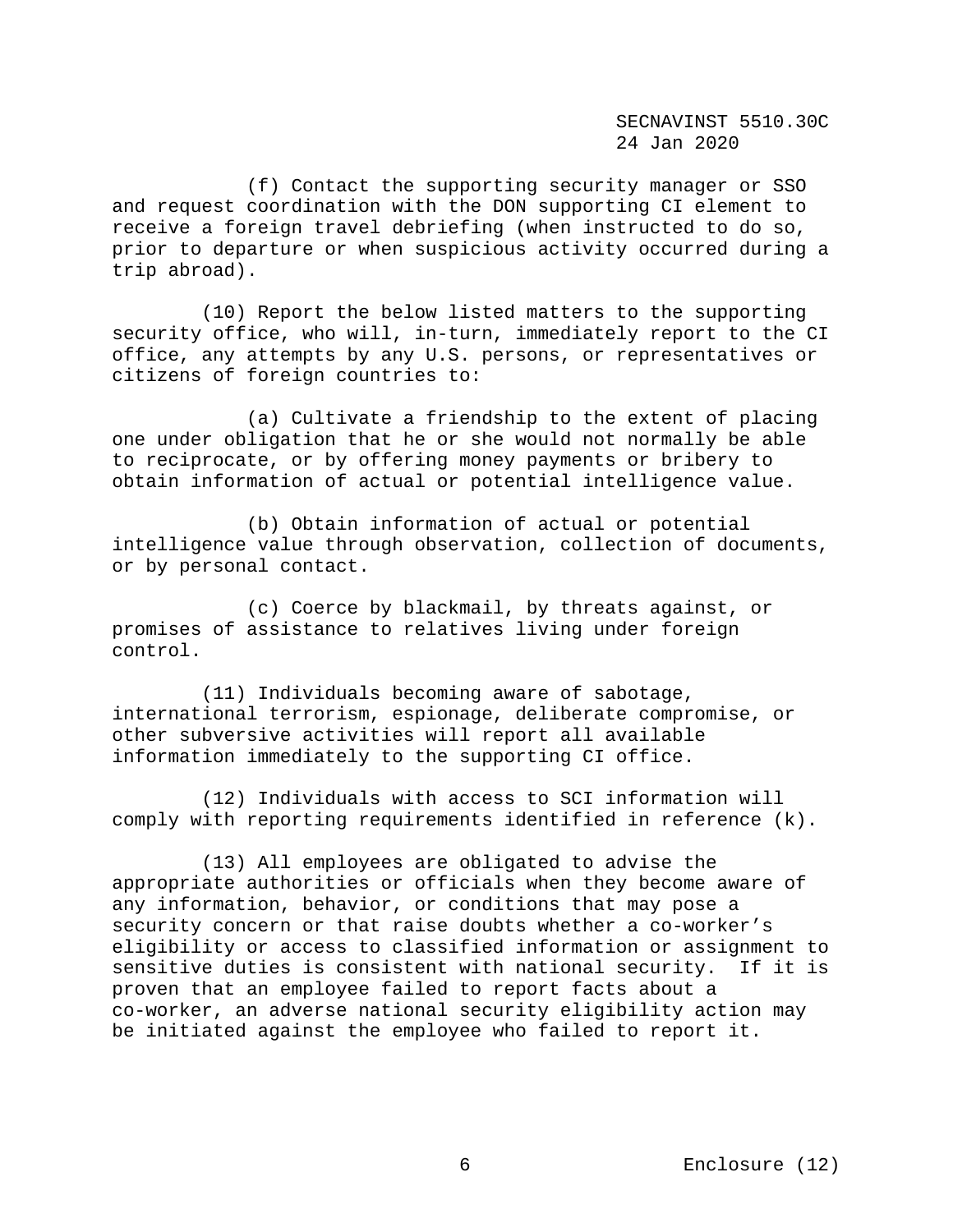(14) All commanders, to include supervisors, and installation support personnel will ensure derogatory information developed through personnel, law enforcement, or judicial punishment is forwarded to the commander through the supporting security manager. The supporting security manager will follow the incident reporting procedures in paragraph 8-7.

## 2. Security Education

 a. The ability of individuals to meet security responsibilities is proportional to the degree to which individuals understand what is required of them. Therefore, a key component of an effective continuous evaluation program is an effective security education program.

 b. Personnel assigned to sensitive duties must receive initial security briefing and annual refresher briefings on the national security implications of their duties and their individual responsibilities. These briefings will emphasize the individuals' responsibility to meet the standards and criteria for security eligibility per reference (b). Along with understanding the prohibitions against improperly handling classified information, personnel must understand the continued trustworthiness expectations placed upon them. This is essential if individuals are to recognize and properly respond to security issues.

 c. Annual refresher briefings must advise personnel of pertinent security requirements for the protection of classified information and must inform personnel of security standards required of all individuals who access classified information. The briefing must emphasize the avenues open to personnel should they require assistance or otherwise have difficulty or concerns in maintaining trustworthiness standards.

 d. Training topics include: DISS and e-App, orientation, indoctrination, initial briefings, refresher briefings, debriefings, termination briefings, travel briefings, foreign contact briefings, and intelligence threat briefings.

 e. For assistance in meeting security education and training program requirements, visit the DCSA Center for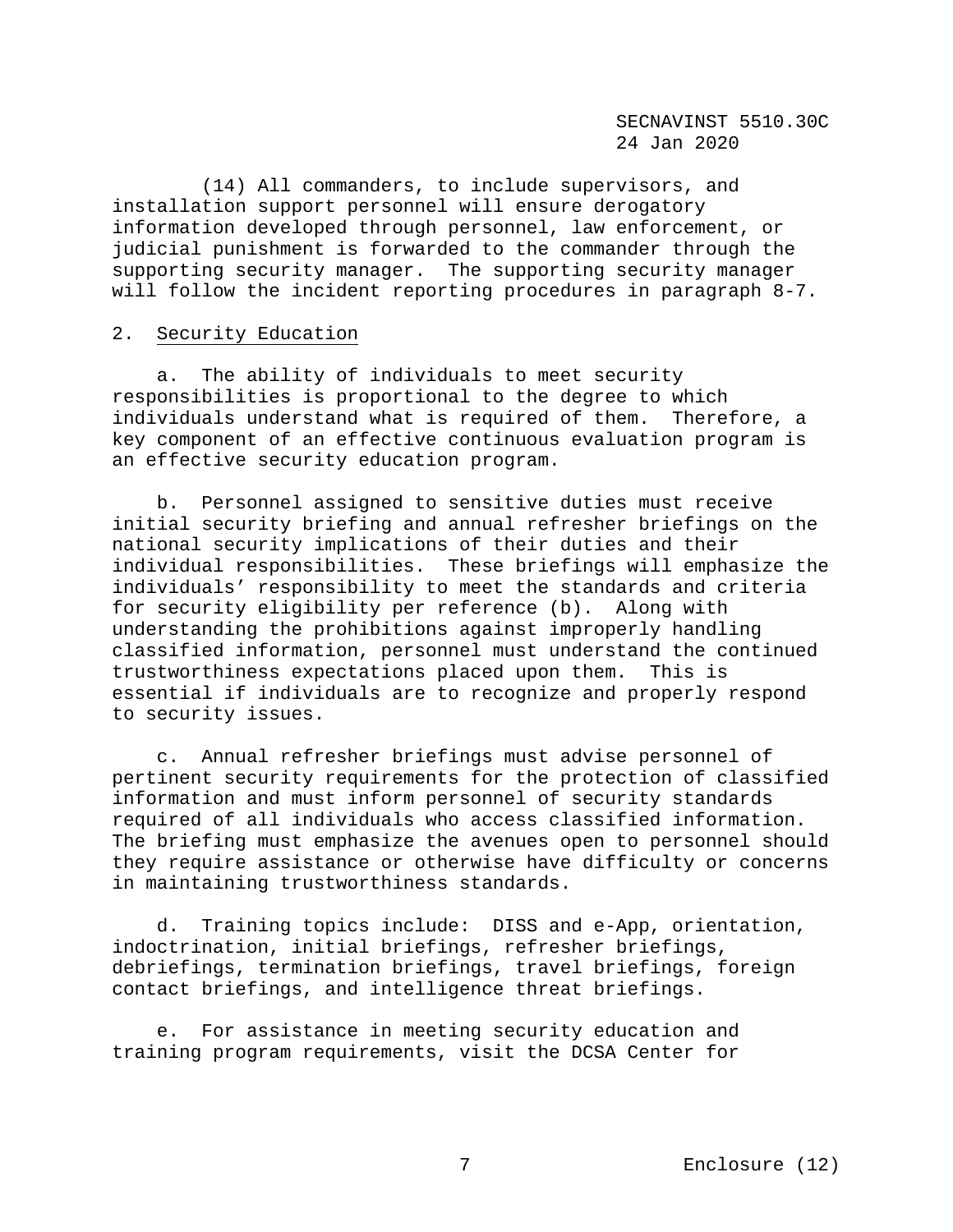Development of Security Excellence (CDSE) website at [http://www.cdse.edu.](http://www.cdse.edu/) The CDSE website includes personnel security courses, job aids, reference guides, and webinars addressing the national security process, DISS, e-APP, and various "security shorts."

## 3. Employee Education and Assistance Program

 a.The Commander will establish a program to help employees with questions or concerns regarding issues that may affect their ability to remain eligible for access to classified or assignment to sensitive positions to educate employees about personnel security responsibilities and to inform employees about guidance and assistance programs available. The education and assistance program will address issues that may affect employees' eligibility for access to classified information, or assignment to a sensitive position, and will include assistance for employees who have questions or concerns about financial matters, mental health, or substance abuse issues.

 b. Commands should act to identify individuals with personal issues at an early stage and guide them to programs designed to counsel and assist them. The goal is to assist individuals while there is still a reasonable chance of precluding a long-term employment or security clearance-related issue.

## 4. Performance Evaluation System

 a. For Original Classification Authorities, security managers, security specialists, and all other personnel whose duties significantly involve the creating, handling, or management of classified information, refer to reference (d) regarding the performance contract or rating system that will include the management of classified information as a critical element or item to be evaluated. Guidelines on performance management are published by the Office of the Deputy Assistant Secretary of the Navy (Civilian Personnel/Office of Civilian Human Resources (ODASN (CP/CHR)). Questions may be addressed to the local HRO or the ODASN(CP/CHR) Code DP2.

 b. In addition, supervisors will comment on the continued security clearance eligibility of subordinates who have access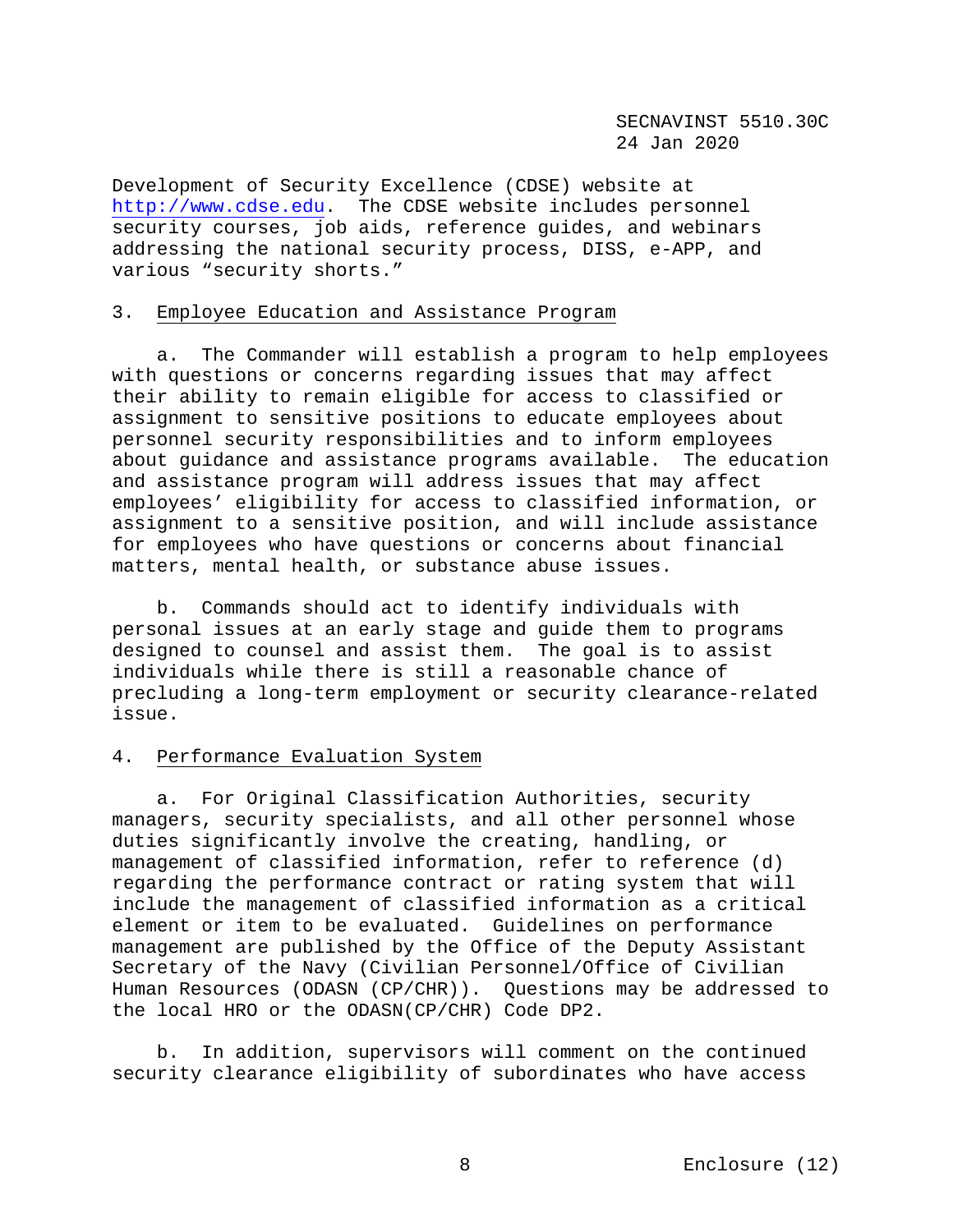to classified information in conjunction with regularly scheduled performance appraisals. To accomplish this requirement, commands may instruct supervisors to comment in writing, or to include statements on performance appraisal forms and/or separate correspondence addressed to security officials. The intent is to encourage supervisors to refer security concerns as soon as they become apparent, to provide supervisors an opportunity to annually assess their employees regarding continued eligibility to access classified information and for supervisors to be accountable for fulfilling their responsibilities.

5. Command Continuous Evaluation and Reporting Requirements. Commands shall report information to the DoD CAF via JPAS or successor system when unfavorable information as identified in reference (b) becomes available concerning an individual who has been granted access to classified information or assigned to sensitive duties. Commands will report all information per reference (b) without attempting to apply or consider any mitigating factors that may exist.

6. Additional Reporting Requirements for Individuals with Access to SCI Information. Individuals with access to SCI information will comply with reporting requirements identified in reference (k).

## 7. Financial Disclosure

 a. Individuals who have been identified by their respective DoD Component head must file with their respective DoD Component a financial disclosure report in accordance with reference (k).

 b. Financial disclosure information will be reported using SF 714, "Financial Disclosure Report," or an equivalent form approved by the Security Executive Agent.

 c. Failure to submit required financial information may result in the withdrawal of access to classified information.

## 8. Post-Adjudicative Issues

 a. Upon receipt of a report of adverse information from any source, an adjudicator will evaluate the report and determine whether post-adjudicative actions are required. If the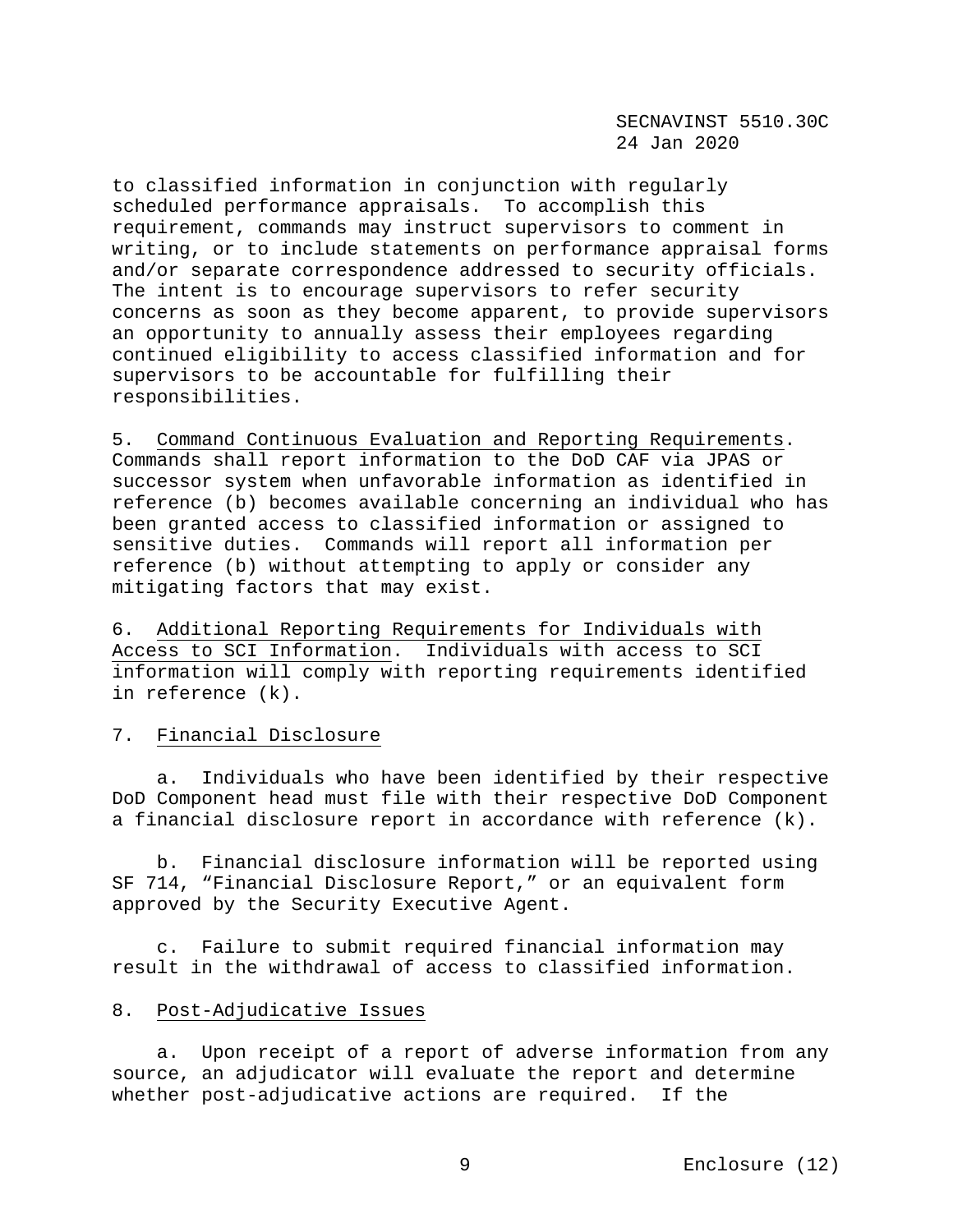SECNAVINST 5510.30C 24 Jan 2020

adjudicator's review determines the reported information is not adequate or detailed enough to make an eligibility determination, the adjudicator may employ authorized means (e.g., requests for special investigations, interrogatories, contacts with subjects and employers, requests for information from security professionals, requests for medical or psychological evaluation, and record searches) to obtain additional information to make an eligibility determination.

 b. Unfavorable information (e.g. government travel card misuse, abuse, or fraud, and administrative or disciplinary action taken as a result of management review or investigation) is reported to the appropriate security, law enforcement, or CI professionals for appropriate action. Upon coordination with CI and law enforcement professionals as necessary, unless directed otherwise by supporting CI professional, the incident report will be forward to the adjudication facility via JPAS.

 c. The command may determine that the developed information is significant enough to require suspension to classified information or assignment to sensitive duties if they believe the behavior causes doubts about whether the individual's continued access is in the best interest of national security. Access to classified information or assignment to sensitive duties may be restored following supporting the DoD CAF's favorable national security determination. Suspension action must be accomplished in accordance with paragraph 9-7. When suspending SCI access, reference (k) procedures apply.

 d. A command report of suspension of access for cause will automatically result in the suspension of the individual's clearance eligibility by the DoD CAF.

 (1) Once clearance eligibility is suspended (or the individual is debriefed from SCI access for cause), the individual may not be granted access (or considered for reindoctrination into SCI access) until clearance eligibility has been re-established by the DoD CAF.

 (2) In cases where unfavorable information was developed at the local command and subsequently resolved by local investigation or inquiry, commands must notify the DoD CAF of the inquiry results. Commands may request temporary clearance eligibility. Temporary clearance eligibility authorization will